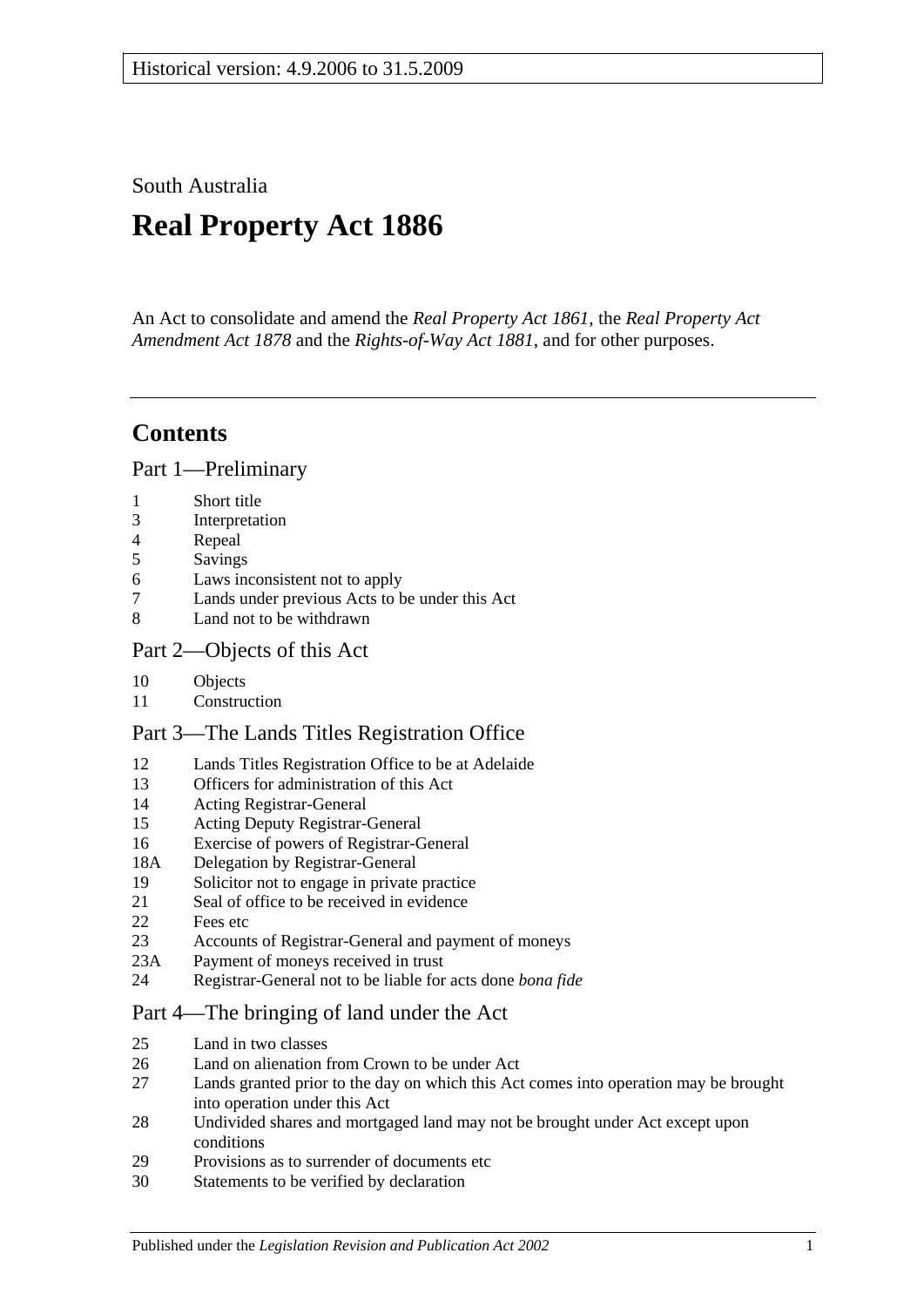- [Application, how to be dealt with](#page-21-3)
- [Titles in three classes](#page-22-0)
- [Procedure under second class](#page-22-1)
- [Procedure under third class](#page-23-0)
- [Notice of application to be published](#page-23-1)
- [Second and third classes brought under this Act](#page-23-2)
- [How land to be brought under Act](#page-23-3)
- [Action to be taken on return of notices or failure of personal service](#page-24-0)
- [Caveat against bringing land under Act](#page-24-1)
- [If caveat be received within time limited, proceedings stayed](#page-24-2)
- [Applicant may withdraw his application](#page-24-3)
- [Documents of title, if they include other property, to be returned to applicant](#page-24-4)<br>43 Certificate to issue in name of deceased applicant proprietor or his nominee
- [Certificate to issue in name of deceased applicant proprietor or his nominee](#page-25-0)
- [Proceedings under caveat](#page-25-1)
- [Lapse of caveat](#page-25-2)
- [Reversion expectant on lease not to be extinguished](#page-25-3)
- [Part 5—Registration of title](#page-26-0)

#### [Division 1—Registration of title in the Register Book](#page-26-1)

- [Registration of title in the Register Book](#page-26-2)
- [Certificates to be in duplicate](#page-26-3)
- [Folios in Register Book](#page-26-4)
- [Requirements of memorial](#page-26-5)
- 51A [Evidentiary](#page-26-6)

## [Division 2—Registration of title by other methods](#page-26-7)

- 51B [Registration of title electronically etc](#page-26-8)
- 51C [Issue of certificate of title](#page-27-0)
- 51D [Evidentiary](#page-28-0)

## [Division 2A—Boundaries of registered land](#page-28-1)

51E [Coordinated cadastre](#page-28-2)

#### [Division 3—General](#page-28-3)

- [Endorsement of record of registration](#page-28-4)
- [Retention of records](#page-29-0)
- [Form of instruments](#page-29-1)<br>55 Instruments
- **[Instruments](#page-29-2)**
- [Priority of instruments](#page-29-3)
- 56A [Registration](#page-30-0)
- [Effect of registration of instruments](#page-30-1)
- [Where two or more instruments presented at same time](#page-30-2)
- [Provision for registration in case of death of party executing instrument](#page-30-3)
- [Person to whom certificate or other instrument of title has been issued in error, or who](#page-30-4)  [wrongfully retains such instrument, may be summoned](#page-30-4)
- [Arrest of person refusing to deliver up instrument for cancellation or correction](#page-31-0)
- [Order for delivery of instrument](#page-31-1)
- [Orders for cancellation of instrument and alteration of Register Book](#page-31-2)
- [Powers of court to direct cancellation of certificate or entry](#page-31-3)
- [Search allowed](#page-31-4)
- [Conflict between original and duplicate certificate](#page-31-5)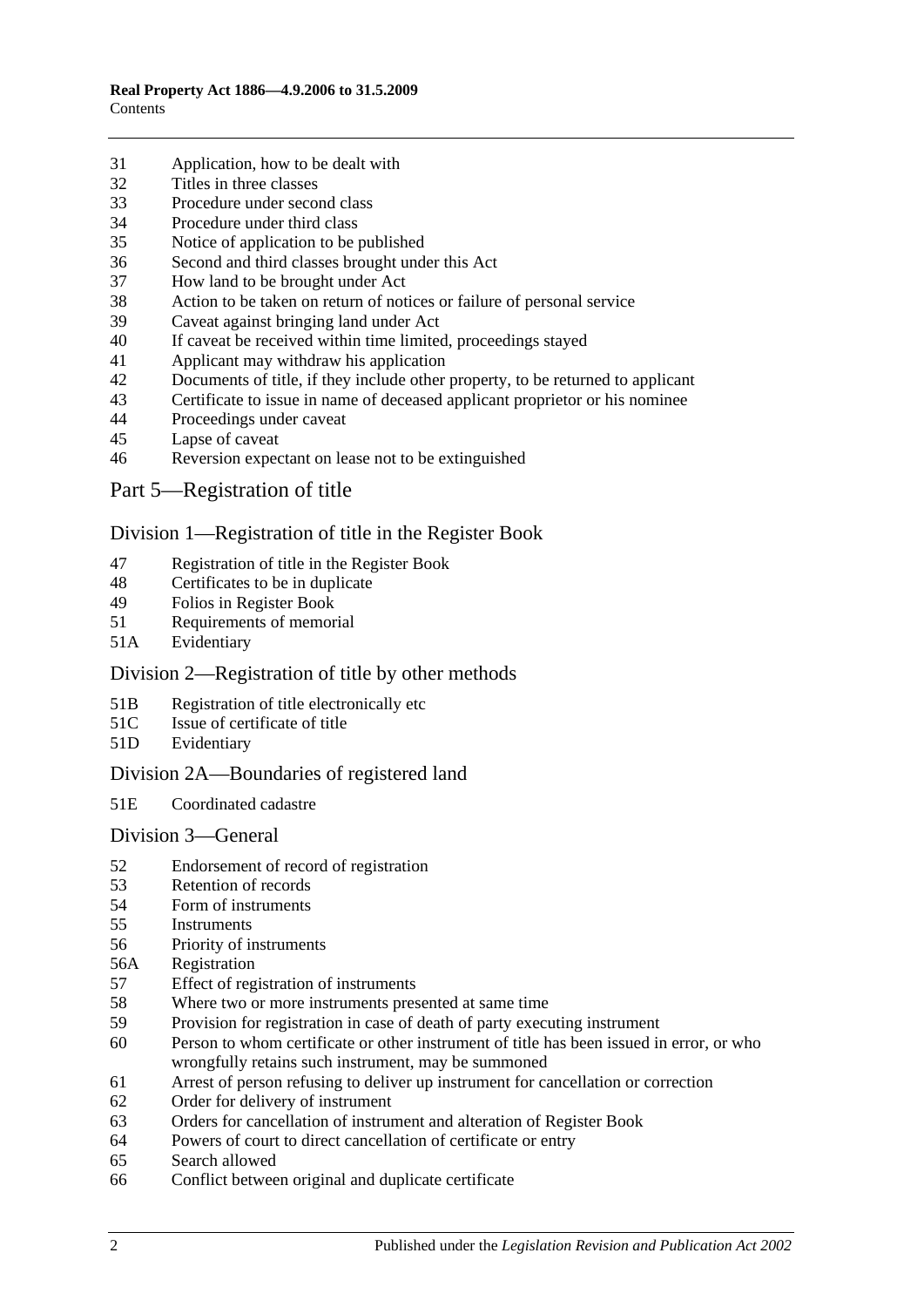#### 66A [Lodgement of land grant](#page-32-0)

## [Part 6—The title of registered proprietors](#page-34-0)

- 67 [Instruments not effectual until registration](#page-34-1)
- 68 [Person named in certificate to be the registered proprietor](#page-34-2)
- 69 [Title of registered proprietor indefeasible, except in cases of—](#page-34-3)
- 70 [In other cases title of registered proprietor shall prevail](#page-35-0)
- 71 [Saving of certain rights and powers viz](#page-36-0)
- 72 [Knowledge of trust not evidence of want of bona fides](#page-36-1)

#### [Part 7—Certificates of title](#page-38-0)

- 73 [Certificate of title](#page-38-1)
- 74 [Joint tenants and tenants in common](#page-38-2)
- 75 [Certificates for remainder and reversions](#page-38-3)
- 76 [Mode of inheritance or succession shall be implied](#page-38-4)
- 77 [Memorials on certificates](#page-38-5)<br>78 Certificates in lieu of surr
- [Certificates in lieu of surrendered certificates](#page-38-6)
- 79 [Substituted certificate etc](#page-39-0)
- 80 [Issue of certificates of title](#page-39-1)

## [Part 7A—Title by possession to land under this Act](#page-40-0)

- 80A [Application for certificate based on possession](#page-40-1)
- 80B [Signature attestation and operation of application](#page-40-2)
- 80C [Application how dealt with](#page-40-3)
- 80D [Requisitions](#page-40-4)
- 80E [Notice of application](#page-40-5)
- 80F [Caveats](#page-41-0)
- 80G [Power to issue certificates](#page-41-1)
- 80H [Cancellation of instruments](#page-42-0)
- 80I [Fees](#page-42-1)

#### [Part 8—Easements](#page-44-0)

- 81 [Certificates may contain statement of right-of-way or other easement](#page-44-1)
- 82 [Description of easement](#page-44-2)
- 83 [Registered proprietor not to be subject to rights-of-way not mentioned in certificate](#page-44-3)
- 84 [Easement not binding on registered proprietor subsequently acquiring land bona fide for](#page-44-4)  [value unless entered on certificate of title](#page-44-4)
- 85 [Land to be held free of rights-of-way](#page-44-5)
- 86 [Public rights-of-way etc not within this Act](#page-44-6)
- 87 [Certificates heretofore issued conclusive evidence of right-of-way therein described](#page-45-0)
- 88 [Entry as to easement to be made on original and duplicate certificates of title](#page-45-1)
- 89 [Short form of describing right-of-way](#page-45-2)
- 89A [Incorporation of long forms of easements in instruments](#page-45-3)
- 90 [Deposit of plan showing rights-of-way](#page-45-4)
- 90A [Application of sections](#page-45-5) 90B, [90C, 90D](#page-45-5) and [90E](#page-45-5)
- 90B [Variation and extinguishment of easements](#page-46-0)
- 90C [Easement and servient land may be vested in same person](#page-48-0)
- 90D [Survey of easement](#page-49-0)
- 90E [No private right-of-way over public street or road](#page-49-1)

#### [Part 9—Crown leases](#page-50-0)

91 [Interpretation of Crown lease](#page-50-1)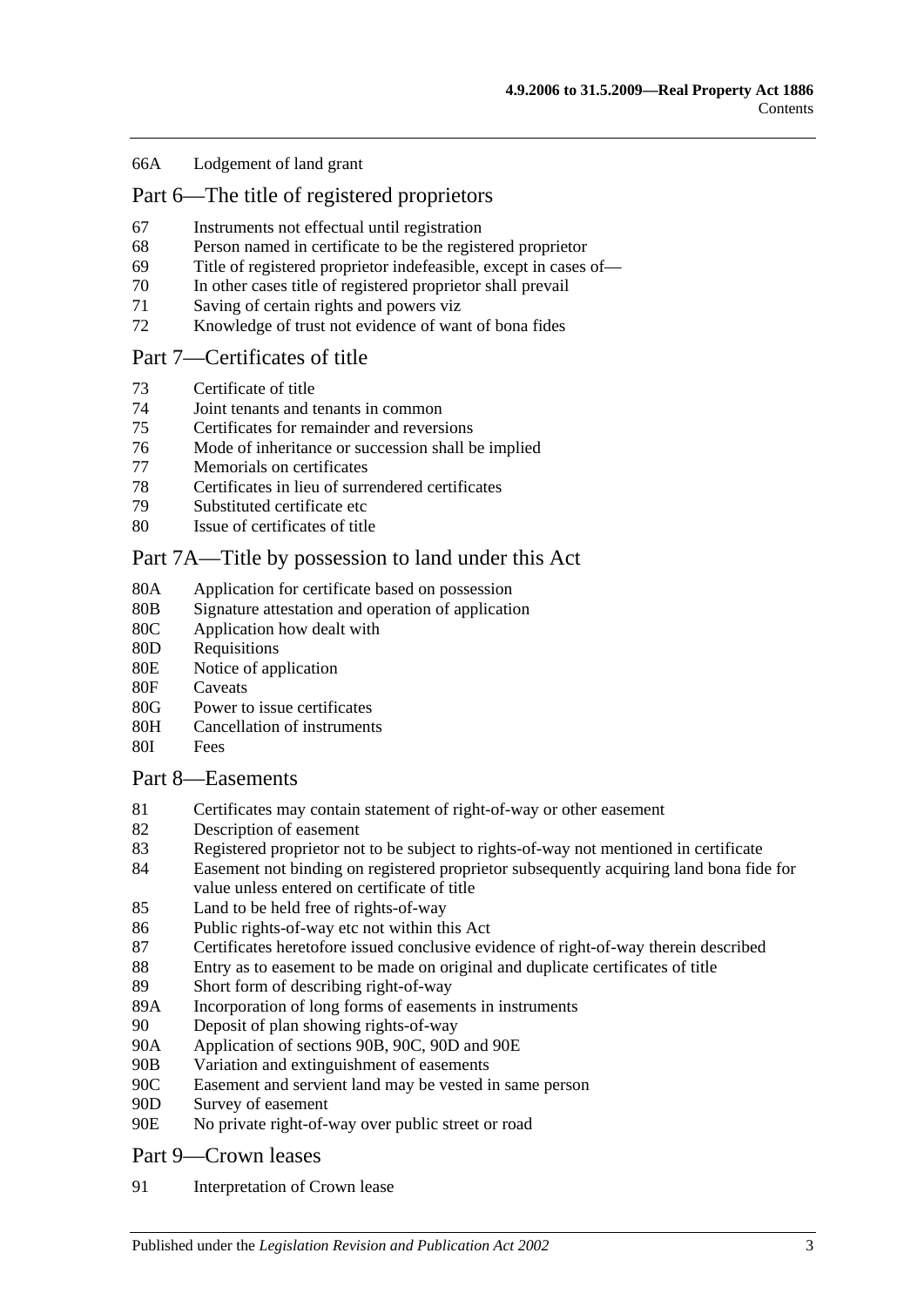- [Person now holding under lease or agreement may surrender](#page-50-2)
- [Execution and Registration of Crown Lease](#page-50-3)
- [Forfeiture etc of Crown Lease](#page-50-4)
- [Not to give any greater effect than if this Act had not been passed. The Minister of Lands](#page-50-5)  [may make regulations](#page-50-5)

### [Part 10—Transfers](#page-52-0)

#### [Transfers](#page-52-1)

- 96A [Acceptance of transfer](#page-52-2)
- [Transferee of land subject to mortgage or encumbrance to indemnify transferor](#page-52-3)
- [On registration of transfer, grant or certificate to be cancelled](#page-52-4)
- [Unless whole of land transferred](#page-53-0)
- [New certificate to purchaser and balance certificate to registered proprietor](#page-53-1)
- [Memorial of order for sale of land for non-payment of rates](#page-53-2)
- [Registration of transfer hereunder](#page-53-3)
- [Discharge of memorial](#page-53-4)
- [Sale under writ of fieri facias or decree, warrant or order of court](#page-54-0)
- [Transfer not to be valid against purchaser until entry of writ](#page-54-1)
- [Transfer on sale under writ, warrant, decree or order](#page-54-2)
- [Production of duplicate instrument not required on transfer under decree or order, writ, or](#page-54-3)  [warrant](#page-54-3)
- [Satisfaction of writ, warrant, decree, or order](#page-54-4)
- [Lapse of writ, decree, warrant, or order](#page-54-5)
- [Transfer by registered proprietor to spouse etc](#page-55-0)
- [Dealings before issue of certificate](#page-55-1)
- [Deed-poll by promoters of undertakings under Lands Clauses Acts](#page-55-2)
- [Mode of registration of such deed-poll](#page-55-3)
- [This Act not to lessen effect of deed-poll heretofore or hereafter executed](#page-56-0)
- 115A [Issue of certificate where land is vested in acquiring authority by operation of law or](#page-56-1)  [compulsorily acquired](#page-56-1)

#### [Part 11—Leases and surrenders](#page-58-0)

- [Lands, how leased](#page-58-1)
- [Contents of lease](#page-58-2)
- [Leases not to bind non-consenting mortgagees or encumbrancees](#page-58-3)
- [Lease for one year need not be registered](#page-58-4)
- 119A [Standard terms and conditions of lease](#page-58-5)
- [Lease may be surrendered by separate instrument](#page-59-0)
- [Registrar-General may enter surrender](#page-59-1)
- [Effect of entry of surrender](#page-59-2)
- [Surrender where lease subject to mortgage or under-lease](#page-59-3)
- [Covenants to be implied in every lease against the lessee](#page-59-4)
- [Powers to be implied in lessor](#page-59-5)
- [Registrar-General to note particulars of re-entry in Register Book](#page-60-0)

#### [Part 12—Mortgages, encumbrances, and discharges](#page-62-0)

- [Lands, how mortgaged or encumbered](#page-62-1)
- [Contents of mortgage or encumbrance](#page-62-2)
- 129A [Standard terms and conditions of mortgage](#page-62-3)
- [Covenant to be implied in every mortgage](#page-63-0)
- 130A [Implied covenant in encumbrance](#page-63-1)
- [Subsequent mortgagees or encumbrancees, may redeem prior mortgages etc](#page-63-2)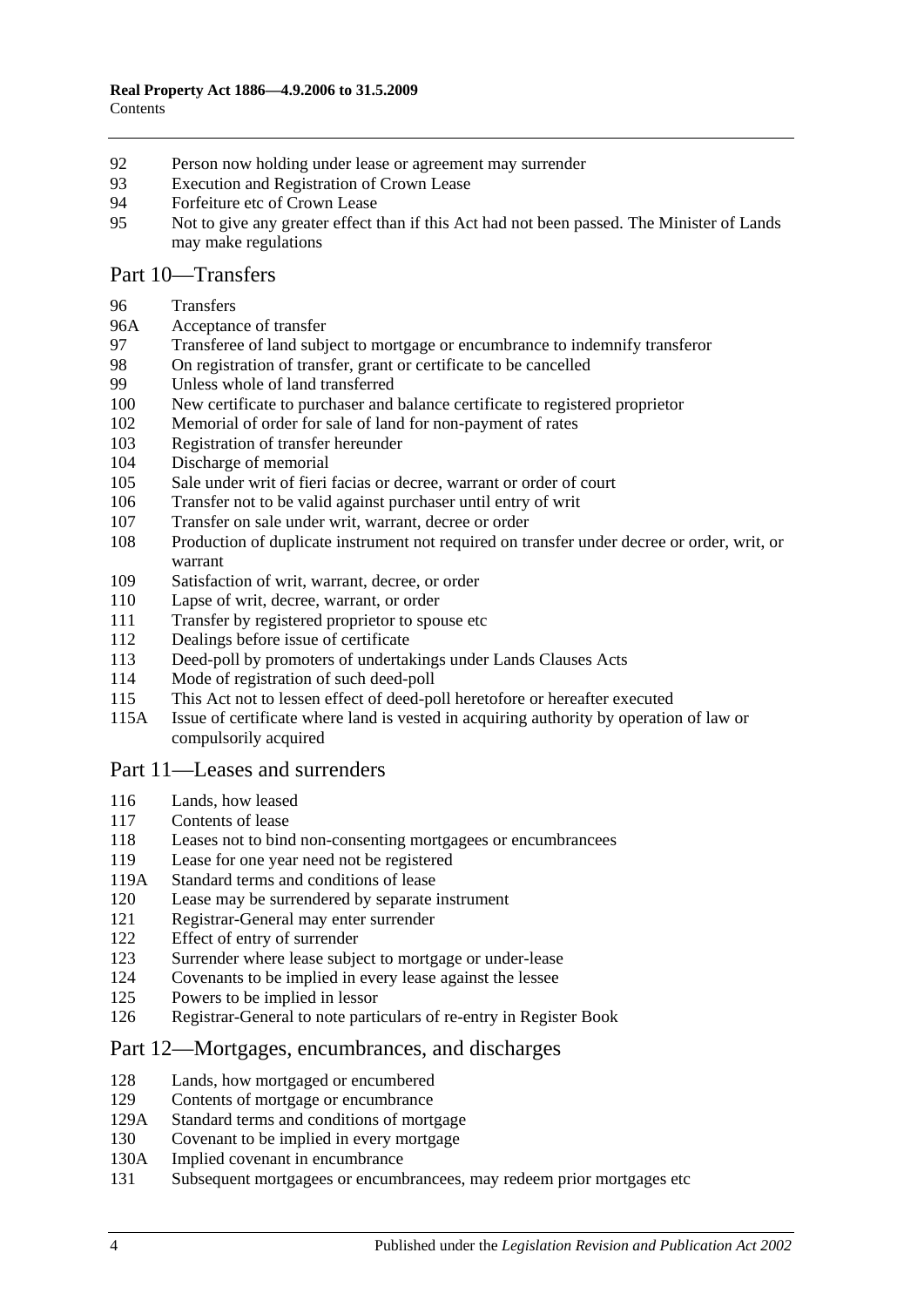- [Nature of mortgage and encumbrance, and procedure in case of default](#page-63-3)
- [Power of sale](#page-64-0)
- [Mortgagee's receipt to discharge purchaser](#page-64-1)
- [Appropriation of proceeds](#page-64-2)
- 135A [Mode of payment of encumbrance](#page-64-3)
- [Transfer upon sale by mortgagee or encumbrancee](#page-64-4)
- [Power of mortgagee to enter, take possession, distrain, let, or bring action for recovery of](#page-65-0)  [land](#page-65-0)
- Power of mortgagee to distrain on tenant [or occupier for arrears not exceeding the amount](#page-65-1)  [of rent due](#page-65-1)
- [Duty of mortgagee of leasehold entering into possession of rent and profits to account](#page-66-0)
- [Application by mortgagee to Registrar-General for foreclosure](#page-66-1)
- [Procedure on foreclosure application](#page-66-2)
- [Effect of order for foreclosure](#page-67-0)
- 142A [Provision for case where mortgagee or encumbrancee refuses to join in proceedings on](#page-67-1)  [default](#page-67-1)
- [Discharge of mortgages and encumbrances](#page-67-2)
- [Entry of satisfaction of annuity](#page-68-0)
- [Discharge of mortgage by Minister in certain cases](#page-68-1)
- 148A [Entry in Register Book where rights of mortgagee barred by Statute](#page-69-0)
- [Equitable mortgage may be created](#page-69-1)
- [Transfer of mortgage, lease and encumbrance](#page-69-2)
- [Effect of such transfer](#page-69-3)
- [Covenants implied in transfer of lease](#page-70-0)

#### [Part 13—Extensions](#page-72-0)

[Renewal or extension of mortgage etc](#page-72-1)

#### [Part 14—Powers of attorney](#page-74-0)

- [Power of attorney](#page-74-1)
- [Deposit of duplicate or attested copy](#page-74-2)
- [Revocation of power of attorney](#page-74-3)
- [Power of attorney heretofore given](#page-74-4)
- [Entry of death of grantor](#page-74-5)
- [Instruments executed before entry of revocation or death to be valid](#page-74-6)

#### [Part 15—Trusts and transmissions](#page-76-0)

- [Trusts contained in grant from the Crown to be inserted in certificate as in original grant](#page-76-1)
- [No particulars of trust to be entered in Register Book but trust instrument may be](#page-76-2) [deposited](#page-76-2)
- [Insertion of the words "no survivorship" in instruments](#page-76-3)
- [Trustees may authorise insertion](#page-76-4) of those words
- [Effect of entry](#page-77-0)
- [Court may direct notice to be published before order is made](#page-77-1)
- [Court may protect persons interested](#page-77-2)
- [Survivors may nevertheless perform duties or transfer to new trustees](#page-77-3)
- [Disclaimers](#page-77-4)
- [Transmission by bankruptcy or statutory assignment](#page-78-0)
- [Transmission to be entered in Register Book](#page-79-0)
- [Proceedings in case assignment declared void](#page-79-1)
- [Bankruptcy or assignment of lessee](#page-79-2)
- [Entry of surrender or foreclosure not to prejudice cause of action](#page-81-0)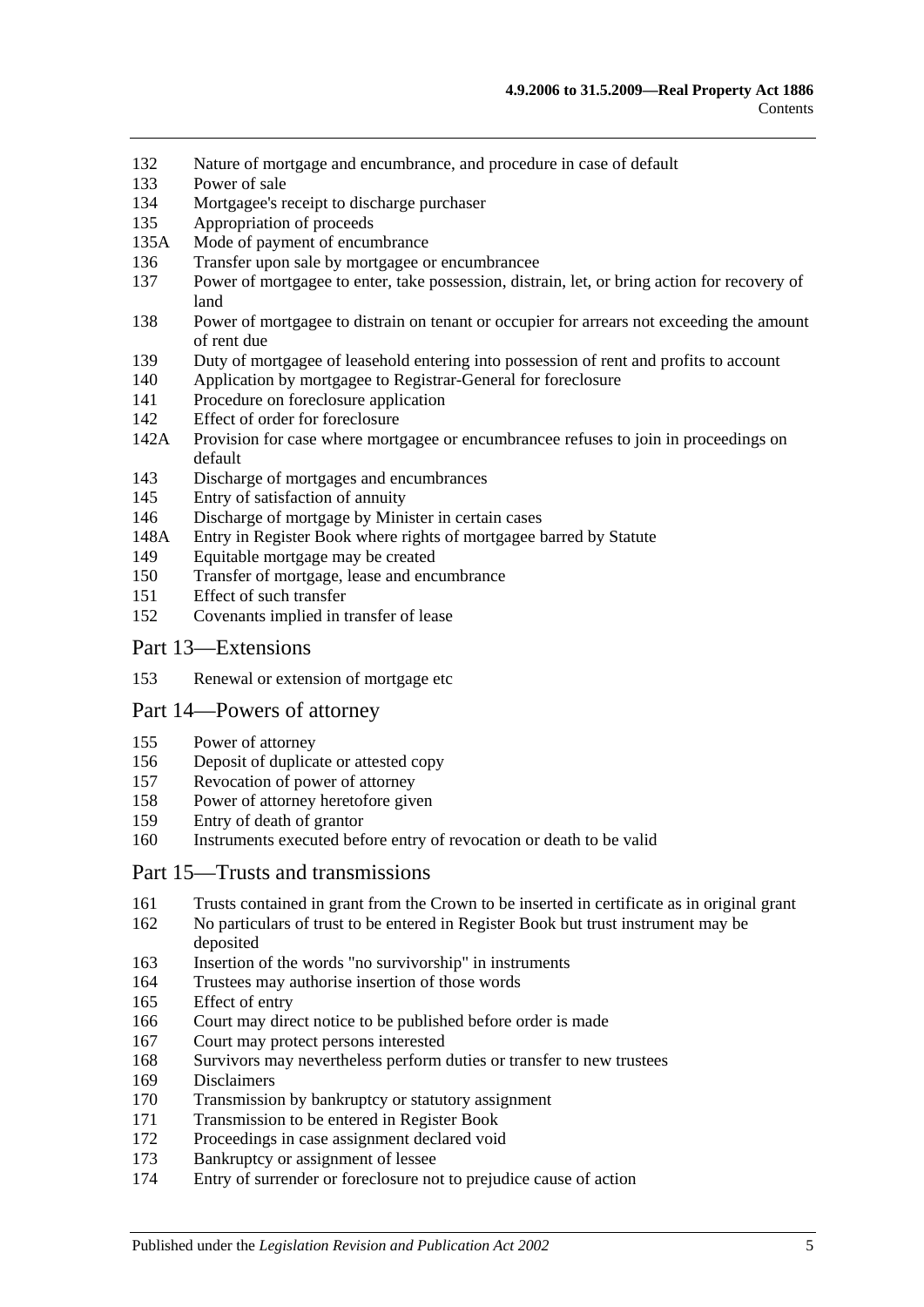- [Transmission of estate of deceased persons](#page-81-1)
- [Application to be made in such case](#page-81-2)
- [Particulars of application to be recorded](#page-81-3)
- [Effect of such entry](#page-81-4)
- [Where two or more executors or administrators, all to concur](#page-81-5)
- [Person registered in place of deceased, bankrupt, or assigning proprietor, to be proprietor](#page-81-6)  [of land for purpose of dealing](#page-81-6)
- [Proceedings when executor etc refuse to transfer](#page-82-0)
- [Court may order transfer to person entitled](#page-82-1)
- [Court may decide question of title etc](#page-82-2)
- [Order of Court vesting land](#page-82-3)
- [Action may be brought by person claiming beneficial interest in name of trustee](#page-82-4)
- [Purchases from registered proprietor not to be affected by notice](#page-82-5)
- [Except in case of fraud](#page-83-0)
- [Registration of survivor of joint proprietors, and of remainder-man entitled to estate in](#page-83-1)  [possession](#page-83-1)

#### [Part 16—Caveats](#page-84-0)

[Caveats](#page-84-1)

## [Part 17—Ejectment](#page-88-0)

- [Summons to give up possession](#page-88-1)<br>193 Summons to contain description
- [Summons to contain description of land](#page-88-2)
- [Orders on non-appearance to summons](#page-88-3)
- [Orders on appearance to summons](#page-88-4)
- [Dismissal of summons not to prejudice other rights](#page-88-5)
- [Effect of order for possession](#page-88-6)
- Writ of *habere facias* [unnecessary where no one is in possession, or the land is](#page-89-0)  [surrendered voluntarily](#page-89-0)
- [Existing rights preserved](#page-89-1)
- *Local Courts Act 1926* [to apply to this Act](#page-89-2)

## [Part 18—The Assurance Fund](#page-90-0)

- [The Assurance Fund](#page-90-1)
- [Party deprived of land may sue for compensation](#page-91-0)
- [Exoneration of proprietor after transfer for value, except in certain cases](#page-91-1)
- [Proceedings against the Registrar-General, as nominal defendant](#page-91-2)
- [Purchasers etc protected](#page-91-3)
- [Proceedings against the Registrar-General as nominal defendant](#page-92-0)
- [Value of buildings to be excluded](#page-92-1)
- [Persons claiming may, before taking proceedings, apply to the Registrar-General for](#page-92-2)  [compensation](#page-92-2)
- [Assurance Fund not liable for breach of trust or improper exercise of power of sale](#page-92-3)
- [Nor for misdescription of boundaries or parcels except in certain cases](#page-93-0)
- [Procedure upon, and enforcement of claims against the Assurance Fund](#page-93-1)
- [Proceedings where same land is included in two or more grants from the Crown.](#page-94-0)  Assurance Fund [not liable in such case](#page-94-0)
- [Limitation of actions](#page-94-1)
- [Court to have regard to contributory negligence](#page-95-0)
- [Payments out of Assurance Fund to be deemed made on account of certain persons](#page-95-1)
- Moneys paid out of the [Assurance Fund may be recovered](#page-95-2)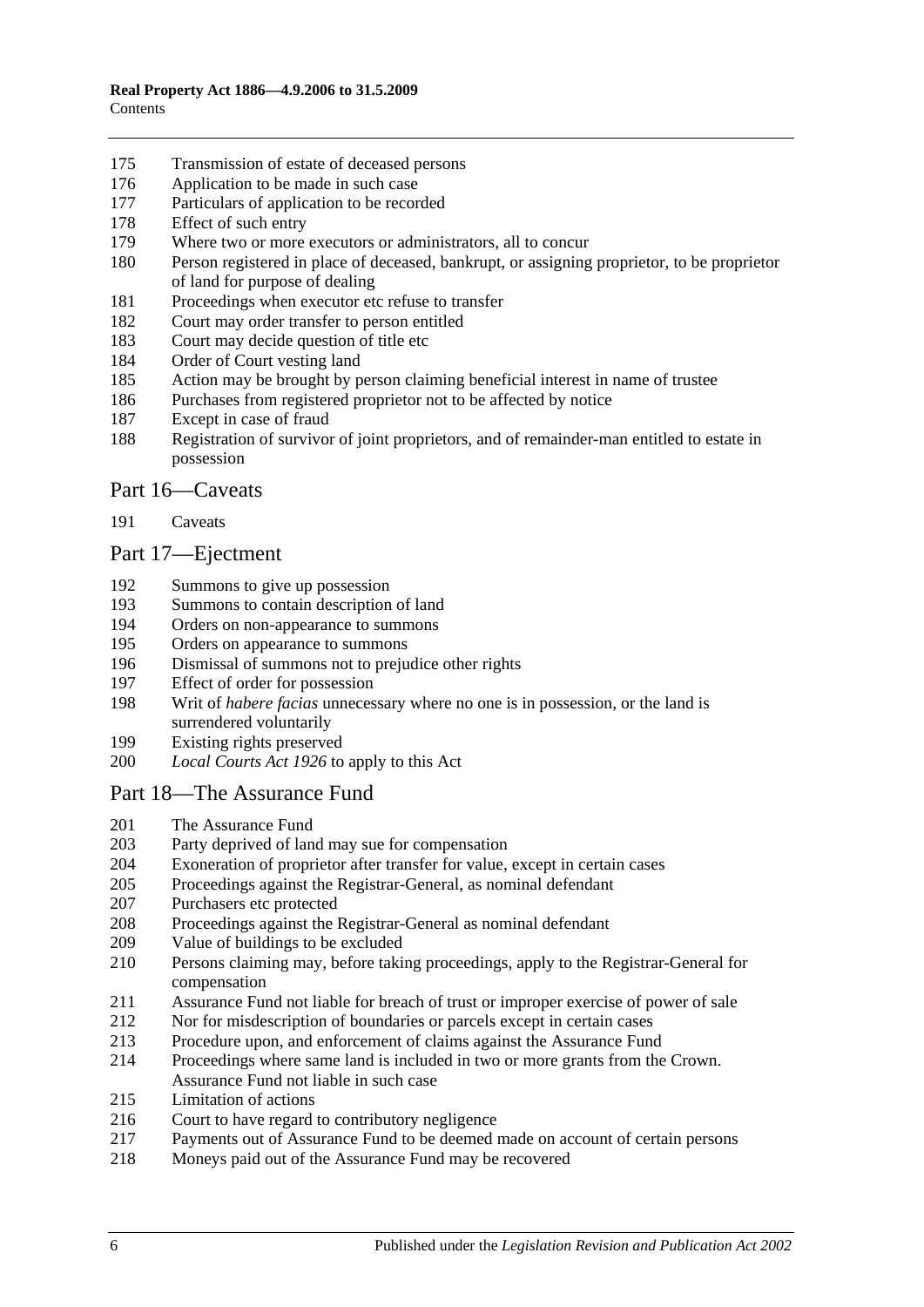219 [Judgment may be entered by Registrar-General for amount paid on account of absent](#page-95-3)  [persons](#page-95-3)

## [Part 19—Special powers and duties of Registrar-General](#page-96-0)

- 220 [Powers of Registrar-General](#page-96-1)
- 221 [Proprietor may summon Registrar-General to show cause, if dissatisfied](#page-99-0)<br>222 Hearing of summons
- [Hearing of summons](#page-99-1)
- 223 [Registrar-General may refer question of law](#page-99-2)

#### [Part 19A—Rectification of certificates](#page-100-0)

- 223A [Applications for amendment](#page-100-1)
- 223B [Notices to be given](#page-100-2)
- 223C [Power of Registrar-General to reject](#page-100-3)
- 223D [Caveats](#page-100-4)
- 223E [Grant of application](#page-101-0)
- 223F [Alterations of certificate in bringing land under this Act](#page-101-1)
- 223G [Amendments of title](#page-101-2)<br>223H Notice of amendmen
- [Notice of amendment of title](#page-101-3)
- 223J [Rectification by consent](#page-102-0)
- 223K [Saving of other powers](#page-102-1)
- 223L [Operation of corrections](#page-102-2)

#### [Part 19AB—Division and amalgamation of allotments](#page-104-0)

#### [Division 1—Preliminary](#page-104-1)

- 223LA [Interpretation](#page-104-2)
- 223LB [Unlawful division of land](#page-106-0)
- 223LC [Application of this Part](#page-107-0)

#### [Division 2—General procedures to be observed in relation to division of land](#page-107-1)

- 223LD [Application for division](#page-107-2)
- 223LE [Deposit of plan of division in Lands Titles Registration Office](#page-109-0)
- 223LF [Streets, roads etc](#page-109-1)
- 223LG [Service easements](#page-110-0)
- 223LH [Consent to plans of division](#page-112-0)
- 223LI [Assessment of stamp duty](#page-112-1)

#### [Division 3—Amalgamation](#page-112-2)

223LJ [Amalgamation](#page-112-3)

#### [Division 4A—Amalgamation of allotments in exchange for division of land](#page-114-0)

- 223LLA [Interpretation](#page-114-1)
- 223LLB [Amalgamation in exchange for division](#page-114-2)
- 223LLC [Creation of amalgamation units](#page-115-0)
- 223LLD [The right to allocate amalgamation units](#page-115-1)
- 223LLE [Right of allocation may be charged](#page-116-0)
- 223LLF [Allocation of an amalgamation unit](#page-116-1)
- 223LLG [Dealings with right subject to charge](#page-116-2)
- 223LLH [Power of sale](#page-116-3)
- 223LLI [Discharge of charge of right of allocation](#page-117-0)
- 223LLJ [Order of priority of charges](#page-117-1)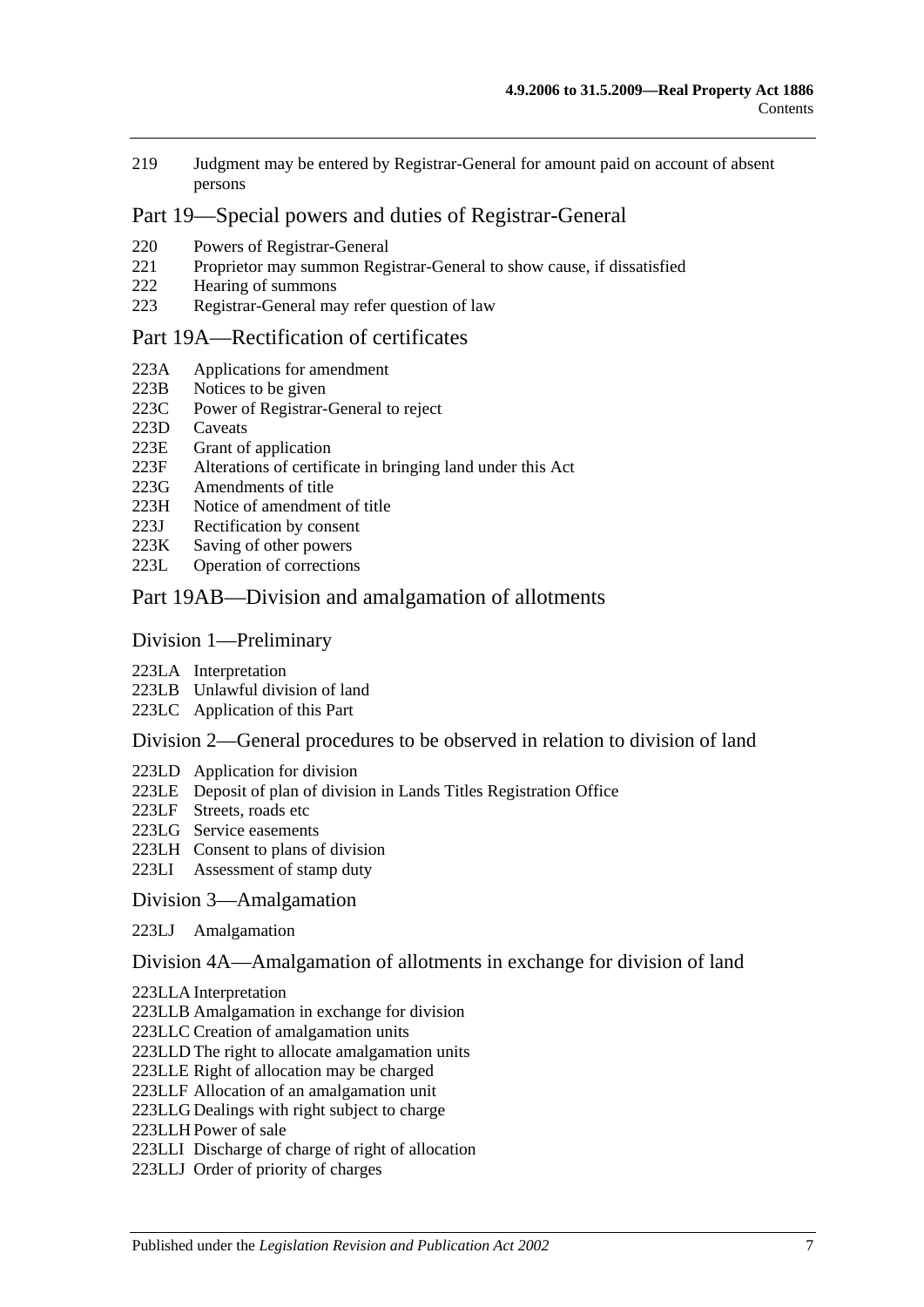## 223LLK [Register of amalgamated units](#page-117-2) 223LLL [Form of transfers etc](#page-118-0)

223LLM [Exemption from fees and stamp duty](#page-118-1)

## [Division 5—Miscellaneous provisions](#page-118-2)

#### 223LP [Regulations](#page-118-3)

## [Part 20—Procedure and penalties](#page-120-0)

- [Forms of summons by Registrar-General](#page-120-1)
- [On refusal or neglect of person summoned, Registrar-General may apply to Judge](#page-120-2)
- [Declarations, before whom to be made](#page-120-3)
- [Indictable offences under this Act](#page-120-4)
- 230 Periury
- [Penalty for certifying incorrect documents](#page-121-1)
- [Other offences](#page-121-2)
- [Certificate etc procured by fraud to be void](#page-122-0)
- [Conviction not to affect civil remedy](#page-122-1)

#### [Part 21—Miscellaneous](#page-124-0)

- [Plans and maps](#page-124-1)
- [Diagrams of land in certificates of title](#page-124-2)
- 242A [Cases where measurements not required](#page-124-3)
- [Provision for person under disability of infancy or mental incapacity](#page-124-4)
- [Court may appoint guardian](#page-125-0)
- [Unregistered instruments to confer claim to registration](#page-125-1)
- [Informal documents may be registered](#page-125-2)
- [Memorial to be entered](#page-125-3)
- [Equities not abolished](#page-125-4)
- [Lis pendens not to be registered](#page-126-0)
- [No title by adverse possession](#page-126-1)
- [Corporations and district councils to furnish Registrar-General with plans of new streets](#page-126-2)  [etc](#page-126-2)
- [Surveyor-General to furnish Registrar-General with particulars of orders confirming](#page-126-3)  [opening of new roads etc](#page-126-3)
- [Alteration of plans](#page-126-4)
- [Confused boundaries](#page-127-0)
- [Reference to Real Property Acts](#page-127-1)
- [General powers of Court not affected](#page-127-2)
- [Valuable consideration may be proved by prior instruments](#page-127-3)
- [General covenants to be implied in instruments](#page-128-0)
- [Implied powers and covenants may be modified or negatived](#page-128-1)
- [In action for breach, party may be proceeded against as if he had covenanted in express](#page-128-2)  [words](#page-128-2)
- [Implied covenants to be joint and several](#page-128-3)
- [Short forms of covenants in mortgages and leases](#page-128-4)
- [Short form for expressing exception of mines and minerals](#page-128-5)
- [Witnessing of instruments](#page-129-0)
- [Improper witnessing](#page-129-1)<br>270 Execution of instrum
- [Execution of instrument by corporation](#page-129-2)
- [Authority to register](#page-129-3)
- [Solicitors and land brokers to be generally entitled](#page-130-0) to recover fees for work done under [this Act](#page-130-0)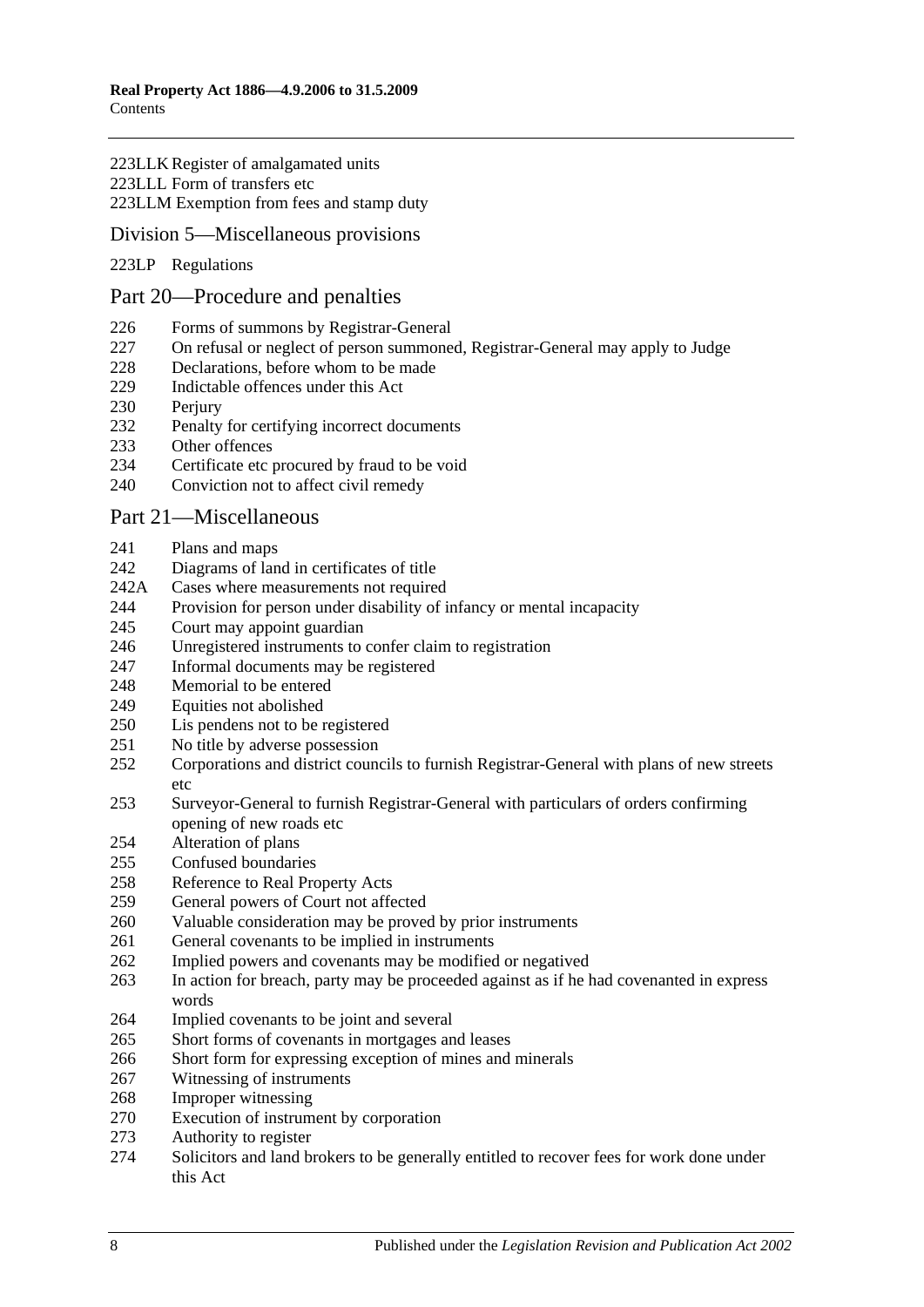- 275 [Forms in Schedules](#page-130-1)
- 276 [Service of notices](#page-130-2)
- 277 [Regulations](#page-130-3)

[Schedule 1—Transitional provisions](#page-132-0)

[Schedule 2—Application to bring land under the provisions of the](#page-135-0) *Real [Property Act](#page-135-0) 1886*

[Schedule 3—Caveat forbidding lands to be brought under the](#page-136-0) *Real Property Act [1886](#page-136-0)*

[Schedule 5—Right-of-way](#page-136-1)

[Schedule 6—Short forms of easements and their interpretation](#page-136-2)

[Schedule 16—Short forms of covenants and their interpretation](#page-138-0)

[Schedule 17—Short form of exception of mines and minerals and its](#page-140-0)  [interpretation](#page-140-0)

[Schedule 22—Summons by Registrar-General](#page-140-1)

[Legislative history](#page-142-0)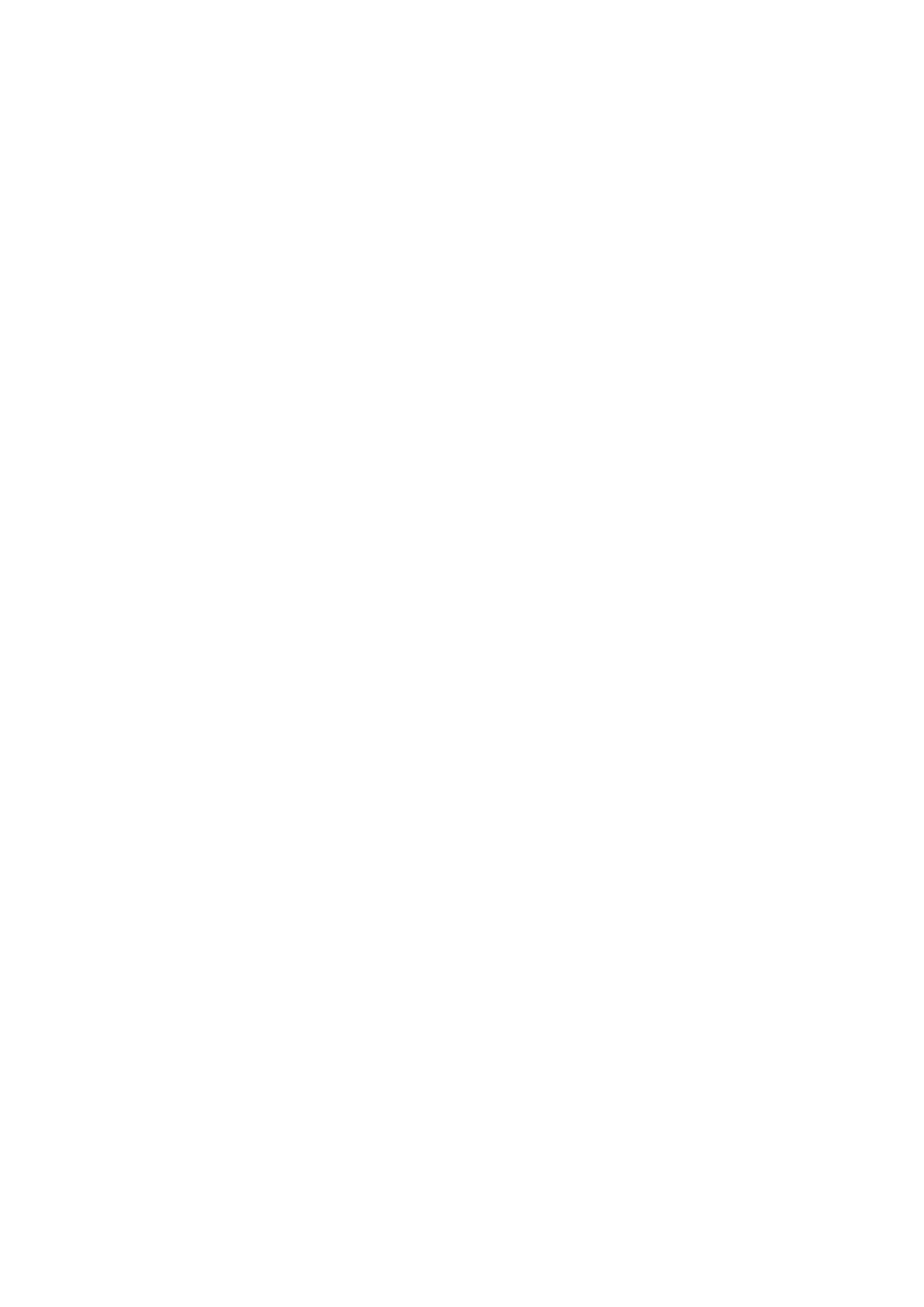## <span id="page-10-0"></span>**The Parliament of South Australia enacts as follows:**

## **Part 1—Preliminary**

## <span id="page-10-1"></span>**1—Short title**

This Act may be cited for all purposes as the *[Real Property Act](http://www.legislation.sa.gov.au/index.aspx?action=legref&type=act&legtitle=Real%20Property%20Act%201886) 1886*.

## <span id="page-10-2"></span>**3—Interpretation**

(1) In the construction and for the purposes of this Act, and in all instruments made or purporting to be made thereunder, the following terms shall, so far as not inconsistent with the context or subject, and except when such context or subject or the other provisions hereof require a different construction, have the respective meanings hereinafter assigned to them, that is to say—

*appropriate form* means a form approved by the Registrar-General;

*the Assurance Fund* means the Real Property Act Assurance Fund constituted under this Act;

*caveatee* shall mean any person against whose application for any purpose a caveat has been lodged, and shall include the registered proprietor of any land in respect of which a caveat has been lodged;

*caveator* shall mean any person lodging a caveat;

*certificate* shall mean a certificate of title issued under any of the Real Property Acts, or any grant from the Crown issued after the passing of the *[Real Property Act](http://www.legislation.sa.gov.au/index.aspx?action=legref&type=act&legtitle=Real%20Property%20Act)* No. 15 of 1857 and before the commencement of the *[Real Property \(Witnessing and Land](http://www.legislation.sa.gov.au/index.aspx?action=legref&type=act&legtitle=Real%20Property%20(Witnessing%20and%20Land%20Grants)%20Amendment%20Act%201995)  [Grants\) Amendment Act](http://www.legislation.sa.gov.au/index.aspx?action=legref&type=act&legtitle=Real%20Property%20(Witnessing%20and%20Land%20Grants)%20Amendment%20Act%201995) 1995*, and shall extend to and include all plans and entries thereon;

#### *Court* means—

- (a) the Supreme Court; and
- (b) in [sections](#page-28-4) 52, [64,](#page-31-3) [71,](#page-36-0) [80,](#page-39-1) [87,](#page-45-0) [105,](#page-54-0) [108,](#page-54-3) [110,](#page-54-5) [142A,](#page-67-1) [165,](#page-77-0) [166](#page-77-1) and [167](#page-77-2) of this Act includes any other court or tribunal constituted under the law of this State or the Commonwealth; and
- (c) in [section](#page-84-1) 191 and [Part 17](#page-88-0) includes the District Court;

*dealing* shall mean any instrument or matter, whereby any land or the title to any land can be affected, or dealt with;

*document of title* shall mean and include every document evidencing or relating to the title of any land not under the provisions of any of the Real Property Acts;

*dominant land* shall mean any land having a right-of-way or other easement appurtenant thereto or annexed to the ownership thereof;

*easement* includes a profit à prendre;

*encumbrancee* shall mean the registered proprietor of an encumbrance;

*encumbrancer* shall mean the registered proprietor of land subject to an encumbrance;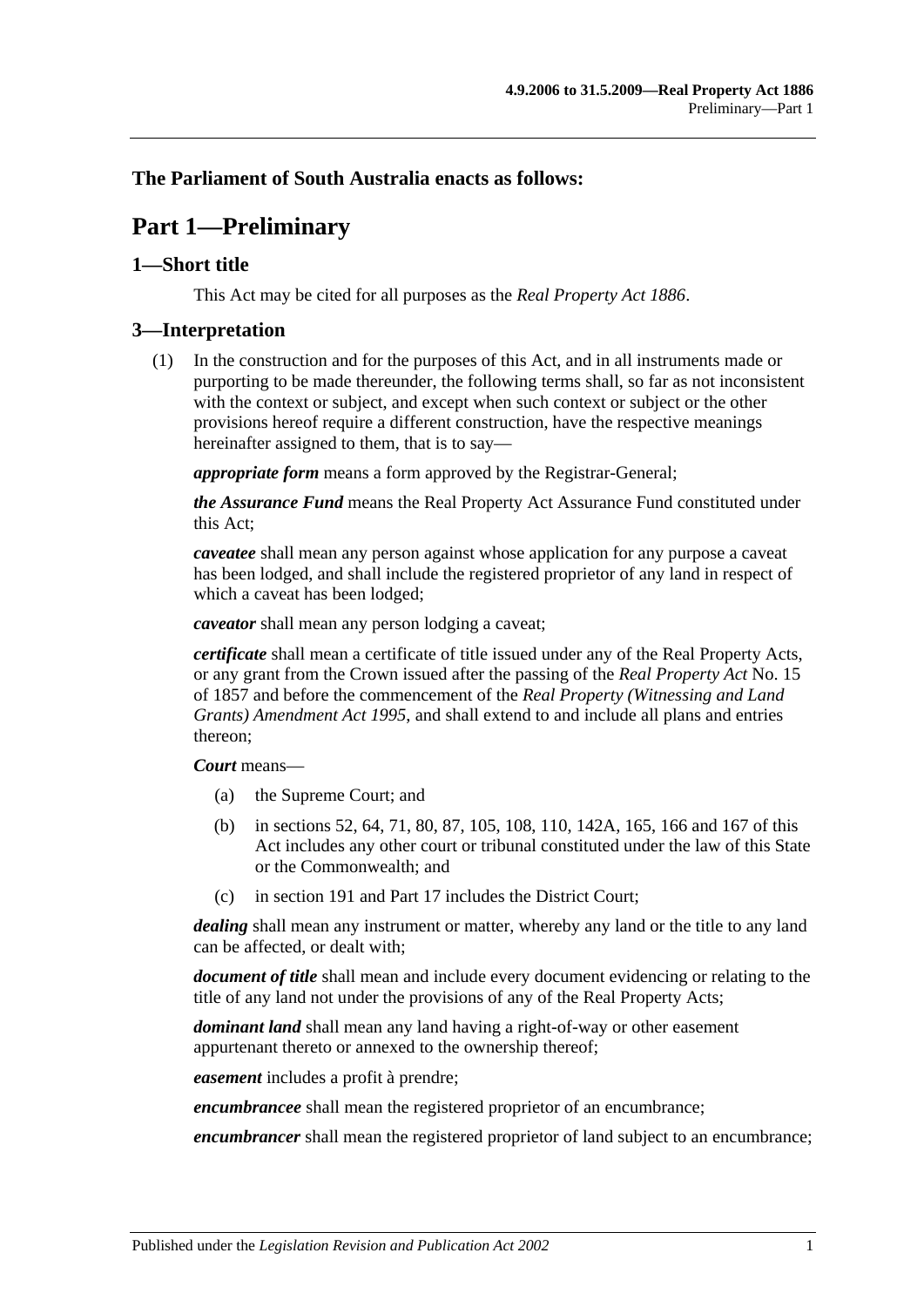*instrument* shall mean and include every document capable of registration under the provisions of any of the Real Property Acts, or in respect of which any entry is by any of the Real Property Acts directed, required, or permitted to be made in the Register Book;

*instrument of title* shall mean and include every instrument evidencing or relating to the title to any land under the provisions of any of the Real Property Acts;

*land* shall extend to and include all tenements and hereditaments corporeal and incorporeal of every kind and description, and every estate and interest in land;

*lessee* shall mean the registered proprietor of a lease;

*lessor* shall mean the registered proprietor of land subject to a lease;

*mentally incapacitated person* has the same meaning as in the *[Guardianship and](http://www.legislation.sa.gov.au/index.aspx?action=legref&type=act&legtitle=Guardianship%20and%20Administration%20Act%201993)  [Administration Act](http://www.legislation.sa.gov.au/index.aspx?action=legref&type=act&legtitle=Guardianship%20and%20Administration%20Act%201993) 1993*;

*mortgagee* shall mean the registered proprietor of a mortgage;

*mortgagor* shall mean the registered proprietor of land subject to a mortgage;

*proprietor* shall mean any person seized or possessed of, or entitled to land;

*registered proprietor* shall mean any person appearing by the Register Book, or by any registered instrument of title to be the proprietor of any land;

*servient land* shall mean land subject to any easement;

*statutory assignment* shall mean any deed assigning a debtor's estate for the benefit of his creditors, executed under or in pursuance of Division 6 of *[The Insolvent Act](http://www.legislation.sa.gov.au/index.aspx?action=legref&type=act&legtitle=The%20Insolvent%20Act%201860) 1860*, or any other Act;

*the Real Property Acts* shall mean the *[Real Property Act](http://www.legislation.sa.gov.au/index.aspx?action=legref&type=act&legtitle=Real%20Property%20Act)* (No. 15 of 1857), *[The Real](http://www.legislation.sa.gov.au/index.aspx?action=legref&type=act&legtitle=The%20Real%20Property%20Law%20Amendment%20Act)  [Property Law Amendment Act](http://www.legislation.sa.gov.au/index.aspx?action=legref&type=act&legtitle=The%20Real%20Property%20Law%20Amendment%20Act)* (No. 16 of 1858), the *[Real Property Act of](http://www.legislation.sa.gov.au/index.aspx?action=legref&type=act&legtitle=Real%20Property%20Act%20of%201860) 1860* (No. 11 of 1860), the *[Real Property Act of](http://www.legislation.sa.gov.au/index.aspx?action=legref&type=act&legtitle=Real%20Property%20Act%20of%201861) 1861* (No. 22 of 1861), the *[Real Property](http://www.legislation.sa.gov.au/index.aspx?action=legref&type=act&legtitle=Real%20Property%20Act%20Amendment%20Act%20of%201878)  [Act Amendment Act of](http://www.legislation.sa.gov.au/index.aspx?action=legref&type=act&legtitle=Real%20Property%20Act%20Amendment%20Act%20of%201878) 1878* (No. 128 of 1878), the *[Rights-of-Way Act](http://www.legislation.sa.gov.au/index.aspx?action=legref&type=act&legtitle=Rights-of-Way%20Act%201881) 1881* (No. 223 of 1881), and this Act;

*transmission* shall mean the passing of title to land in any manner other than by transfer.

(2) The description of any person as proprietor, transferor, transferee, mortgagor, mortgagee, caveator, caveatee, encumbrancer, encumbrancee, lessor, lessee, or trustee, or as seized of, having, or taking any estate or interest in land shall be deemed to extend to and include the heirs, executors, administrators, and assigns of such person.

## <span id="page-11-0"></span>**4—Repeal**

The following Acts or parts of Acts are hereby repealed:

| <b>Number</b> | Title                                                            | <b>Extent of Repeal</b>                                                                                |
|---------------|------------------------------------------------------------------|--------------------------------------------------------------------------------------------------------|
| 22 of 1861    | Real Property Act of 1861.                                       | The whole.                                                                                             |
|               | 128 of 1878 Real Property Act Amendment Act of 1878.             | The whole.                                                                                             |
| 223 of 1881   | Rights-of-Way Act 1881.                                          | The whole.                                                                                             |
| 225 of 1881   | Act to amend <i>The Probate and Succession Duty</i><br>Act 1876. | The following words at the end of<br>section 3, subsections 2 and 3:<br>"The estate being exempt under |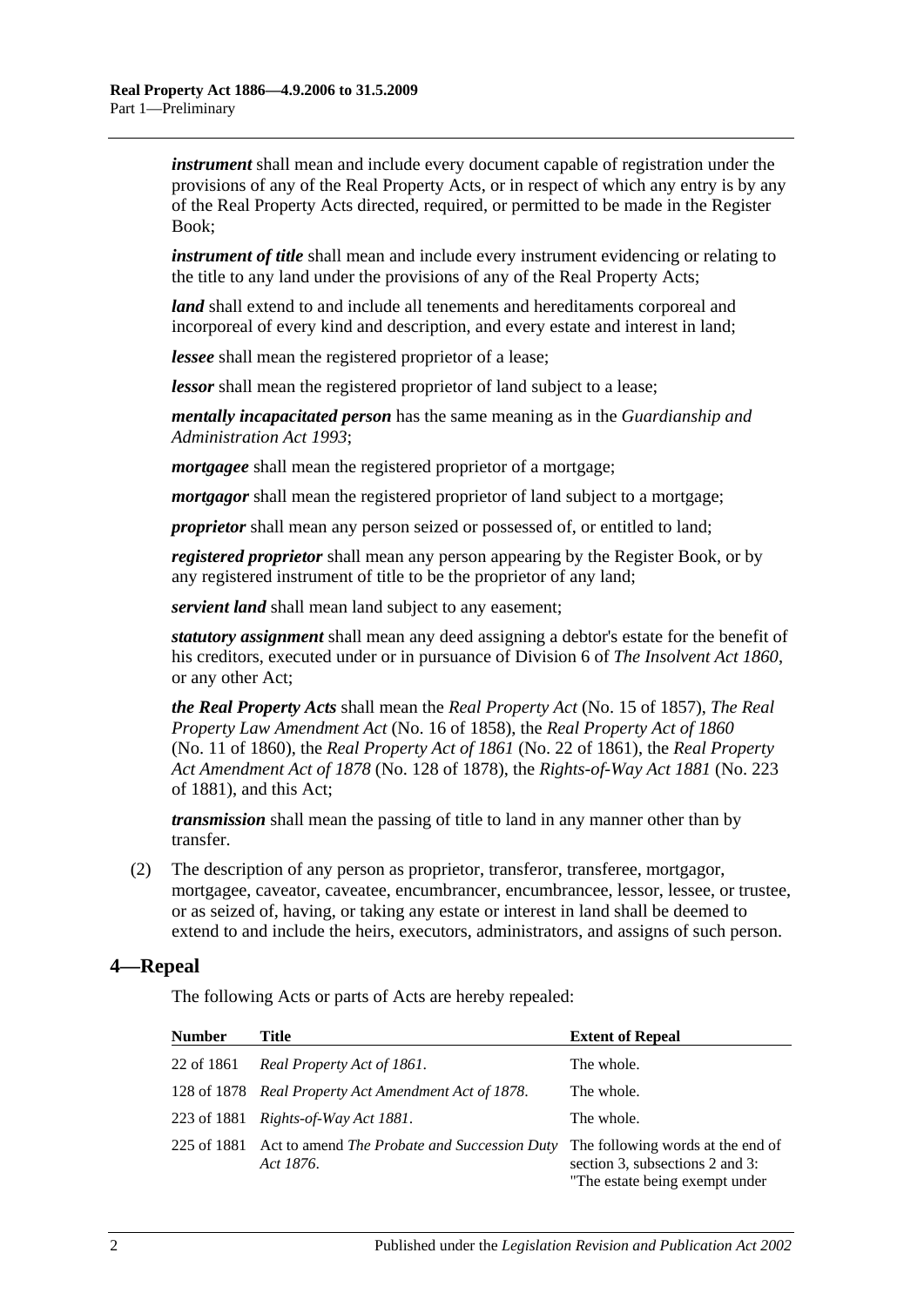| <b>Number</b> | Title | <b>Extent of Repeal</b> |
|---------------|-------|-------------------------|
|               |       | clause 2 of this Act."  |

#### <span id="page-12-0"></span>**5—Savings**

Such repeal shall not affect any appointment, regulation, instrument, fund, act, matter, or thing lawfully made, done, executed, or in existence under the authority of the said Acts or any or either of them; nor prevent prosecution or punishment for any offence committed or act done in violation of the provisions of the said Acts or any or either of them; or interfere with the recovery of any penalty or of any forfeiture incurred under the said Acts or any or either of them; or with the enforcement, vindication, or recovery, of any estate, right, title, trust, covenant, contract, or interest preserved, acquired, accruing, existing or entered into under the provisions of the said Acts or any or either of them; nor shall such repeal affect or in any way interfere with any act or thing, prosecution or punishment, enforcement, vindication, or recovery saved or protection given by the said repealed Acts; and all applications, actions, suits, proceedings, instruments, registrations, and other acts, matters, and things made, commenced, pending, signed, entered, or done under the said repealed Acts or any or either of them before the passing of this Act, may be proceeded with, prosecuted, completed, and acted on in the same manner and shall be as valid and effectual as if this Act had not been passed.

#### <span id="page-12-1"></span>**6—Laws inconsistent not to apply**

No law, so far as inconsistent with this Act, shall apply to land subject to the provisions of this Act, nor shall any future law, so far as inconsistent with this Act, so apply unless it shall be expressly enacted that it shall so apply "notwithstanding the provisions of the *[Real Property Act](http://www.legislation.sa.gov.au/index.aspx?action=legref&type=act&legtitle=Real%20Property%20Act%201886) 1886*".

#### <span id="page-12-2"></span>**7—Lands under previous Acts to be under this Act**

All lands subject to the provisions of any of the Real Property Acts shall, on and from the day upon which this Act shall come into operation, and all land hereafter brought under the provisions of any of the Real Property Acts, pursuant to any application commenced at the time of this Act coming into operation, shall, from the time of the issuing of the certificate for such land, be held subject to the provisions of this Act.

#### <span id="page-12-3"></span>**8—Land not to be withdrawn**

No land once subject to the provisions of this Act shall ever be withdrawn therefrom.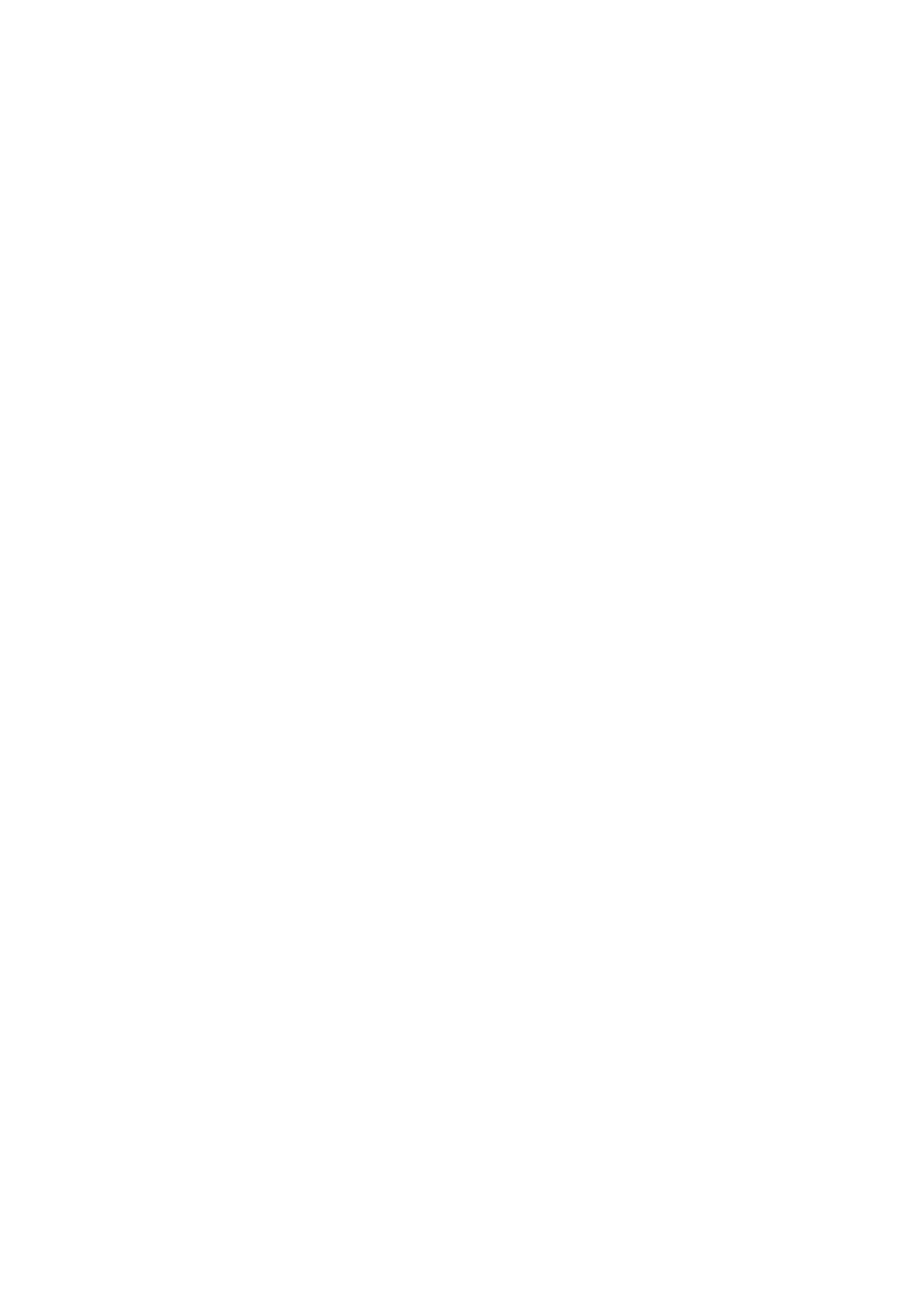## <span id="page-14-0"></span>**Part 2—Objects of this Act**

## <span id="page-14-1"></span>**10—Objects**

The objects of this Act are to simplify the title to land and to facilitate dealing therewith, and to secure indefeasibility of title to all registered proprietors, except in certain cases specified in this Act.

## <span id="page-14-2"></span>**11—Construction**

This Act shall always be construed in such manner as shall best give effect to the objects hereinbefore declared.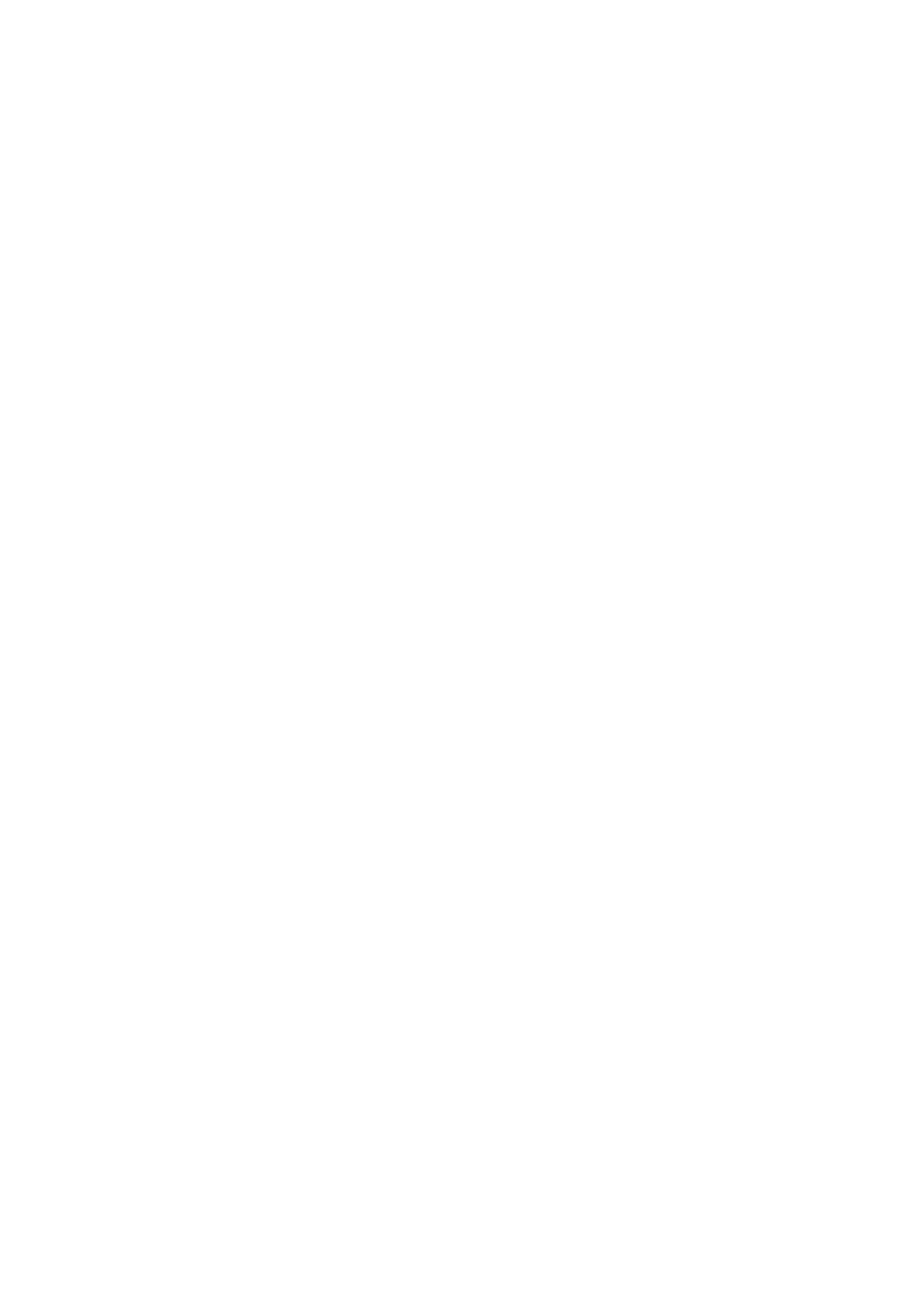## <span id="page-16-0"></span>**Part 3—The Lands Titles Registration Office**

## <span id="page-16-1"></span>**12—Lands Titles Registration Office to be at Adelaide**

The *Lands Titles Registration Office* shall be continued at Adelaide for the purposes of this Act.

## <span id="page-16-2"></span>**13—Officers for administration of this Act**

- (1) There shall be a Registrar-General.
- (2) The Registrar-General shall be responsible for the administration of this Act.
- (3) There shall be such deputies of the Registrar-General as may be necessary or expedient for the administration of this Act.
- (4) There shall be such other officers as may be necessary or expedient for the administration of this Act.
- (5) The Registrar-General, every Deputy Registrar-General and the other officers referred to in this section shall be appointed, and shall hold office, subject to and in accordance with the *[Public Service Act](http://www.legislation.sa.gov.au/index.aspx?action=legref&type=act&legtitle=Public%20Service%20Act%201967) 1967*.

## <span id="page-16-3"></span>**14—Acting Registrar-General**

- (1) The Governor may appoint any person who is an officer within the meaning of the *[Public Service Act](http://www.legislation.sa.gov.au/index.aspx?action=legref&type=act&legtitle=Public%20Service%20Act%201967) 1967* to be the Acting Registrar-General.
- (2) The Acting Registrar-General shall act in the absence of the Registrar-General from the duties of his office.
- (3) The Acting Registrar-General shall have all the powers, authorities, duties and obligations of the Registrar-General.
- (4) The Acting Registrar-General shall cease to occupy his position as such upon resumption by the Registrar-General of the duties of his office.
- (5) If no person is appointed to be the Acting Registrar-General, the Senior Deputy Registrar-General shall be the Acting Registrar-General.

## <span id="page-16-4"></span>**15—Acting Deputy Registrar-General**

- (1) The Governor may appoint any person who is an officer within the meaning of the *[Public Service Act](http://www.legislation.sa.gov.au/index.aspx?action=legref&type=act&legtitle=Public%20Service%20Act%201967) 1967* to be an Acting Deputy Registrar-General.
- (2) An Acting Deputy Registrar-General shall have all the powers, authorities, duties and obligations of a Deputy Registrar-General.

#### <span id="page-16-5"></span>**16—Exercise of powers of Registrar-General**

Any power or function conferred on, or assigned to, the Registrar-General by this or any other Act may be exercised or carried out—

- (a) by any Deputy Registrar-General; or
- (b) by any person to whom that power or function has been delegated by the Registrar-General.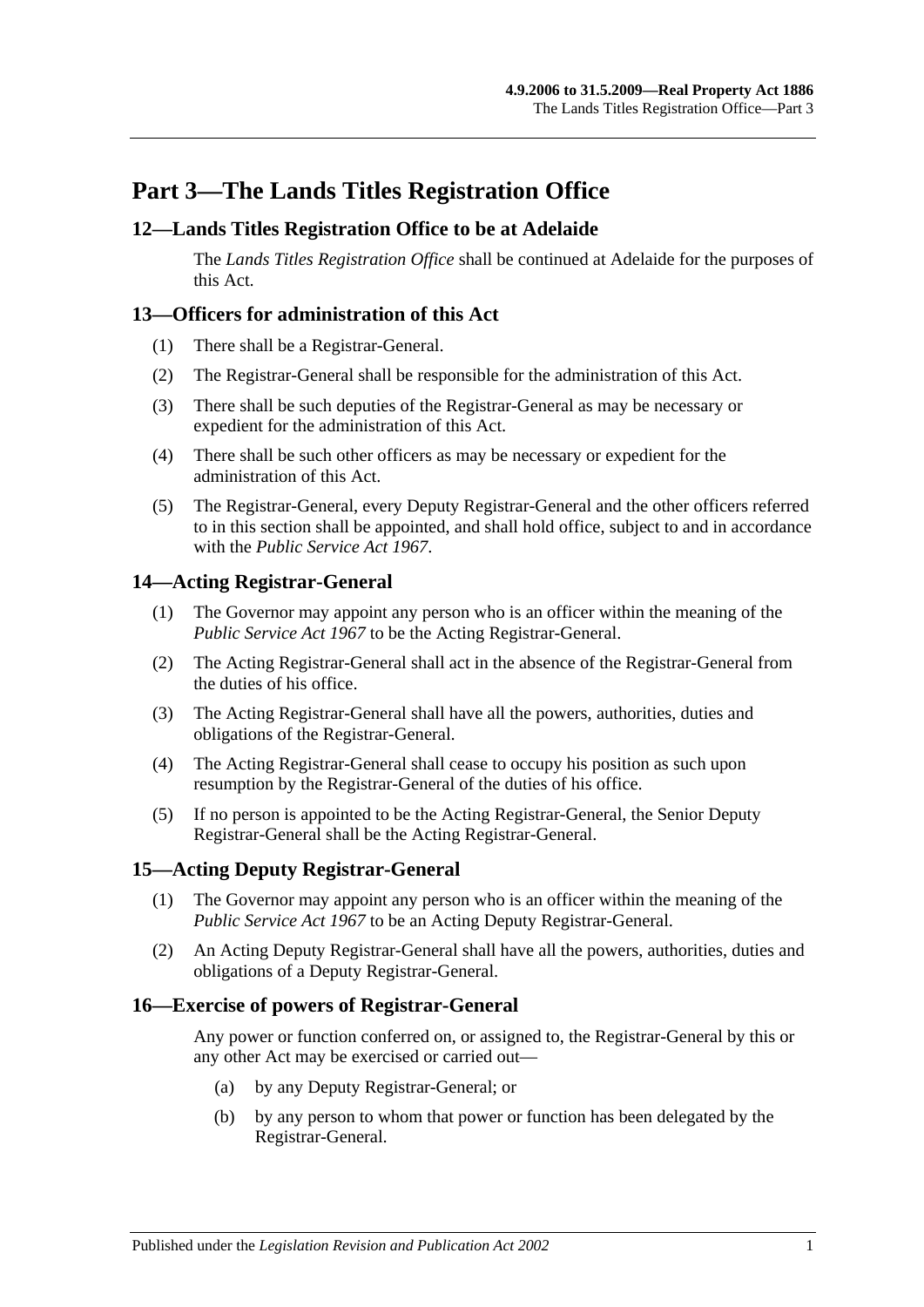## <span id="page-17-6"></span><span id="page-17-0"></span>**18A—Delegation by Registrar-General**

- (1) The Registrar-General may by writing under his hand delegate to any officer or clerk any of the powers or functions of the Registrar-General under this Act or any other Act (except this power of delegation) so that the delegated powers may be exercised by the delegate with respect to the matter or matters of a class specified or the place or locality defined in the instrument of delegation.
- (2) A delegation under [subsection](#page-17-6) (1) of this section shall be revocable in writing at will and no delegation shall prevent the exercise of any power or function of the Registrar-General.

#### <span id="page-17-1"></span>**19—Solicitor not to engage in private practice**

It shall not be lawful for any person whilst holding the office of solicitor under this Act to engage in private practice as a barrister, attorney, solicitor, or licensed land broker, but this prohibition shall not apply to any acting solicitor.

## <span id="page-17-2"></span>**21—Seal of office to be received in evidence**

The Registrar-General shall have and use a seal of office bearing the impression of the Royal Arms of England, and having inscribed in the margin thereof the words "Registrar-General South Australia"; and every instrument bearing the imprint of such seal, and purporting to be issued by the Registrar-General, or by one of his deputies or by a delegate referred to in [section](#page-17-0) 18A of this Act or by the Acting Registrar-General, shall be received in evidence, and shall be deemed to be issued by or under the direction of the Registrar-General, or Acting Registrar-General, without further proof, unless the contrary be shown.

#### <span id="page-17-7"></span><span id="page-17-3"></span>**22—Fees etc**

- (1) The Registrar-General may demand and receive such fees, in respect of the several matters provided for in this Act, as are prescribed.
- (2) Until regulations under this Act are made prescribing fees in respect of the matters referred to in [subsection](#page-17-7) (1) of this section the Registrar-General may demand and receive such fees as were payable in respect of those matters immediately before the commencement of the *[Real Property Act Amendment Act](http://www.legislation.sa.gov.au/index.aspx?action=legref&type=act&legtitle=Real%20Property%20Act%20Amendment%20Act%201972) 1972*.

## <span id="page-17-4"></span>**23—Accounts of Registrar-General and payment of moneys**

- (1) The Registrar-General shall keep a correct account of all sums of money received by him in accordance with the provisions of this Act, and shall pay the same to the Treasurer.
- (2) All fines and fees received under the provisions of this Act shall (subject to the provisions of [Part 18](#page-90-0) of this Act) be carried into account by the Treasurer as General Revenue.

## <span id="page-17-8"></span><span id="page-17-5"></span>**23A—Payment of moneys received in trust**

(1) Where the Minister has received moneys in trust or otherwise on account of a mortgagee or other person, and the Minister is satisfied that the moneys may be properly paid to any person the Minister may upon the application of that person and upon provision by that person of such an indemnity or indemnities, if any, as the Minister thinks fit, make payment of the moneys to that person.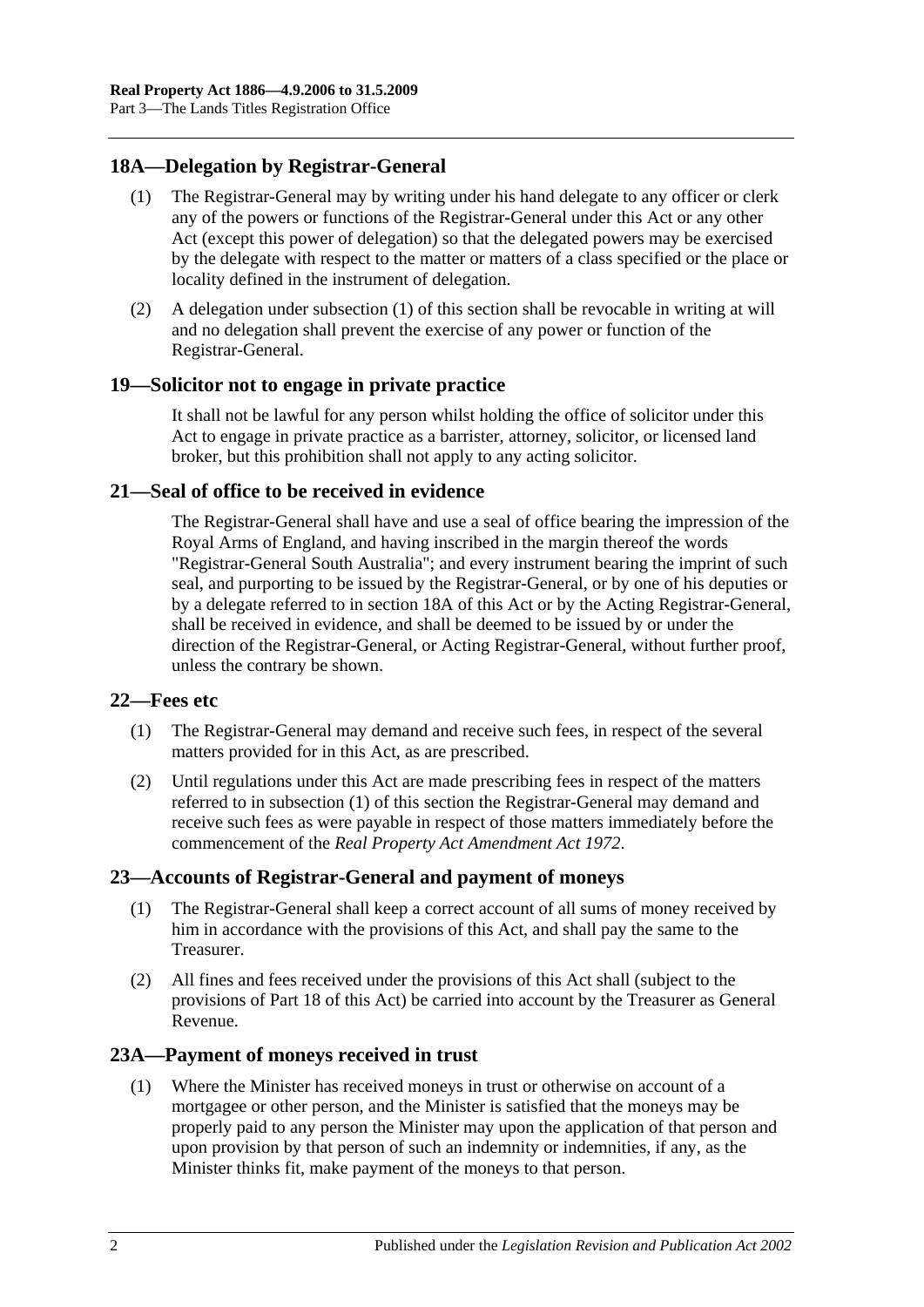- (1a) Before making payment to any person under [subsection](#page-17-8) (1) of this section the Minister may require the production of such evidence as he thinks fit to the effect that—
	- (a) succession duties that may be payable out of, or in respect of, the moneys have been paid; and
	- (b) any other claim to which the moneys may be liable has been satisfied.
- (2) Any payment made by the Treasurer before the commencement of the *[Real Property](http://www.legislation.sa.gov.au/index.aspx?action=legref&type=act&legtitle=Real%20Property%20Act%20Amendment%20Act%201975)  [Act Amendment Act](http://www.legislation.sa.gov.au/index.aspx?action=legref&type=act&legtitle=Real%20Property%20Act%20Amendment%20Act%201975) 1975* of moneys of a kind referred to in [subsection](#page-17-8) (1) of this section shall be for all purposes as lawful, valid and effectual as it would have been if—
	- (a) that subsection was enacted and in force at the time at which that payment was made; and
	- (b) the payment of those moneys complied in all respects with the provisions of that subsection.

#### <span id="page-18-0"></span>**24—Registrar-General not to be liable for acts done** *bona fide*

The Registrar-General shall not individually, nor shall any person acting under his authority, be liable to any action, or proceeding for or in respect of any act or matter *bona fide* done, or omitted to be done, in the exercise or supposed exercise of the powers of this Act.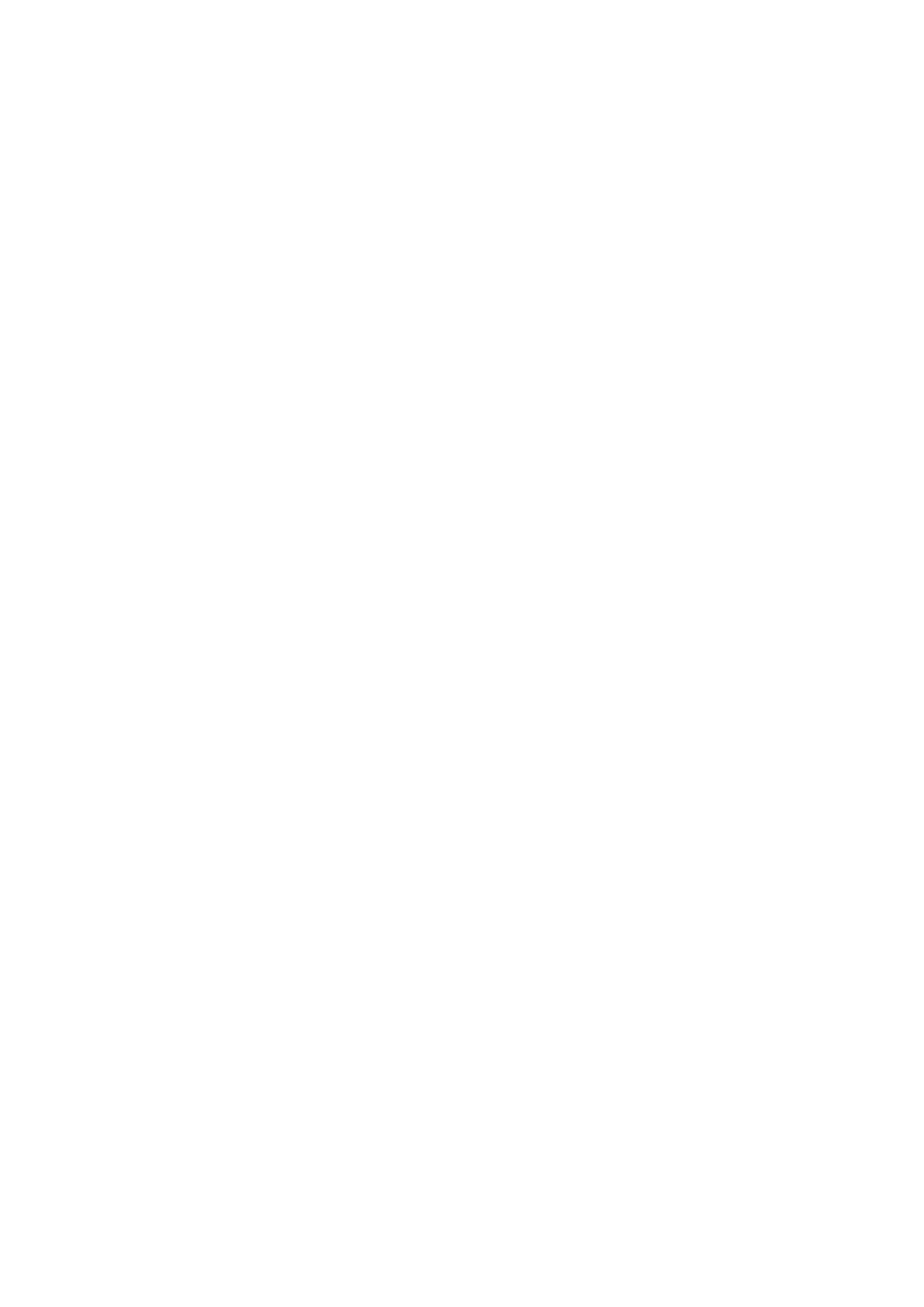## <span id="page-20-0"></span>**Part 4—The bringing of land under the Act**

### <span id="page-20-1"></span>**25—Land in two classes**

For the purpose of bringing land under the provisions of this Act, it shall be regarded as divided into two classes, as follows:

- (a) land hereafter alienated in fee from the Crown;
- (b) land heretofore alienated in fee from the Crown.

### <span id="page-20-2"></span>**26—Land on alienation from Crown to be under Act**

As to land hereafter alienated in fee from the Crown, the same shall, immediately on alienation, be subject to the provisions of this Act.

## <span id="page-20-3"></span>**27—Lands granted prior to the day on which this Act comes into operation may be brought into operation under this Act**

As to land heretofore alienated from the Crown in fee but not under the provisions of any of the Real Property Acts (whether such land shall constitute the entire or only part of the land included in any land grant), the same may be brought under the provisions of this Act in the following manner, that is to say—The Registrar-General shall receive applications in the form of [Schedule 2](#page-135-0) hereto, or in a form to the like effect, if made by any of the following persons, that is to say—

- (a) by any person claiming to be the person in whom the fee simple is vested either at law or in equity: Provided that wherever trustees, seized in fee simple, have no power to sell the land which they may seek to bring under the provisions of this Act, the persons claiming or appearing to be beneficially entitled to the said land shall consent to such application;
- (b) by any person having power to appoint or dispose of the fee simple, at law or in equity, in cases where the Registrar-General shall be satisfied that the application is made for the purpose of carrying such power into effect;
- (c) by any person claiming a life estate, not being a leasehold for a life or lives: Provided that all persons claiming or appearing to be beneficially entitled in reversion or remainder shall join in or consent to such application;
- (d) the father, or if the father be dead, the mother or other guardian of any infant, or the administrator or committee of the estate of a mentally incapacitated person or the guardian of such a person, may make or consent to an application in the name or on behalf of the infant or mentally incapacitated person; and any person holding a power of attorney authorising the sale of a freehold estate in any land may make the application in respect of such land in the name or on behalf of the proprietor, unless such power shall expressly prohibit his so doing.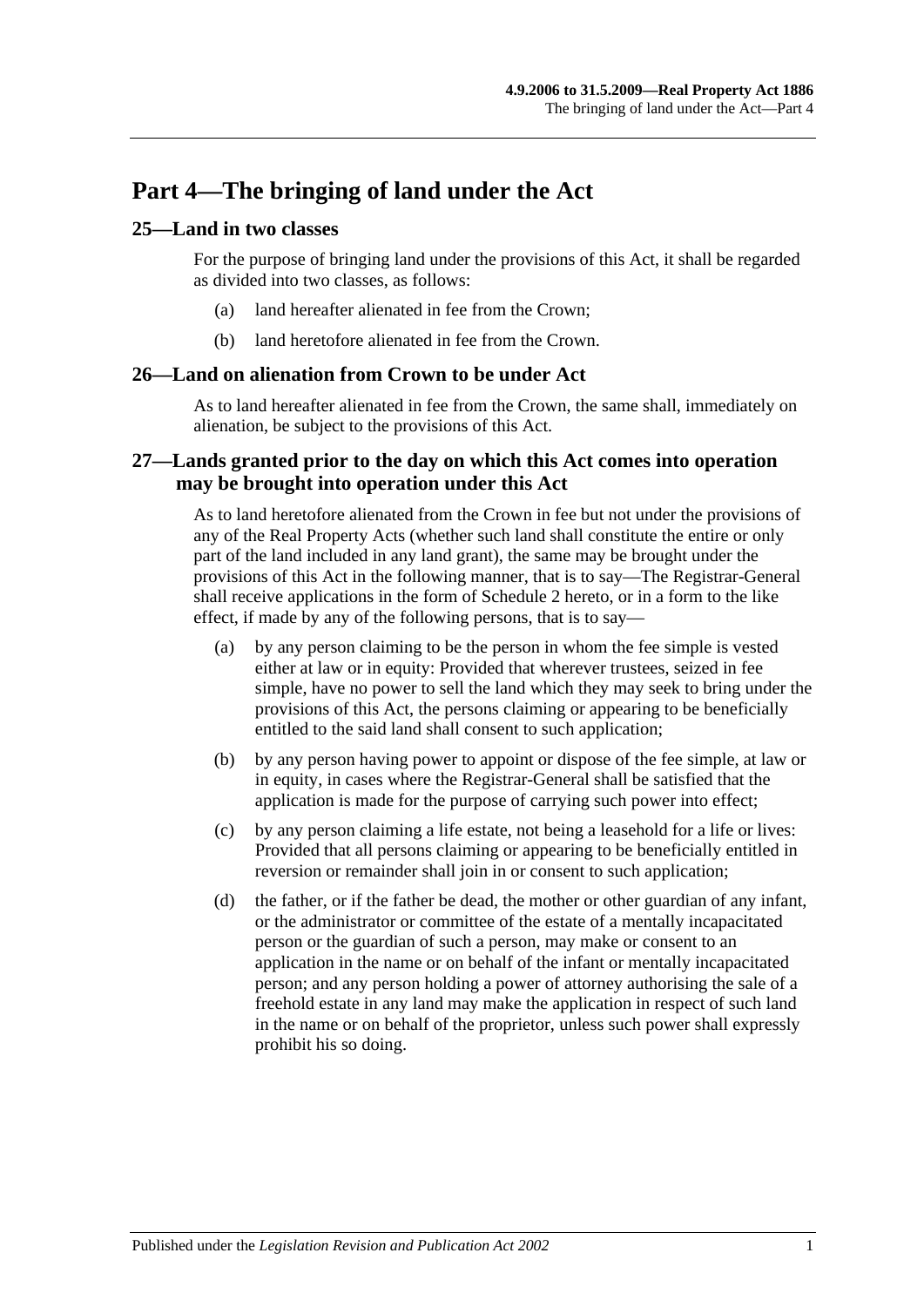## <span id="page-21-0"></span>**28—Undivided shares and mortgaged land may not be brought under Act except upon conditions**

No such application shall be received from any person claiming to be entitled to an undivided share of any land unless the persons who shall appear to be entitled to the other undivided shares shall join in the application with a view to bringing the entirety under the provisions of this Act; nor from the mortgagor of any land unless the mortgagee shall consent to such application; nor from the mortgagee of any land except in the exercise of or for the purpose of giving effect to a sale under a power of sale contained in the mortgage deed.

## <span id="page-21-1"></span>**29—Provisions as to surrender of documents etc**

Every applicant shall, when making his application, surrender to the Registrar-General all documents of title in his possession or under his control relating to or in any way affecting the land, and shall furnish a schedule of such documents, and also, if required, an abstract of his title, and shall, in his application, state the nature of his estate or interest in the land, and of every estate or interest therein held by any other person, whether at law or in equity, in possession, reversion, remainder, or expectancy, and give full particulars of every right-of-way or other easement affecting the land of which he is aware, or has had notice, or which he knows to be claimed by any other person, and shall state whether the land be occupied or unoccupied, and if occupied, the name and description of the occupant, and the nature of his occupancy, and whether such occupancy be adverse or otherwise; and shall, when practicable, state the names and addresses of the occupants and proprietors of all lands contiguous to the land in respect of which application is made so far as known to him, and that the schedule so furnished includes all documents of title relating to such land in his possession or under his control, and may, in his application, require the Registrar-General, at the expense of the applicant, to cause personal notice of the application to be served upon any person whose name and address shall for that purpose be therein stated, and shall give an address to which notices in respect of such application may be sent.

## <span id="page-21-2"></span>**30—Statements to be verified by declaration**

The statements made in the application shall be verified by the declaration of the applicant or the person acting in his name or on his behalf.

## <span id="page-21-3"></span>**31—Application, how to be dealt with**

Upon receipt of the application the Registrar-General shall cause the title of the applicant to be examined and reported upon by the solicitor of the department.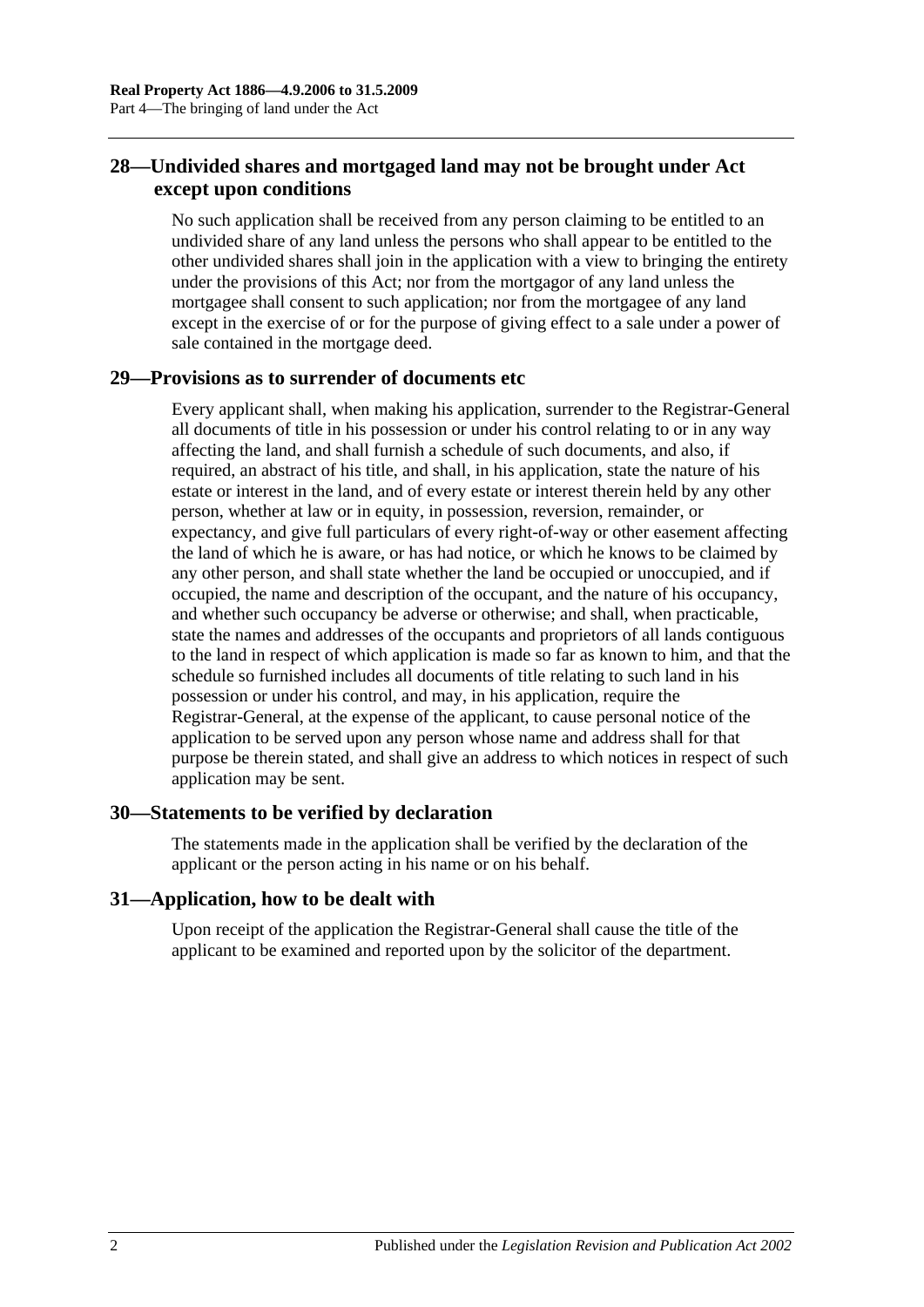#### <span id="page-22-0"></span>**32—Titles in three classes**

(1) For the purposes of all applications, the titles of applicants shall be divided into three classes as follows:

#### (a) **Class I—When applicant is original grantee, and no transactions have been registered**

when the applicant is the original grantee from the Crown, and the land has been granted on or subsequently to the first day of March, 1842, and no transaction affecting the title has at any time been registered, and the applicant has not required notice of his application to be served personally upon any person;

#### (b) **Class II—When applicant is not original grantee, or any transactions have been registered**

when, although the title does not belong to the first class, the land is held by the applicant for the estate or interest described in the application free from mortgage, encumbrance, or other beneficial interest affecting the title thereto, or if any such mortgage, encumbrance, or interest exists the parties interested therein join in or consent to the application, and the applicant has not required notice of his application to be served personally upon any person;

#### (c) **Class III—When evidence of title imperfect**

when any person beneficially interested in the land otherwise than as lessee, or any person interested in any mortgage or encumbrance affecting the title, is not a party joining in or consenting to the application, or the title or evidence of title set forth by the applicant is imperfect, or the applicant has required notice of his application to be served personally upon any person.

(2) If it shall appear to the Registrar-General that the title of the applicant belongs to the first class he shall bring such land under the provisions of this Act forthwith.

## <span id="page-22-1"></span>**33—Procedure under second class**

If it shall appear to the satisfaction of the Registrar-General that the title of the applicant belongs to the second class, he shall cause notice of the application to be published in the Government Gazette; and shall further limit and appoint a time, not less than one month nor more than twelve months from the date of the publication in the Government Gazette, upon or after the expiration of which he shall, unless he shall in the interval have received a caveat forbidding him so to do, bring the land under the provisions of this Act.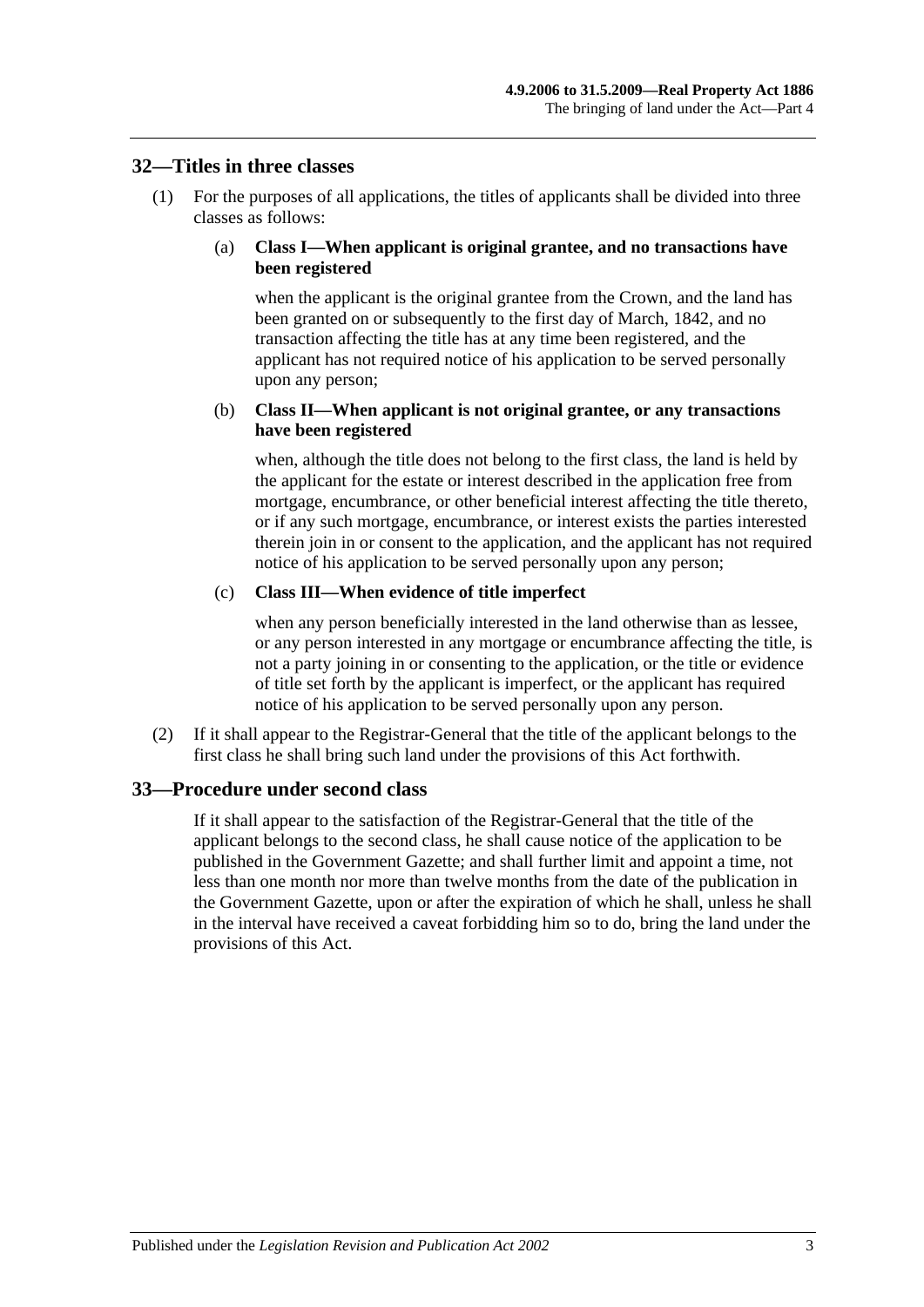## <span id="page-23-0"></span>**34—Procedure under third class**

If it shall appear to the satisfaction of the Registrar-General that the title of the applicant belongs to the third class, it shall be lawful for him to reject such application altogether, or in his discretion to cause notice of the application to be served upon all persons other than the applicant, who shall appear to have any interest in the land which is the subject of the application and to be published in the Government Gazette, and in such manner as he may direct; and to limit and appoint a time in his discretion, or as the Court may prescribe, not less than two months nor more than twelve months from the date of the first of such publications in the Government Gazette, upon or after the expiration of which it shall be lawful for the Registrar-General to bring the land under the provisions of this Act, unless he shall in the interval have received a caveat forbidding him so to do.

#### <span id="page-23-1"></span>**35—Notice of application to be published**

The Registrar-General shall cause notice to be published in such manner as aforesaid, or in such other manner as may be prescribed by any order of the Court, that application has been made for bringing the land therein referred to under the provisions of this Act, and shall also cause a copy of such notice to be posted in a conspicuous place in his office, and in such other places as he may deem necessary, and shall forward, by registered or certified post, a copy of such notice addressed to each of the persons, if any, stated in the application to be in occupation of the land, or to be occupiers or proprietors of land contiguous thereto, so far as his knowledge of the addresses of such persons shall enable him, and to such other persons as he may think fit, and in case the applicant shall have required any notice to be personally served upon any person named in his application, then and in such case the Registrar-General shall cause a copy of such notice to be so served upon such person.

#### <span id="page-23-2"></span>**36—Second and third classes brought under this Act**

If within the time limited and appointed as aforesaid by the Registrar-General, or under any order of the Court, any notice forwarded as aforesaid, shall not be returned to him by the Postmaster-General, and if within the time so limited he shall not have received a caveat, as hereinafter described, forbidding him so to do—and in any case in which personal notice may be required as aforesaid, if he shall have received proof to his satisfaction that such notice has been served, the Registrar-General shall bring the land described in the application under the provisions of this Act.

#### <span id="page-23-3"></span>**37—How land to be brought under Act**

The Registrar-General shall bring land under the provisions of this Act by issuing a certificate for the same to the applicant, or to such person as he or the person applying in his name or on his behalf may by any writing under his hand direct.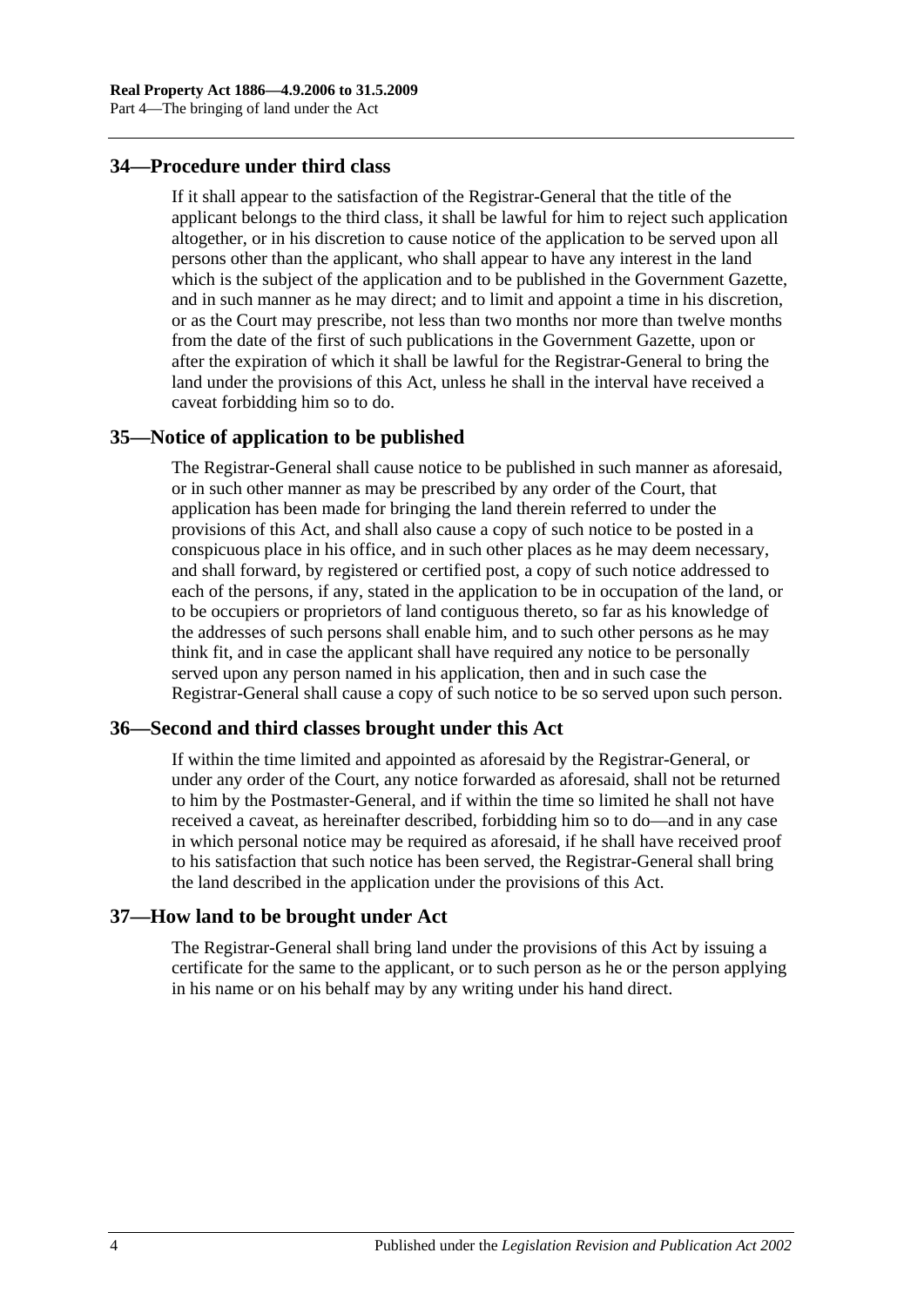#### <span id="page-24-0"></span>**38—Action to be taken on return of notices or failure of personal service**

The Registrar-General, whenever he shall be made aware that any notice required by any applicant to be served personally has failed to be, or cannot be, so served, shall notify the same to such applicant, who, if he think fit, may by writing under his hand, withdraw such requirement, and the Registrar-General thereupon or in case any notice shall be returned to him by the Postmaster-General, may reject the application altogether, or bring the land therein described under the provisions of this Act forthwith, or after such further interval, notification, or advertisement as he may think fit.

#### <span id="page-24-1"></span>**39—Caveat against bringing land under Act**

Any person having or claiming an estate or interest in any land sought to be brought under the provisions of this Act, or the attorney or agent of any such person, may, within the time by the Registrar-General or under any order of the Court for that purpose limited, lodge a caveat with the Registrar-General, in the form of [Schedule 3](#page-136-0) hereto, forbidding the bringing of such land under the provisions of this Act. Every such caveat shall state the nature of the estate or interest claimed by the person lodging the same and the grounds on which such claim is founded, and no caveat shall be received unless some address within South Australia shall be given therein at which notices and proceedings relating to the caveat may be served.

### <span id="page-24-2"></span>**40—If caveat be received within time limited, proceedings stayed**

The Registrar-General shall, upon receipt of any such caveat, within the time limited as aforesaid give notice thereof to the applicant proprietor, and shall suspend further action in the matter, and the land in respect of which such caveat shall have been lodged shall not be brought under the provisions of this Act until such caveat shall have been withdrawn or shall have lapsed from any of the causes hereinafter provided, or until a decision therein shall have been obtained from the Court having jurisdiction in the matter.

#### <span id="page-24-3"></span>**41—Applicant may withdraw his application**

Any applicant may withdraw his application at any time prior to the issuing of the certificate, and the Registrar-General shall in such case, upon request in writing signed by the applicant, return to him, or to the person, if any, notified in the application as having a lien thereon, all documents of title deposited in support of the application.

## <span id="page-24-4"></span>**42—Documents of title, if they include other property, to be returned to applicant**

Upon issuing a certificate bringing land under the provisions of this Act the Registrar-General shall endorse a memorandum on every document of title deposited by the applicant in support of his application, stating that the lands described in such certificate have been brought under the Real Property Act. If any such document of title shall relate to or include any property, whether personal or real, other than the land included in the certificate, the Registrar-General shall return such document to the applicant, but otherwise shall retain the same in his office; and no person shall be entitled to the production of any document so retained, except upon the written order of the applicant or of some person claiming through or under him, or upon the order of the Court.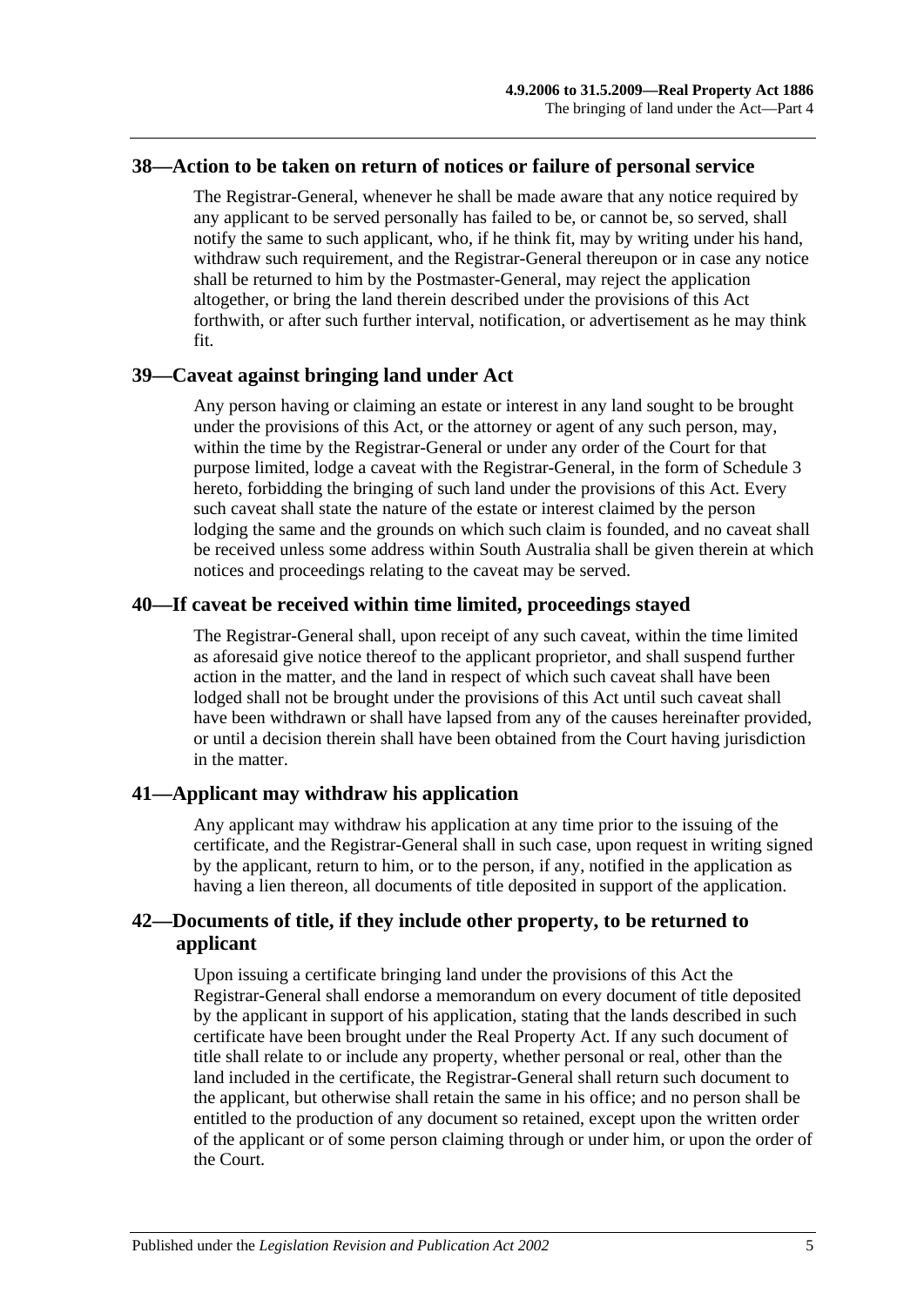## <span id="page-25-0"></span>**43—Certificate to issue in name of deceased applicant proprietor or his nominee**

In case an applicant, or the person to whom he or the person applying in his name or on his behalf, may have directed a certificate to be issued, shall die in the interval between the date of the application and the date on which the certificate shall be issued, the certificate shall be issued in the name of the applicant, or in the name of the person to whom it shall have been so directed to be issued as the case may require, and the land shall devolve in like manner as if the certificate had been issued prior to the death of the applicant or of such person.

## <span id="page-25-1"></span>**44—Proceedings under caveat**

Whenever a caveat shall have been lodged with the Registrar-General forbidding land to be brought under the provisions of this Act, the like proceedings as are hereinafter provided for the removal of caveats, in the case of land already under the provisions of this Act, shall be open to the caveatee for removal of the caveat, and for the recovery of costs and damages from the caveator, in case the caveat shall have been lodged by the caveator wrongfully and without reasonable cause.

#### <span id="page-25-2"></span>**45—Lapse of caveat**

Every such caveat shall be deemed to have lapsed after the expiration of one month from the receipt thereof by the Registrar-General, unless the person by whom or on whose behalf the same was lodged shall, within that time, have taken proceedings in the Court to establish his title to the estate or interest claimed by him, and give written notice thereof to the Registrar-General, or shall have obtained from the Court an order or injunction restraining the Registrar-General from bringing the land under the provisions of this Act. No such lapsed caveat shall, except with the permission of the Court, be renewed by or on behalf of the same person in respect of the same estate or interest.

## <span id="page-25-3"></span>**46—Reversion expectant on lease not to be extinguished**

The reversion expectant upon a lease shall not be deemed to have been extinguished in consequence of the land comprised in such lease having been brought under the provisions of this Act, and the registered proprietor of any land which is subject to a lease granted prior to the first certificate being issued in respect of such land, shall be held in all Courts to be seized of the reversion expectant upon such lease, and to have all the powers, rights and remedies to which a reversioner is by law entitled and shall be subject to all covenants and conditions in such lease expressed or implied to be performed on the part of the lessor.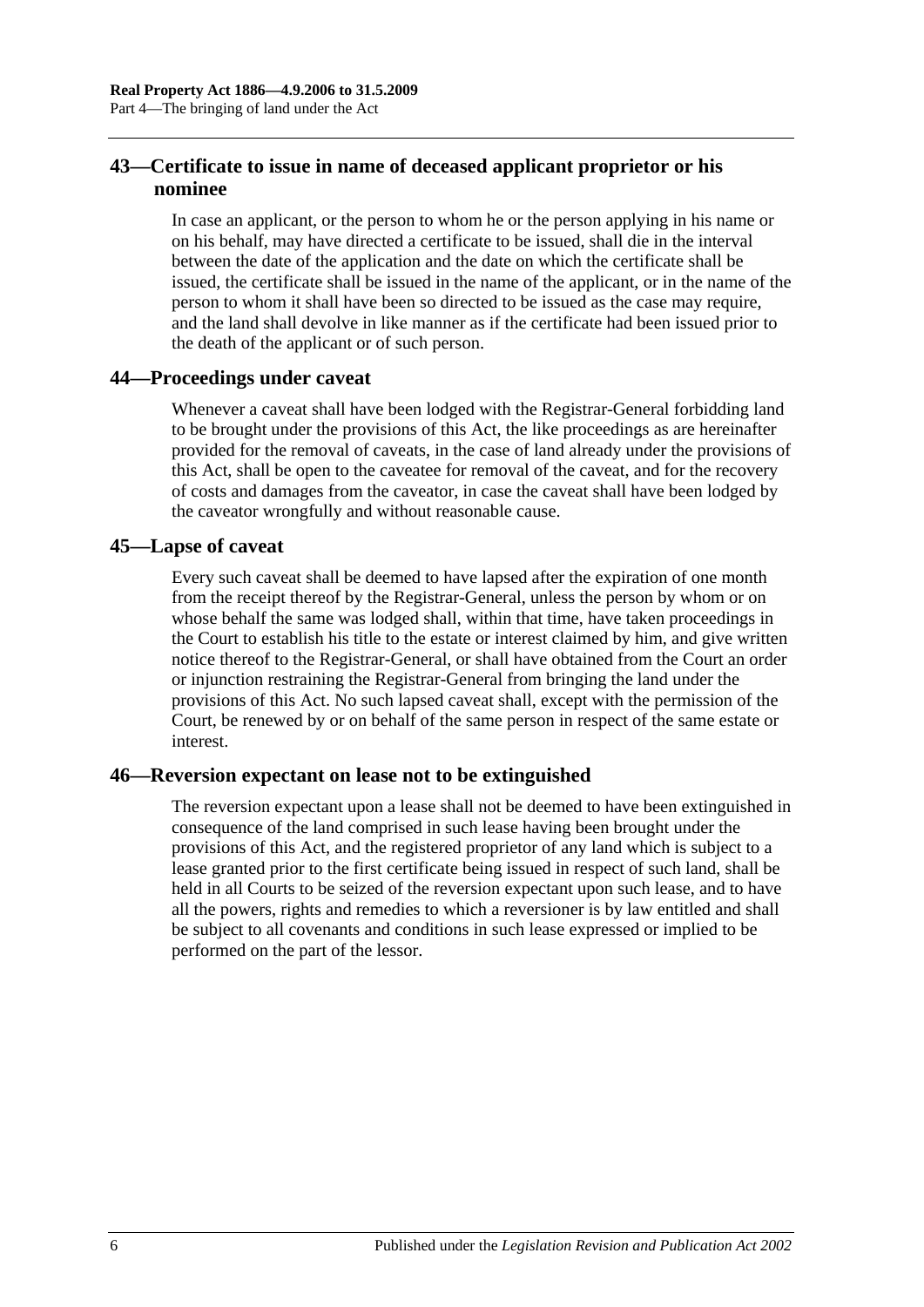## <span id="page-26-0"></span>**Part 5—Registration of title**

## <span id="page-26-1"></span>**Division 1—Registration of title in the Register Book**

## <span id="page-26-2"></span>**47—Registration of title in the Register Book**

This Division applies to, and in relation to, the registration of title to land in the Register Book.

## <span id="page-26-3"></span>**48—Certificates to be in duplicate**

Every certificate shall be in duplicate, and the Registrar-General shall file in the Register Book one part of every certificate, hereinafter called the original, and shall deliver the other, hereinafter called the duplicate, to the registered proprietor of the land.

## <span id="page-26-4"></span>**49—Folios in Register Book**

Each original certificate shall constitute a separate folium of the Register Book, and the Registrar-General shall record thereon distinctly and separately all memorials affecting the land included in each certificate.

## <span id="page-26-5"></span>**51—Requirements of memorial**

Every memorial entered in the Register Book shall be sealed with the seal of the Registrar-General, and shall state the nature of the instrument to which it relates and such other particulars as the Registrar-General directs, and shall refer by number or symbol to such instrument.

## <span id="page-26-6"></span>**51A—Evidentiary**

- (1) Subject to this Act, an original certificate of title must be accepted in legal proceedings as conclusive evidence of title to land and to any other estate or interest in land that it records and as evidence (which may be rebutted) of any other information that it records.
- (2) A document that purports to have been certified by the Registrar-General to be a correct copy of an original certificate of title may be accepted in legal proceedings as if it were the original certificate of title.

## <span id="page-26-7"></span>**Division 2—Registration of title by other methods**

## <span id="page-26-8"></span>**51B—Registration of title electronically etc**

Where the Registrar-General is required by this or any other Act or any other law to register title to land or record any other information relating to land, the Registrar-General may register the title or record the information by an electronic, electromagnetic, optical or photographic process and, in that case, the provisions of this Act (excluding [Division 1\)](#page-26-1) and any other relevant Act will be construed so as to apply to, and in relation to, the registration of title or recording of information by that process and in particular—

(a) the term *Register Book* will be taken to include the records maintained by the Registrar-General pursuant to this section relating to the land;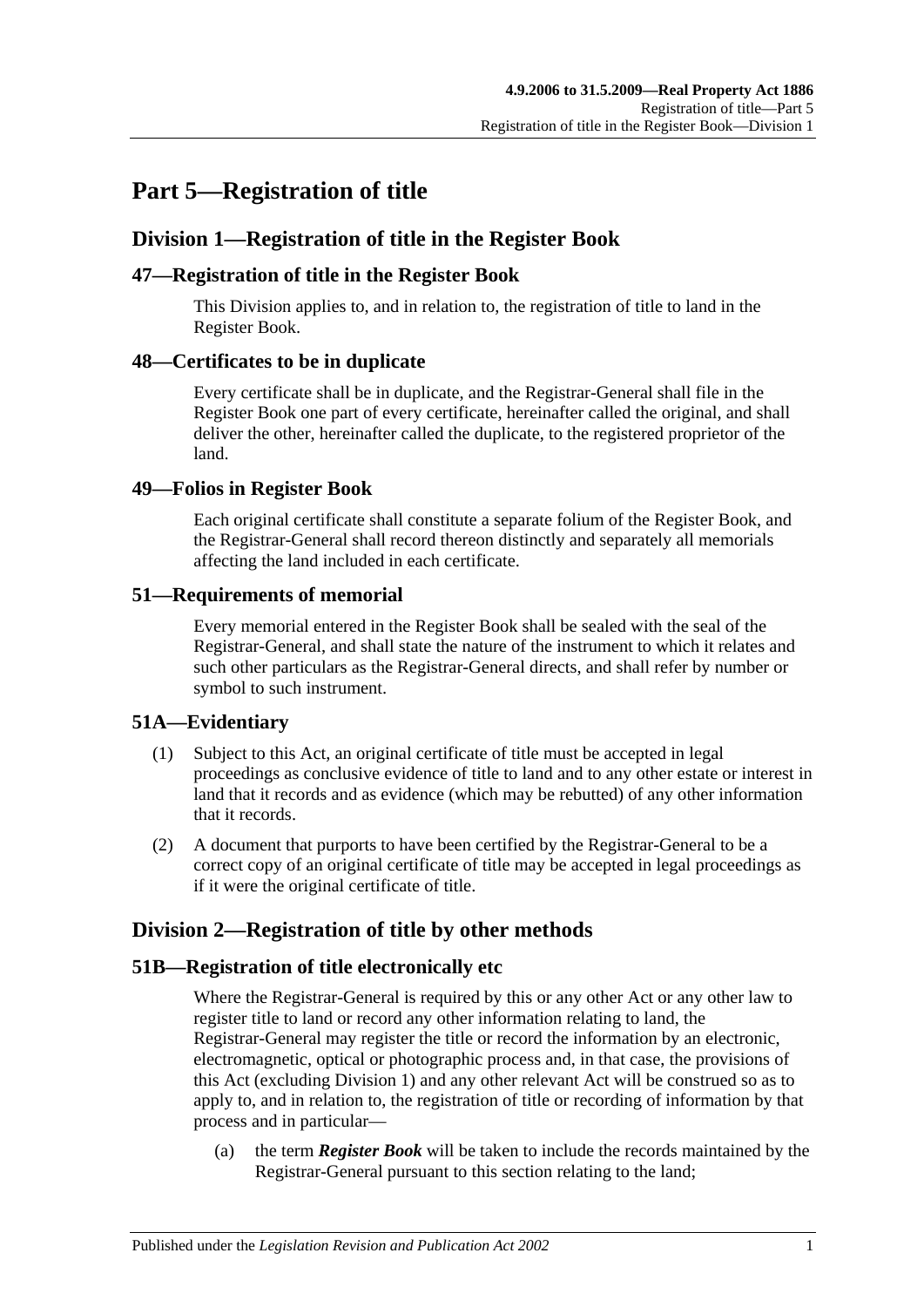- (b) the term *certificate* or *certificate of title* will be taken to mean—
	- (i) the records maintained by the Registrar-General pursuant to this section relating to the land; or
	- (ii) the certificate of title issued under the seal of the Registrar-General in respect of the land; or
	- (iii) both of those meanings,

as the context requires;

- (c) the term *original certificate* or *original certificate of title* will be taken to mean the records maintained by the Registrar-General pursuant to this section relating to the land;
- (d) the term *duplicate certificate* or *duplicate certificate of title* will be taken to mean the certificate of title issued under the seal of the Registrar-General in respect of the land;
- (e) a requirement that a record relating to the land be made—
	- (i) by entry or endorsement of a memorial or memorandum in the Register Book or on the certificate or other instrument of title for the land; or
	- (ii) by any other entry or endorsement or by notation in the Register Book or on the certificate or other instrument of title for the land,

will be satisfied if the Registrar-General makes the record by an electronic, electromagnetic, optical or photographic process;

- (f) a requirement that—
	- (i) a memorial or memorandum be entered or endorsed on the duplicate certificate of title; or
	- (ii) any other entry or endorsement or notation be made on the duplicate certificate of title,

will be taken to be a requirement that the Registrar-General must, if in the Registrar-General's opinion it is necessary or desirable, cancel the certificate of title currently issued in respect of the land and issue a new certificate of title including an appropriate endorsement.

#### <span id="page-27-1"></span><span id="page-27-0"></span>**51C—Issue of certificate of title**

- (1) Where title to land is registered under this Division, the Registrar-General must issue a certificate of title to the proprietor of the land setting out the proprietor's estate or interest in the land and the encumbrances, liens or other interests (if any) to which the estate or interest is subject.
- (2) The Registrar-General may cancel the certificate of title currently issued under [subsection](#page-27-1) (1) and issue a new certificate in its place—
	- (a) when registering any dealing with the registered proprietor's estate or interest in the land or when registering any other dealing that affects the registered proprietor's estate or interest in the land; or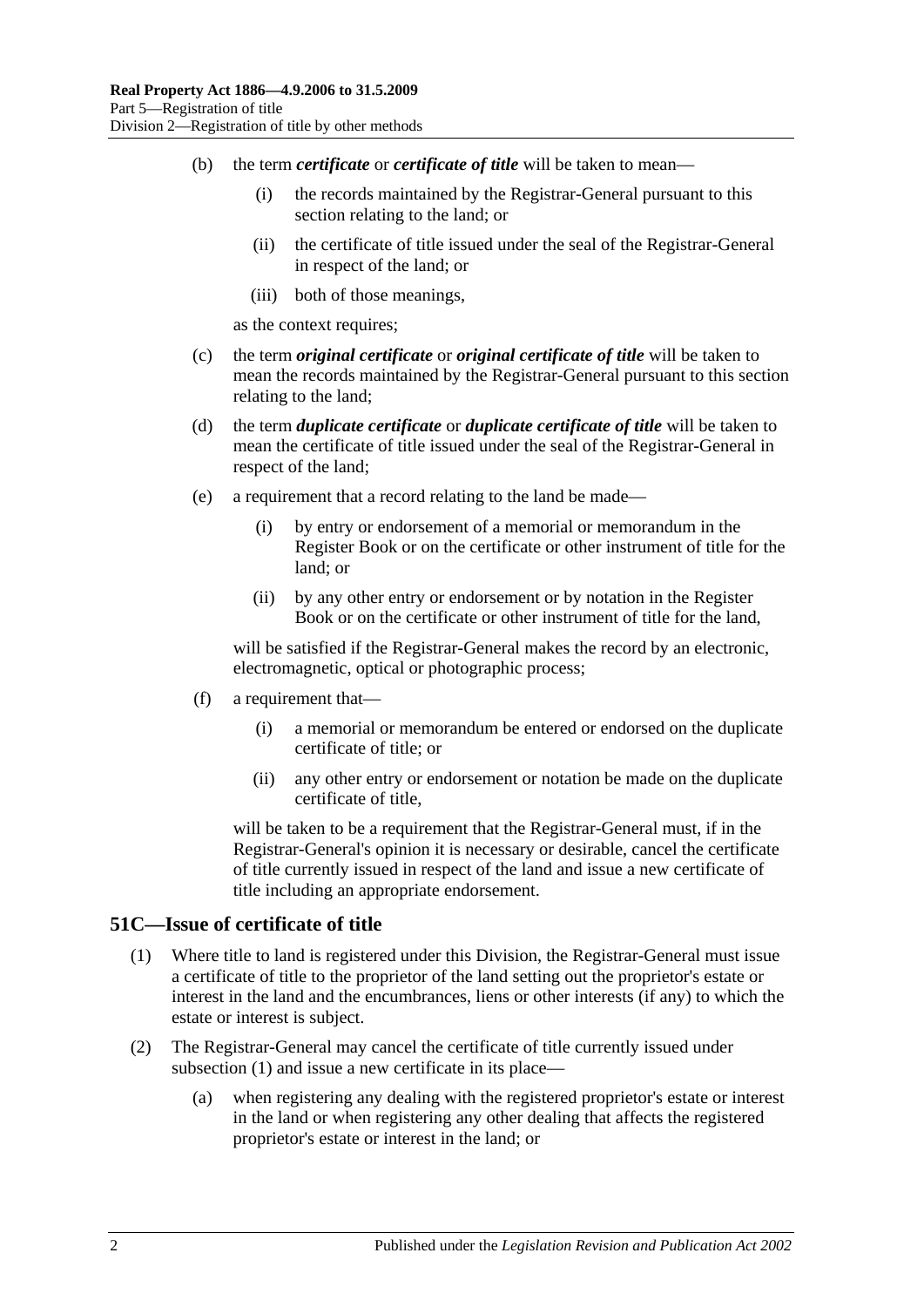- (b) if, in the Registrar-General's opinion, any entry, endorsement or notation, should be made on the title.
- (3) Notwithstanding [subsection](#page-27-1) (1) the Registrar-General may withhold the issue of a certificate of title if in his or her opinion proper reasons exist for doing so.

## <span id="page-28-5"></span><span id="page-28-0"></span>**51D—Evidentiary**

- (1) Subject to this Act a statement (that has been certified by the Registrar-General) of
	- title to land or to any estate or interest in land recorded by the Registrar-General under this Division must be accepted in legal proceedings as conclusive evidence of title to land or to any estate or interest in land; and
	- (b) any other information recorded by the Registrar-General under this Division must be accepted in legal proceedings as evidence (which may be rebutted) of that information.
- (2) A statement referred to in [subsection](#page-28-5) (1) that purports to have been certified by the Registrar-General must be taken in legal proceedings, in the absence of proof to the contrary, to have been so certified.

## <span id="page-28-1"></span>**Division 2A—Boundaries of registered land**

## <span id="page-28-6"></span><span id="page-28-2"></span>**51E—Coordinated cadastre**

- (1) Where the Surveyor-General had lodged a plan delineating the boundaries of allotments in a designated survey area with the Registrar-General under the *[Survey](http://www.legislation.sa.gov.au/index.aspx?action=legref&type=act&legtitle=Survey%20Act%201992)  Act [1992](http://www.legislation.sa.gov.au/index.aspx?action=legref&type=act&legtitle=Survey%20Act%201992)*, the Registrar-General must examine the plan and, if it is in order, accept it for filing in the Lands Titles Registration Office.
- (2) A plan accepted for filing under [subsection](#page-28-6) (1) must be accepted in legal proceedings as evidence (which may be rebutted) of the position and dimensions of the boundaries of allotments that it delineates.
- (3) A court, tribunal or other body or person conducting legal proceedings must not make a finding that the position or dimensions of the boundary of an allotment varies from the position or dimensions of the boundary shown on a plan accepted for filing under [subsection](#page-28-6) (1) unless the court, tribunal, body or person has first given the Surveyor-General, or a person acting on his or her behalf, the opportunity to present evidence and be heard on that question.
- <span id="page-28-7"></span>(4) If the Registrar-General finds an error in a plan accepted for filing under [subsection](#page-28-6) (1), he or she may, with the approval of the Surveyor-General, amend the plan in order to correct the error.
- (5) As soon as practicable after accepting a plan for filing under [subsection](#page-28-6) (1) or amending a plan under [subsection](#page-28-7) (4), the Registrar-General must correct any certificate of title that is inconsistent with a boundary delineated on the plan.

## <span id="page-28-3"></span>**Division 3—General**

## <span id="page-28-4"></span>**52—Endorsement of record of registration**

Upon registering an instrument the Registrar-General must endorse the date of registration on the instrument and the endorsement must be accepted in legal proceedings as conclusive evidence of the date of registration.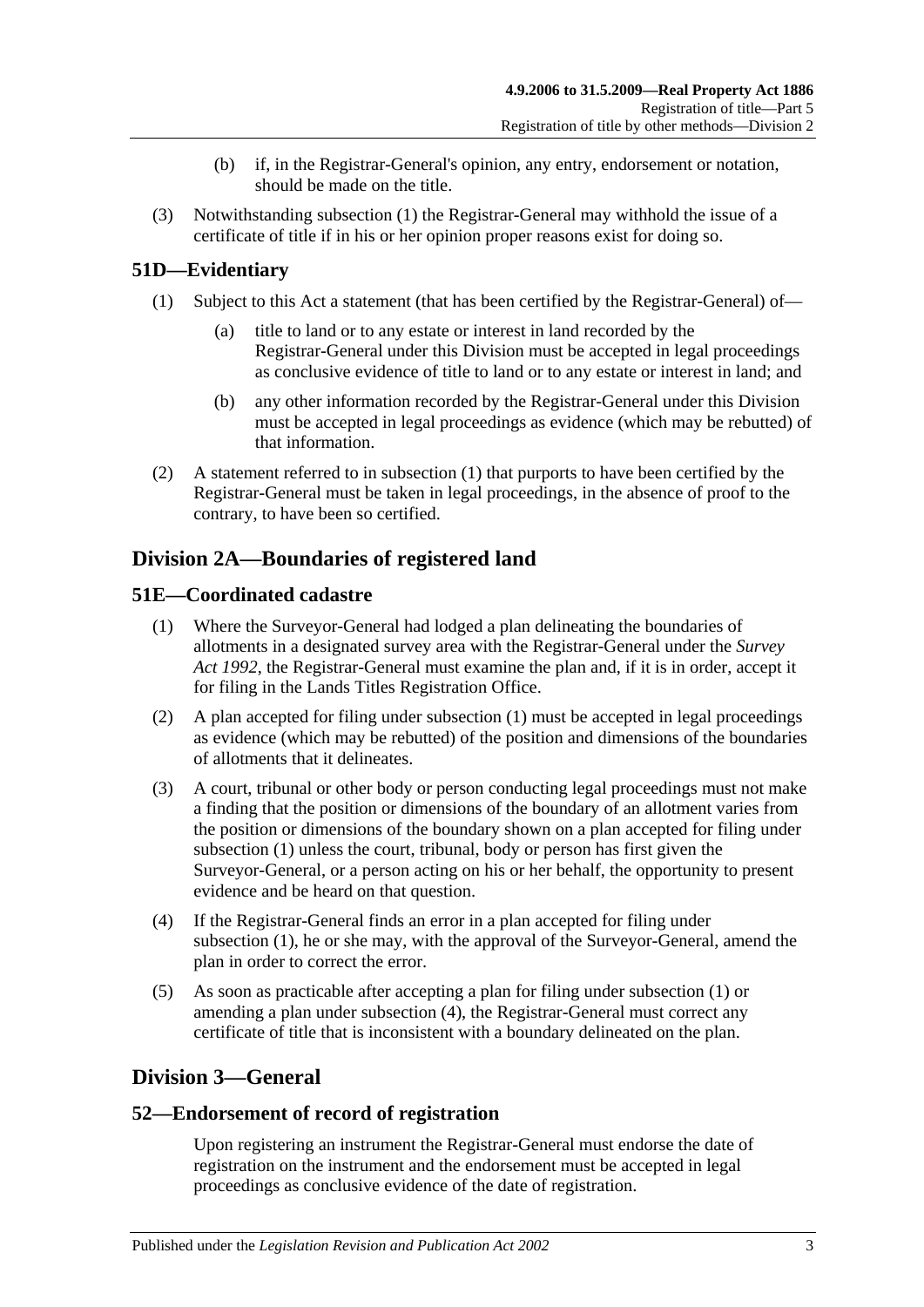#### <span id="page-29-0"></span>**53—Retention of records**

Once information has been recorded by the Registrar-General under this Act the Registrar-General must retain it in the form in which it was originally registered or in some other form.

#### <span id="page-29-4"></span><span id="page-29-1"></span>**54—Form of instruments**

- (1) Subject to this Act, the Registrar-General shall not register any instrument purporting to transfer or otherwise deal with or affect any estate or interest in land under the provisions of this Act unless the instrument complies with this Act and is in a form approved by the Registrar-General.
- (2) Notwithstanding anything in [subsection](#page-29-4) (1) of this section, the Registrar-General may, in his discretion, register any instrument notwithstanding any error in or omission from its memorandum or endorsement of prior encumbrances and, in such case, the error or omission shall not invalidate or otherwise affect the registration of the instrument.
- (3) Notwithstanding anything in [subsection](#page-29-4) (1) of this section, where an instrument contains a patent error, the Registrar-General may of his own motion correct the error by marginal notation on the instrument, and the instrument so corrected shall have the like validity and effect as if the error had not been made.

### <span id="page-29-2"></span>**55—Instruments**

Any instrument presented for registration may be single or in duplicate, or if a lease may be in duplicate or triplicate.

## <span id="page-29-3"></span>**56—Priority of instruments**

- (1) Every instrument presented for registration shall be attested by a witness, and shall be registered in the order of time in which the same is produced for that purpose; and instruments registered in respect of or affecting the same estate or interest shall, notwithstanding any express, implied, or constructive notice, be entitled to priority, the one over the other, according to the date of registration, and not according to the date of the instrument itself; and the Registrar-General, upon registration thereof, shall file such instrument (if single) in his office, and if in duplicate or triplicate, shall file one original in his office, and shall deliver the other or others to the person or persons entitled thereto.
- <span id="page-29-5"></span>(2) The Registrar-General may, on application in the appropriate form, vary the order of priority between two or more registered mortgages or encumbrances.
- (3) An application for the variation of an order of priority in accordance with [subsection](#page-29-5) (2)—
	- (a) must be made by every holder of a mortgage or encumbrance that is to have its order of priority varied; and
	- (b) where a registered mortgage or encumbrance is, by virtue of the proposed variation of order of priority, to be postponed to a mortgage or encumbrance over which it has had priority—must be made with the consent of the holder of the mortgage or encumbrance that is to be so postponed; and
	- (c) must be made with the consent of the mortgagor.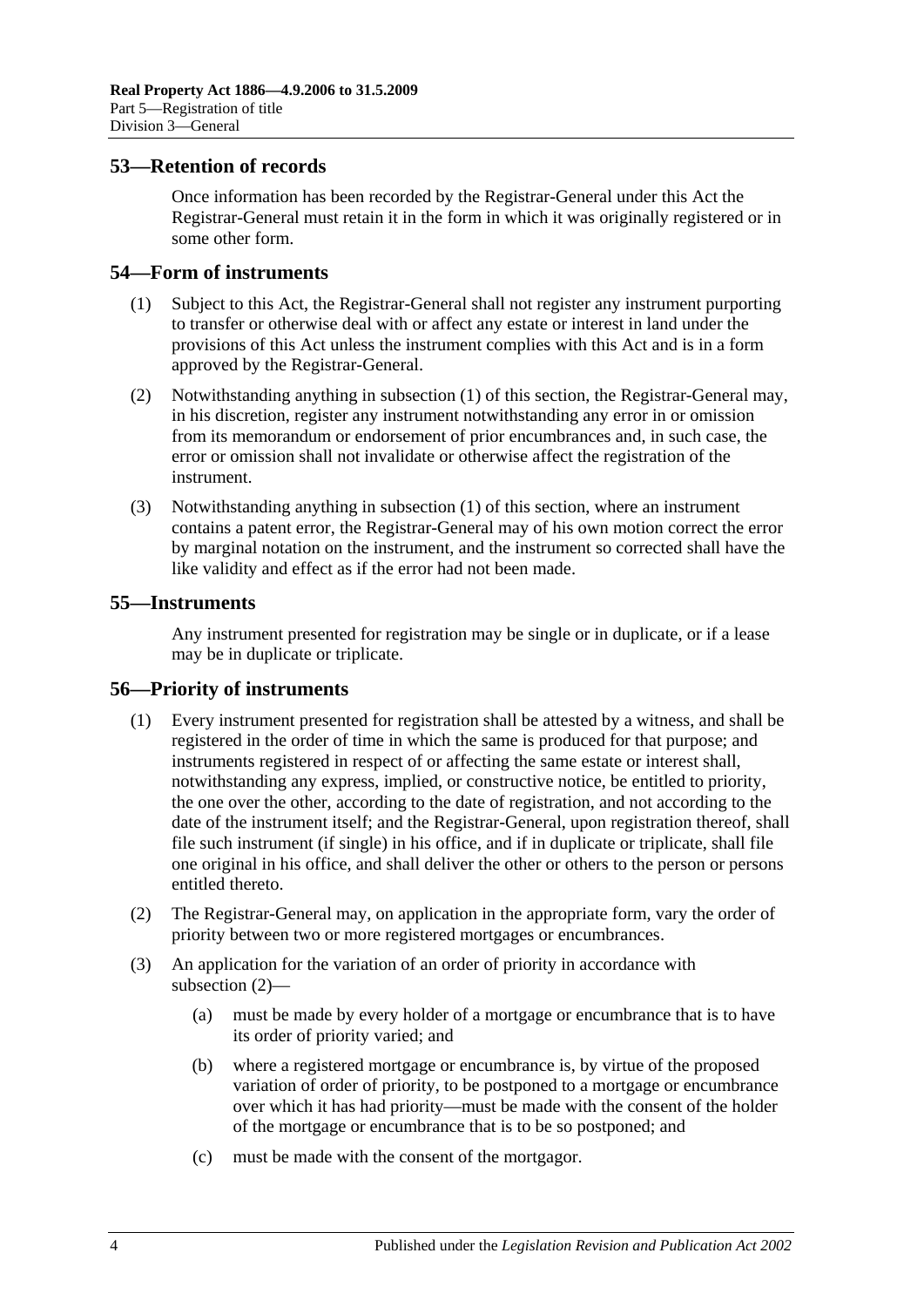- (4) A memorandum of the variation of an order of priority under [subsection](#page-29-5) (2)—
	- (a) shall be endorsed on every mortgage or encumbrance affected; and
	- (b) shall be endorsed on the certificate of title affected by those mortgages or encumbrances.

#### <span id="page-30-0"></span>**56A—Registration**

A certificate of title will be taken to be registered upon the Registrar-General allotting a volume and folio number in respect of the certificate of title.

#### <span id="page-30-1"></span>**57—Effect of registration of instruments**

Every instrument shall, when registered, be deemed part of the Register Book, and shall have the effect of and be deemed and taken to be a deed duly executed by the parties who have signed the same.

#### <span id="page-30-2"></span>**58—Where two or more instruments presented at same time**

Should two or more instruments executed by the same proprietor, and purporting to affect the same estate or interest, be at the same time presented to the Registrar-General for registration, he shall register and endorse that instrument which shall be presented by the person producing to him the duplicate certificate or other instrument evidencing title to such estate or interest.

#### <span id="page-30-3"></span>**59—Provision for registration in case of death of party executing instrument**

In case any person, who either before or after his death shall be registered as proprietor of any land shall die after signing any instrument affecting such land, and before registration thereof, the registration of such instrument may nevertheless be proceeded with in accordance with this Act, and shall be valid notwithstanding such death.

## <span id="page-30-4"></span>**60—Person to whom certificate or other instrument of title has been issued in error, or who wrongfully retains such instrument, may be summoned**

In case it shall appear to the satisfaction of the Registrar-General that any certificate or other instrument has been issued in error or contains any misdescription of land or of boundaries, or that any entry or endorsement has been made in error on any certificate or other instrument, or that any certificate, instrument, entry, or endorsement has been fraudulently or wrongfully obtained, or that any certificate or instrument is fraudulently or wrongfully retained, he may summon the person to whom such certificate or instrument has been so issued, or by whom it has been so obtained or is retained, to deliver up the same for the purpose of being cancelled or corrected, as the case may require.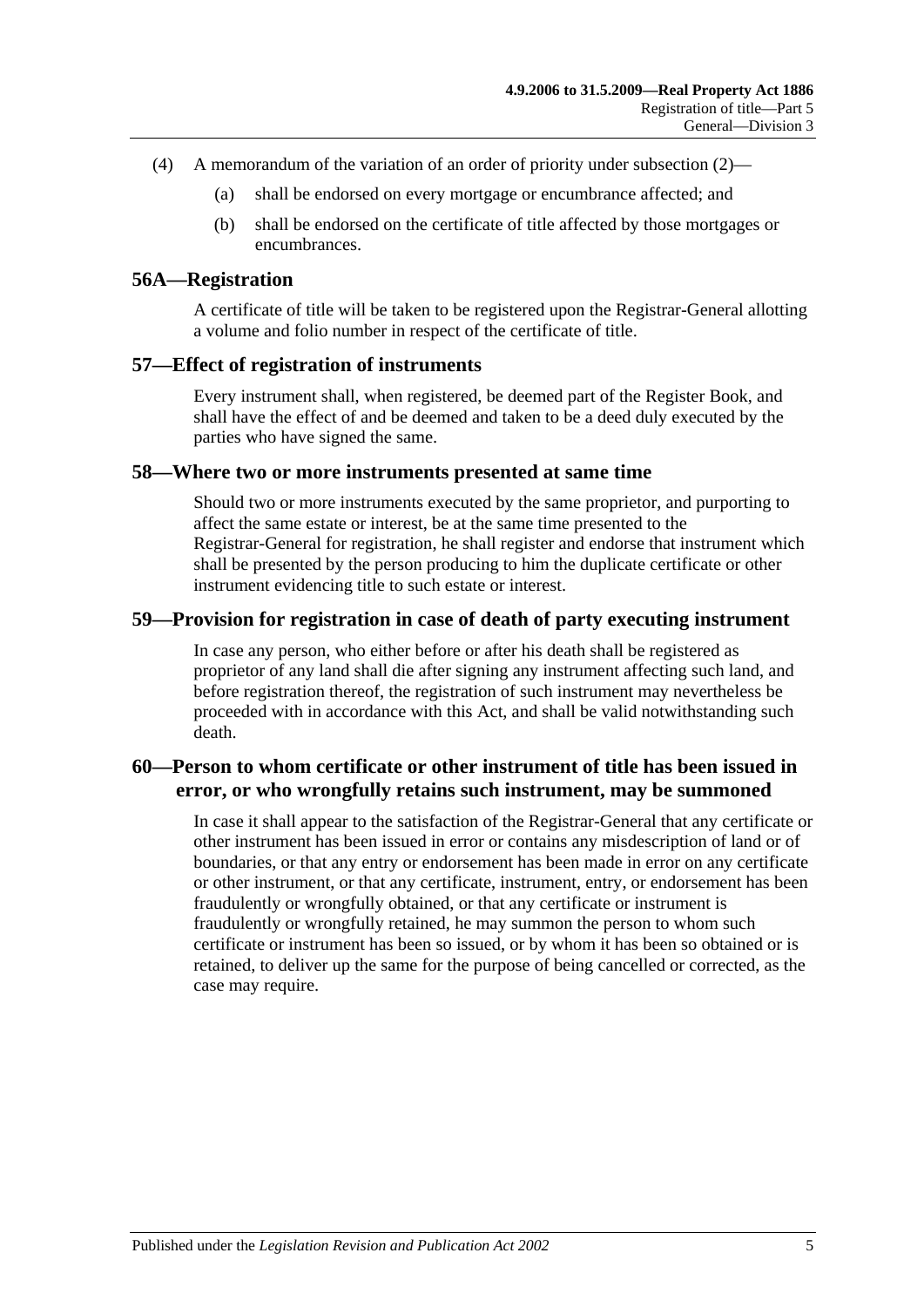## <span id="page-31-0"></span>**61—Arrest of person refusing to deliver up instrument for cancellation or correction**

In case such person shall refuse or neglect to comply with such summons, the Registrar-General may apply to the Court to issue a summons for such person to appear before the Court and show cause why such certificate or other instrument should not be delivered up to be cancelled or corrected; and if such person, when served with such summons, shall neglect or refuse to attend before such Court at the time therein appointed, it shall be lawful for such Court to issue a warrant authorising and directing the person so summoned to be apprehended and brought before the Court for examination.

## <span id="page-31-1"></span>**62—Order for delivery of instrument**

Upon the appearance before the Court of any person summoned or brought up by virtue of a warrant as aforesaid, it shall be lawful for the Court to examine such person upon oath, and to order him to deliver up such certificate or other instrument, and, upon refusal or neglect by such person to deliver up the same pursuant to such order, to commit him to gaol for any period not exceeding six months, unless such certificate or instrument shall be sooner delivered up.

## <span id="page-31-2"></span>**63—Orders for cancellation of instrument and alteration of Register Book**

In such case, or in case a summons by the Registrar-General or a Judge cannot be served upon such person as hereinbefore directed, the Court may direct the Registrar-General to cancel or correct any certificate or other instrument, or any entry or memorial in the Register Book relating to such land, and to substitute and issue such certificate or other instrument, or make such entry as the circumstances of the case may require, and the Registrar-General shall give effect to such order.

## <span id="page-31-3"></span>**64—Powers of court to direct cancellation of certificate or entry**

In any proceeding in the Court respecting any land, or any transaction, contract, or application relating thereto, or any instrument, caveat, memorial, or other entry affecting any such land, it shall be lawful for the Court to direct the Registrar-General to cancel, correct, record, substitute, issue, or make any certificate, or any memorial or entry in the Register Book, notwithstanding that the relevant duplicate certificate has not been produced to him, or otherwise to do such acts and make such entries as may be necessary to give effect to any judgment, decree, or order of such Court given or made in such proceeding, and the Registrar-General shall obey every such direction.

### <span id="page-31-4"></span>**65—Search allowed**

Any person shall have access to the Register Book, and to all instruments filed and deposited in the Lands Titles Office for the purpose of inspection during the hours and upon the days appointed for search.

## <span id="page-31-5"></span>**66—Conflict between original and duplicate certificate**

If there is a difference between an original certificate and the duplicate certificate, the original prevails.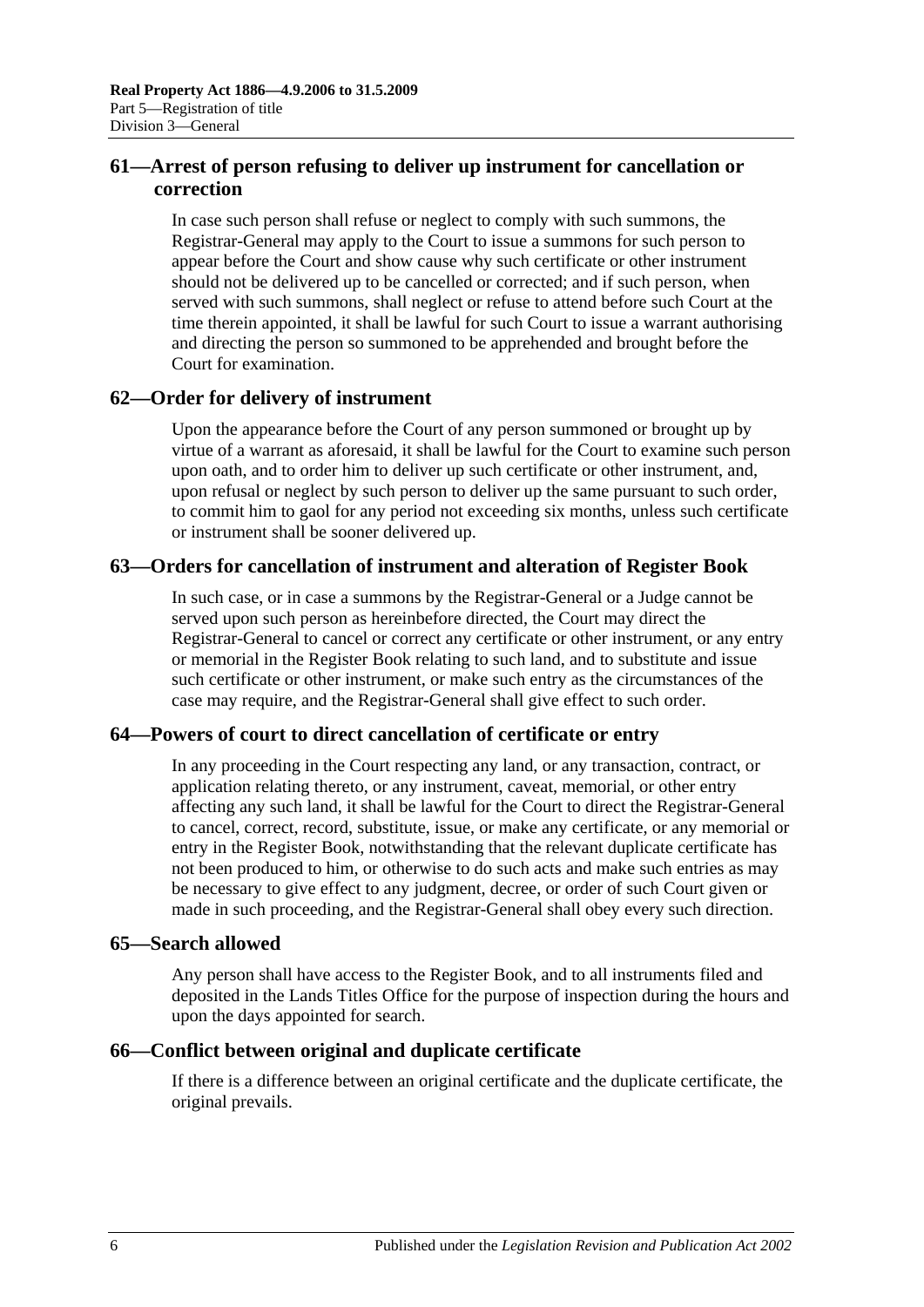## <span id="page-32-0"></span>**66A—Lodgement of land grant**

If a grant of Crown land is lodged in the Lands Titles Registration Office, the Registrar-General must register title to the land.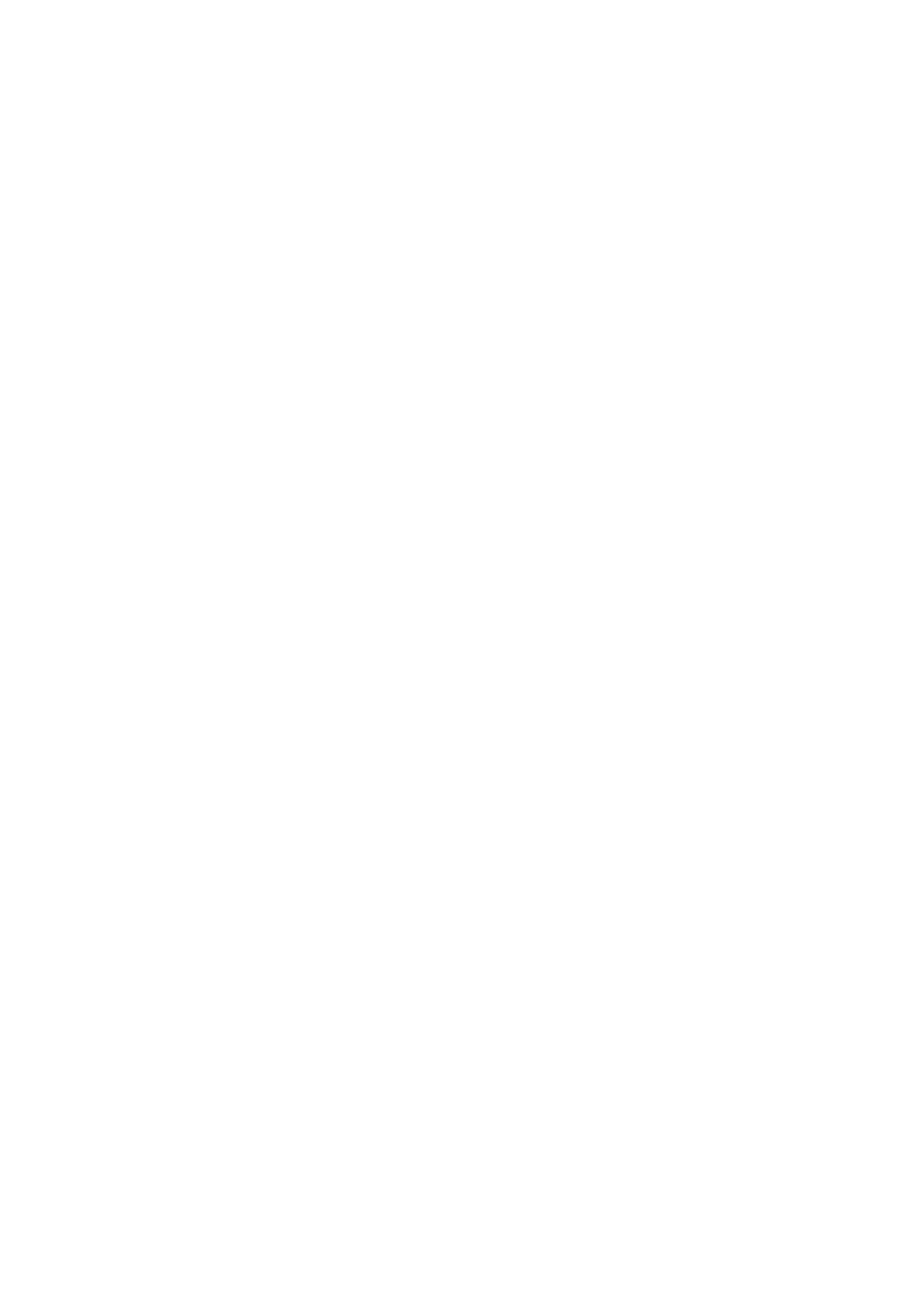## <span id="page-34-0"></span>**Part 6—The title of registered proprietors**

### <span id="page-34-1"></span>**67—Instruments not effectual until registration**

No instrument shall be effectual to pass any land or to render any land liable as security for the payment of money, but upon the registration of any instrument in manner herein prescribed, the estate or interest specified in such instrument shall pass, or, as the case may be, the land shall become liable as security in manner and subject to the covenants, conditions, and contingencies set forth and specified in such instrument or by this Act declared to be implied in instruments of a like nature.

#### <span id="page-34-2"></span>**68—Person named in certificate to be the registered proprietor**

The person named in or appearing by any certificate or other registered instrument as seized of or taking any estate or interest in land shall be the registered proprietor thereof.

#### <span id="page-34-3"></span>**69—Title of registered proprietor indefeasible, except in cases of—**

The title of every registered proprietor of land shall, subject to such encumbrances, liens, estates, or interests as may be notified on the original certificate of such land, be absolute and indefeasible, subject only to the following qualifications:

#### (a) **Fraud**

in the case of fraud, in which case any person defrauded shall have all rights and remedies that he would have had if the land were not under the provisions of this Act: Provided that nothing included in this subsection shall affect the title of a registered proprietor who has taken *bona fide* for valuable consideration, or any person *bona fide* claiming through or under him;

#### (b) **Forgery or disability**

in the case of a certificate or other instrument of title obtained by forgery or by means of an insufficient power of attorney or from a person under some legal disability, in which case the certificate or other instrument of title shall be void: Provided that the title a registered proprietor who has taken *bona fide* for valuable consideration shall not be affected by reason that a certificate other instrument of title was obtained by any person through whom he claims title from a person under disability, or by any of the means aforesaid;

#### (c) **Erroneous inclusion of land**

where any portion of land has been erroneously included, by wrong description of parcels or boundaries, in the certificate or other instrument evidencing the title of the registered proprietor: In which case the rights of the person who but for such error would be entitled to such land shall prevail, except as against a registered proprietor taking such land *bona fide* for valuable consideration, or any person *bona fide* claiming through or under him;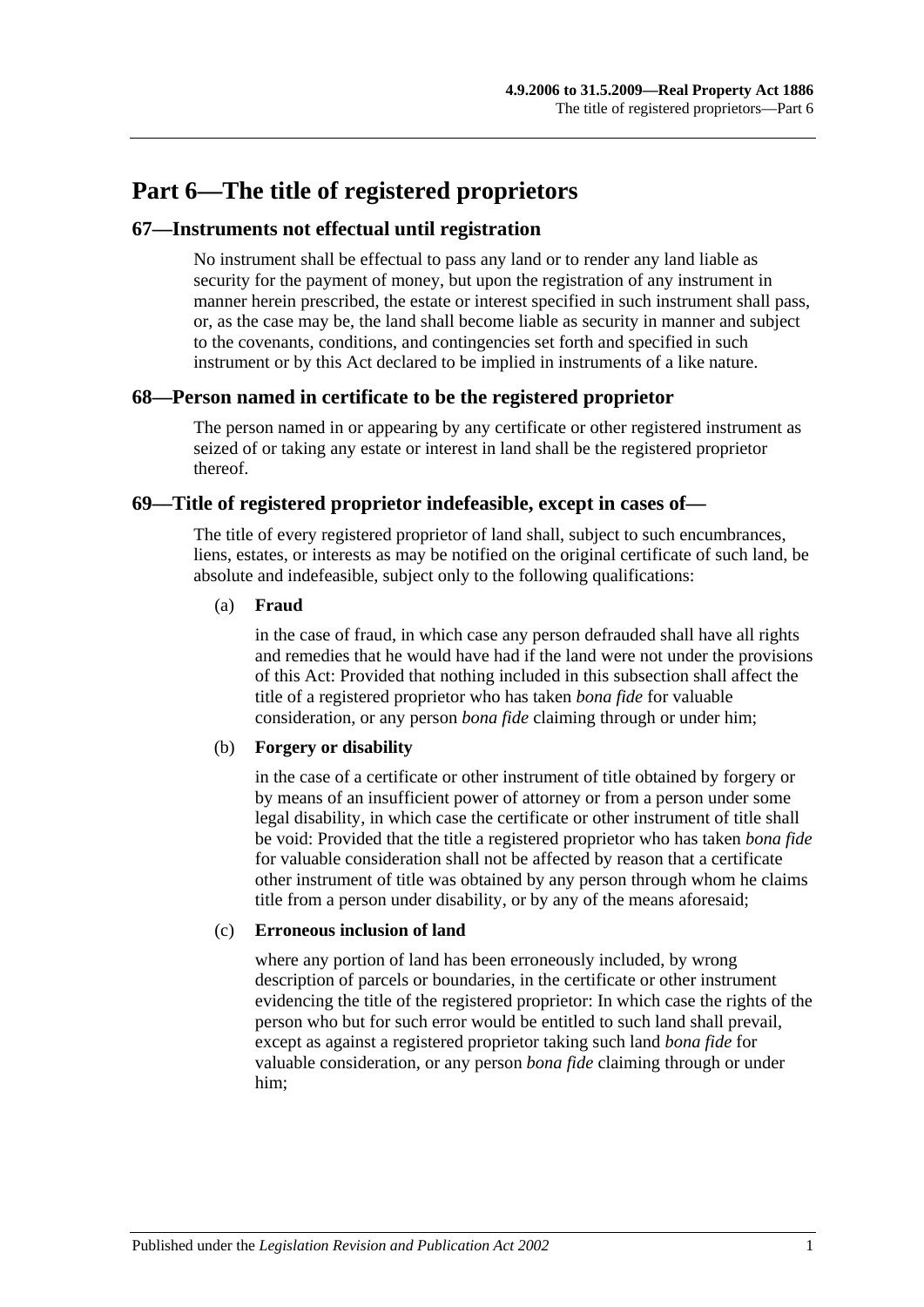#### (d) **Omission of easement**

where a right-of-way or other easement not barred or avoided by the provisions of the *[Rights-of-Way Act](http://www.legislation.sa.gov.au/index.aspx?action=legref&type=act&legtitle=Rights-of-Way%20Act%201881) 1881*, or of this Act, has been omitted or mis-described in any certificate, or other instrument of title: In which case such right-of-way or other easement shall prevail, but subject to the provisions of the said *[Rights-of-Way Act](http://www.legislation.sa.gov.au/index.aspx?action=legref&type=act&legtitle=Rights-of-Way%20Act%201881) 1881* and of this Act;

#### (e) **Several certificates for the same land**

where two or more certificates shall be registered under any of the Real Property Acts in respect of the same land: In which case the title originally first in date of registration shall prevail but without prejudice to the effect of anything done under [Part 19A](#page-100-0) of this Act;

#### (f) **Certificate to be void if any person is in possession and rightfully entitled adversely to the first registered proprietor**

any certificate issued upon the first bringing of land under the provisions of any of the Real Property Acts, and every certificate issued in respect of the said land, or any part thereof, to any person claiming or deriving title under or through the first registered proprietor, shall be void, as against the title of any person adversely in actual occupation of, and rightfully entitled to, such land, or any part thereof at the time when such land was so brought under the provisions of the said Acts, and continuing in such occupation at the time of any subsequent certificate being issued in respect of the said land;

#### (g) **Wife's title to prevail**

where a husband shall have been wrongly registered as co-proprietor of land belonging to his wife for her separate use or as her separate property, in which case the title of the wife shall prevail except as against a registered proprietor taking such land *bona fide* for valuable consideration, or any person *bona fide* claiming through or under him;

#### (h) **A lease or letting for not more than a year**

where at the time when the proprietor becomes registered a tenant shall be in actual possession of the land under an unregistered lease or an agreement for a lease or for letting for a term not exceeding one year: In which case the title of the tenant under such lease or agreement shall prevail;

#### (i) **Non-payment of succession duty**

where the succession duty payable in respect of the land has not been paid, and the certificate required by section 63 of the *[Succession Duties Act](http://www.legislation.sa.gov.au/index.aspx?action=legref&type=act&legtitle=Succession%20Duties%20Act%201929) 1929* has not been obtained: In which case any charge by law imposed on the land in respect of such duty shall remain in force.

## <span id="page-35-0"></span>**70—In other cases title of registered proprietor shall prevail**

In all other cases the title of the registered proprietor of land shall prevail, notwithstanding the existence in Her Majesty, Her heirs, or successors, or in any person of any estate or interest whatever whether derived by grant from the Crown or otherwise, which but for this Act might be held paramount or to have priority; and notwithstanding any want of notice, or insufficient notice of any application, or any error, omission or informality in any application or proceedings.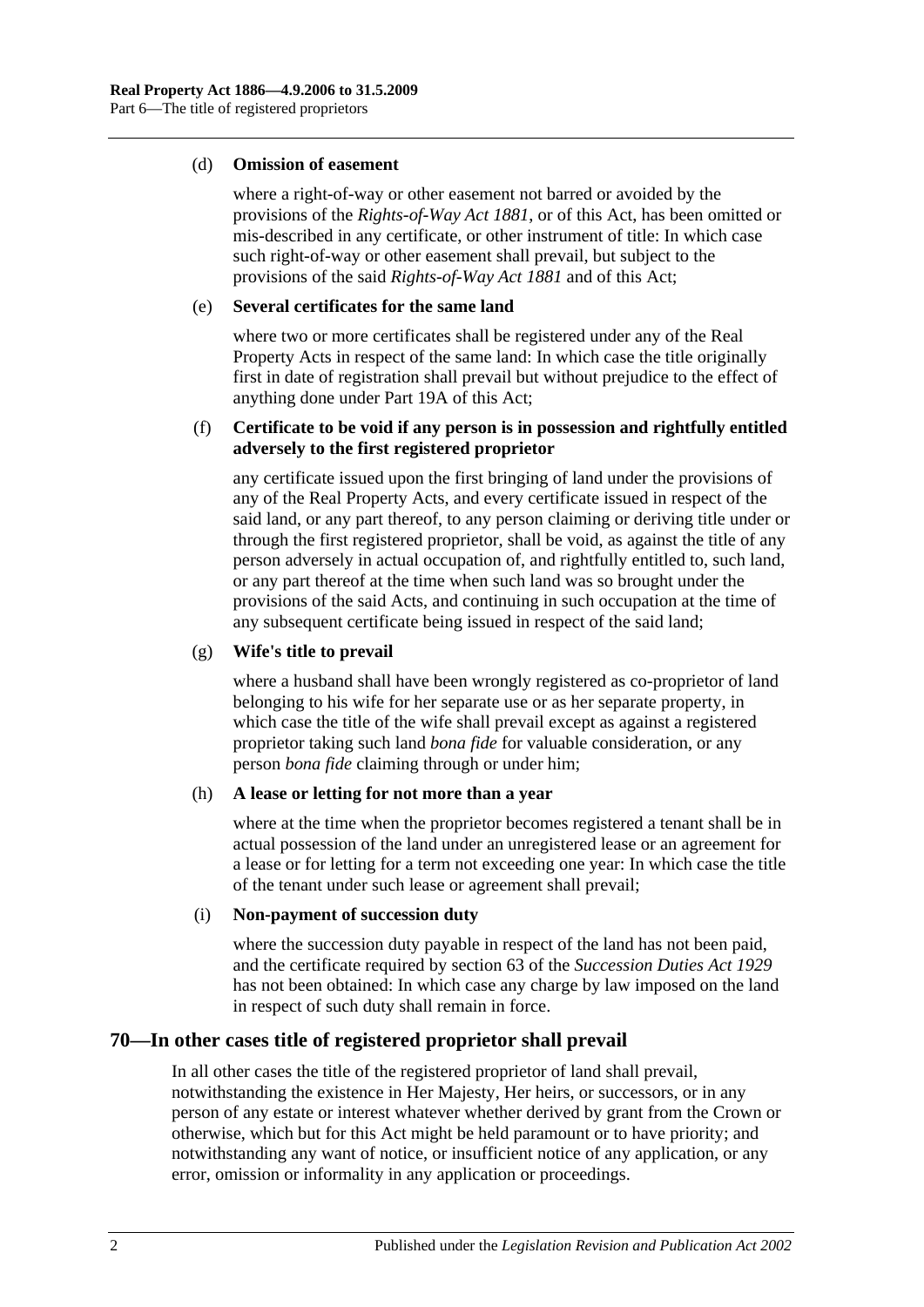## **71—Saving of certain rights and powers viz**

Nothing in the two preceding sections contained shall be construed so as to affect any of the following rights or powers, that is to say—

#### (a) **Sales by Sheriff**

the power of the Sheriff to sell the land of a judgment debtor under a writ of execution;

#### (b) **Sales under order of the Court**

the power of the Court to order the sale of land;

#### (c) **Transmissions on bankruptcy or assignment**

the right of the Official Receiver or of any trustee to land transmitted on the bankruptcy or statutory assignment of the registered proprietor;

#### (d) **Contracts**

the rights of a person with whom the registered proprietor shall have made a contract for the sale of land or for any other dealing therewith;

#### (e) **Trusts**

the rights of a *cestui que trust* where the registered proprietor is a trustee, whether the trust shall be express, implied, or constructive;

#### (f) **Deed-poll by promoters of an undertaking**

the right of promoters of an undertaking to vest land in themselves by deed-poll pursuant to the *[Compulsory Acquisition of Land Act](http://www.legislation.sa.gov.au/index.aspx?action=legref&type=act&legtitle=Compulsory%20Acquisition%20of%20Land%20Act%201925) 1925* or any Act amending the same,

provided that no unregistered estate, interest, power, right, contract, or trust shall prevail against the title of a registered proprietor taking *bona fide* for valuable consideration, or of any person *bona fide* claiming through or under him.

## **72—Knowledge of trust not evidence of want of bona fides**

Knowledge of the existence of any unregistered estate, interest, contract, or trust shall not of itself be evidence of want of *bona fides* so as to affect the title of any registered proprietor.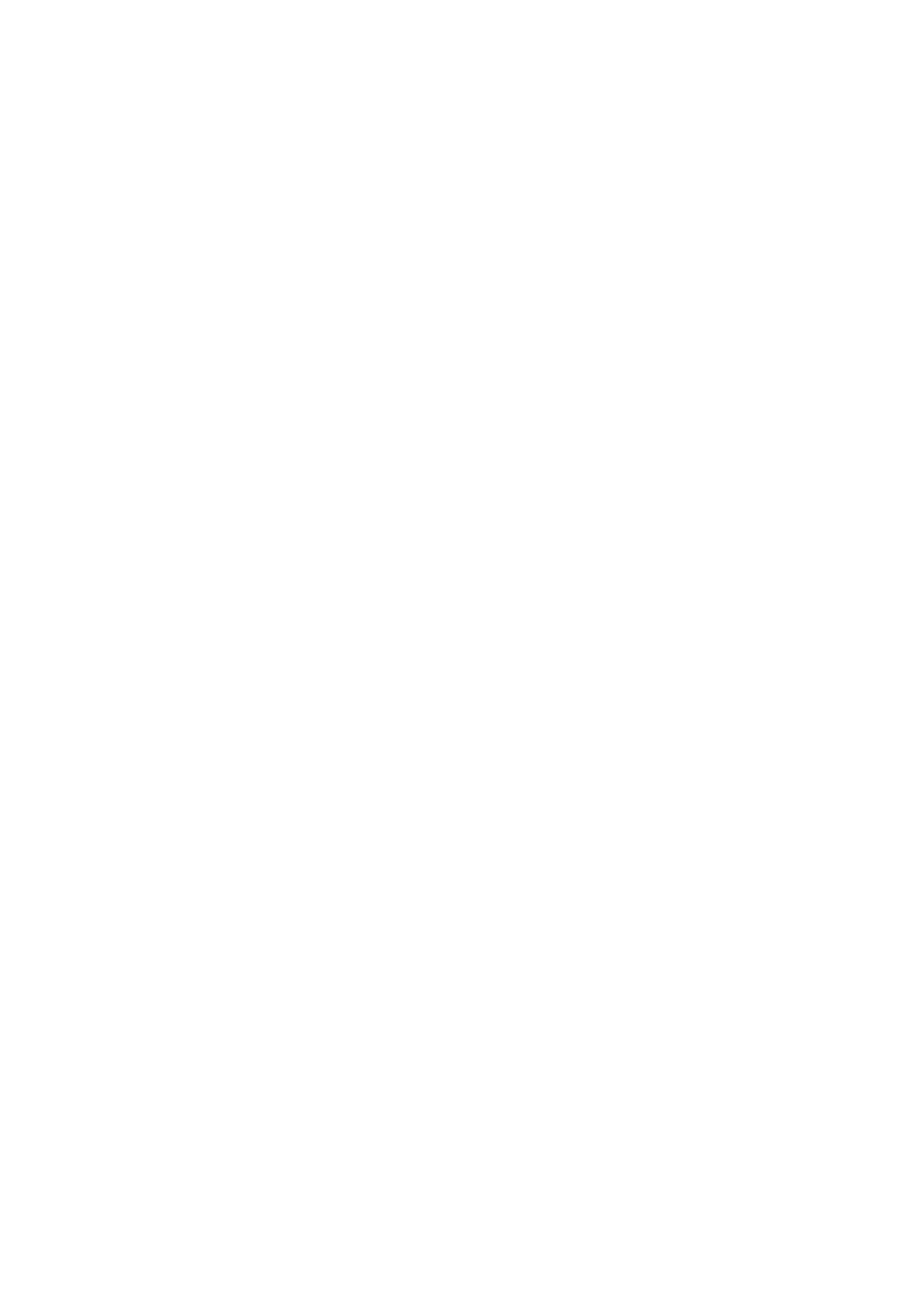# **Part 7—Certificates of title**

## **73—Certificate of title**

The registered proprietor of an estate of freehold in land, other than a leasehold for a life or lives, shall be entitled to receive a certificate for that estate in the appropriate form.

## **74—Joint tenants and tenants in common**

Two or more persons registered as joint proprietors of an estate or interest in land shall be deemed to be entitled to the same as joint tenants; and in all cases where two or more persons are entitled as tenants in common to an estate of freehold in any land, such persons may receive one certificate for the entirety, or each may receive a separate certificate for his undivided share and in each case the certificate must state the shares in which they hold the land.

## **75—Certificates for remainder and reversions**

The proprietor of an estate of freehold in remainder or reversion in land, for a life estate in which a certificate has already been issued, may have his estate registered on the certificate issued for the life estate, or may receive a separate certificate for his estate, which shall refer to the certificate of the particular estate.

## **76—Mode of inheritance or succession shall be implied**

Every certificate, or other instrument of title issued to or made in favour of a corporation, aggregate or sole, shall be deemed to extend to and include the successors of such corporation, and every such certificate or instrument of title issued to or made in favour of any person shall be deemed to extend to and include the legal representatives of such person.

## **77—Memorials on certificates**

The Registrar-General shall record on every certificate issued by him, and in such manner as to preserve their respective priorities, memorials of all subsisting mortgages, leases, and encumbrances, and of any dower or rent-charge to which the land may be subject; and if such certificate be issued to a minor or to a person otherwise under disability, he shall record thereon the age of such minor or the nature of the disability so far as known to him.

## **78—Certificates in lieu of surrendered certificates**

Upon the application of any registered proprietor holding land under one or more certificates, and the delivering up of such instruments of title, it shall be lawful for the Registrar-General to issue to such proprietor one certificate for the whole of such land, or several certificates each comprising portion of such land, in accordance with such application; and upon issuing any such new certificate the Registrar-General shall cancel the duplicates delivered up, and the originals, and shall endorse thereon a memorandum, setting forth the occasion of such cancellation, and referring to the new certificate issued in lieu thereof.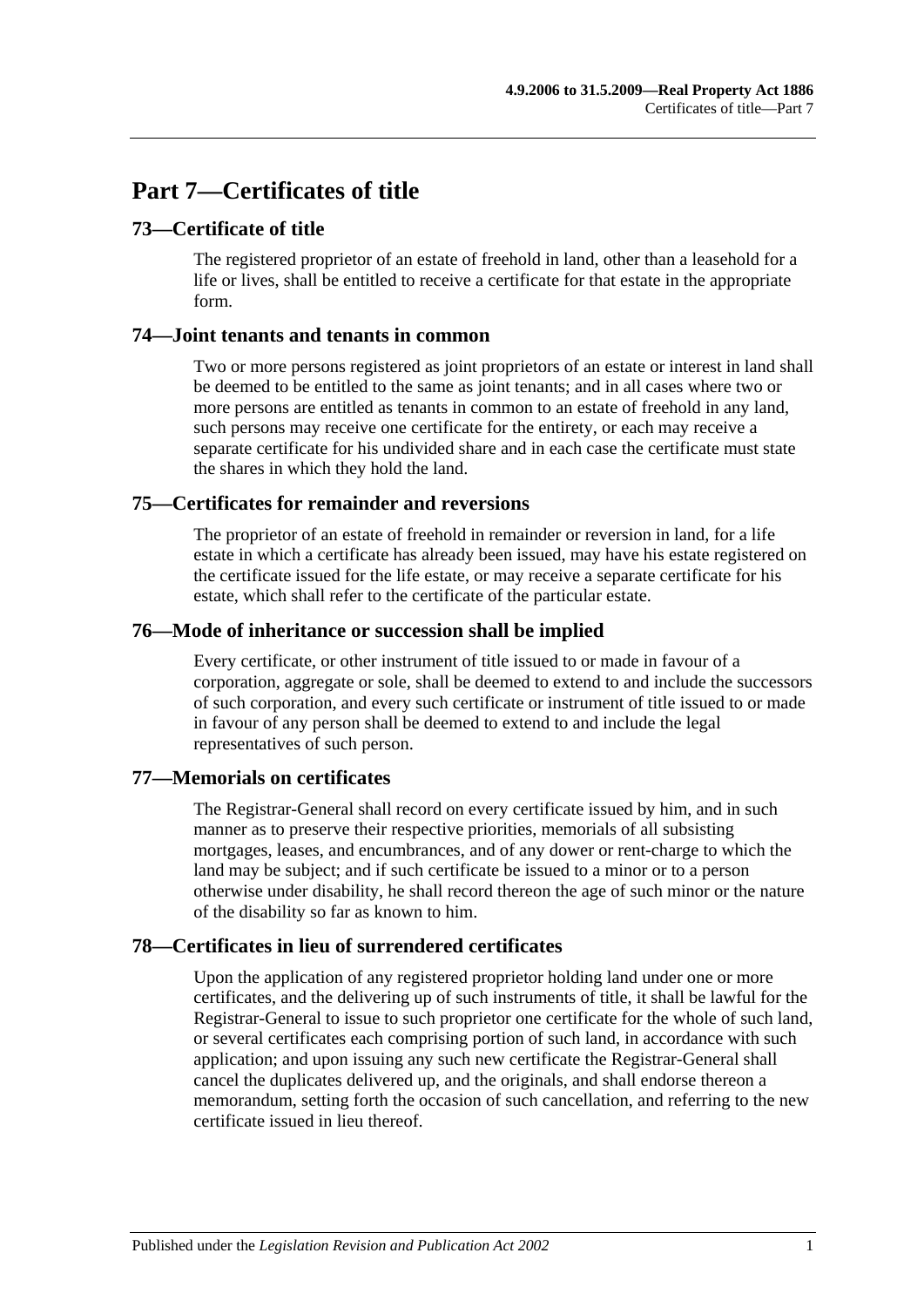## <span id="page-39-0"></span>**79—Substituted certificate etc**

- (1) The Registrar-General, on application in that behalf and on proof to his satisfaction that any duplicate certificate or any tenant's copy of a Crown lease has been lost, mislaid or destroyed, may issue a substituted certificate or tenant's copy of Crown lease (as the case may be).
- (4) Upon issuing a substituted certificate or tenant's copy of Crown lease the Registrar-General shall make an endorsement thereon stating the reason for the issue thereof and shall at the same time enter in the Register Book or the Register of Crown Leases (as the case may be) notice of the issue of such substituted certificate or tenant's copy of Crown lease, and the date thereof, and the reason for the issue thereof.
- (5) Every such substituted certificate or tenant's copy of Crown lease shall be available for all purposes and uses for which the certificate or tenant's copy of Crown lease so lost, mislaid or destroyed would have been available, and shall supersede the duplicate certificate or tenant's copy of Crown lease for which it is substituted.
- (6) Instead of issuing a substituted certificate the Registrar-General may cancel the relevant folio of the Register Book, recording thereon that the folio was cancelled pursuant to this section, and may issue a new certificate in lieu thereof.
- (7) For the purposes of this section every lease or agreement for sale of Crown lands granted or made by or on behalf of the Crown, shall be deemed a Crown lease.
- (8) Before issuing a substituted certificate or a new certificate or a tenant's copy of a Crown lease the Registrar-General may, where in his opinion it is necessary or desirable, give notice of his intention to do so in the Gazette or in any newspaper circulating in the State.

## **80—Issue of certificates of title**

Certificates of title must be issued under the seal of the Registrar-General.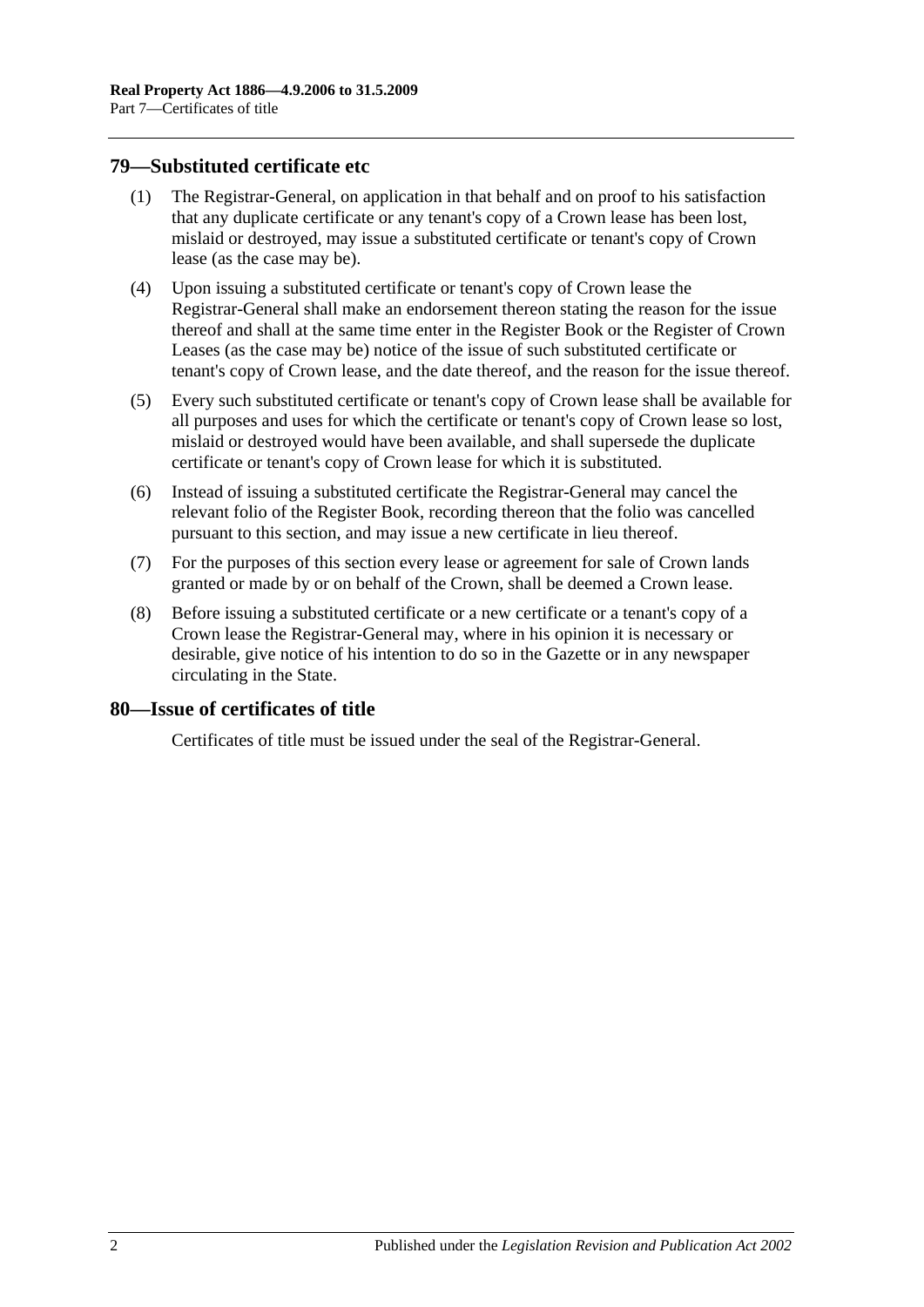# **Part 7A—Title by possession to land under this Act**

## **80A—Application for certificate based on possession**

A person who would have obtained a title by possession to any land which is subject to this Act, if that land had not been subject to this Act, may apply to the Registrar-General for the issue to him of a certificate of title to that land.

# **80B—Signature attestation and operation of application**

- (1) Every such application shall—
	- (a) be in writing in a form fixed by the Registrar-General;
	- (b) be signed by the applicant;
	- (c) contain a declaration by the person signing it, declaring that all the statements in it are true.
- (2) The applicant shall, if required by the Registrar-General, furnish him with a plan of survey of the land.

# **80C—Application how dealt with**

- (1) The Registrar-General shall refer each application to the solicitor to his department, who shall examine it and report upon it to the Registrar-General.
- (2) The Registrar-General may thereupon in his discretion reject the application as regards the whole or any part of the land to which it relates, or proceed as hereinafter provided.

# **80D—Requisitions**

The Registrar-General may—

- (a) require an applicant to furnish him with any information or documents relating to his application;
- (b) notwithstanding any direction previously given by him as to the application, reject it altogether or in part if the applicant fails to comply within a reasonable time with any requisition made under this section.

# <span id="page-40-1"></span><span id="page-40-0"></span>**80E—Notice of application**

- (1) If an application is not wholly rejected by the Registrar-General he shall cause a notice of the application in a form fixed by him—
	- (a) to be published once at least in a newspaper circulating in the neighbourhood of the land, and, if he thinks necessary, in any other newspaper; and
	- (b) to be given to any person who in the Registrar-General's opinion has or may have any estate or interest in the land; and
	- (c) to be published in any other way or given to any other persons.
- (2) The notice shall fix a time, not less than twenty-one days nor more than twelve months from the first publication of the notice in a newspaper under [subsection](#page-40-0) (1) of this section, at or after the expiration of which the Registrar-General may, unless a caveat is lodged, grant the application altogether or in part.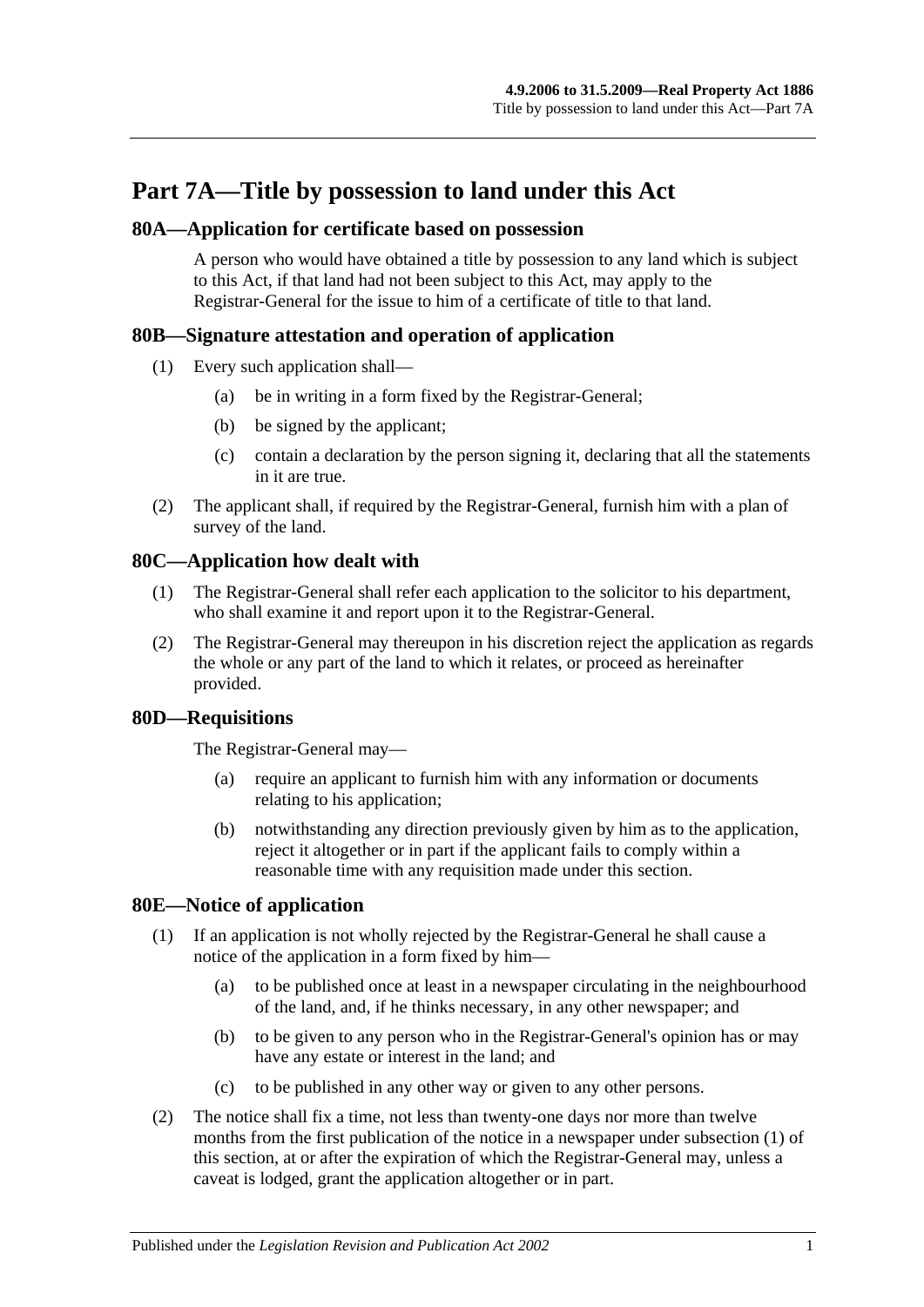## **80F—Caveats**

- (1) A person claiming an estate or interest in the land to which an application under this Part relates, may at any time before the application is granted, lodge a caveat with the Registrar-General forbidding the granting of the application.
- (2) A caveat under this section—
	- (a) shall state the nature of the estate or interest claimed by the person lodging it and shall give an address at which notices and proceedings relating to the caveat may be served;
	- (b) need not be in any particular form but shall be accepted by the Registrar-General if it gives reasonable notice of the claim of the caveator.
- (3) If the Registrar-General is satisfied that the caveator is the registered proprietor of the land to which the application relates, or has an estate or interest in that land derived under or through the registered proprietor, he shall refuse the application:

Provided that the Registrar-General shall not refuse an application solely on the ground that a person is entitled to an easement in or over the said land, but if a person is so entitled the Registrar-General may include in any certificate of title issued to the applicant a statement that the land is subject to the easement.

- (4) If the Registrar-General is not satisfied that the caveator is the registered proprietor of the land or has an estate or interest therein derived under or through the registered proprietor, he shall give notice to the caveator that the caveator is required to take proceedings in the Court to establish his title to the estate or interest claimed by him, within a time specified in the notice being not less than six months after the giving thereof.
- (5) If a caveator who has received such notice from the Registrar-General does not within the time mentioned in the notice bring an action in the Court to obtain a declaration that he is entitled to the estate or interest claimed by him and give written notice thereof to the Registrar-General, or obtain from the Court an order or injunction restraining the Registrar-General from issuing a certificate to the applicant under this Part, the caveat shall lapse.
- (6) A lapsed caveat shall not except with the permission of the Court be renewed by or on behalf of the same person in respect of the same estate or interest.
- (7) In any proceedings to establish the title of the caveator the issue for the Court to decide shall be whether the caveator is the registered proprietor of the land or is entitled to an estate or interest derived under or through the registered proprietor.

#### **80G—Power to issue certificates**

Upon or after the expiration of the time fixed by the notice under [section](#page-40-1) 80E of this Act, if the Registrar-General is satisfied that the possession on which the applicant relies would, if the land had not been subject to this Act, have conferred on the applicant a title by possession, he may issue to the applicant a certificate for an estate in fee simple or for any other estate acquired by the applicant, free from all encumbrances appearing by the Register Book to affect the existing title: Provided that where a caveat has been lodged against the granting of an application the Registrar-General shall not grant that application unless—

(a) the caveat has lapsed; or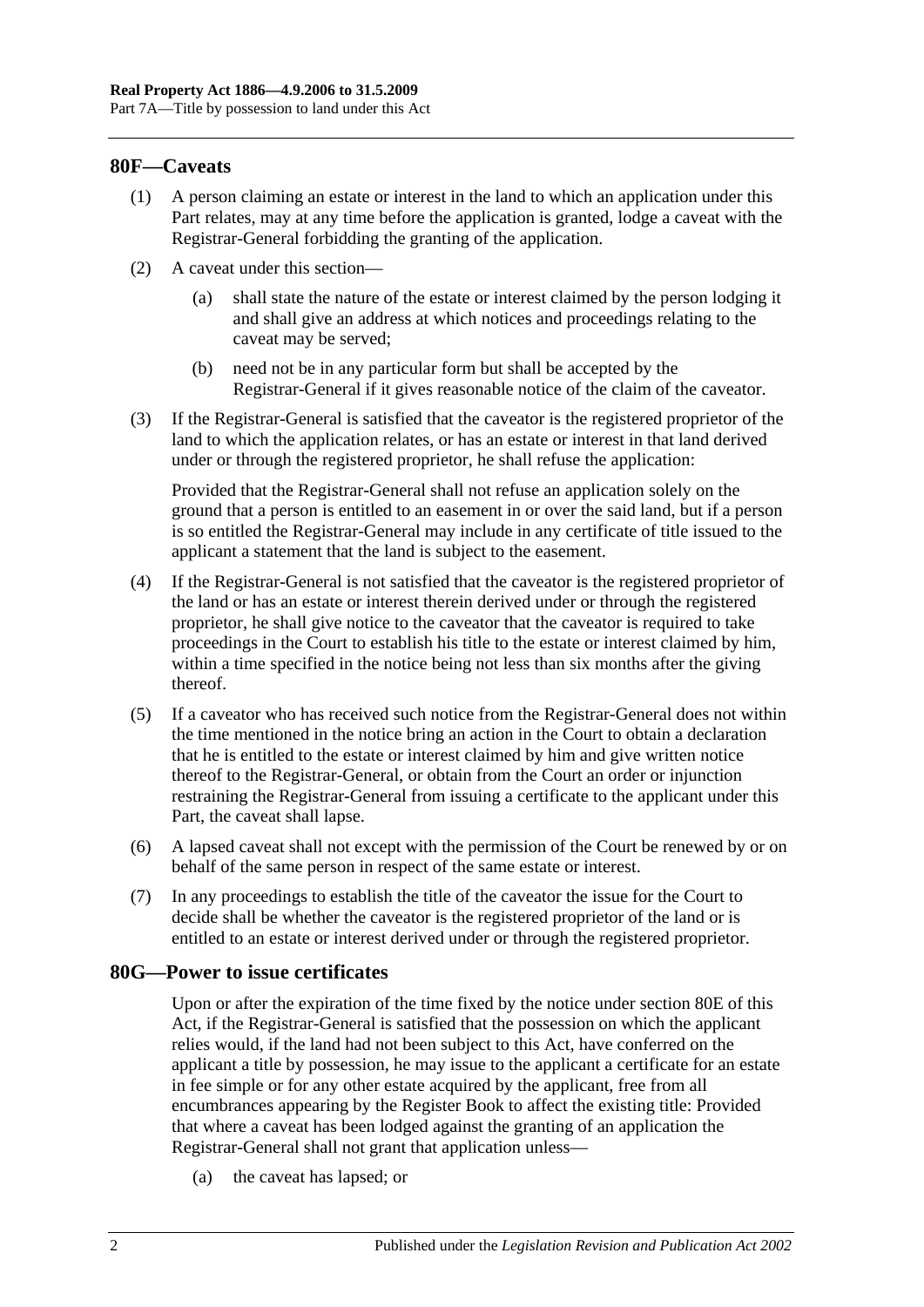(b) proceedings taken by the caveator to establish his title have been finally disposed of, and in those proceedings the caveator has failed to establish his title, or to obtain from the Court an injunction restraining the Registrar-General from issuing a certificate to the applicant.

## **80H—Cancellation of instruments**

- (1) Where a certificate for any land is issued under this Part the Registrar-General—
	- (a) shall cancel the existing certificate for that land and any instrument, entry or memorial in the Register Book altogether or to such extent as is necessary to give effect to the certificate issued;
	- (b) shall endorse on every certificate and instrument so cancelled a memorandum stating the circumstances and authority under which the cancellation is made.
- (2) Upon the cancellation of a certificate, instrument, entry or memorial pursuant to this section, the estate and interest evidenced thereby shall cease and determine.

#### **80I—Fees**

The fees payable upon an application under this Part and in respect of the issue of a certificate under this Part shall be the same as if the application were an application to bring land under the provisions of this Act.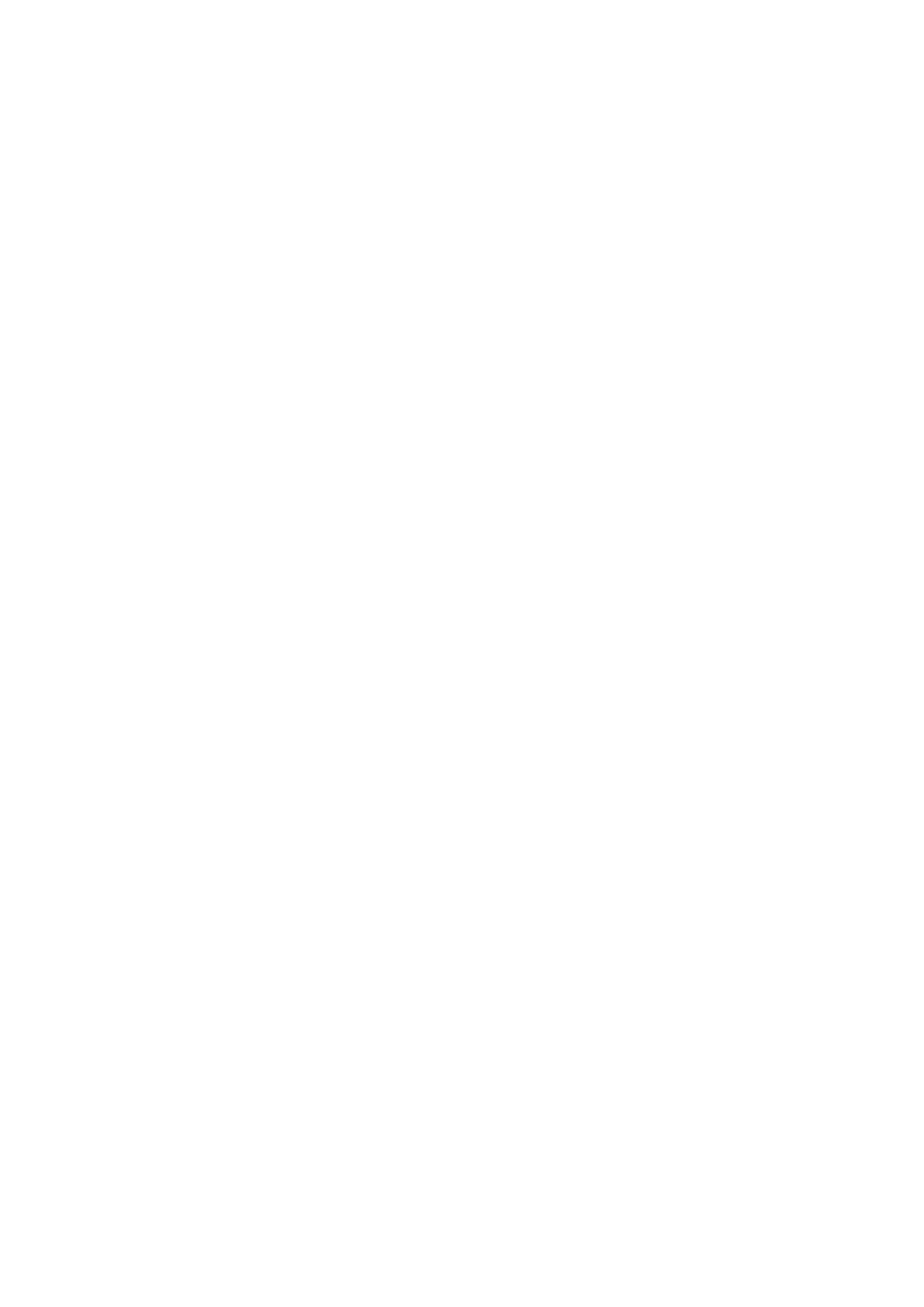# **Part 8—Easements**

## **81—Certificates may contain statement of right-of-way or other easement**

Any certificate hereafter issued may contain a statement therein or entry thereon to the effect that the land therein described has appurtenant thereto any easement, or that the person therein named is entitled to any easement in gross, or that the land therein described is subject to any right or rights-of-way or other easement.

## **82—Description of easement**

Every such statement or entry shall fully set forth a true and accurate description of the easement, or, if the instrument creating the same be enrolled or deposited in the General Registry Office, or deposited in the Lands Titles Registration Office, shall refer to such instrument.

## **83—Registered proprietor not to be subject to rights-of-way not mentioned in certificate**

The registered proprietor of land brought under the provisions of the *[Real Property](http://www.legislation.sa.gov.au/index.aspx?action=legref&type=act&legtitle=Real%20Property%20Act%20of%201861)  [Act of](http://www.legislation.sa.gov.au/index.aspx?action=legref&type=act&legtitle=Real%20Property%20Act%20of%201861) 1861* after the passing of the *[Rights-of-Way Act](http://www.legislation.sa.gov.au/index.aspx?action=legref&type=act&legtitle=Rights-of-Way%20Act%201881) 1881* or of land hereafter brought under the provisions of this Act shall be deemed to hold the land comprised in the certificate of such land subject to such rights-of-way only as are mentioned and set forth in such certificate.

# **84—Easement not binding on registered proprietor subsequently acquiring land bona fide for value unless entered on certificate of title**

No easement hereafter created by express grant or transfer over or in respect of any servient land under the provisions of this Act shall be binding on any registered proprietor subsequently taking the land *bona fide* for valuable consideration, unless such easement shall be entered on the original certificate of such land, and also upon the duplicate certificate.

## **85—Land to be held free of rights-of-way**

The registered proprietor of any land shall, as from the eighteenth day of November, 1886, hold the same freed and discharged from all rights-of-way existing on or before that date and not entered upon the original certificate of such land in pursuance of an application made on or before such date under the *[Rights-of-Way Act](http://www.legislation.sa.gov.au/index.aspx?action=legref&type=act&legtitle=Rights-of-Way%20Act%201881) 1881*.

## **86—Public rights-of-way etc not within this Act**

Rights-of-way or other easements now or hereafter acquired or enjoyed by the public in, over, along, or across any servient land shall not be deemed to be rights-of-way or easements within the meaning of this Part of this Act, or in respect of which applications may be made or caveats entered, and nothing herein contained shall derogate from any such rights or easements, or be deemed to confer on the registered proprietor of any such servient land a right to interfere with or obstruct the public use of any way or other easement so acquired or enjoyed as aforesaid.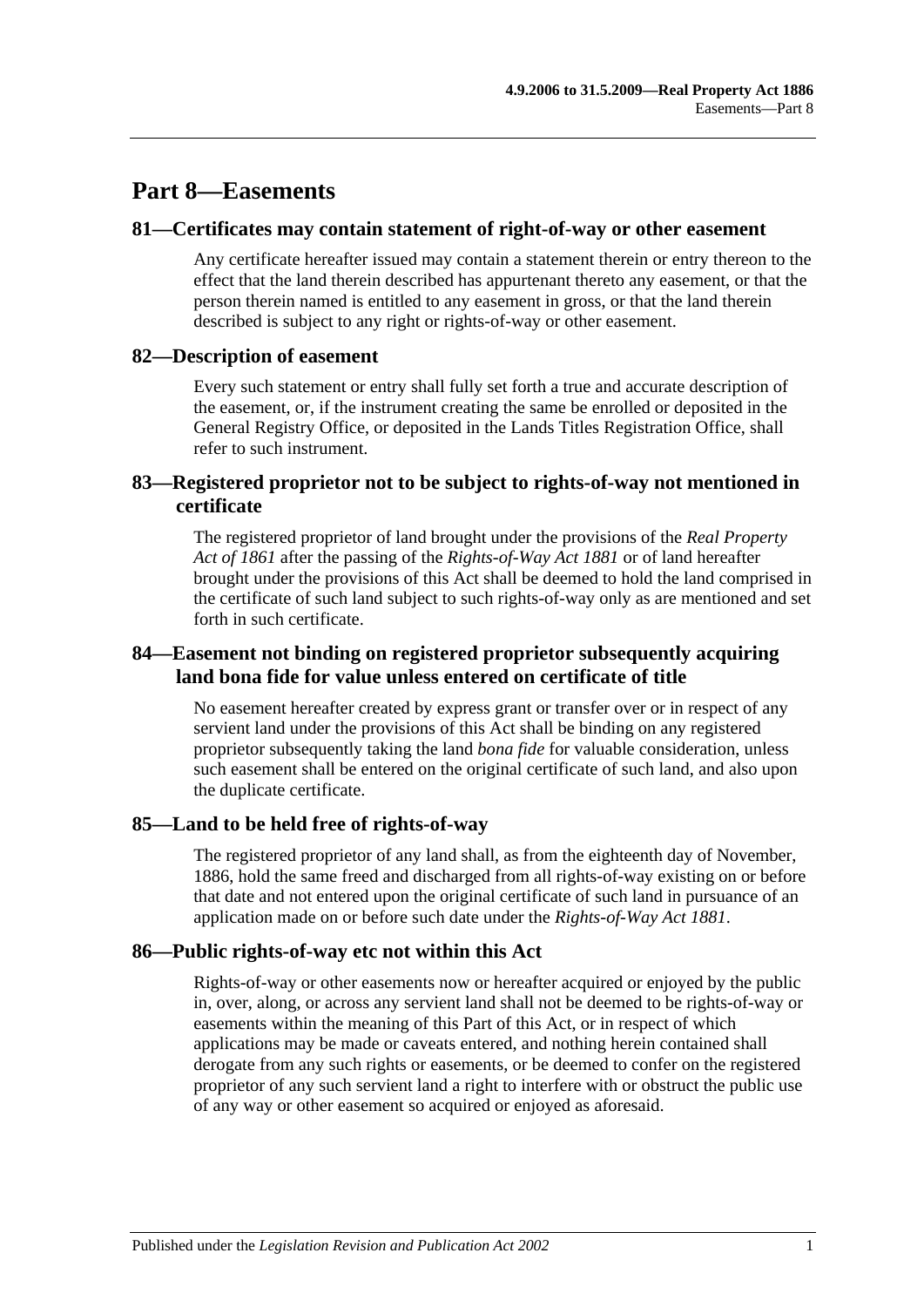# **87—Certificates heretofore issued conclusive evidence of right-of-way therein described**

Every certificate issued before the eighteenth day of November, 1881, containing therein a statement to the effect that the registered proprietor is seized of the land therein described, subject to or together with any right-of-way therein described or delineated, or together with any easement therein described, shall be deemed to operate as a grant or reservation, as the case may be, of such right-of-way or other easement, and such certificate shall, except in the case of fraud, be received in all Courts as conclusive evidence of the existence of such right-of-way or other easement:

Provided that this section shall not apply to any right-of-way or other easement, the title to which is now the subject of pending litigation in any Court of Law, or to any right-of-way or other easement, the right to which has been concluded in any Court adversely to such right-of-way or easement.

## **88—Entry as to easement to be made on original and duplicate certificates of title**

Whenever any right-of-way or other easement appurtenant to land under the provisions of this Act over land also under its provisions shall hereafter be granted or created, the Registrar-General shall make such entry on the original and duplicate certificates for the dominant and servient lands as he thinks fit.

## **89—Short form of describing right-of-way**

The words "a free and unrestricted right-of-way" in any instrument shall be deemed to imply the words set forth in [Schedule 5](#page-136-0) hereto so far as they shall be applicable as fully and effectually as if set out at length in such instrument.

## **89A—Incorporation of long forms of easements in instruments**

Where, in an instrument, a short form set out in [Schedule 6](#page-136-1) is used to grant or create an easement the instrument shall, unless the contrary intention appears, be deemed to incorporate the corresponding long form of that easement set out in the Schedule.

## <span id="page-45-0"></span>**90—Deposit of plan showing rights-of-way**

- (1) Any registered proprietor of any land may deposit with the Registrar-General a plan of subdivision of the said land, showing the rights-of-way intended to be created by such proprietor over such land, and every subsequent registered proprietor of the said land, or any part thereof, shall be entitled to a right-of-way over all the rights-of-way shown in such plan, unless otherwise declared in his certificate.
- (2) [Subsection](#page-45-0) (1) shall not apply to a plan of subdivision deposited with the Registrar-General after the commencement of the *[Real Property Act Amendment Act](http://www.legislation.sa.gov.au/index.aspx?action=legref&type=act&legtitle=Real%20Property%20Act%20Amendment%20Act%20(No.%202)%201985)  (No. 2) [1985](http://www.legislation.sa.gov.au/index.aspx?action=legref&type=act&legtitle=Real%20Property%20Act%20Amendment%20Act%20(No.%202)%201985)*.

## **90A—Application of [sections](#page-46-0) 90B, [90C,](#page-48-0) [90D](#page-49-0) and [90E](#page-49-1)**

[Sections](#page-46-0) 90B, [90C,](#page-48-0) [90D](#page-49-0) and [90E](#page-49-1) apply to, and in relation to, an easement whether the easement and the dominant and servient land are registered under this Act or not and whether the easement is created by instrument or by operation of a provision of this Act or some other Act or by operation of some other law.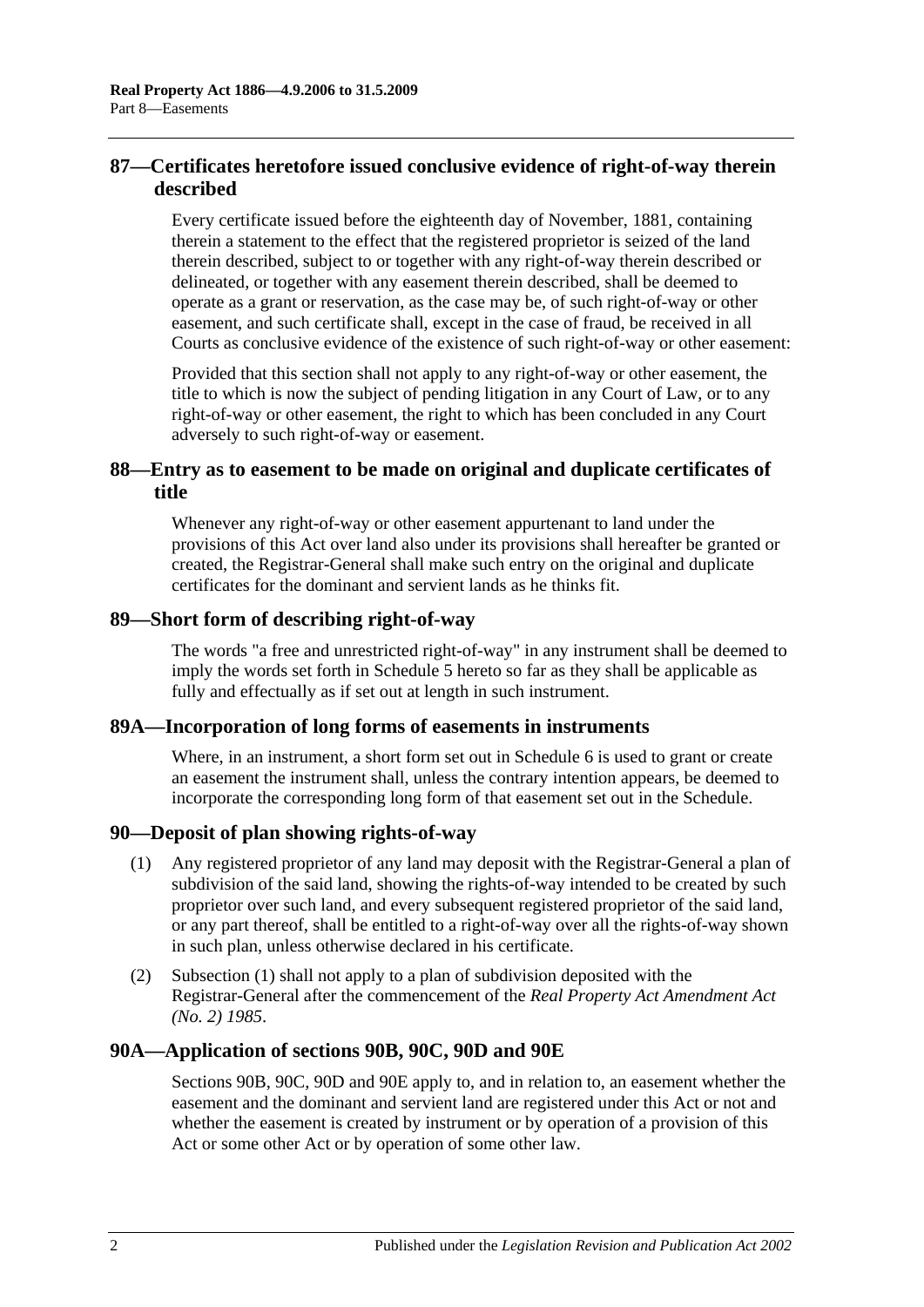#### <span id="page-46-1"></span><span id="page-46-0"></span>**90B—Variation and extinguishment of easements**

- (1) Subject to this section, the Registrar-General may on application (in a form approved by the Registrar-General) by the proprietor of the dominant or servient land or on the Registrar-General's own initiative—
	- (a) vary the position of, or extend or reduce the extent of, an easement over servient land; or
	- (b) vary an easement by extending the appurtenance of the easement to other land owned by the proprietor of the dominant land; or
	- (c) extinguish an easement.
- <span id="page-46-2"></span>(2) Subject to this section, the Registrar-General must not act under [subsection](#page-46-1) (1) except on the application, or with the written consent, of the proprietor of the dominant land and the servient land and with the written consent of all other persons who—
	- (a) in the case of land registered under this Act—appear from the Register Book to have, or to claim, an estate or interest in the dominant or servient land;
	- (b) in the case of land not registered under this Act—are known to the Registrar-General (or who become known to the Registrar-General after making reasonable enquiry) to have, or to claim, an estate or interest in the dominant or servient land.
- <span id="page-46-3"></span>(3) The Registrar-General may dispense with the consent of the proprietor of the dominant or servient land required by [subsection](#page-46-2) (2) if the Registrar-General is satisfied that—
	- (a) notice complying with [subsection](#page-47-0) (3e) has been given to the proprietor; and
	- (b) 28 days has passed since the notice was given; and
	- (c) the proprietor's estate or interest in the dominant or servient land will not be detrimentally affected by the proposed variation or extinguishment of the easement.
- <span id="page-46-4"></span>(3a) The Registrar-General may dispense with the consent of a person required by [subsection](#page-46-2) (2) (other than the proprietor of the dominant or servient land) if he or she is satisfied that the person's estate or interest in the dominant or servient land will not be detrimentally affected by the proposed variation or extinguishment of the easement.
- <span id="page-46-5"></span>(3b) Without limiting the generality of [subsection](#page-46-3) (3) or [\(3a\),](#page-46-4) where—
	- (a) the original purpose of a right-of-way was to provide access to the dominant land to which it is appurtenant; and
	- (b) the right-of-way can no longer be exercised by the proprietor of that land for that purpose because the land has subsequently been separated from the right-of-way by the creation of intervening allotments,

the Registrar-General may extinguish the right-of-way without the consent of a person required by [subsection](#page-46-2) (2) if he or she is satisfied that there is no reason to believe or suspect that the proprietor of that land, or a successor in title of the proprietor, has any reasonable prospect of using the right-of-way for access to that land in the future.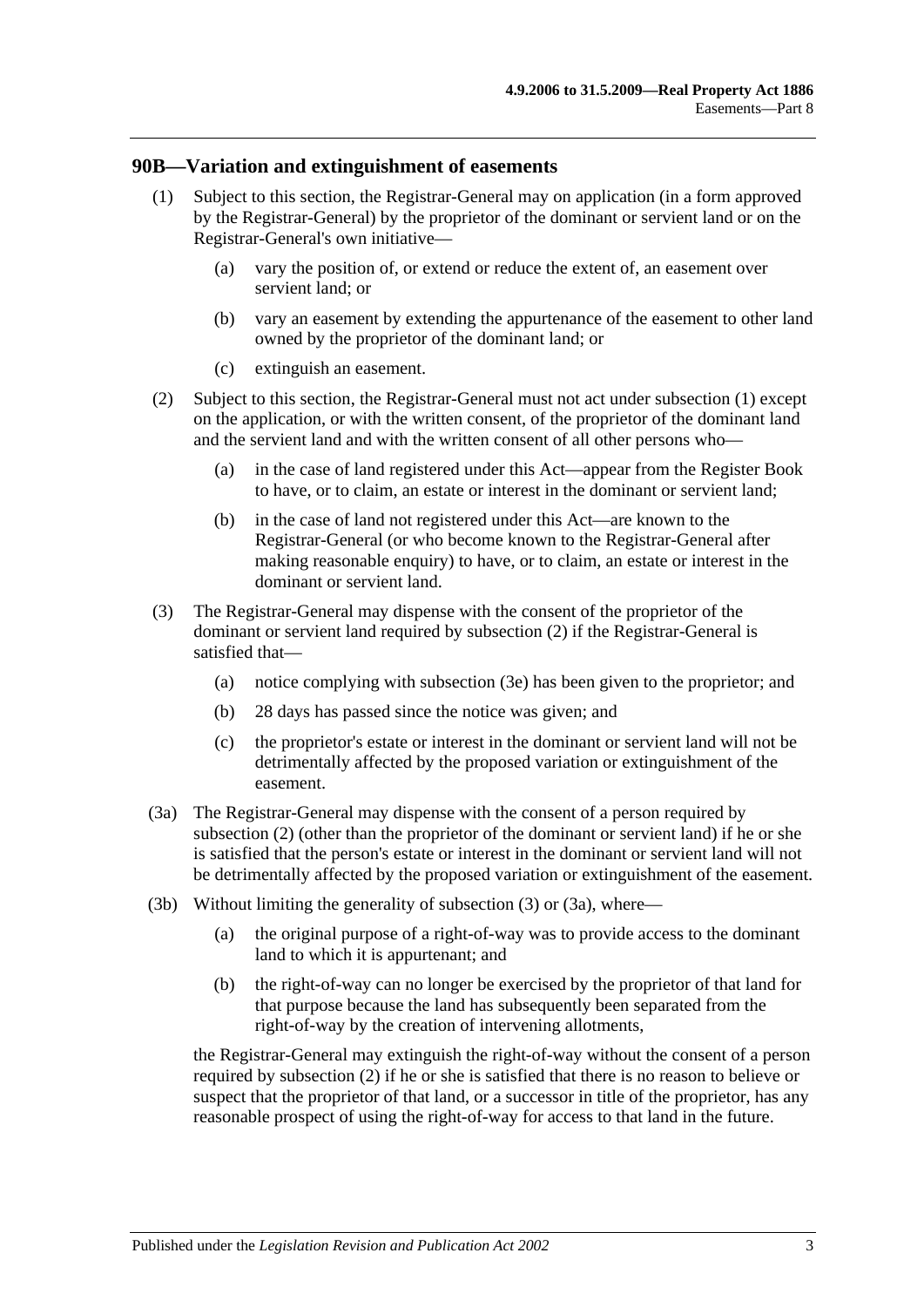- <span id="page-47-1"></span>(3c) Without limiting the generality of [subsection](#page-46-3) (3) or [\(3a\),](#page-46-4) where dominant land is separated from a right-of-way appurtenant to the land by intervening land and the Registrar-General is satisfied that the continued existence of the right-of-way would not enhance the use or enjoyment of the dominant land, he or she may extinguish the right-of-way without the consent of a person required by [subsection](#page-46-2) (2).
- <span id="page-47-2"></span>(3d) Before taking action under [subsection](#page-46-5) (3b) or [\(3c\)](#page-47-1) the Registrar-General must be satisfied that—
	- (a) notice complying with [subsection](#page-47-0) (3e) has been given to the proprietor of the dominant land; and
	- (b) 28 days has passed since the notice was given.
- <span id="page-47-0"></span>(3e) The notice referred to in [subsections](#page-46-3) (3) and [\(3d\)](#page-47-2) must—
	- (a) be approved by the Registrar-General; and
	- (b) include details of the proposed variation or extinguishment of the easement; and
	- (c) invite the person to whom it is given to make representations to the Registrar-General in relation to the proposal within 28 days.
- (4) The Registrar-General may extinguish an easement under [subsection](#page-46-1) (1) without the consent of a person required by [subsection](#page-46-2) (2) if—
	- $(a)$
- (i) in the opinion of the Registrar-General it is not reasonably practicable to ascertain the identity or whereabouts of that person; and
- (ii) the Registrar-General is satisfied that the proprietor of the dominant land has ceased to exercise the rights conferred by the easement; and
- <span id="page-47-3"></span>(b) the Registrar-General has published notice of his or her intention to act under [subsection](#page-46-1) (1) in the Gazette and in a newspaper circulating generally throughout the State; and
- <span id="page-47-4"></span>(c) where the person's identity is known—the Registrar-General has sent notice of his or her intention to act under [subsection](#page-46-1) (1) by post addressed to the person at his or her last address known to the Registrar-General; and
- (d) at least 21 days has elapsed since—
	- (i) notice was published under [paragraph](#page-47-3) (b); and
	- (ii) where [paragraph](#page-47-4) (c) applies, notice was posted under that paragraph.
- (6) Subject to [subsection](#page-47-5) (7), the proprietor of dominant land cannot transfer or convey the land without the easement that is appurtenant to it.
- <span id="page-47-5"></span>(7) The proprietor of dominant land or of some part of it may transfer or convey part of the land without the appurtenant easement if rights under the easement continue in existence in respect of some other part of the dominant land.
- (8) The easement is extinguished in respect of land transferred or conveyed under [subsection](#page-47-5) (7).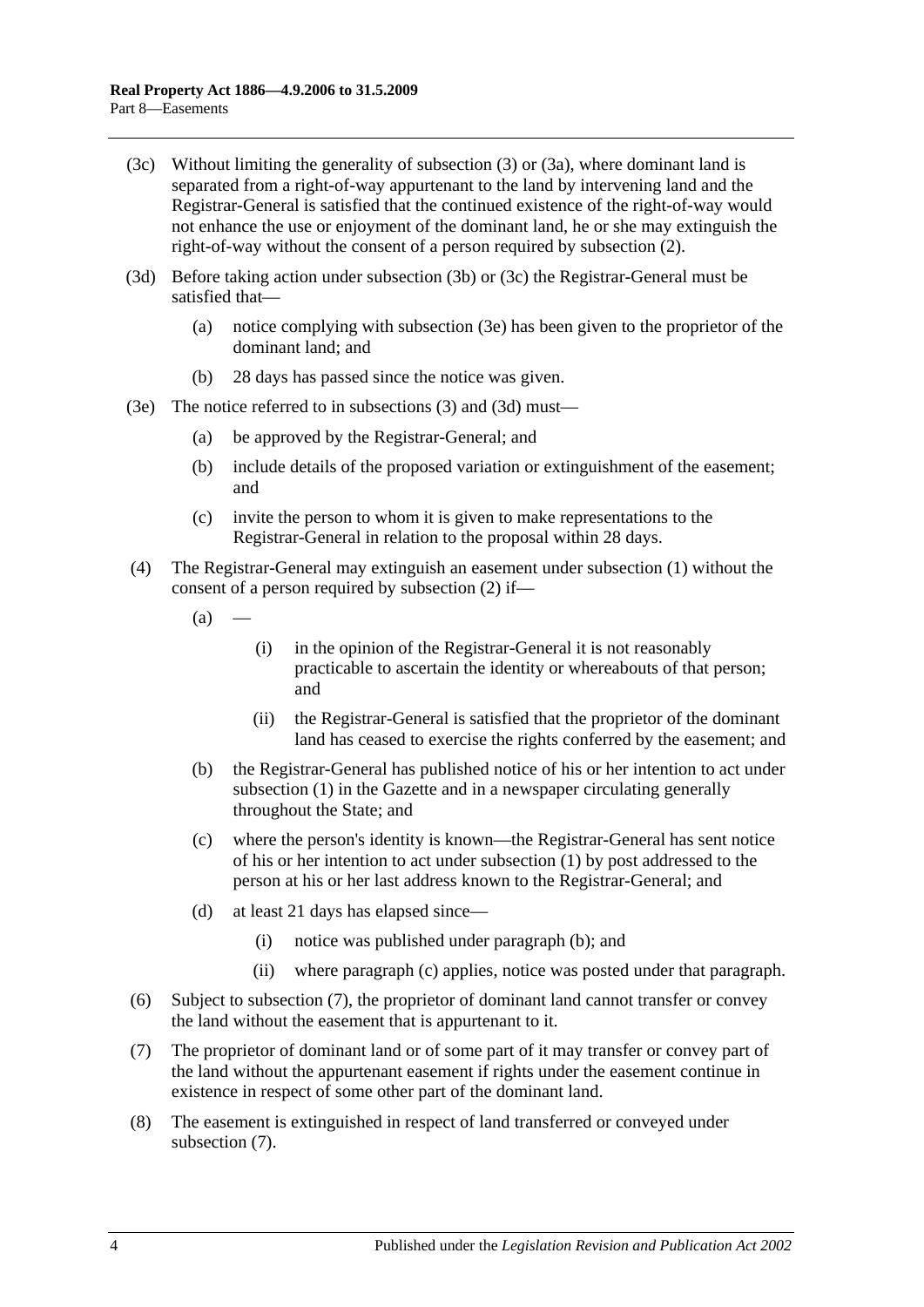- (9) Where, in the opinion of the Registrar-General, the creation or continuance of an easement was, or was likely to have been, a requirement on which—
	- (a) the issue of a certificate by the Development Assessment Commission under section 51 of the *[Development Act](http://www.legislation.sa.gov.au/index.aspx?action=legref&type=act&legtitle=Development%20Act%201993) 1993*; or
	- (b) the issue of a certificate by a council or the South Australian Planning Commission under [Part 19AB;](#page-104-0) or
	- (c) the approval of an application for the deposit of a strata plan by the South Australian Planning Commission or a council; or
	- (d) the consent or approval of an authority under a corresponding previous enactment,

was based—

- (e) the easement cannot be varied or extinguished under this section; and
- (f) the appurtenance of the easement cannot be extended to other land under this section; and
- (g) the easement cannot be merged with the servient land by transfer or conveyance of the easement to the proprietor of the servient land or the transfer or conveyance of the servient land to the proprietor of the easement; and
- (h) part of the dominant land cannot be transferred or conveyed separately from the easement thereby extinguishing the easement in respect of that land,

without the consent of the Development Assessment Commission.

- (10) Upon the variation or extinguishment of an easement under this section the Registrar-General must make such consequential entries in the Register Book or such entries in the records of the General Registry Office as he or she considers necessary.
- (11) A reference in this section to dominant land includes a reference to an easement that is not appurtenant to any land.
- (12) This section is subject to and does not derogate from any other Act relating to the variation or extinguishment of easements of a particular class.

#### <span id="page-48-0"></span>**90C—Easement and servient land may be vested in same person**

- (1) Subject to this section, a person may be the proprietor of an easement and the servient land that is subject to the easement and accordingly a person may grant an easement to himself or herself.
- (2) Subject to this section, if an easement and the servient land are vested in the same person by transfer or conveyance the easement will not merge with the servient land unless the transfer or conveyance expresses the intention that it should do so.
- (3) An easement is extinguished by the amalgamation of the dominant and servient land under [Part 19AB](#page-104-0) [Division 3.](#page-112-0)
- (4) Where the whole or part of the land within the boundaries of an easement is amalgamated with the whole or part of the dominant land by the reconstitution of allotment boundaries upon deposit of a plan of division in the Lands Titles Registration Office, the easement is extinguished insofar as it extended over the amalgamated land.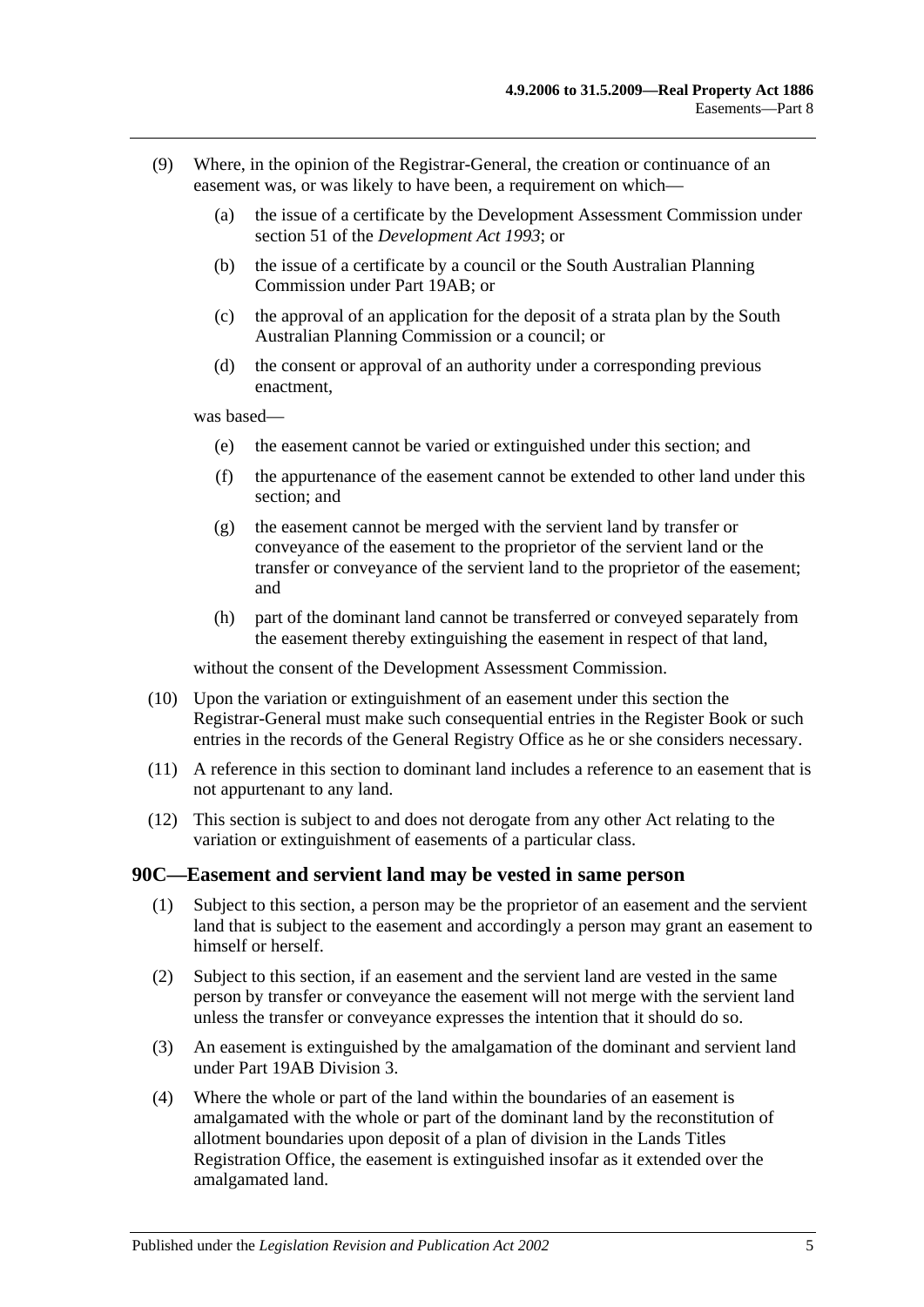#### <span id="page-49-0"></span>**90D—Survey of easement**

Before registering an instrument creating or varying an easement, the Registrar-General or the Registrar-General of Deeds may require the parties to the instrument to lodge a survey prepared by a licensed surveyor that delineates the boundaries of the easement.

#### <span id="page-49-2"></span><span id="page-49-1"></span>**90E—No private right-of-way over public street or road**

- (1) A private right-of-way cannot subsist over a public street or road and accordingly—
	- (a) a private right-of-way cannot be granted, reserved or otherwise created over a public street or road; and
	- (b) upon land becoming a public street or road all private rights-of-way over the land are extinguished; and
	- (c) all private rights-of-way existing over public streets or roads immediately before the commencement of the *[Real Property \(Miscellaneous\) Amendment](http://www.legislation.sa.gov.au/index.aspx?action=legref&type=act&legtitle=Real%20Property%20(Miscellaneous)%20Amendment%20Act%201994)  Act [1994](http://www.legislation.sa.gov.au/index.aspx?action=legref&type=act&legtitle=Real%20Property%20(Miscellaneous)%20Amendment%20Act%201994)* are extinguished.
- (2) [Subsection](#page-49-2) (1) extinguishes a right of way only in respect of land that is a public street or road and the right of way remains in force in respect of other land (if any) that is subject to it.
- (3) In this section—

*a public street or road* means—

- (a) a public street or road within the meaning of Part 17 of the *[Local Government](http://www.legislation.sa.gov.au/index.aspx?action=legref&type=act&legtitle=Local%20Government%20Act%201934)  Act [1934](http://www.legislation.sa.gov.au/index.aspx?action=legref&type=act&legtitle=Local%20Government%20Act%201934)*;
- (b) a thoroughfare vested in a council, an authority or the Crown by [section](#page-109-0) 223LF or by a corresponding previous enactment;
- (c) a public road referred to in section 27CA of the *[Highways Act](http://www.legislation.sa.gov.au/index.aspx?action=legref&type=act&legtitle=Highways%20Act%201927) 1927*,

that the public is entitled to use as a street, road or thoroughfare.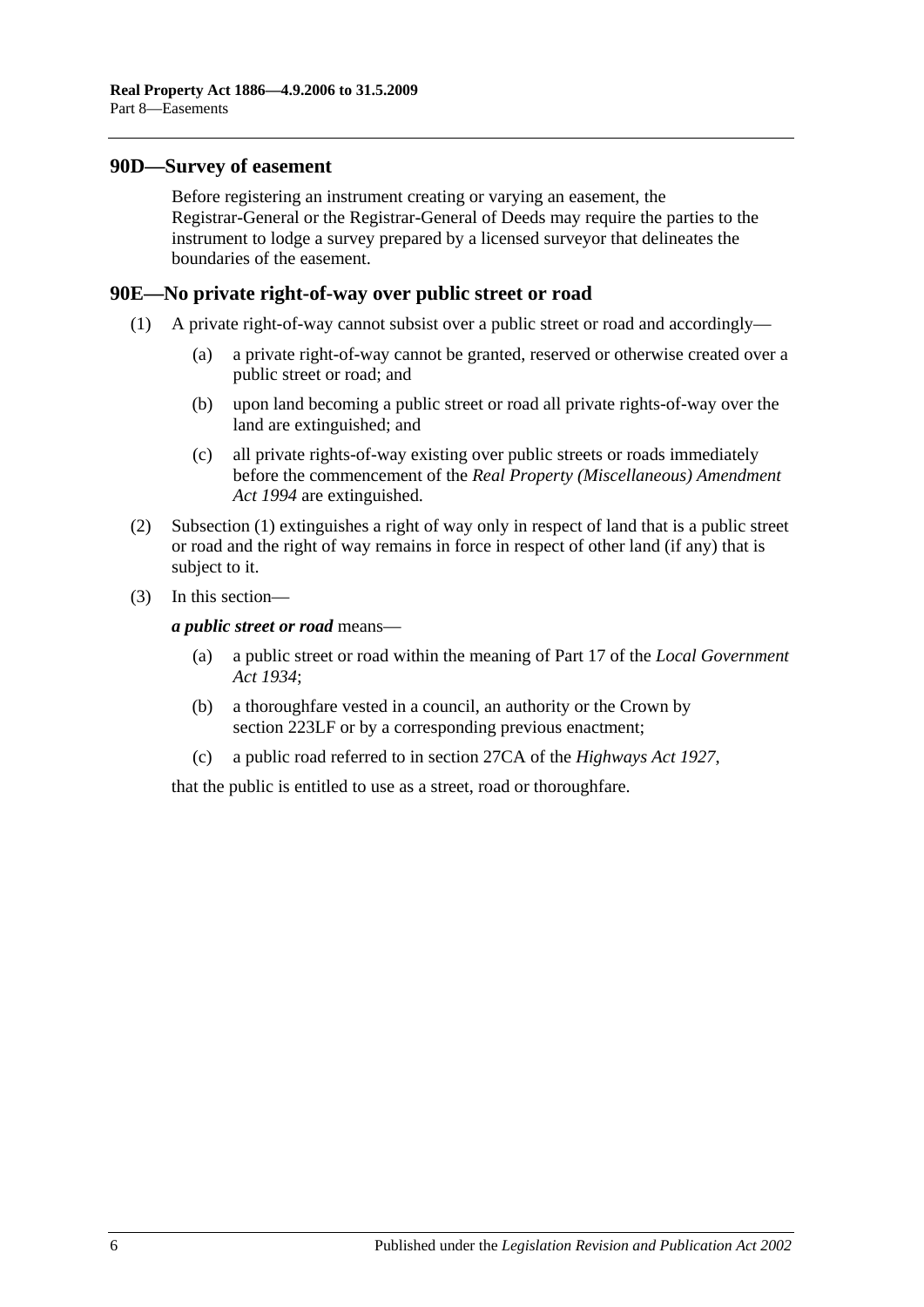# **Part 9—Crown leases**

## **91—Interpretation of Crown lease**

For the purpose of this Part of this Act, every lease or agreement for sale of Crown lands hereafter granted, or made by or on behalf of the Crown, shall be deemed a Crown lease.

## **92—Person now holding under lease or agreement may surrender**

Every person now holding any Crown lands under any lease or agreement for sale granted or made by or on behalf of the Crown may, subject to the approval of the Minister of Lands, surrender his lease or agreement for a Crown lease of the land remaining subject to such lease or agreement, upon all the same terms as shall have been applicable to such land prior to the surrender, but so that every person having any estate or interest in the surrendered land shall concur in the surrender.

# **93—Execution and Registration of Crown Lease**

- (1) The parties to a Crown Lease must execute two copies of the lease one of which must be lodged with the Registrar-General for inclusion or recording in the Register of Crown Leases and the other of which must be delivered to the lessee.
- (2) The Register of Crown Leases may take the form of the individual copies of the leases bound into a book or kept separately or of records made by an electronic, electromagnetic, optical or photographic process or both of those forms.
- (3) A Crown Lease will be taken to be registered upon the Registrar-General allotting a volume and folio number in respect of the lease.

## **94—Forfeiture etc of Crown Lease**

The forfeiture or determination of a Crown Lease will not take effect until the forfeiture or determination has been entered in the Register of Crown Leases by the Registrar-General.

# **95—Not to give any greater effect than if this Act had not been passed. The Minister of Lands may make regulations**

Nothing herein contained or hereby implied shall be construed to give any greater effect or different construction to any Crown lease registered pursuant to this Part of this Act than would have been given to it if this Act had not been passed, nor shall any right or remedy, which the Crown would otherwise have possessed, be in any way prejudiced or altered. The Minister of Lands may, from time to time make any regulations which may be considered expedient for giving effect to this Part of this Act, and all such regulations, when published in the Government Gazette, shall have the force of law.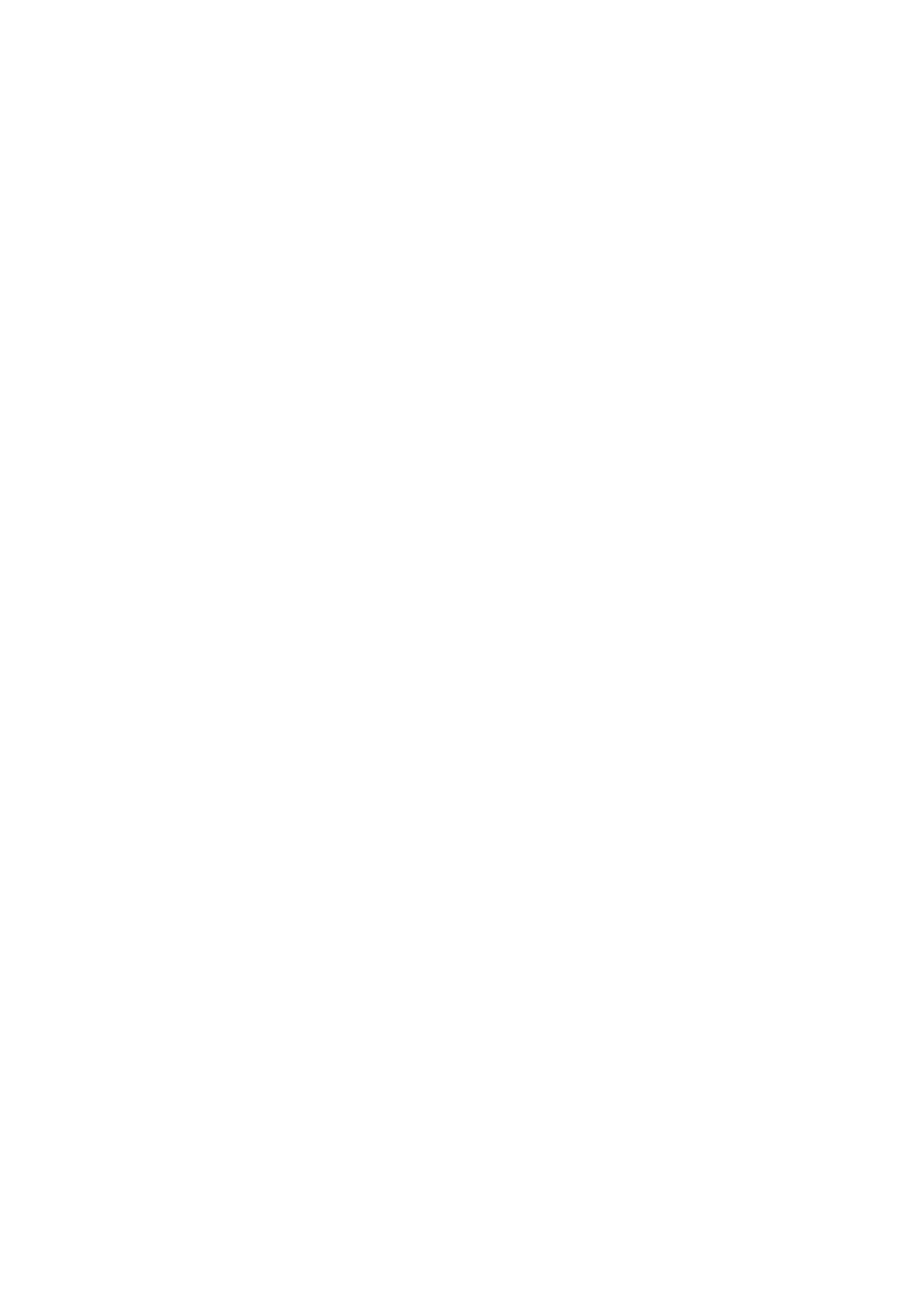# **Part 10—Transfers**

## **96—Transfers**

When any land is intended to be transferred, or any right-of-way or other easement is intended to be created or transferred, the registered proprietor shall execute a transfer in the appropriate form, which transfer shall, for the description of the land intended to be dealt with, refer to the certificate of such land, or shall give such description as may be sufficient to identify the same, and shall contain or have endorsed thereon a memorandum of all leases, mortgages, and encumbrances to which the land shall be subject, and an accurate statement of the estate or interest intended to be transferred or created.

## **96A—Acceptance of transfer**

Every transfer shall contain a statement signed by the transferee indicating that he accepts the transfer or grant of the land, right-of-way or easement: Provided that—

- (a) the Registrar-General may accept and register a transfer without such a statement if he is satisfied that it is difficult or impossible to procure the signature of the transferee;
- (b) where the transferee is an infant or mentally incapacitated person, the transfer may be signed by his or her guardian or the administrator or committee of his or her estate; and the acceptance under this section of a transfer on behalf of an infant shall not affect any right of that infant or of any person on his behalf to avoid or disclaim the transfer.

# **97—Transferee of land subject to mortgage or encumbrance to indemnify transferor**

In every instrument purporting to transfer land mortgaged or encumbered there shall be implied the following covenant by the transferee with the transferor, and so long as such transferee shall remain the registered proprietor, with the mortgagee or encumbrancee, that is to say—That the transferee will pay the principal, interest, and other moneys secured by such mortgage or encumbrance, after the rate and at the time or times specified therein, and will indemnify and keep harmless the transferor from and against such principal, interest, and other moneys and from and against all liability in respect of any of the covenants contained in such mortgage or encumbrance or by this Act implied on the part of the transferor.

## **98—On registration of transfer, grant or certificate to be cancelled**

When a transfer purporting to transfer any estate of freehold is presented for registration, the duplicate certificate shall (except as herein otherwise provided) be delivered to the Registrar-General; and the Registrar-General shall, upon registering the transfer, enter on the original certificate and also on the duplicate certificate (if delivered to him) a memorandum cancelling the same, either wholly or partially, according as the transfer purports to transfer the whole or part only of the land comprised in such certificate.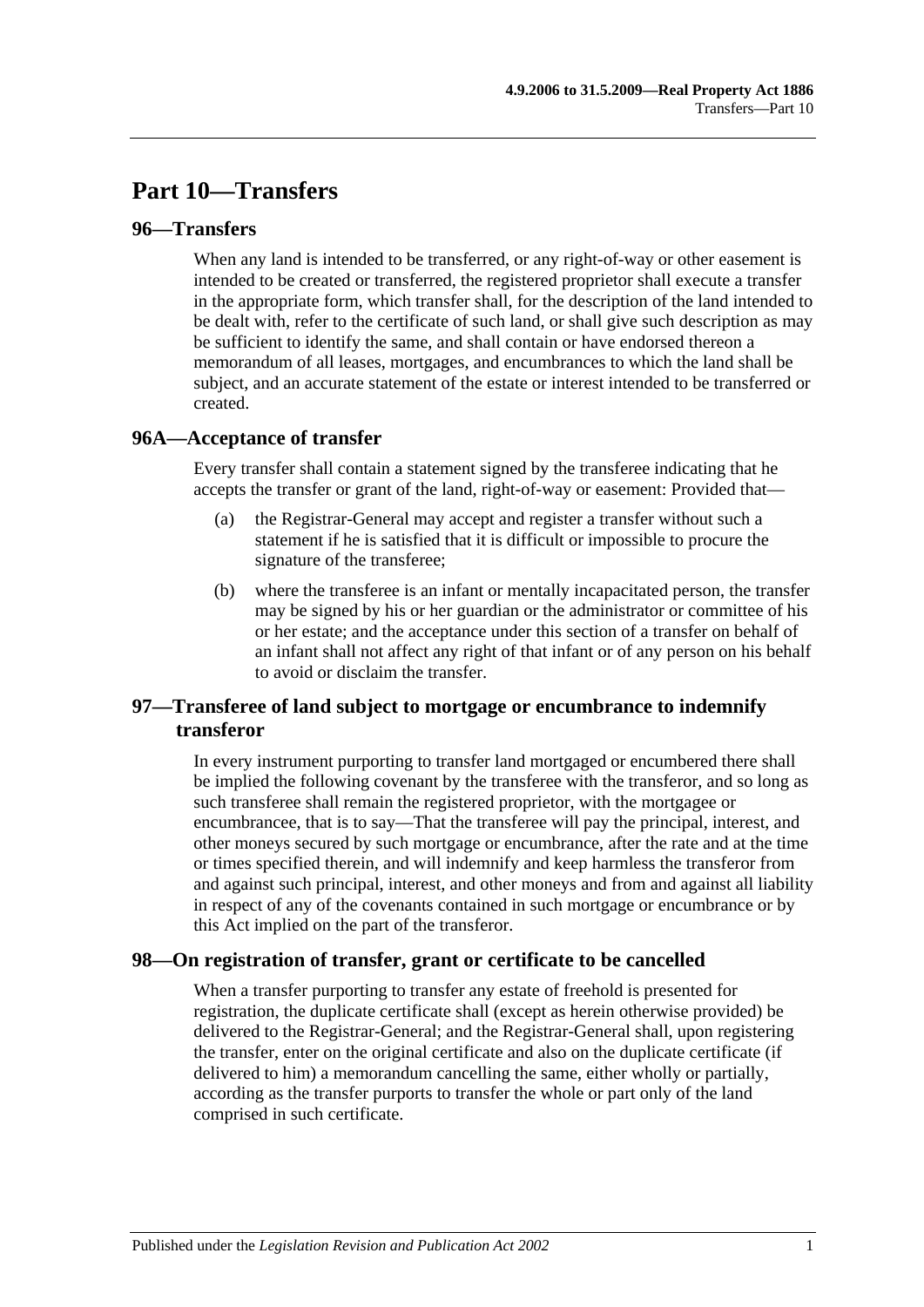## **99—Unless whole of land transferred**

In case the whole of the land comprised in any certificate is transferred, such certificate need not be cancelled, but upon the transfer being registered and a memorial thereof entered on the duplicate certificate, the Registrar-General may deliver such duplicate to the transferee or other person entitled thereto.

## **100—New certificate to purchaser and balance certificate to registered proprietor**

The Registrar-General shall, upon cancelling any certificate, either wholly or partially, pursuant to any transfer, issue to the transferee a certificate of the land mentioned in the transfer, and every such certificate shall refer to the transfer; and the Registrar-General shall, whenever required by the proprietor of any portion or balance of land included in a partially cancelled certificate, issue to such proprietor a certificate for the portion or balance of which he is proprietor: Provided that the Registrar-General may in his discretion at any time without being so required by the said proprietor, issue to the said proprietor a certificate or certificates for the said portion or balance or any part or parts thereof.

## **102—Memorial of order for sale of land for non-payment of rates**

Whenever the Court or a Judge under the powers conferred by the *[Local Government](http://www.legislation.sa.gov.au/index.aspx?action=legref&type=act&legtitle=Local%20Government%20Act%201934)  Act [1934](http://www.legislation.sa.gov.au/index.aspx?action=legref&type=act&legtitle=Local%20Government%20Act%201934)* or any Act or Acts amending the same, or any other Act, shall have made an order for the sale of any land under the provisions of this Act, the Registrar-General shall, upon being served with a copy of the order, mark thereon the time of such service, and shall enter a memorial thereof in the Register Book, which shall operate as a caveat against alienation other than in pursuance of such order while the same remains in force.

## **103—Registration of transfer hereunder**

Upon the production to him of a transfer of the land duly executed in pursuance of any such order, the Registrar-General shall (without requiring the production of the duplicate certificate) register such transfer, and enter on the original certificate a memorandum cancelling the same either wholly or partially, as the case may require, and shall issue to the transferee a certificate of the land comprised in such transfer, free from all encumbrances, charges, exceptions, qualifications, and conditions whatsoever other than those mentioned in the transfer.

## **104—Discharge of memorial**

In any such case, if only a portion of the land comprised in any certificate has been sold, and the whole of the arrears of rates, interest, and costs appear to be satisfied by the sale of the land transferred, a statement to that effect shall be appended to the transfer, signed by the Master or other officer of the Court acting in that behalf; and thereupon the Registrar-General shall make an entry on the partially cancelled certificate in the Register Book, discharging the memorial of the order entered thereon.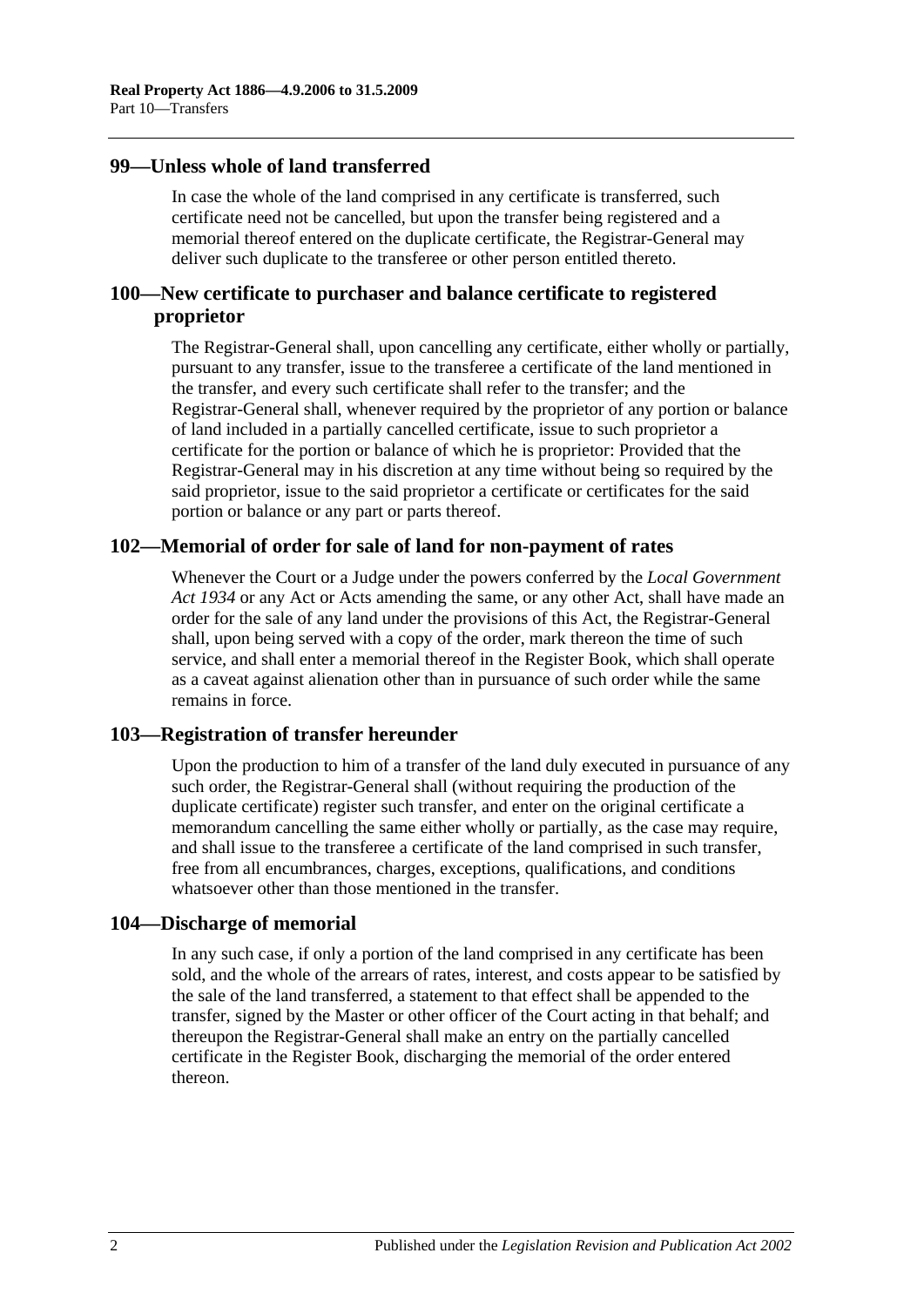#### **105—Sale under writ of fieri facias or decree, warrant or order of court**

No execution issued prior to or after the passing of this Act shall bind, charge, or affect any land, but the Registrar-General shall, on being served with a copy of any writ or warrant of execution against land, or of any decree or order (other than an order for sale for non-payment of rates) affecting land issued out of or made by the Court, or any Court of insolvency or other Court of competent jurisdiction, accompanied by a statement signed by any party interested, or by his attorney, solicitor, or agent, specifying the land sought to be affected thereby, mark upon such copy the time of such service, and shall enter a memorial of such writ, warrant, decree, or order on the original certificate, which shall operate as a caveat against alienation other than in pursuance of such writ, warrant, decree, or order, while the same remains in force.

#### **106—Transfer not to be valid against purchaser until entry of writ**

Until such service and entry no sale or transfer under any such decree, order, writ, or warrant shall be valid as against a purchaser for valuable consideration, notwithstanding the purchaser had actual or constructive notice of such decree, order, writ or warrant.

#### **107—Transfer on sale under writ, warrant, decree or order**

After any land so specified as aforesaid shall have been sold under any writ, warrant, decree, or order, the Registrar-General, on receiving a transfer thereof in the appropriate form, shall, subject to the provisions hereinafter contained, register such transfer by making an entry thereof in the Register Book, and on such entry being made the purchaser shall be deemed the transferee and registered proprietor of the land so sold; and every sale under any such writ, warrant, decree, or order shall take priority over and be effectual as against any other dealing affecting such land, entered into or transacted after the service of the writ, warrant, decree, or order, and the entry thereof on the original certificate.

## **108—Production of duplicate instrument not required on transfer under decree or order, writ, or warrant**

The Registrar-General may register a transfer under any decree or order, or under any writ or warrant of execution of a Court, as hereinbefore mentioned, without requiring the production of the duplicate certificate, or other instrument of title.

#### **109—Satisfaction of writ, warrant, decree, or order**

The Registrar-General shall, upon production to him of sufficient evidence of the satisfaction of any such decree, order, writ, or warrant as aforesaid, cause an entry of such satisfaction to be made in the Register Book, and on such entry such writ, warrant, decree, or order shall be deemed to be satisfied.

#### **110—Lapse of writ, decree, warrant, or order**

Every decree, order, writ, or warrant of execution shall cease to bind, charge, or affect any land, unless a transfer upon a sale under such writ, warrant, decree, or order shall be presented for registration within six months from the day on which the copy was served, or within such extended time as the Court shall order.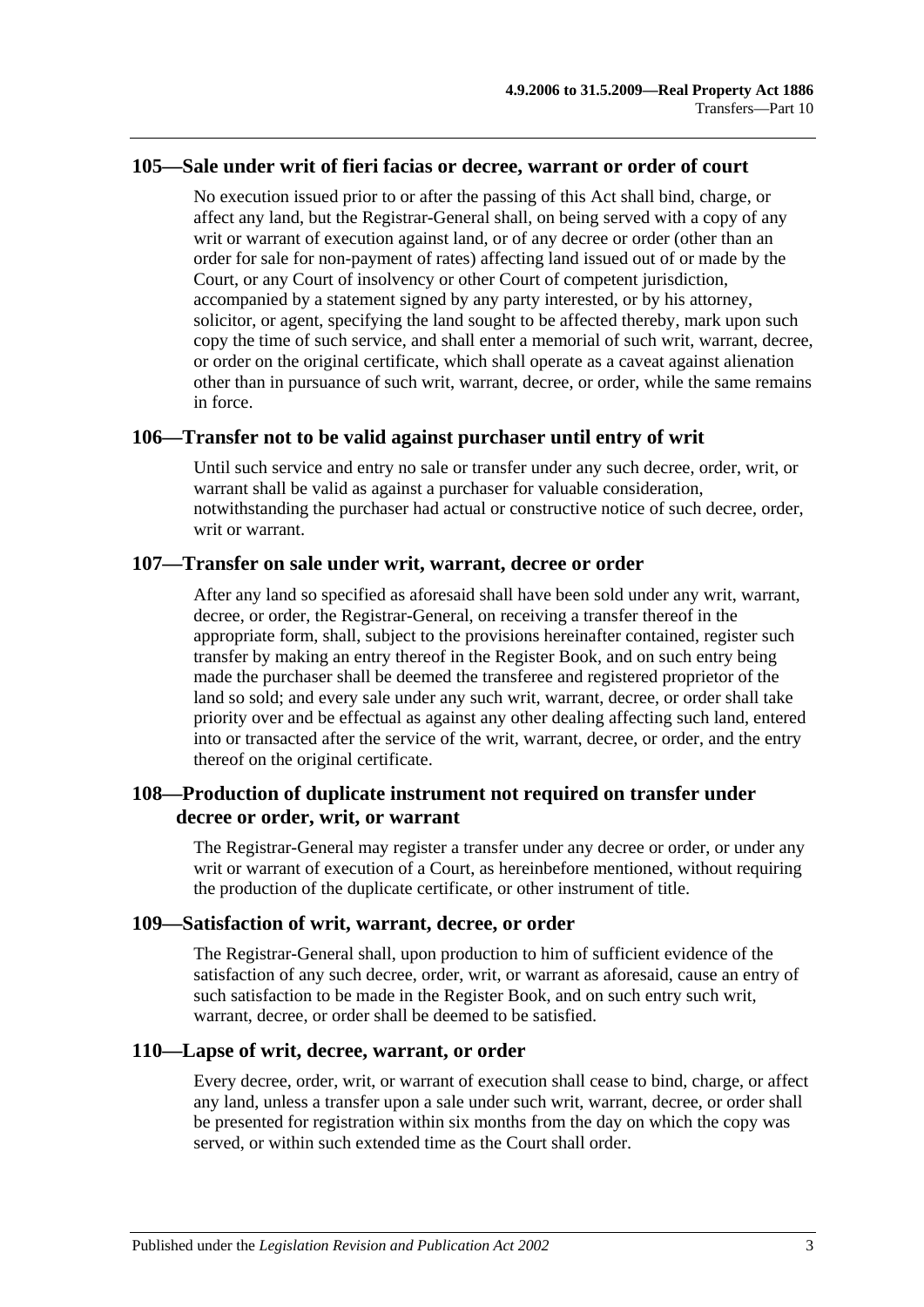## **111—Transfer by registered proprietor to spouse etc**

The registered proprietor of any estate or interest in land may transfer such estate or interest, or any part thereof, to the wife or husband of such registered proprietor, or to such registered proprietor, and any other person or persons as joint tenants or tenants in common, and may limit any estates by remainder or otherwise, without limiting any use, or executing any re-assignment; and upon the registration of any such transfer the estate or interest thereby dealt with or transferred shall vest in the transferee or transferees, according to the intent and meaning appearing in and expressed by such instrument.

## **112—Dealings before issue of certificate**

Upon the production of the receipt of the Treasurer in full satisfaction of the purchase-money of any land alienated in fee from the Crown, together with a transfer, mortgage, lease, or other instrument, duly executed by the purchaser from the Crown of such land, the Registrar-General shall endorse upon such receipt such memorial as he is required to enter in the Register Book upon the registration of any dealing of a like nature with land in respect of which a certificate has been registered, and so on from time to time with respect to any other dealing before the registration of the certificate for the said land, and every such instrument shall thereupon be held to be duly registered, and the Registrar-General shall file such receipt and such instrument in his office; and, upon the registration of the certificate for such land, the Registrar-General shall enter thereon a memorial of such dealing, and shall endorse such instrument with the memorandum of registration as prescribed on the registration of instruments generally.

## **113—Deed-poll by promoters of undertakings under Lands Clauses Acts**

Every deed-poll by virtue of which any land under the provisions of this Act or of any of the Real Property Acts, shall have been, or shall hereafter be, vested in the promoters of an undertaking as provided by the Lands Clauses Consolidation Act, or any amendment thereof, or the *[Compulsory Acquisition of Land Act](http://www.legislation.sa.gov.au/index.aspx?action=legref&type=act&legtitle=Compulsory%20Acquisition%20of%20Land%20Act%201925) 1925*, or any Act substituted for or amending that Act, shall have the same effect as a transfer executed by the registered proprietor of the land comprised in such deed-poll.

## **114—Mode of registration of such deed-poll**

The Registrar-General shall, upon any such deed-poll being lodged with him by the promoters of the undertaking, register the same upon the original certificate in like manner as transfers are registered, and shall require the registered proprietor, or any depositee, mortgagee, encumbrancee, or other person having the custody or control of the same, to deliver up the duplicate certificate for the purpose of having an entry of the deed-poll made thereon; and the Registrar-General shall, after such registration, cancel the original certificate, and when produced to him, the duplicate thereof, and shall issue a certificate of the land comprised in the deed-poll to the promoters of the undertaking, and a new certificate for the balance of the land comprised in the certificate to the proprietor thereof: Provided that all expenses of and incidental to obtaining such certificates shall be borne by the promoters of the undertaking.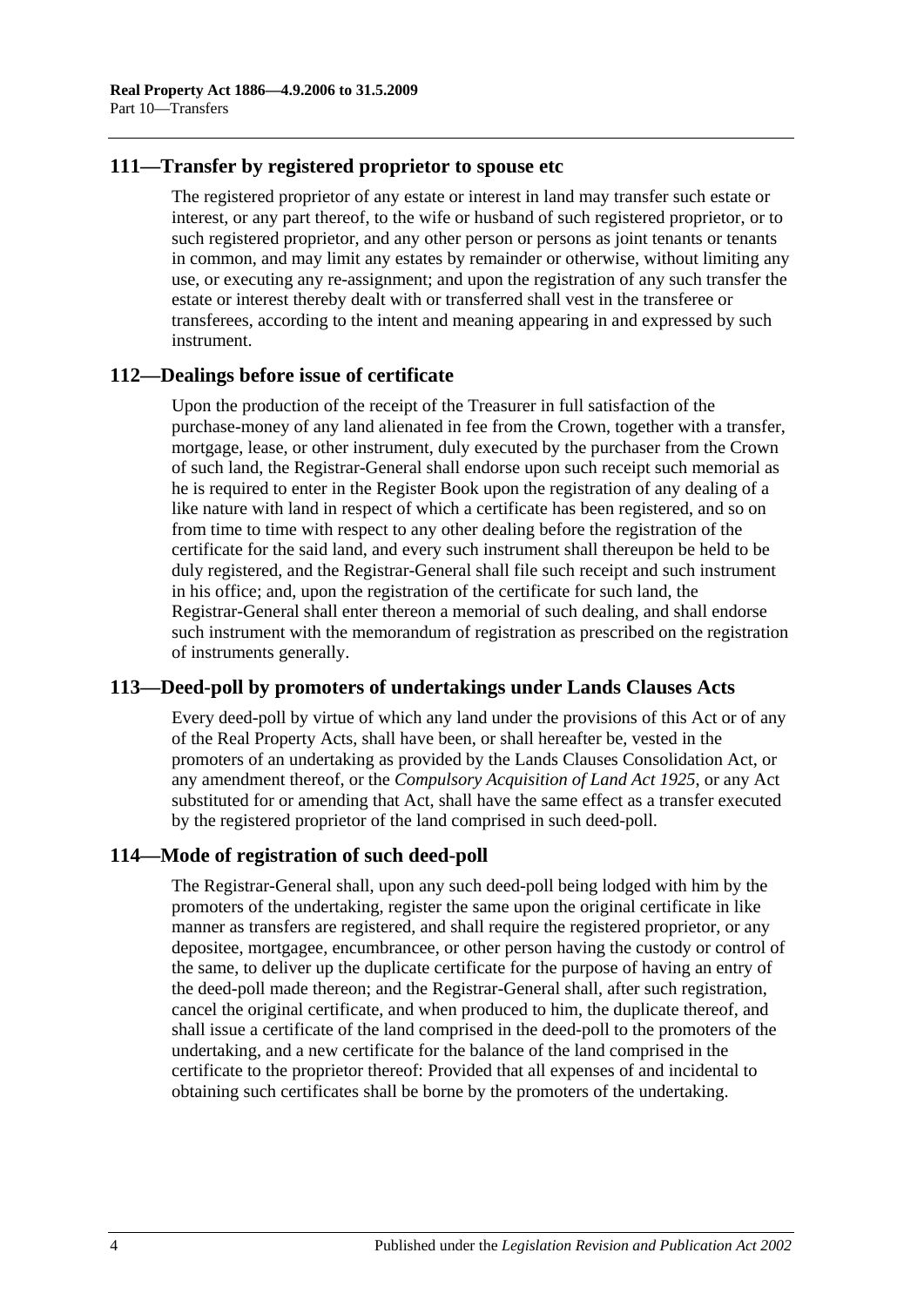## **115—This Act not to lessen effect of deed-poll heretofore or hereafter executed**

Nothing herein contained shall lessen, or, except as expressly hereinbefore provided, alter the effect of any deed-poll heretofore or hereafter executed, and no transferee from a registered proprietor under a transfer subsequent in date to such deed-poll shall be entitled to any estate or interest in the lands mentioned in such deed-poll, nor to any priority over the promoters executing the same.

## **115A—Issue of certificate where land is vested in acquiring authority by operation of law or compulsorily acquired**

(1) In this section—

*acquiring authority* means the Crown in right of the Commonwealth or the State, and includes a body corporate or other person in which or in whom land is vested by operation of law or which or who is empowered or authorised by or under any law of South Australia or of the Commonwealth to acquire or take land compulsorily.

- (2) Notwithstanding anything in this Act or any other law, where—
	- (a) the Registrar-General is satisfied that by operation of law or without the execution of any transfer, conveyance or other instrument or document, any land has become vested, either for an estate in fee simple or for a lesser estate, in any acquiring authority; and
	- (b) an appropriate application has been made in writing by the acquiring authority to the Registrar-General,

then,

- (c) if the land is under the provisions of this Act, the acquiring authority shall, without the execution of any transfer, conveyance, or other instrument or document, or the production of any duplicate certificate or other instrument or document, be registered as the proprietor of such estate in the land by the registration and issue of a new certificate of title in the name of the acquiring authority as the registered proprietor of that estate in the land; and
- (d) if the land is not under the provisions of this Act, the land shall, without any further or other application being made or the execution of any conveyance, transfer or other instrument or document or the publication of any notice or the production or examination of any documents of title whatsoever, be brought under the provisions of this Act, and a certificate of title for such estate in the land shall be registered and issued in the name of the acquiring authority as the registered proprietor.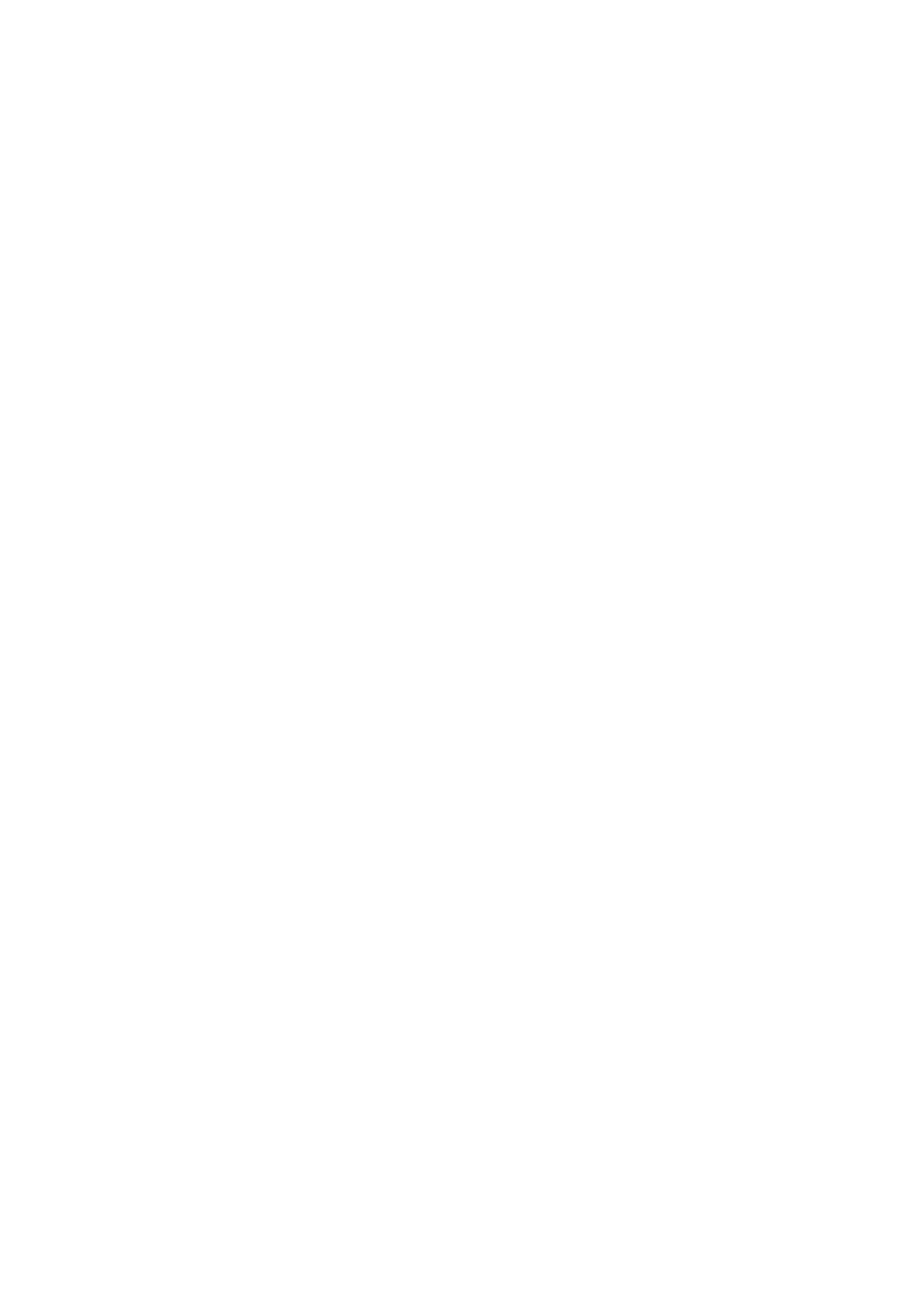# **Part 11—Leases and surrenders**

## **116—Lands, how leased**

When any land is intended to be leased for a life or lives, or for any term of years exceeding one year, the registered proprietor shall, or for any less term may, execute a lease in the appropriate form.

## **117—Contents of lease**

Every such lease shall, for description of the land intended to be dealt with, refer to the certificate of the land, or shall give such other description as may be necessary to identify the land, and a right for or covenant by the lessee to purchase the land therein described may be stipulated in such lease, and shall be binding.

## **118—Leases not to bind non-consenting mortgagees or encumbrancees**

No lease of mortgaged or encumbered land shall be valid and binding against any mortgagee or encumbrancee of the land unless such mortgagee or encumbrancee shall have consented in writing to such lease prior to the same being registered.

## **119—Lease for one year need not be registered**

Every registered dealing with land shall be subject to any prior unregistered lease or any agreement for lease or for letting for a term not exceeding one year to a tenant in actual possession thereunder: Provided that no right or covenant to purchase the freehold contained in any such unregistered lease or agreement, nor any right or covenant for renewal of such lease or agreement shall be valid as against any subsequent purchaser of the reversion, lessee, mortgagee, or encumbrancee, unless such lease or agreement be registered or protected by caveat.

#### <span id="page-58-0"></span>**119A—Standard terms and conditions of lease**

- (1) A person may deposit with the Registrar-General for filing in the Lands Titles Registration Office a document containing terms and conditions for incorporation as standard terms and conditions in leases under this section.
- (2) A lease may provide that standard terms and conditions, as contained in a document deposited with the Registrar-General under [subsection](#page-58-0) (1)—
	- (a) are incorporated in the lease; or
	- (b) are incorporated in the lease subject to exclusions or amendments specified in the lease,

and, in that event, the lease has effect as if those terms and conditions were (subject to any exclusions or amendment specified in the lease) contained in the lease.

<span id="page-58-1"></span>(3) Where a lease makes provision for incorporation of standard terms and conditions (either with or without exclusions or amendments), the lessor must, before execution of the lease by the lessee, provide the lessee with a copy of the standard terms and conditions.

Penalty: \$500.

(4) Non-compliance with [subsection](#page-58-1) (3) does not affect the validity or effect of a lease.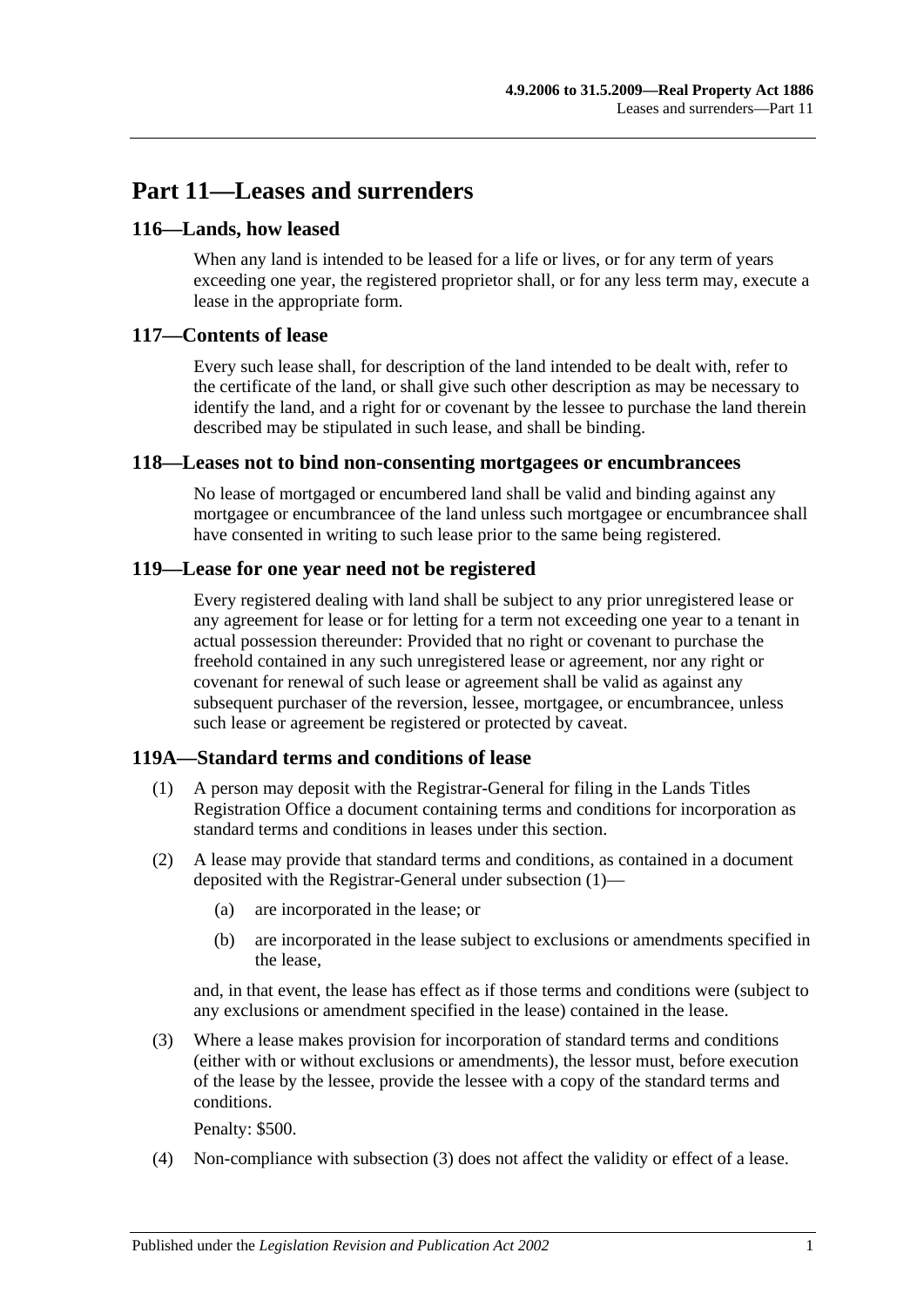## <span id="page-59-0"></span>**120—Lease may be surrendered by separate instrument**

- (1) A registered lease may be surrendered by instrument in the appropriate form, signed by the lessee and lessor.
- (2) Upon registration of an instrument under [subsection](#page-59-0) (1) of this section, the Registrar-General shall enter a memorial recording the date of surrender in the Register Book and may, where in his opinion it is necessary or desirable to do so, endorse the date of the surrender on the lease registered in his office, the duplicate certificate and on the lessor's and lessee's copy of the lease.

## **121—Registrar-General may enter surrender**

Where a lessee shall have delivered to the lessor, or his agent, the duplicate of the lease, accompanied by some writing signed by the lessee evidencing his intention to give up possession of the land comprised in such lease, the Registrar-General may, upon application by the lessor, and production of such evidence as he may require that the lessee has abandoned the occupation of the land comprised in the lease, make an entry in the Register Book of the surrender of such lease, and also endorse on the lease a memorandum recording the fact of such entry having been so made in the Register Book.

## **122—Effect of entry of surrender**

Upon every entry made in the Register Book, in pursuance of either of the two preceding sections, the estate or interest of the lessee in the land shall revest in the lessor.

## **123—Surrender where lease subject to mortgage or under-lease**

No lease mortgaged or encumbered, or of land mortgaged or encumbered, prior or subsequently to the registration of such lease, shall be so surrendered without the consent thereto in writing of the mortgagee or encumbrancee, and every surrender of a lease, whether by operation of law, by act of parties, or pursuant to the provisions hereinafter contained on bankruptcy or statutory assignment, shall be subject to any registered under-lease, or to any unregistered under-lease, or agreement for under-lease or under-letting for a term not exceeding one year to a tenant in actual possession thereunder.

## **124—Covenants to be implied in every lease against the lessee**

In every lease there shall be implied the following covenants by the lessee with the lessor, that is to say:

- (a) that he will pay the rent thereby reserved at the times therein mentioned, and all rates and taxes which may be payable in respect of the demised property, during the continuance of the lease;
- (b) that he will keep and yield up the demised property in good and tenantable repair, reasonable wear and tear excepted.

## **125—Powers to be implied in lessor**

In every lease there shall also be implied the following powers in the lessor, that is to say:

(a) power to distrain according to law;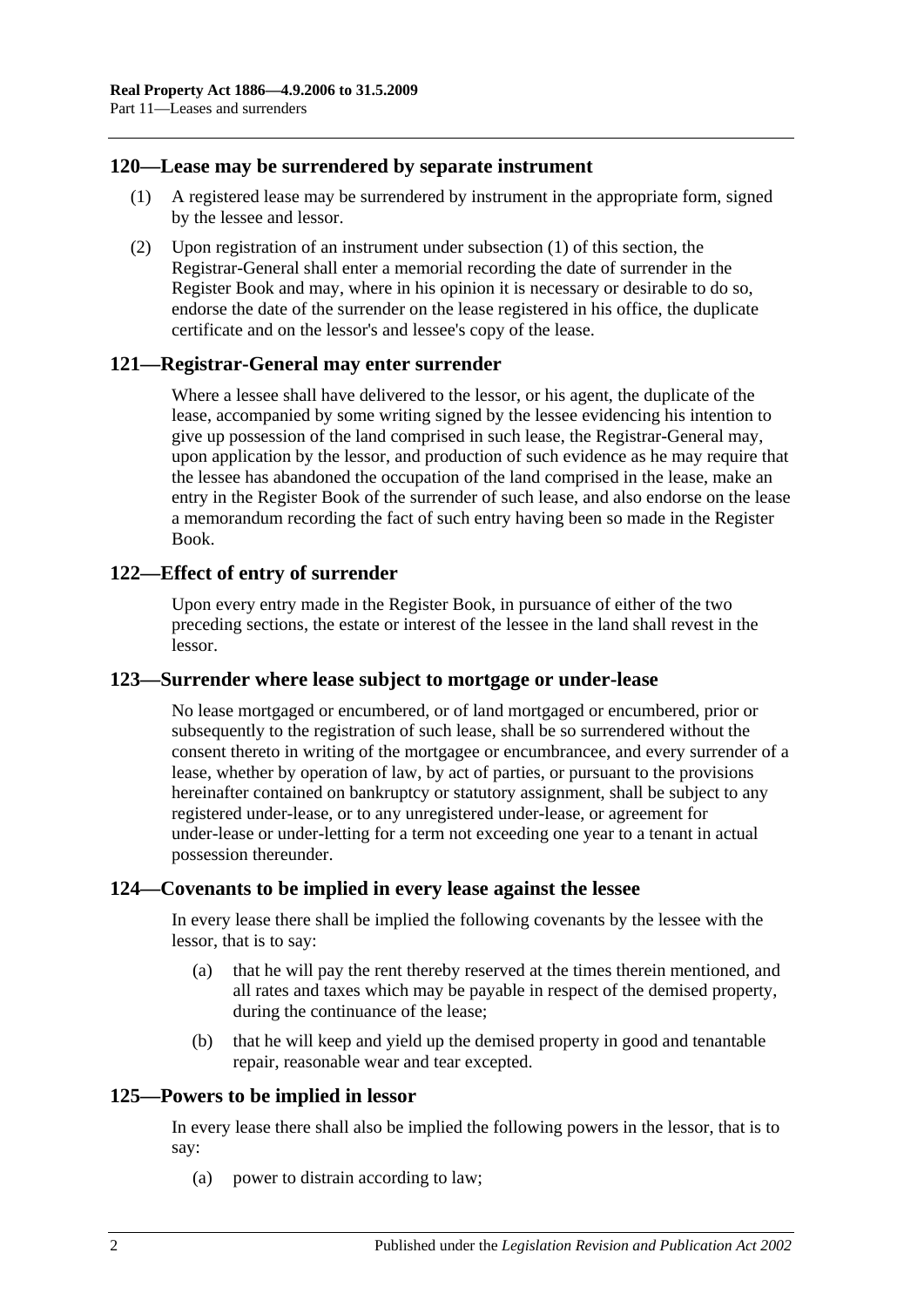- (b) that he may, by himself or his agents, at all reasonable times, enter upon the demised property, and view the state of repair thereof, and may serve upon the lessee, or leave at his last or usual place of abode in the State, or upon the demised property, a notice in writing of any defect, requiring him within a reasonable time, to be therein prescribed, to repair the same;
- (c) that in case the rent, or any part thereof, shall be in arrear for the space of three months, although no demand shall have been made thereof, or in case default shall be made in the fulfilment of any covenant, whether expressed or implied in such lease, on the part of the lessee, and shall be continued for the space of three months, or in case the repairs required by such notice as aforesaid shall not have been completed within the time therein specified, it shall be lawful for the lessor to re-enter upon and take possession of the leased premises.

# **126—Registrar-General to note particulars of re-entry in Register Book**

The Registrar-General, upon proof to his satisfaction of re-entry by the lessor, in manner prescribed by the lease, or under the power in the third subsection of the last preceding section provided for, or of recovery of possession by a lessor, by any proceeding in law, shall note the same by entry in the Register Book, and the estate of the lessee in such land shall thereupon determine, but without releasing him from his liability in respect of the breach of any covenant in such lease expressed or implied, and the Registrar-General shall cancel such lease if delivered up to him for that purpose.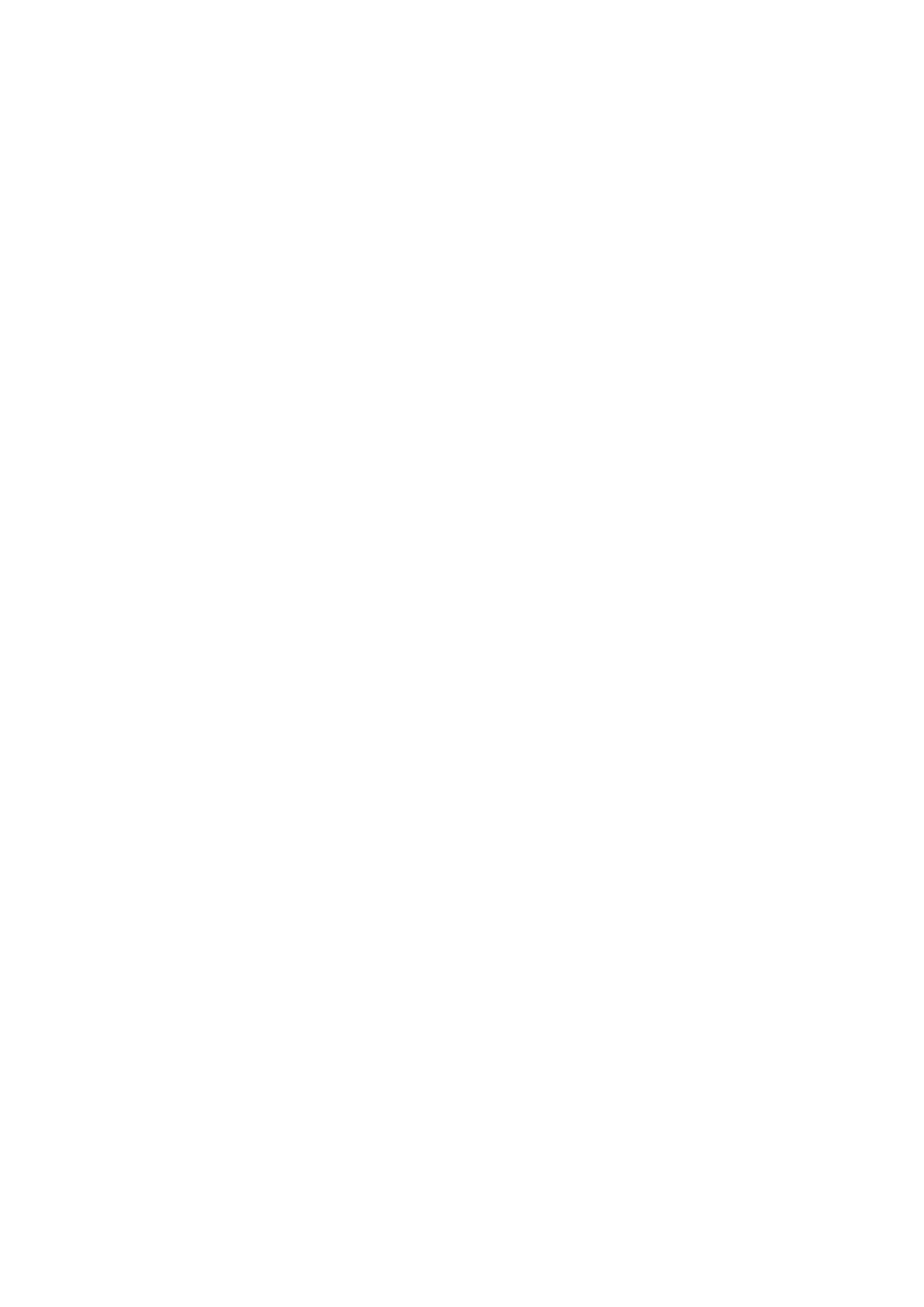# **Part 12—Mortgages, encumbrances, and discharges**

## **128—Lands, how mortgaged or encumbered**

Whenever any land is intended to be charged or made security in favour of any person the registered proprietor shall execute a mortgage in the appropriate form; and whenever any land is intended to be charged with, or made security for, the payment of an annuity, rent-charge, or sum of money, in favour of any person, the registered proprietor shall execute an encumbrance in the appropriate form.

## **129—Contents of mortgage or encumbrance**

- (1) Every such instrument shall, for description of the land intended to be dealt with, refer to the certificate of the land, or shall give such other description as may be necessary to identify the same, and shall contain an accurate statement of the estate or interest intended to be mortgaged or encumbered, and shall also contain or have endorsed thereon a memorandum of all leases, mortgages, and encumbrances (if any) affecting such land.
- (2) Where, in any such mortgage or encumbrance—
	- (a) the rate of interest, the manner of repayment of the principal sum and interest or any other term that, in the opinion of the Registrar-General, relates to the substance of the transaction is determined by reference to some other document; or
	- (b) the mortgagor or encumbrancer is required to—
		- (i) build in accordance with any plans and specifications which are in existence at the date of the mortgage or encumbrance; or
		- (ii) do or refrain from doing any other act or thing by reference to some other document and the requirement is not, in the opinion of the Registrar-General, adequately set forth in the instrument lodged for registration,

the Registrar-General may require that a copy of the plans and specifications or the document concerned be attached to the mortgage or encumbrance or be deposited in the General Registry Office or in any other public registry in the State.

## <span id="page-62-0"></span>**129A—Standard terms and conditions of mortgage**

- (1) A person may deposit with the Registrar-General for filing in his office a document containing terms and conditions for incorporation as standard terms and conditions in mortgages under this section.
- (2) A mortgage may provide that standard terms and conditions, as contained in a document deposited with the Registrar-General under [subsection](#page-62-0) (1)—
	- (a) are incorporated in the mortgage; or
	- (b) are incorporated in the mortgage subject to exclusions or amendments specified in the mortgage,

and, in that event, the mortgage has effect as if those terms and conditions were (subject to any exclusions or amendment specified in the mortgage) contained in the mortgage.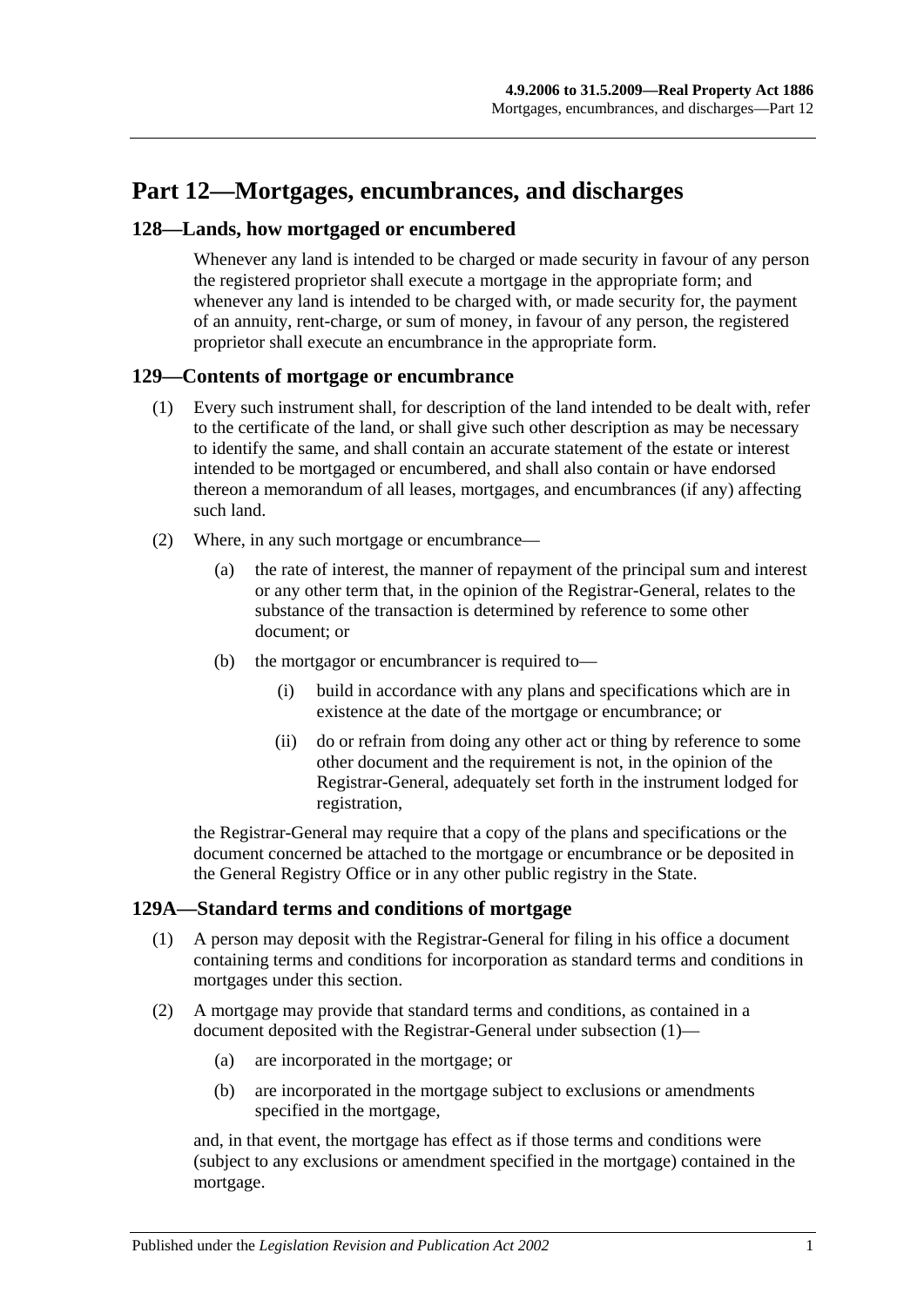<span id="page-63-0"></span>(3) Where a mortgage makes provision for incorporation of standard terms and conditions (either with or without exclusions or amendments), the mortgagee shall, before execution of the mortgage by the mortgagor, provide him with a copy of the standard terms and conditions.

Penalty: Five hundred dollars.

(4) Non-compliance with [subsection](#page-63-0) (3) does not affect the validity or effect of a mortgage.

## **130—Covenant to be implied in every mortgage**

In every mortgage and encumbrance there shall be implied a covenant by the mortgagor or encumbrancer with the mortgagee or encumbrancee that he will repair and keep in repair all buildings and other improvements erected and made upon the mortgaged or encumbered land, and that the mortgagee or encumbrancee may, at all convenient times, until the mortgage or encumbrance be redeemed, be at liberty, with or without surveyors or others to enter into and upon such land to view and inspect the state of repair of such buildings and improvements.

#### **130A—Implied covenant in encumbrance**

In every encumbrance executed after the twenty-third of December, 1893, unless it is therein otherwise provided, there shall be implied a covenant by the encumbrancer with the encumbrancee that he will pay the annuity, rent-charge or other sum of money thereby secured at the times and in the manner therein mentioned.

## **131—Subsequent mortgagees or encumbrancees, may redeem prior mortgages etc**

In case the money secured by any mortgage or encumbrance shall be due, and the mortgagee or encumbrancee shall require payment of the same, it shall be lawful for any other mortgagee or encumbrancee of the same land to tender and pay to the mortgagee or encumbrancee requiring such payment, the money due upon his security, and the mortgagee or encumbrancee making such payment shall be entitled to a transfer of the estate and interest of the mortgagee or encumbrancee requiring such payment.

## **132—Nature of mortgage and encumbrance, and procedure in case of default**

Every mortgage and encumbrance under this Act shall have effect as a security, but shall not operate as a transfer of the land thereby charged and in case default be made in the payment of the principal sum, interest, annuity, or rent-charge, or any part thereof thereby secured, or in the observance of any covenant therein expressed or implied, and such default be continued for the space of one month, or for such other period of time as may therein for that purpose be expressly limited the mortgagee or encumbrancee may give to the mortgagor or encumbrancer notice in writing to pay the money then due or owing on such mortgage or encumbrance, or to observe the covenants therein expressed or implied, as the case may be, and that sale will be effected if such default be continued, or may leave such notice on the mortgaged or encumbered land, or at the usual or last known place of abode in South Australia of the mortgagor or encumbrancer.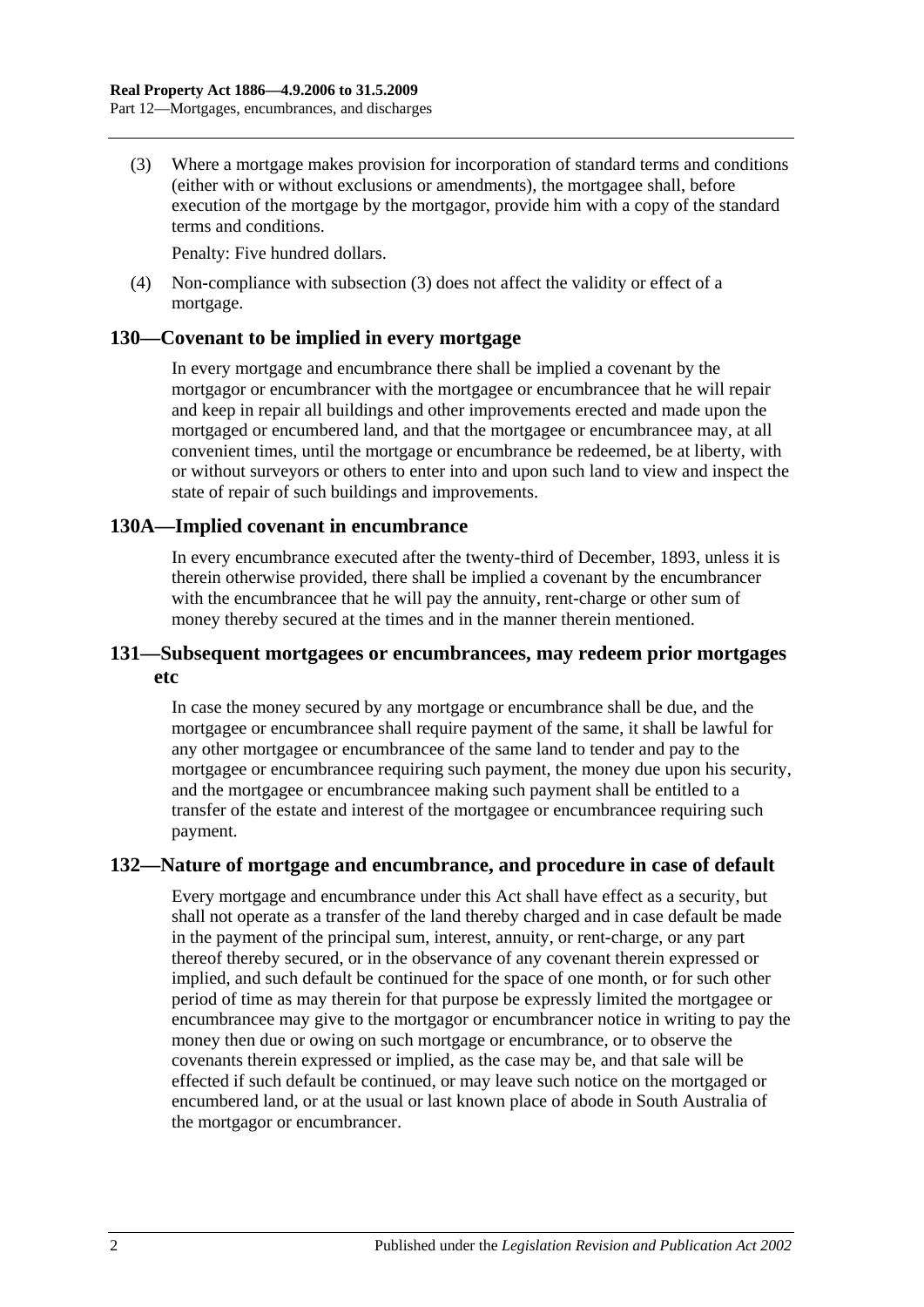# **133—Power of sale**

If such default be continued for the further space of one month from the date of such notice, or for such other period as may in such instrument be for that purpose limited, the mortgagee or encumbrancee is hereby authorised and empowered to sell the land so mortgaged or encumbered, or any part thereof, and all the estate and interest therein of the mortgagor or encumbrancer, and either altogether or in lots, by public auction or by private contract, or by both such modes of sale, and subject to such conditions as he may think fit, and to buy in and resell the same without being liable for any loss occasioned hereby, and to make and execute all such instruments as shall be necessary for carrying the sale thereof into effect.

# **134—Mortgagee's receipt to discharge purchaser**

All sales contracts, matters, and things authorised by the last preceding section shall be as valid and effectual as if the mortgagor or encumbrancer had made, done, or executed the same, and the receipt or receipts in writing of the mortgagee or encumbrancee shall be a sufficient discharge to the purchaser of the land, or any portion thereof, for so much of his purchase-money as may be thereby expressed to be received; and no such purchaser shall be answerable for the loss, misapplication, or non-application, or be obliged to see to the application of the purchase-money by him paid, nor shall he be concerned to inquire as to the fact of any default, or notice having been made or given, as aforesaid.

# **135—Appropriation of proceeds**

The purchase-money to arise from the sale of any such land shall be applied: First—In payment of the expenses occasioned by such sale: Secondly—In payment of the moneys which may then be due or owing to the mortgagee or encumbrancee: Thirdly—In payment of subsequent mortgages or encumbrances, if any, in the order of priority; and the surplus, if any, shall be paid to the mortgagor or encumbrancer, as the case may be.

# **135A—Mode of payment of encumbrance**

- (1) All moneys which by reason of any sale by an encumbrancee or otherwise shall become applicable to the payment of an encumbrance shall be applied firstly in payment of the moneys then actually due to the encumbrancee, and if the encumbrance shall not then be satisfied the surplus shall be paid to the Public Trustee who shall invest the same upon Government securities or upon loan to the Treasurer and shall hold such surplus and the investments and income thereof upon trust to satisfy the accruing payments of the annuity, rent-charge, or other sum of money secured by the encumbrance and subject thereto for the person entitled to such moneys after payment of the encumbrance.
- (2) This section shall take effect as though inserted in this Act on the passing thereof.

## **136—Transfer upon sale by mortgagee or encumbrancee**

- (1) Upon the registration of a transfer by a mortgagee or encumbrancee exercising the power of sale conferred by this Act the estate or interest of the mortgagor or encumbrancer passes to the transferee—
	- (a) freed and discharged from the mortgage or encumbrance and from all estates, interests and rights to which the mortgage or encumbrance has priority,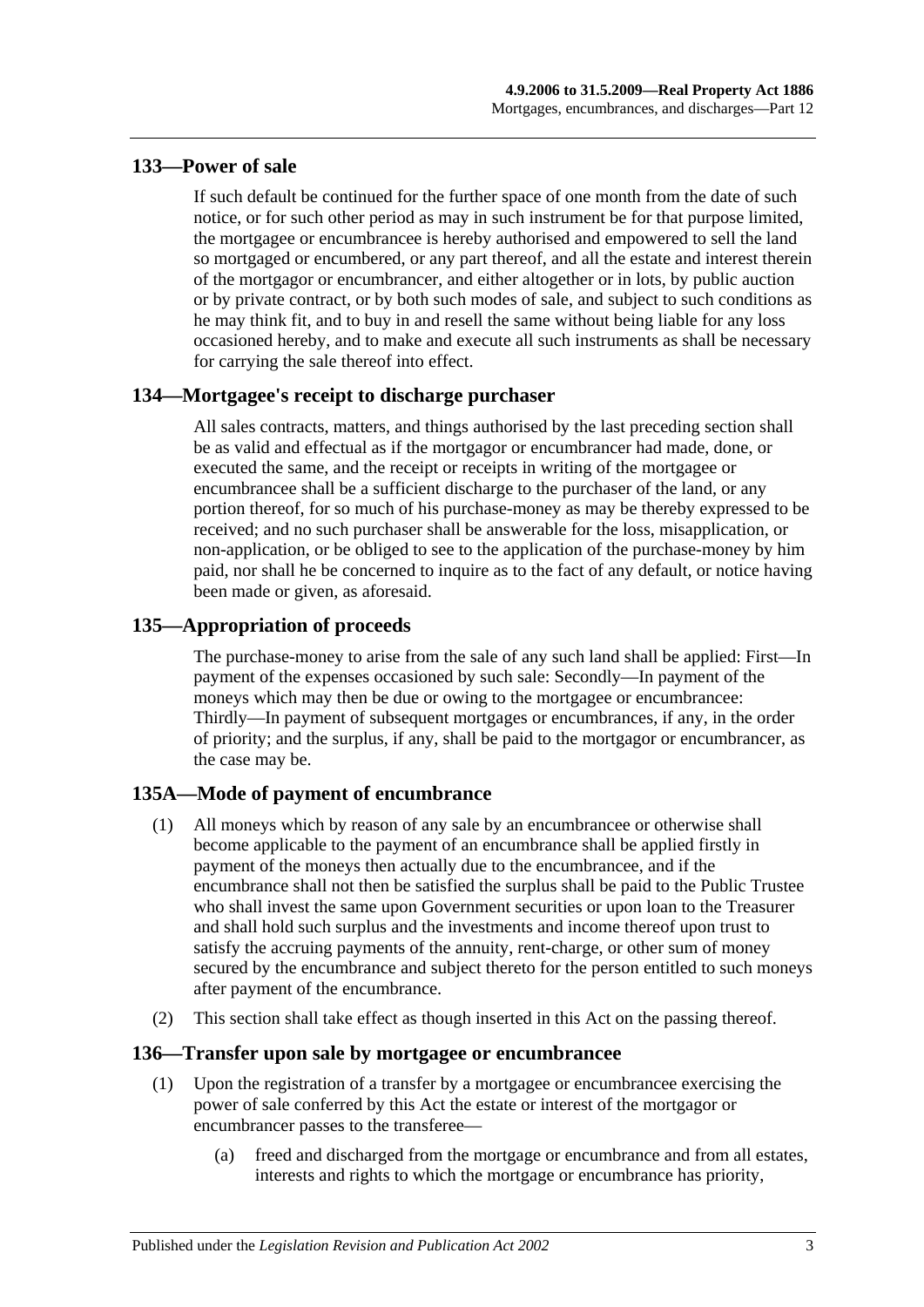but—

- (b) subject to all estates, interests and rights that have priority to the mortgage or encumbrance.
- (2) The registration of a transfer by a mortgagee or encumbrancee exercising the power of sale conferred by this Act is not prevented by a caveat or an instrument that has effect as a caveat where the caveat or the instrument relates to an estate, interest or right to which the mortgage or encumbrance has priority and, upon registration of the transfer—
	- (a) any such caveat; and
	- (b) the registration of any such instrument that has effect as a caveat,

shall be deemed to have been cancelled.

(3) This section shall be deemed to have had effect from the commencement of this Act.

## **137—Power of mortgagee to enter, take possession, distrain, let, or bring action for recovery of land**

The mortgagee or encumbrancee, upon default in payment of the principal sum, interest, annuity, or rent-charge, secured by any mortgage or encumbrance, or any part thereof, may enter into possession of the mortgaged or encumbered land and receive the rents and profits thereof, or may distrain upon the occupier or tenant of the land under the power hereinafter contained, or may from time to time let the said land for any term not exceeding one year, or may bring an action for recovery of the land either before or after entering into the receipt of the rents and profits, or making any distress as aforesaid, and either before or after any sale of the land shall be effected under the power of sale given or implied in his mortgage or encumbrance.

## **138—Power of mortgagee to distrain on tenant or occupier for arrears not exceeding the amount of rent due**

Besides his remedy against the mortgagor or encumbrancer, every mortgagee or encumbrancee shall be entitled after the principal sum, interest, annuity, or rent-charge shall have been in arrear for twenty-one days, and after seven days shall have elapsed from the date of application for the payment thereof to the occupier or tenant, to enter upon the mortgaged or encumbered land, and distrain upon the goods and chattels of such occupier or tenant for such arrears to an amount not exceeding the rent then due from such occupier or tenant to the mortgagor or encumbrancer, and to dispose of the goods and chattels so distrained upon in like manner as landlords may do in ordinary distresses for rent, and out of the proceeds to retain the moneys distrained for, and all costs and expenses occasioned by such distress and sale; and any amount paid by the occupier or tenant to the mortgagee or encumbrancee, or realised by distress as aforesaid, shall be deemed *pro tanto* a satisfaction of the said rent.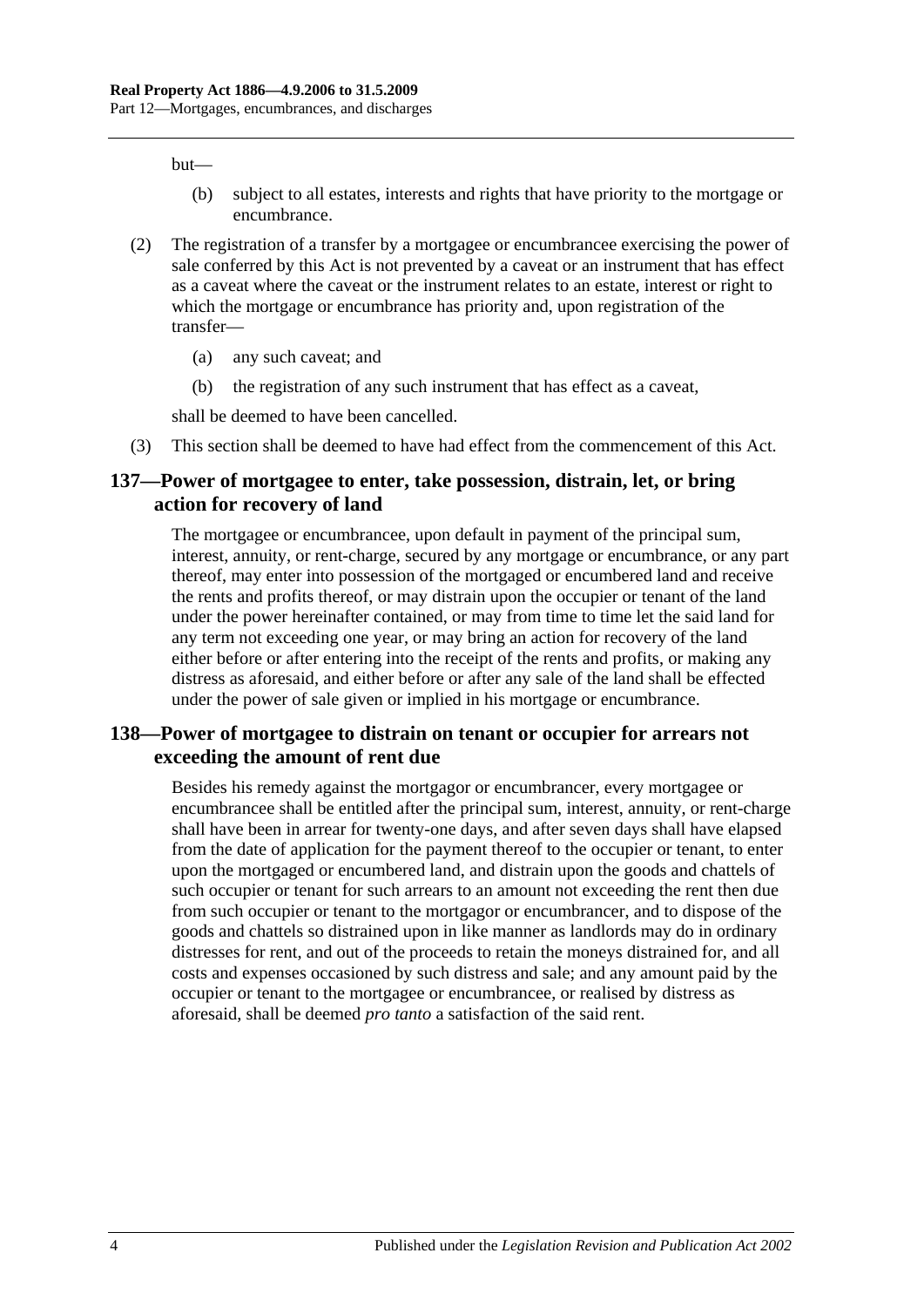# **139—Duty of mortgagee of leasehold entering into possession of rent and profits to account**

Any mortgagee or encumbrancee of leasehold land, or any person claiming any such land as a purchaser or otherwise, from or under such mortgagee or encumbrancee, shall, after entering into possession of the land, or receiving the rents and profits thereof, during such possession, or receipt, and to the extent of any rents and profits which may be received by him, become and be subject and liable to the lessor of the land, or the person for the time being entitled to the lessor's estate or interest therein, or entitled to receive the rent reserved to such lessor to the same extent as the lessee was subject and liable prior to such mortgagee, encumbrancee, or other person entering into the possession of the land, or the rents or profits thereof.

## **140—Application by mortgagee to Registrar-General for foreclosure**

- (1) When default has been made for six months in the payment of the principal or interest secured by any mortgage, the mortgagee may make application, in writing, to the Registrar-General for an order for foreclosure.
- (2) Such application shall state that such default has been made as aforesaid, and that the land mortgaged has been offered for sale at public auction by a licensed auctioneer, after notice given to the mortgagor, as in this Act or by the mortgage provided; that the amount of the highest bid at such sale was not sufficient to satisfy the money secured by such mortgage, together with the expenses occasioned by the attempted sale; and that notice in writing of the intention of the mortgagee to make such application has been served on the mortgagor, by being given to him or by being left on the mortgaged land, or by the same being sent through the post office by a registered letter directed to him at his address appearing in the Register Book; and also that a like notice of such intention has been served on every person appearing by the Register Book to have any estate or interest in the mortgaged land, subsequently to such mortgage, by being given to him or sent through the post office by a registered letter directed to him at his address appearing in the Register Book; and such application shall be accompanied by a certificate of the licensed auctioneer by whom such land was put up for sale, and such other proof of the matters stated by the applicant as the Registrar-General may require; and the statements made in such application shall be verified by declaration.

## **141—Procedure on foreclosure application**

The Registrar-General shall cause notice to be published in the Government Gazette, offering the land for sale; and shall in such case limit and appoint a time, not less than one month from the date of the publication in such Gazette, upon or after which the Registrar-General may issue to the applicant an order for foreclosure, unless in the interval a sufficient amount has been realised by the sale of the land to satisfy the principal and interest moneys due, and all expenses occasioned by the attempted sale and by the proceedings for foreclosure.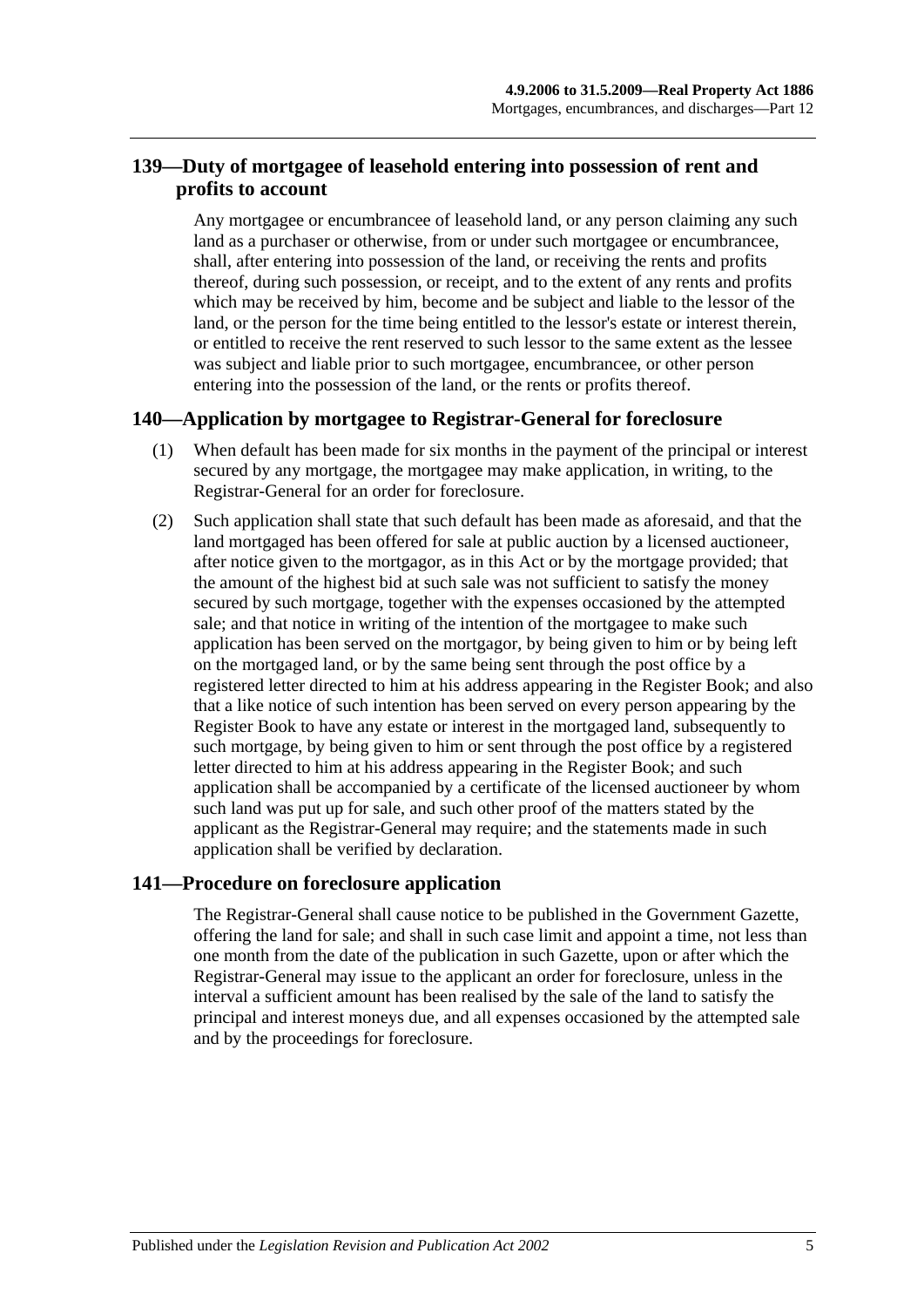## **142—Effect of order for foreclosure**

Every such order for foreclosure shall be under the hand of the Registrar-General, and be entered in the Register Book, and shall when so entered have the effect of vesting in the mortgagee all the estate and interest of the mortgagor in the land mentioned in such order, free from all right and equity of redemption on the part of the mortgagor, or of any person claiming through or under him subsequently to the mortgage so foreclosed, and upon such entry the mortgagee shall be deemed the registered proprietor of the said estate and interest.

# **142A—Provision for case where mortgagee or encumbrancee refuses to join in proceedings on default**

- (1) Where two or more persons are registered as mortgagees or encumbrancees under the same mortgage or encumbrance, and such default has been made in payment of any money due under the mortgage or encumbrance or in the performance of any covenant in the said mortgage or encumbrance expressed or implied as entitles the mortgagees or encumbrancees to exercise any of their rights or remedies under this Act or under the mortgage or encumbrance, and any such mortgagee or encumbrancee fails or refuses to join in giving any notice, making any application or doing any other act or thing for the purpose of enforcing any of the said rights or remedies, the Court may, on the application by originating summons of any other mortgagee or encumbrancee and on any terms and conditions which it thinks just—
	- (a) appoint any one of such mortgagees or encumbrancees or any other person to exercise on behalf of the mortgagees or encumbrancees such of the said rights or remedies as the Court thinks proper;
	- (b) give any directions as to the mode of exercising the said rights or remedies and as to any other matters incidental thereto.
- (2) Any document executed by any person so appointed shall, for the purposes of this Act, but subject to the terms of the order, have the like effect as if executed by the mortgagees or encumbrancees.

## **143—Discharge of mortgages and encumbrances**

- (1) A mortgage or encumbrance may be wholly or partially discharged by instrument in a form approved by the Registrar-General and signed by the mortgagee or encumbrancee.
- (2) Where two or more mortgagees or encumbrancees are entitled jointly, the discharge may be signed by one on behalf of all of them.
- (3) The discharge of a mortgage or encumbrance must not be registered without production of the duplicate mortgage or encumbrance.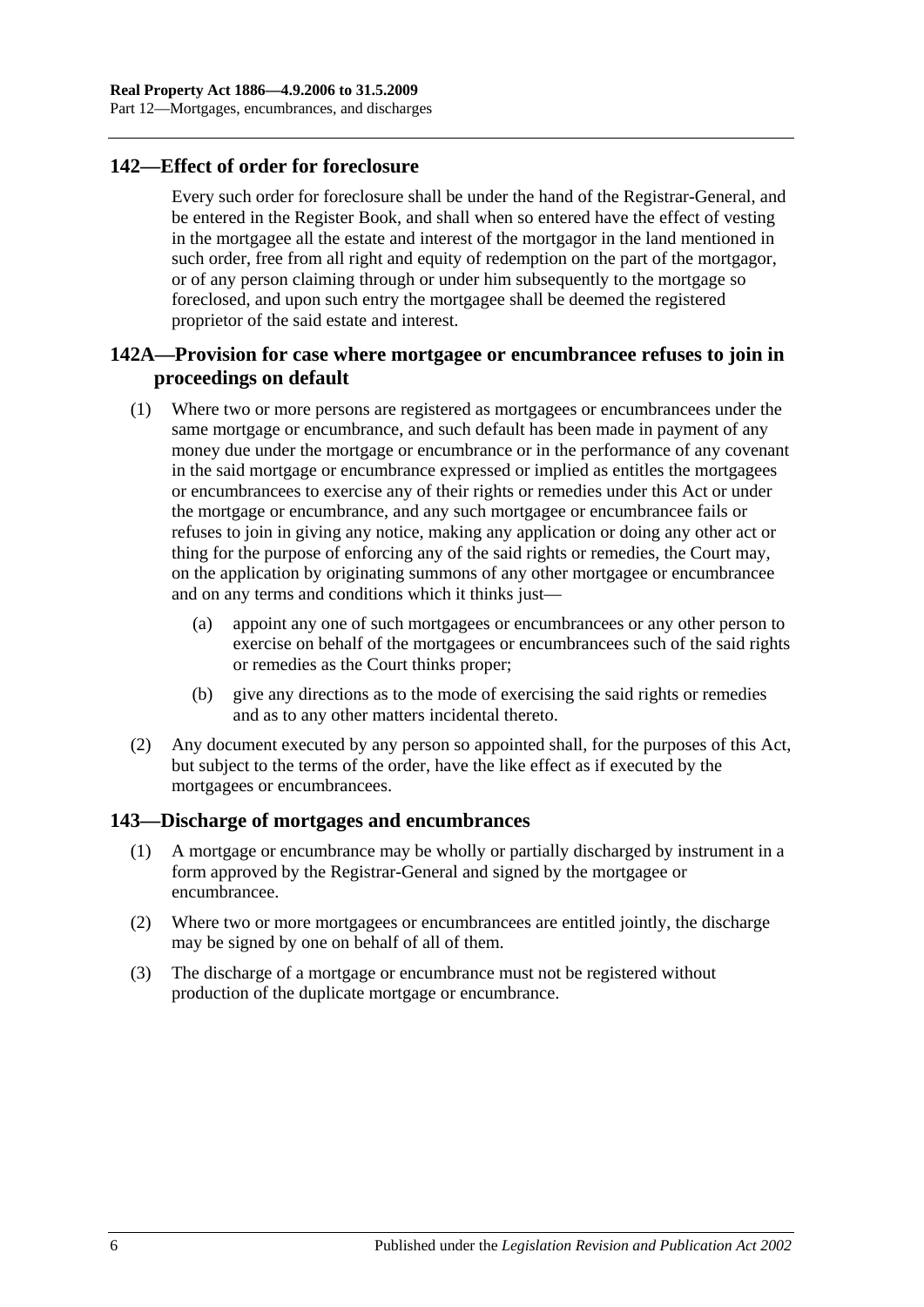## **145—Entry of satisfaction of annuity**

Upon the proof of the death of the annuitant, or of the occurrence of the event or circumstance upon which, in accordance with the provisions of any encumbrance, the annuity or sum of money thereby secured shall cease to be payable, and that all arrears of the said annuity or money have been paid, satisfied, or discharged, the Registrar-General shall make an entry in the Register Book, and on the encumbrance, noting that such annuity or sum of money is satisfied and discharged, and shall cancel the encumbrance; and upon such entry being made in the Register Book, the land comprised in the encumbrance shall cease to be subject to or liable for such annuity or sum of money; and the Registrar-General shall make a similar entry on the duplicate certificate, or other instrument of title of the encumbered land, and also on the duplicate encumbrance, when respectively produced to him for that purpose.

#### **146—Discharge of mortgage by Minister in certain cases**

- (1) Where all moneys secured by a mortgage have been paid by the mortgagor and the mortgagee—
	- (a) is dead; or
	- (b) cannot be found; or
	- (c) is incapable of executing a discharge of the mortgage; or
	- (d) has, in the opinion of the Minister, refused to execute a discharge of the mortgage without sufficient reason,

<span id="page-68-0"></span>the Minister may execute a discharge of the mortgage.

- (1a) The Minister must not execute a discharge of mortgage pursuant to [subsection](#page-68-0) (1)(d) unless—
	- (a) the Registrar-General has sent by certified mail to the mortgagee at his or her last known address a notice stating that the Minister proposes to discharge the mortgage pursuant to [subsection](#page-68-0)  $(1)(d)$  at the expiration of the prescribed period unless the mortgagee establishes to the satisfaction of the Minister that he or she is justified in refusing to execute a discharge of the mortgage; and
	- (b) the prescribed period has elapsed since the notice was sent.
- (1b) The prescribed period is—
	- (a) in a case where the notice is addressed to the mortgagee within Australia—one month;
	- (b) in any other case—two months.
- <span id="page-68-1"></span>(2) The Minister may receive moneys on behalf of a mortgagee, or the estate of a mortgagee, who—
	- (a) is dead; or
	- (b) cannot be found; or
	- (c) is incapable of executing a discharge of the mortgage; or
	- (d) has, in the opinion of the Minister, refused to accept payment under the mortgage without sufficient reason,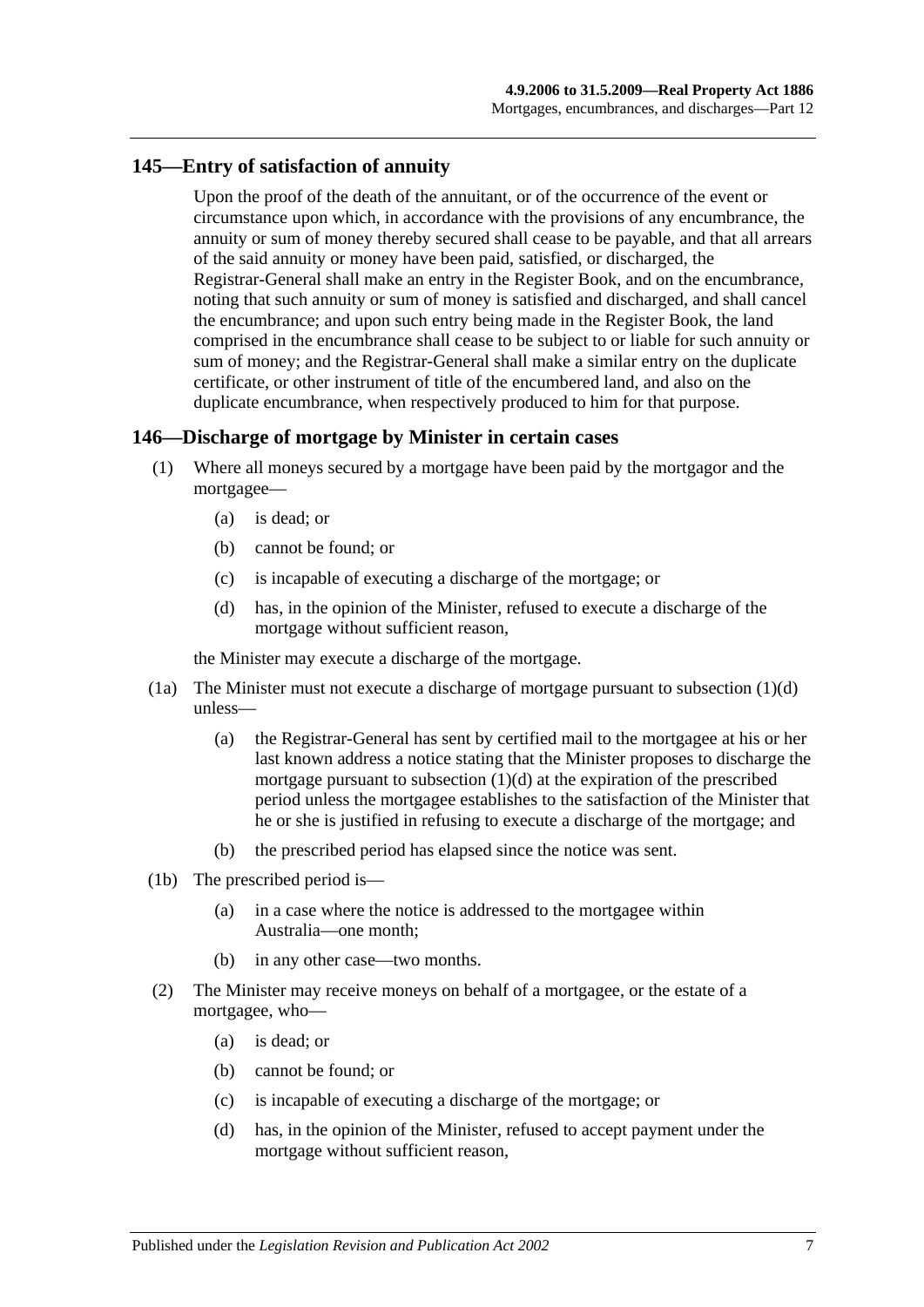and any moneys so received shall, for the purposes of this section, and the mortgage, be deemed to have been paid to the mortgagee.

- (3) Any moneys received by the Minister under [subsection](#page-68-1) (2) of this section shall be held by him upon trust for the mortgagee or other person entitled thereto.
- (4) Subject to [subsection](#page-69-0) (5) of this section, a discharge of mortgage executed under this section shall have the same effect as a discharge executed by the mortgagee.
- <span id="page-69-0"></span>(5) A discharge of mortgage executed under this section shall not operate as a discharge of the personal covenants of the mortgage.

## **148A—Entry in Register Book where rights of mortgagee barred by Statute**

- (1) If the Registrar-General is satisfied that the mortgagor of any land is in possession thereof and that the rights of the mortgagee to bring an action for the money secured by the mortgage are barred by the *[Limitation of Actions Act](http://www.legislation.sa.gov.au/index.aspx?action=legref&type=act&legtitle=Limitation%20of%20Actions%20Act%201936) 1936*, the Registrar-General, with the concurrence of the Solicitor of his Department, may make an entry in the Register Book and on the mortgage noting that the rights of the mortgagee are barred by Statute, and shall make a similar entry on the duplicate certificate or other instrument of title and on the duplicate mortgage if produced to him for any purpose.
- (2) Upon the making of an entry in the Register Book pursuant to this section the mortgage shall be deemed to be discharged.
- (3) If the duplicate certificate or instrument of title is not produced to the Registrar-General at or before the time when he makes an entry pursuant to this section, that certificate or instrument shall be deemed to be lost within the meaning of [section](#page-39-0) 79 of this Act.

#### **149—Equitable mortgage may be created**

An equitable mortgage of land may be created by deposit of the certificate or other instrument of title, and such deposit shall have the same effect as a deposit by way of equitable mortgage of the title deeds of land not under the provisions of this Act.

#### **150—Transfer of mortgage, lease and encumbrance**

A registered mortgage, lease or encumbrance may be transferred by execution of a transfer in the appropriate form.

#### **151—Effect of such transfer**

Upon such transfer or other instrument being registered, the estate or interest of the transferor, as set forth in the instrument transferred, with all rights, powers, and privileges thereto belonging or appertaining, including the right to sue upon and recover in his own name any debt, sum of money, annuity, or damages, under such transferred instrument, shall pass to the transferee, and such transferee shall, while he remains the registered proprietor of such estate or interest, be subject to and liable for all and every the same requirements and liabilities to which he would have been subject and liable if named in the transferred instrument originally as mortgagee, lessee, or encumbrancee.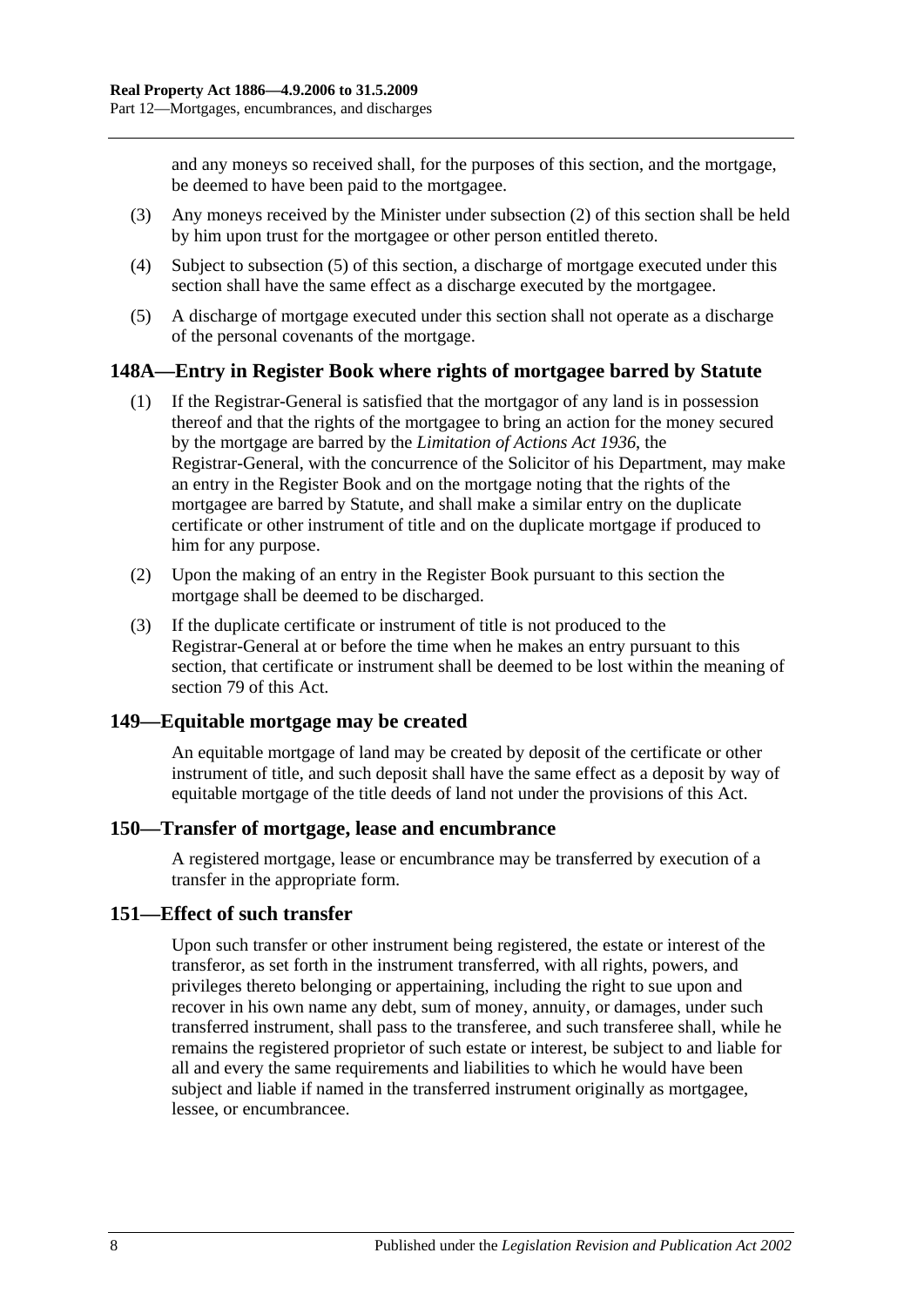# **152—Covenants implied in transfer of lease**

In every transfer of a lease there shall be implied a covenant by the transferee with the transferor, thenceforth to pay the rent by the lease reserved, and to perform and observe all the covenants in the lease contained or by this Act declared to be implied therein on the part of the lessee to be performed and observed, and to indemnify and keep harmless the transferor against all actions, claims, and expenses in respect of the non-payment of such rent, or the breach or non-observance of such covenants or any of them.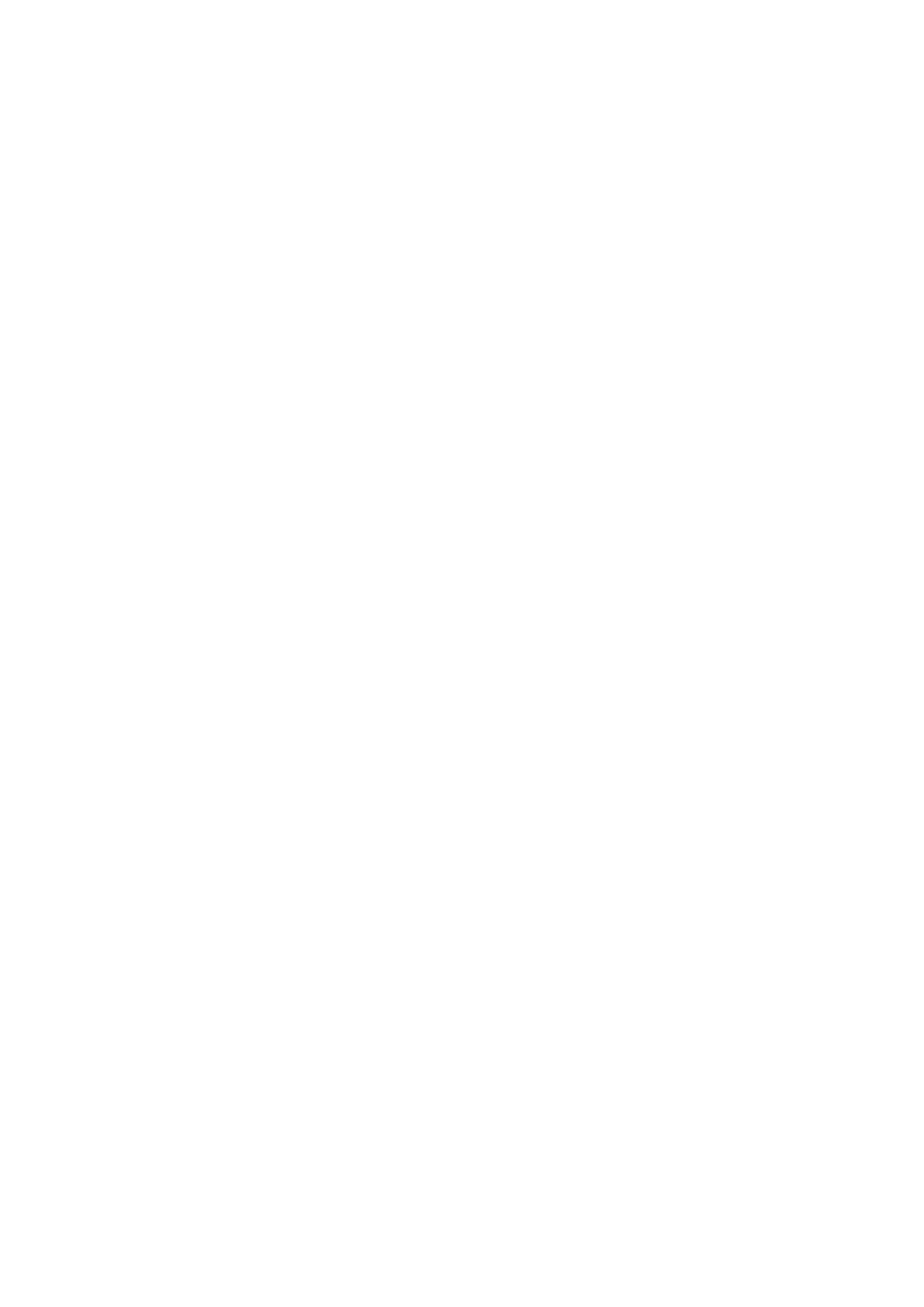# **Part 13—Extensions**

# **153—Renewal or extension of mortgage etc**

- (1) A mortgage, encumbrance or lease may be renewed or extended by registration of an instrument in the appropriate form.
- (2) An instrument renewing or extending a lease must be lodged with the Registrar-General not later than two months after the day on which the lease would, but for the renewal or extension, expire.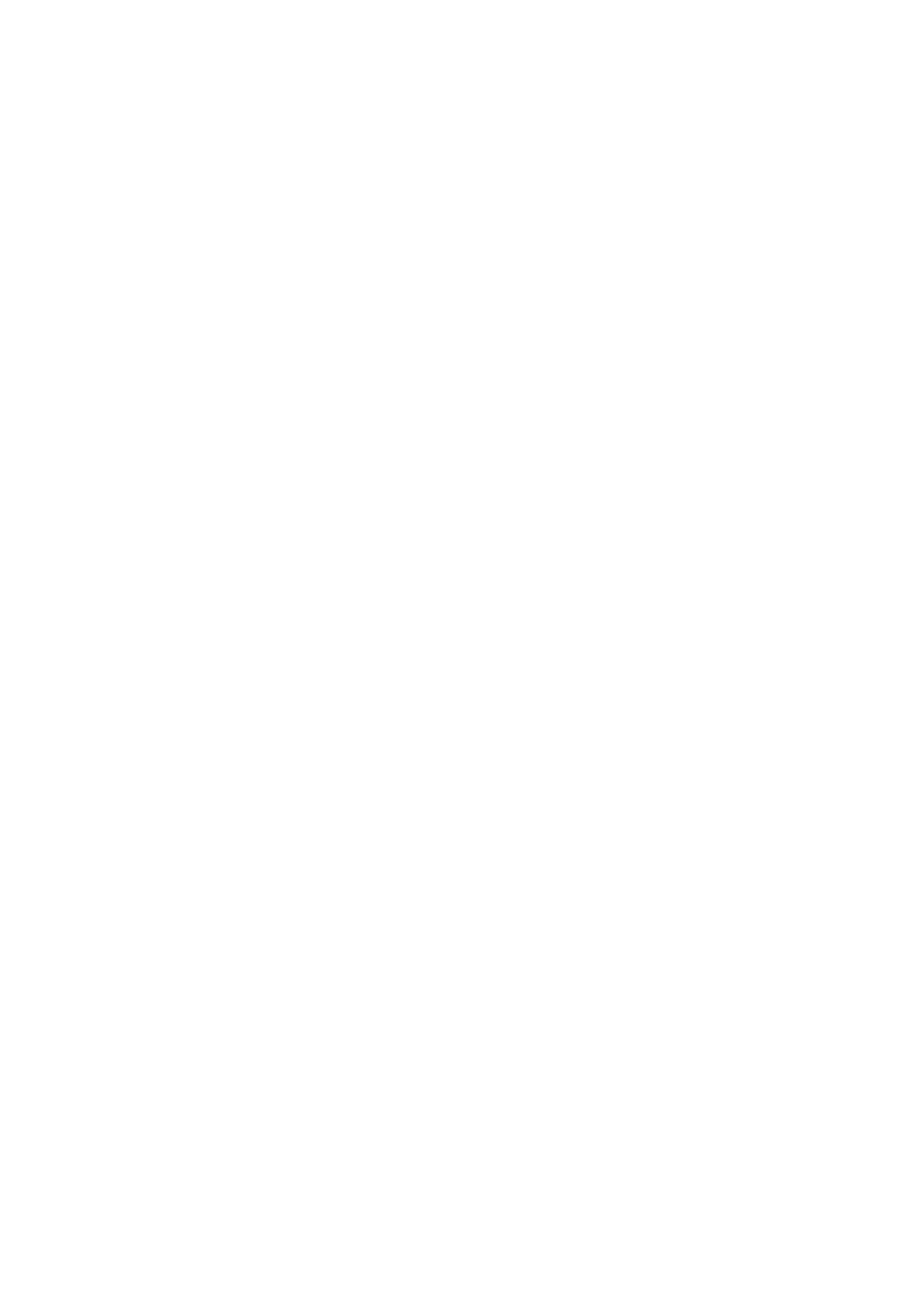# **Part 14—Powers of attorney**

# **155—Power of attorney**

Any person may before, as well as after, becoming the registered proprietor of any land under the provisions of this Act, by power of attorney, authorise any person to act for him, in making applications to bring any land under the provisions of this Act, and to execute all or any instruments that may be necessary for giving effect to any dealing with any land.

# **156—Deposit of duplicate or attested copy**

A duplicate or an attested copy of such power of attorney shall be deposited with the Registrar-General, who shall compare the same with original, and shall file such duplicate or attested copy in his office, and note thereon the date and hour of its deposit with him.

# **157—Revocation of power of attorney**

The grantor of any such power of attorney may revoke the same by executing an instrument in the appropriate form; and the Registrar-General shall enter a note of such revocation, when produced to him, and the day and hour of its production, on the duplicate or copy of the power of attorney filed in his office; and from and after the date of such entry the Registrar-General shall not give effect to any application or other instrument executed pursuant to such power of attorney.

# **158—Power of attorney heretofore given**

All powers of attorney heretofore given containing powers to make and execute any of the applications and instruments above enumerated, shall be as valid and may be acted upon and revoked in the same manner as if given under this Act.

# **159—Entry of death of grantor**

The Registrar-General shall, upon proof to his satisfaction of the death of any grantor of a power of attorney, make an entry of such death upon the duplicate or copy of the power of attorney filed in his office.

# **160—Instruments executed before entry of revocation or death to be valid**

All instruments executed under any power of attorney before the entry of the revocation thereof, or of the death of the grantor as hereinbefore provided, shall be valid notwithstanding such revocation or death.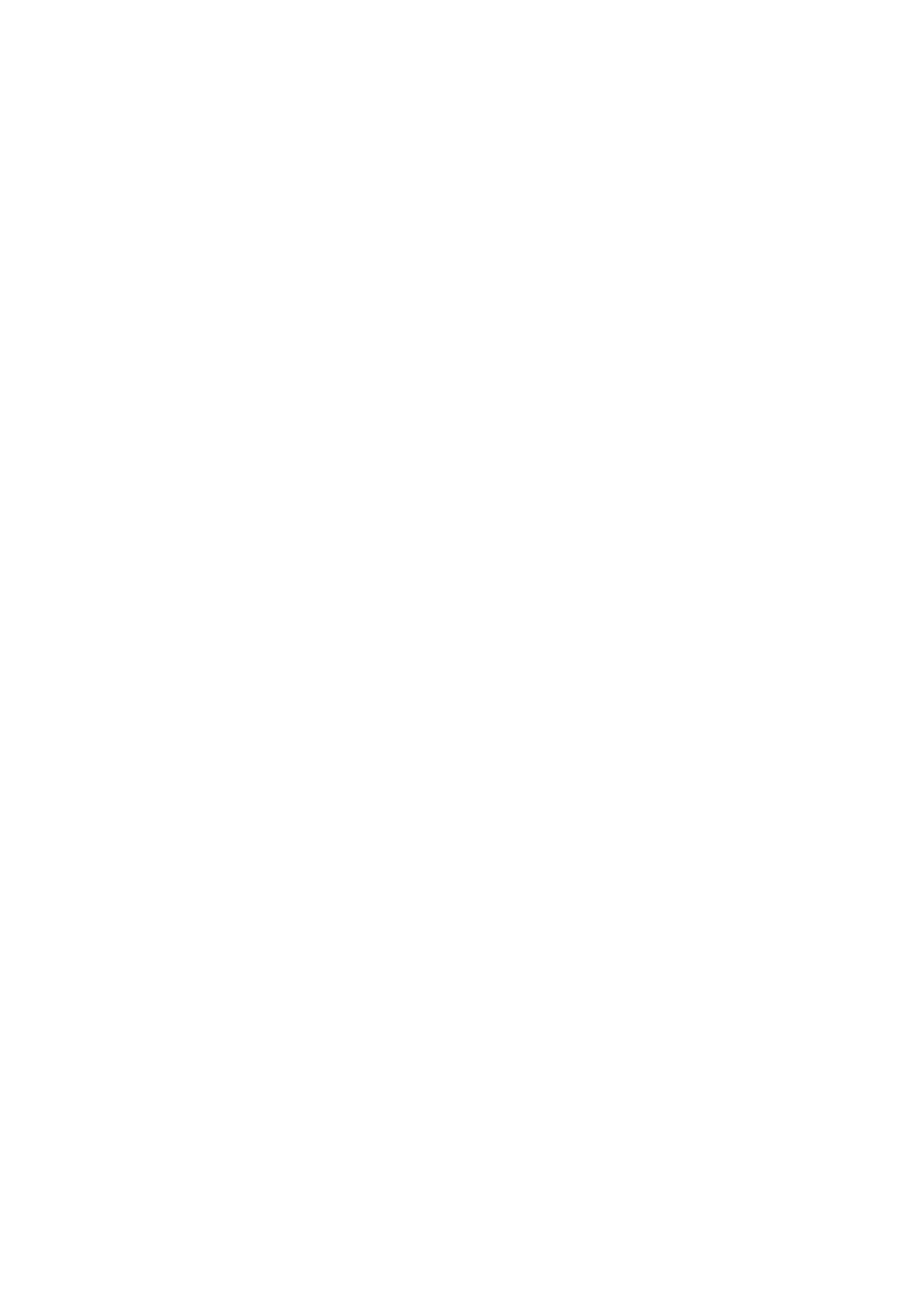# **Part 15—Trusts and transmissions**

# **161—Trusts contained in grant from the Crown to be inserted in certificate as in original grant**

Whenever any grant from the Crown shall contain the particulars of any trust for public purposes, every certificate issued in respect of the same land, or any part thereof, while such trusts subsist and affect such land, shall contain the like particulars of trust as were contained in the original grant.

# **162—No particulars of trust to be entered in Register Book but trust instrument may be deposited**

The Registrar-General shall not, except as aforesaid, make any entry in the Register Book of the particulars of any trust, nor shall any instrument be registered under this Act, which declares or contains trusts relating to land under the provisions of this Act, but any such instrument, or a duplicate or attested copy thereof, may be deposited with the Registrar-General for safe custody and reference, and such instrument may be deposited in the General Registry Office pursuant to the *[Registration of Deeds](http://www.legislation.sa.gov.au/index.aspx?action=legref&type=act&legtitle=Registration%20of%20Deeds%20Act%201935)  Act [1935](http://www.legislation.sa.gov.au/index.aspx?action=legref&type=act&legtitle=Registration%20of%20Deeds%20Act%201935)*, or any other Act relating to the deposits of deeds in the Registry Office, and may include as well land under the provisions of this Act, as land which is not under the provisions hereof: Provided that nothing herein contained shall prevent the registration of any instrument which would otherwise be valid in which a reference may be made to the instrument so deposited as aforesaid; nor shall such reference operate as notice of the particulars of the trusts declared or contained in the deposited instrument, but in the absence of caveat the registered proprietor shall, for the purpose of sale, mortgage, or contract for valuable consideration be deemed to be the absolute proprietor of such land freed from the said trusts.

# **163—Insertion of the words "no survivorship" in instruments**

Upon the transfer of any estate or interest in land, to two or more persons, as joint proprietors, intended to be held by them as trustees, it shall be lawful for the transferor or transferees to insert in the transfer the words "no survivorship"; and the Registrar-General shall in such case include such words in the memorial of such instrument to be entered by him in the Register Book; and shall also enter the same words in some conspicuous place upon any certificate issued to such joint proprietors, pursuant to such transfer.

### **164—Trustees may authorise insertion of those words**

Any two or more persons registered as joint proprietors of any estate or interest in land held by them as trustees, may, by writing under their hands, authorise the Registrar-General to enter the words "no survivorship" upon the original certificate, or other instrument of title, evidencing their title to such estate or interest, in the Register Book, or filed in his office, and also upon the duplicate of such instrument.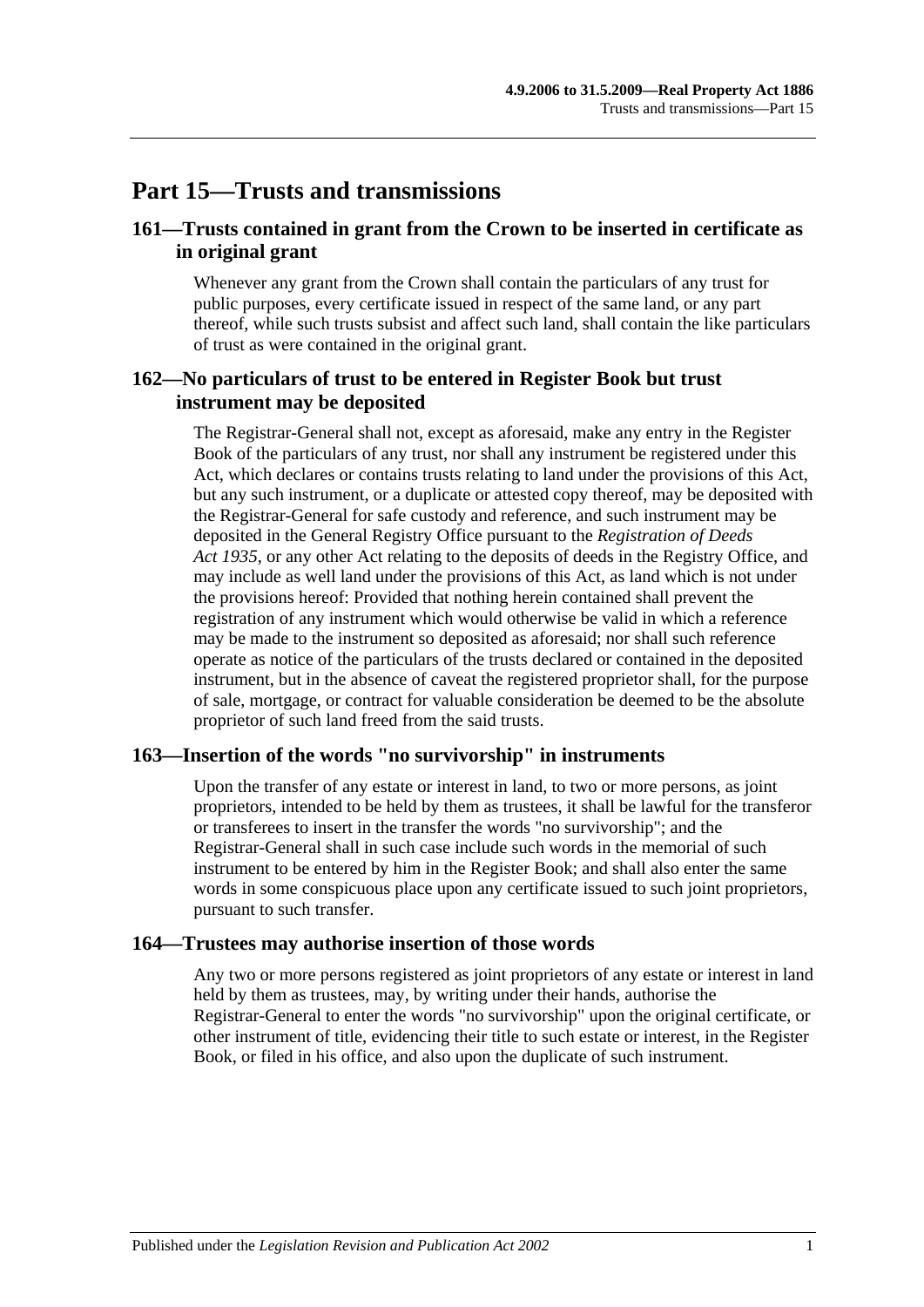## **165—Effect of entry**

After any such entry as in the last two sections mentioned has been made by the Registrar-General in the Register Book, it shall not be lawful for any less number of joint proprietors than the number then registered to transfer or otherwise deal with the said estate, or interest, without obtaining an order of the Court: Provided that, if it be intended not to apply the said restriction until the trustees registered as such proprietors be reduced below a certain specified number, words indicative of such intention may be entered in like manner, and in that case the power of disposition by survivors shall continue until the number be so reduced.

### **166—Court may direct notice to be published before order is made**

The Court may, before making any such order as aforesaid, direct notice of the intention to apply for such order to be given, either by public advertisement or otherwise, and may appoint a period within which any person interested may show cause why such order should not be made.

# **167—Court may protect persons interested**

The Court may in such order give directions for the transfer of such estate, or interest, to any new proprietor or proprietors, solely or jointly, with, or in the place of, any existing proprietor or proprietors, or may make such order in the premises as may be just for the protection of the persons beneficially interested in such estate, or interest, or in the proceeds thereof; and upon any such order being deposited with the Registrar-General, he shall make such entries and perform such acts as in accordance with the provisions of this Act may be necessary for the purpose of giving effect to such order.

### **168—Survivors may nevertheless perform duties or transfer to new trustees**

Nothing hereinbefore contained shall prevent the surviving or remaining trustee or trustees from exercising all the powers and duties of the trust other than in regard to transfers and dealings under this Act, nor from so transferring the land as to give effect to any valid appointment of a new trustee or new trustees. And so far as shall be necessary to ascertain the sufficiency of any such appointment, it shall be lawful for the Registrar-General to refer to the provisions of any instrument relating to the trust, notwithstanding the same be not registered.

### **169—Disclaimers**

- (1) Any person (in this section called the *disclaimant*), whether a trustee or not, who claims that he has been registered, without his consent, as proprietor of any estate or interest in land, may execute and lodge with the Registrar-General a deed or other instrument of disclaimer of that estate or interest.
- (2) If the disclaimant has been registered as proprietor of any estate or interest, the Registrar-General shall give notice by post of the lodging of the instrument of disclaimer, to all other persons whose names appear on the Register Book, and who, in the Registrar-General's opinion, may be affected by the disclaimer.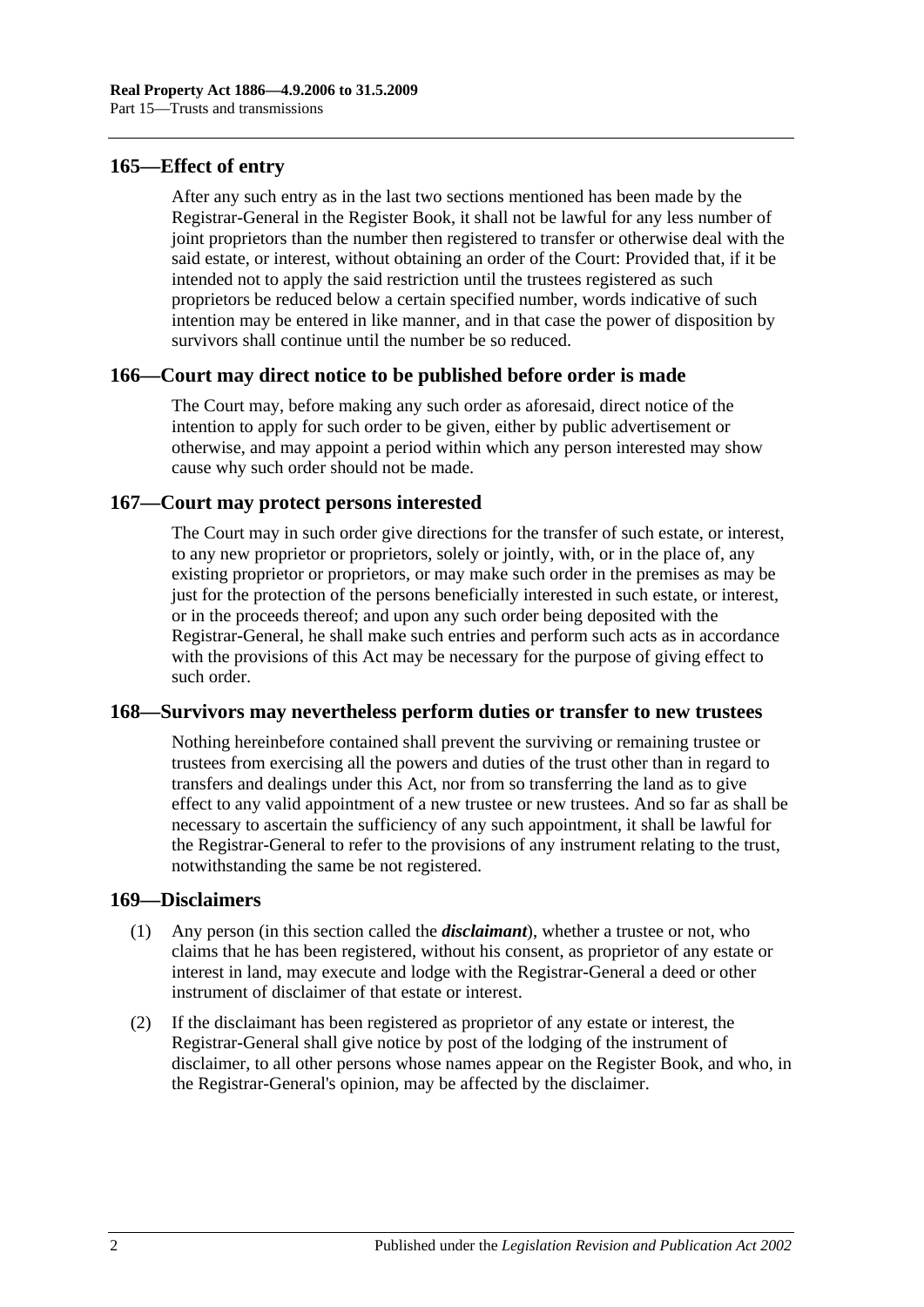- (2a) In the notice the Registrar-General shall specify a day, not earlier than twenty-one days after the day on which the notice would be delivered to the addressee in the ordinary course of post, on or before which the person to whom it is given may lodge with the Registrar-General a notice of objection to the registration of the instrument of disclaimer.
- (3) If no notice of objection is so lodged and the Registrar-General is satisfied that the disclaimant was registered without his consent, the Registrar-General shall give effect to the disclaimer by making such entries, alterations and corrections in the Register Book and on any certificate or other instrument of title as are necessary for that purpose, and by cancelling any certificate or other instrument of title which it is necessary to cancel.
- <span id="page-78-1"></span>(4) If no notice of objection is lodged but the Registrar-General is not satisfied that the disclaimant was registered without his consent—
	- (a) the Registrar-General shall not take any steps to give effect to the instrument of disclaimer except pursuant to an order of the Supreme Court obtained as hereinafter provided;
	- (b) the Registrar-General shall give notice by post to the disclaimant of the fact that he does not intend to give effect to the instrument of disclaimer except pursuant to such an order.
- <span id="page-78-2"></span><span id="page-78-0"></span>(5) If any notice of objection is lodged on or before the day specified by the Registrar-General—
	- (a) the Registrar-General shall not take any steps to give effect to the instrument of disclaimer except pursuant to an order of the Supreme Court obtained as hereinafter provided;
	- (b) the Registrar-General shall give notice by post to the disclaimant of the fact that an objection to the disclaimer has been lodged.
- (6) A disclaimant who has received a notice under [paragraph](#page-78-0) (b) of [subsection](#page-78-1) (4) of this section, or a notice of objection under [subsection](#page-78-2) (5) of this section, may apply to the Supreme Court by originating summons for an order that the Registrar-General take such action as is necessary to give effect to the instrument of disclaimer and upon such an application the Court may make any order which it deems just.
- (7) Nothing done under this section shall release any person from any trust or other liability, if he has acted in the trust or by his own act incurred the liability.

# **170—Transmission by bankruptcy or statutory assignment**

Upon the registered proprietor of any estate or interest in land becoming bankrupt or making a statutory assignment, the Official Receiver (if no trustee has been appointed) or the trustee of such bankrupt or assignor shall be entitled to be registered as proprietor of such estate or interest.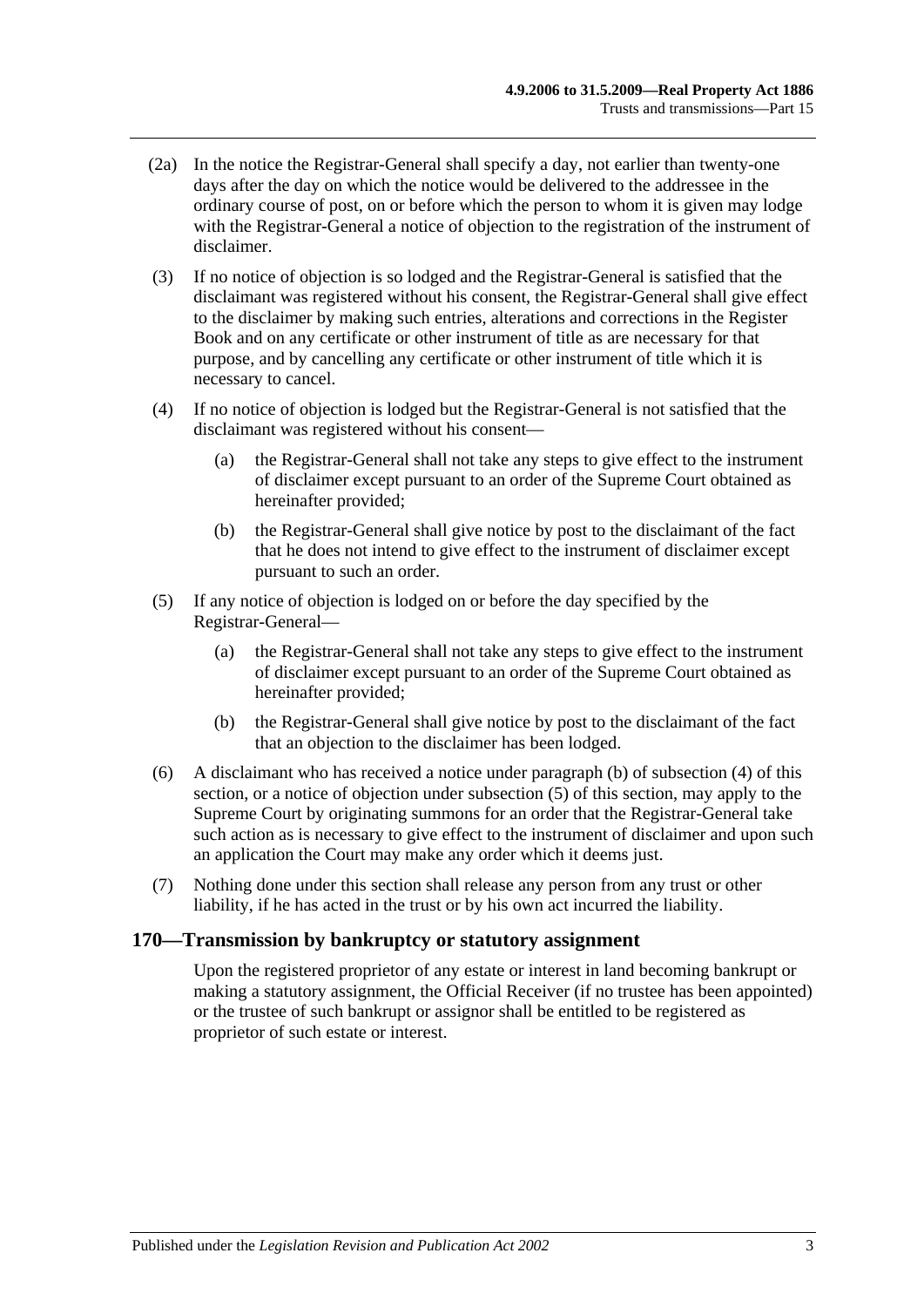# **171—Transmission to be entered in Register Book**

The Registrar-General shall in any such case, upon being furnished with evidence of the bankruptcy and the non-appointment of a trustee, or of the appointment of or assignment to the trustee, accompanied by an application in writing, under the hand of the Official Receiver or trustee, to be registered as proprietor of the estate or interest to be therein specified and described, shall enter in the Register Book a memorandum notifying the bankruptcy or the appointment of or assignment to the trustee, as the case may require, and upon such entry being made the Official Receiver or trustee shall be the registered proprietor of the estate or interest of the bankrupt or assignor in such land.

# **172—Proceedings in case assignment declared void**

If any such statutory assignment shall afterwards be declared fraudulent and void by any Court having jurisdiction in bankruptcy, and the assignor shall thereupon become bankrupt, the Registrar-General shall, upon being furnished with evidence thereof, and of the appointment or non-appointment of a trustee under such bankruptcy, enter in the Register Book a memorandum notifying the same, and thereupon the Official Receiver, or the trustee under such bankruptcy, as the case may be, shall be the registered proprietor of the estate and interest of the bankrupt and of the trustee under such assignment in the land.

# **173—Bankruptcy or assignment of lessee**

In any case where the registered proprietor of a lease has heretofore, or shall hereafter, become bankrupt, or has heretofore made or shall hereafter make, a statutory assignment—

### (a) **If lease not subject to mortgage or encumbrance**

if such lease be not mortgaged or encumbered under the provisions of this Act, the Registrar-General shall, upon the application in writing of the lessor accompanied by a statement in writing, signed by the Official Receiver or the trustee under such bankruptcy or assignment, certifying his refusal to accept such lease, enter in the Register Book a note of such refusal, and such entry shall operate as a surrender of such lease;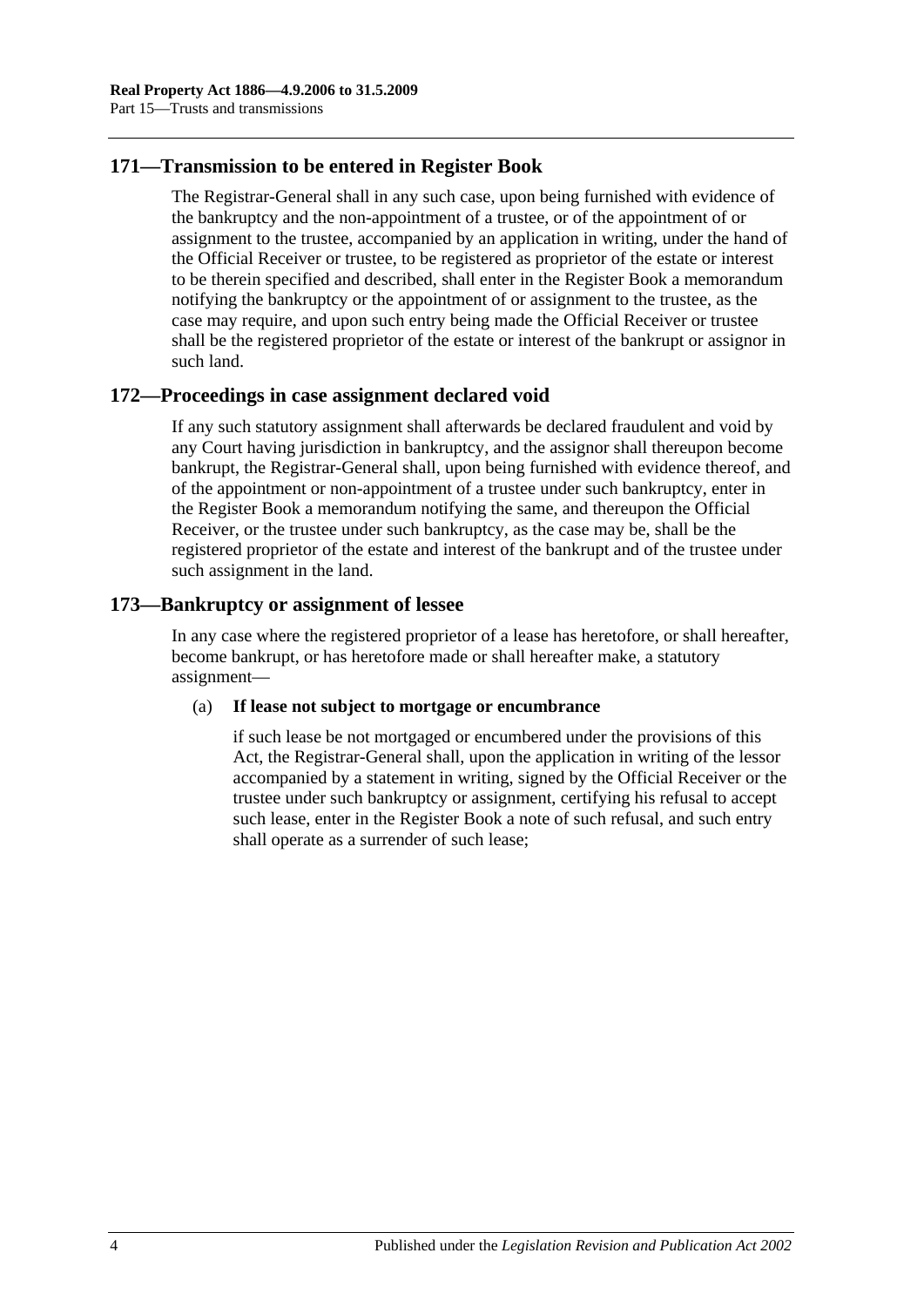#### (b) **Mortgagee or encumbrancee of the leasehold interest of a bankrupt or assignor may be entered as transferee of a lease**

if such lease be mortgaged or encumbered, the Registrar-General shall, upon the application in writing of any mortgagee or encumbrancee, accompanied by a statement in writing signed by the Official Receiver, or the trustee under such bankruptcy or assignment, certifying his refusal to accept such lease, or by proof that the Official Receiver or trustee has neglected or refused to certify such refusal or to become registered as proprietor of such lease within one month after being thereunto required by notice in writing given to him by the mortgagee or encumbrancee, enter in the Register Book a note of such refusal or neglect, and such entry shall operate as a foreclosure, and the estate or interest of the bankrupt or assignor in such lease shall thereupon vest in such mortgagee or encumbrancee, free from all other charges subsequent to his mortgage or encumbrance, and such mortgagee or encumbrancee shall thereupon be deemed to be the registered proprietor of such estate or interest, and shall, while he remains such registered proprietor, be subject to and liable for the same requirements and liabilities to which he would have been subject and liable if named in the lease originally as lessee;

### (c) **Protection to subsequent mortgagees and encumbrancees**

no such entry shall be made unless it be proved to the satisfaction of the Registrar-General that the applicant mortgagee, or encumbrancee, has given fourteen days' notice in writing of his intended application to every subsequent mortgagee or encumbrancee of the lease, or has obtained his written consent; and any such subsequent mortgagee or encumbrancee shall be entitled to pay to the applicant mortgagee or encumbrancee the amount due to him under his mortgage or encumbrance, with costs, at any time before foreclosure, and shall thereupon be entitled to a transfer from him of such mortgage or encumbrance;

### (d) **Where Official Receiver, trustee, and mortgagee neglect to become proprietors**

if the Official Receiver or the trustee under the bankruptcy or assignment shall certify his refusal to accept the lease, or shall neglect or refuse to become registered as proprietor of the lease, within, one month after having been thereunto required by notice in writing given to him by the lessor, and the mortgagees or encumbrancees (if any) of the lease shall neglect or refuse to have an entry operating as a foreclosure made in the Register Book under the provision in that behalf hereinbefore contained within the period of two months after having been thereunto required by notice in writing given to them by the lessor, the Registrar-General shall, upon the application in writing of the lessor, and, upon proof of such certificate or such neglect or refusal as aforesaid, enter in the Register Book a note of such neglect or refusal, and every such entry shall operate as a surrender of such lease.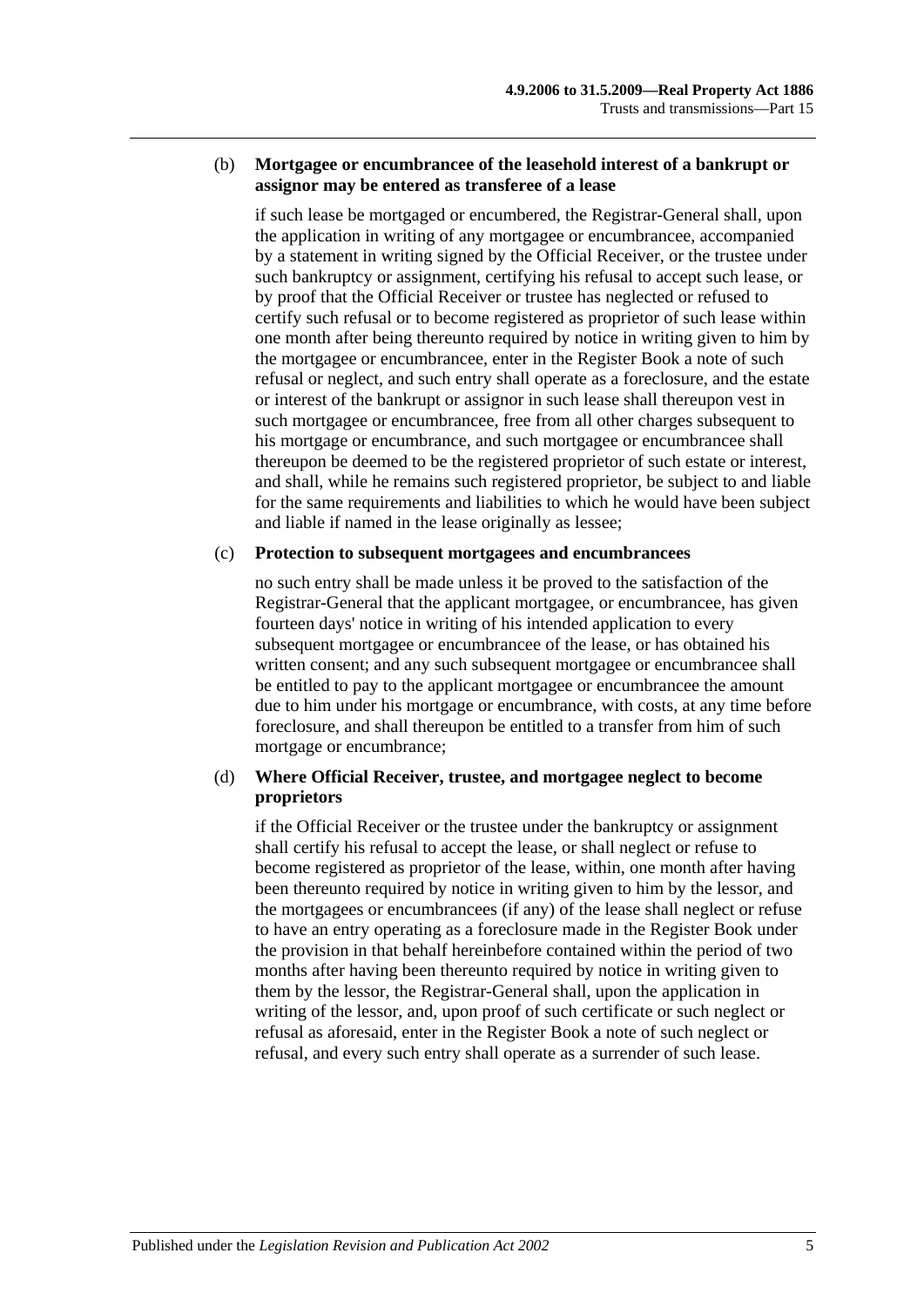## **174—Entry of surrender or foreclosure not to prejudice cause of action**

Under the preceding provisions as regards a lessee becoming bankrupt or making a statutory assignment, no entry of surrender or foreclosure respectively shall prejudice any cause of action in respect of any breach or non-observance of any covenants in such lease, encumbrance, or mortgage respectively contained or implied which shall have accrued previously to such lessee becoming bankrupt or making a statutory assignment.

### **175—Transmission of estate of deceased persons**

On the death of the registered proprietor of any estate or interest in land, his estate or interest shall be transmitted to his executor or administrator, or to the Public Trustee in any case where the Court shall make an order authorising the Public Trustee to administer the estate of the deceased registered proprietor.

### **176—Application to be made in such case**

The executor, administrator or Public Trustee shall, before dealing with such estate or interest, make application in writing to the Registrar-General to be registered as proprietor, and shall produce to the Registrar-General the duplicate certificate, or other instrument of title, and the probate or letters of administration, or the order of the Court authorising the Public Trustee to administer the estate of the deceased registered proprietor, or an office copy of the probate, letters of administration, or order, as the case may be.

### **177—Particulars of application to be recorded**

The Registrar-General must record details relating to the application in the Register Book and on the duplicate certificate of title for the land.

### **178—Effect of such entry**

Upon such entry being made in the Register Book, the executor, administrator, or Public Trustee, as the case may be, shall be the registered proprietor of such estate or interest, and his title shall relate back to and take effect from the date of the death of the deceased registered proprietor.

# **179—Where two or more executors or administrators, all to concur**

Where probate or letters of administration shall be granted to more persons than one, all of them for the time being shall concur in every instrument relating to the real estate of the deceased registered proprietor.

# **180—Person registered in place of deceased, bankrupt, or assigning proprietor, to be proprietor of land for purpose of dealing**

Any person registered in place of a deceased registered proprietor, or as Official Receiver or as trustee of a registered proprietor becoming bankrupt or making a statutory assignment, shall hold the land in respect of which he is so registered upon the trusts, and for the purposes for which the same is applicable by law; but shall, for the purpose of any dealing with such land, be deemed to be the absolute proprietor thereof.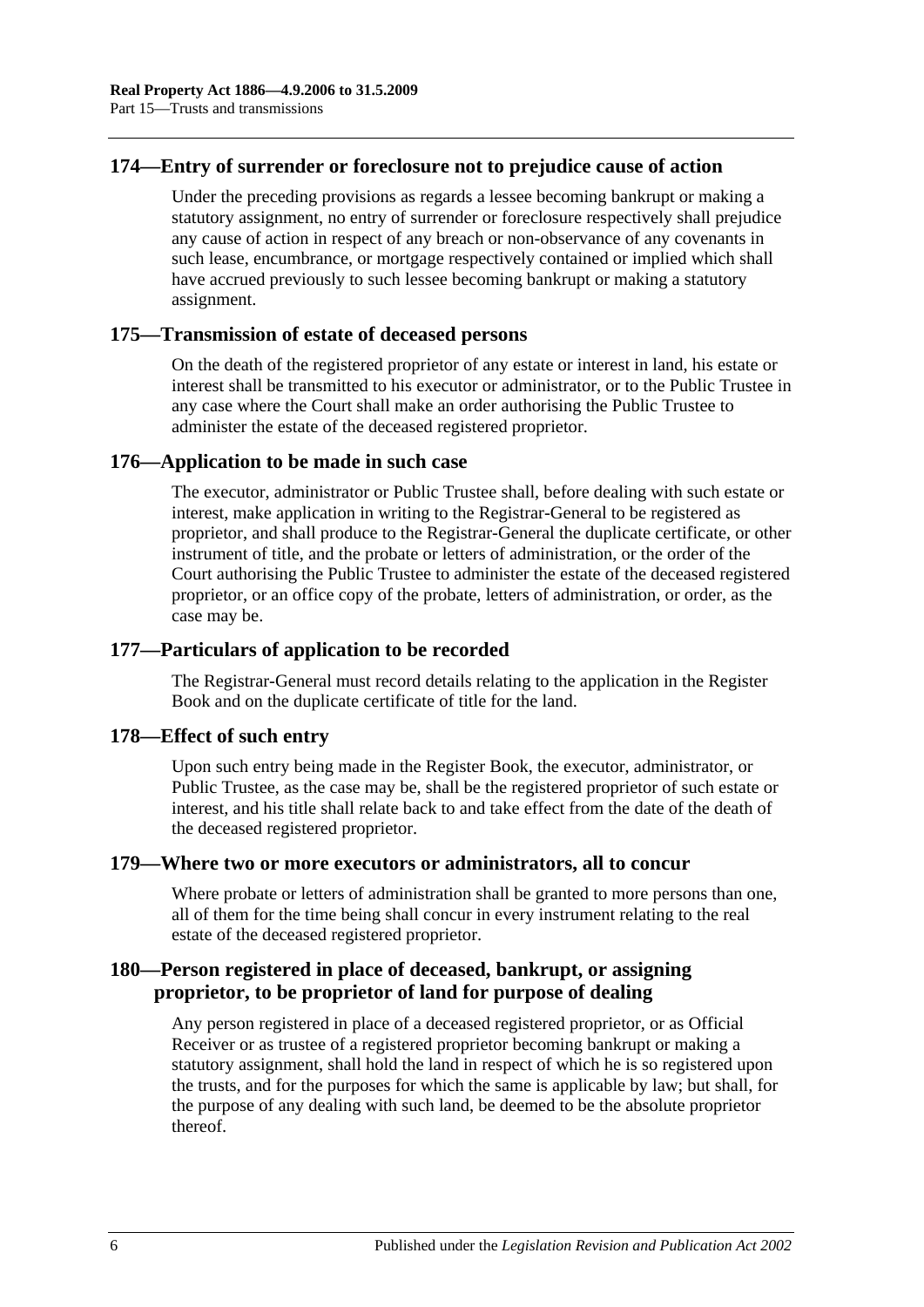### **181—Proceedings when executor etc refuse to transfer**

Whenever an executor, or administrator, or the Public Trustee, is registered as proprietor of any land, and shall refuse, or, after tender of a transfer, unnecessarily delay to transfer such land to the devisee, next of kin, heir-at-law, or other person entitled thereto, the person claiming to be entitled to the land may apply to the Court for an order that the executor, administrator, or Public Trustee shall transfer the said land to him.

### **182—Court may order transfer to person entitled**

The Court may either refuse such application, with or without costs, to be paid by the applicant, or may make an order for the transfer, and may direct the transferor personally to pay all the costs of such application and any damages the person aggrieved may have sustained, or may order such costs to be paid out of the estate of the deceased registered proprietor, or in such other manner as the Court may think proper.

### **183—Court may decide question of title etc**

The Court may, on any such application, decide on questions relating to the title of any person party to the application or proceeding, and generally may decide any question that it may be necessary or expedient to decide for the purpose of ordering the land to be transferred, or may direct an action to be brought or an issue to be tried in which the rights of the parties may be decided, or any question of law settled.

### **184—Order of Court vesting land**

Where the registered proprietor of land holds the land on trust and the Court, by order, vests the land in another person, the Registrar-General must, on being served with an office copy of the order, enter details relating to the order in the Register Book and on the duplicate certificate of title for the land and upon such entry the land will vest in the new proprietor.

# **185—Action may be brought by person claiming beneficial interest in name of trustee**

Every trustee who shall be registered as proprietor of any land, shall, on being indemnified, be bound to allow his name to be used by any beneficiary, or person claiming an estate or interest in the land, as plaintiff or defendant in any action for recovery of possession of the land or any part thereof. And, in case there shall be any dispute as to the sufficiency of any indemnity, the same shall be decided by the Master of the Court.

# **186—Purchases from registered proprietor not to be affected by notice**

No person contracting or dealing with, or taking or proposing to take a transfer or other instrument from the registered proprietor of any estate or interest in land shall be required, or in any manner concerned, to inquire into or ascertain the circumstances under, or the consideration for, which such registered proprietor or any previous registered proprietor of such estate or interest is or was registered, or to see to the application of the purchase-money, nor be affected by notice direct or constructive of any trust or unregistered interest, any law or equity to the contrary notwithstanding.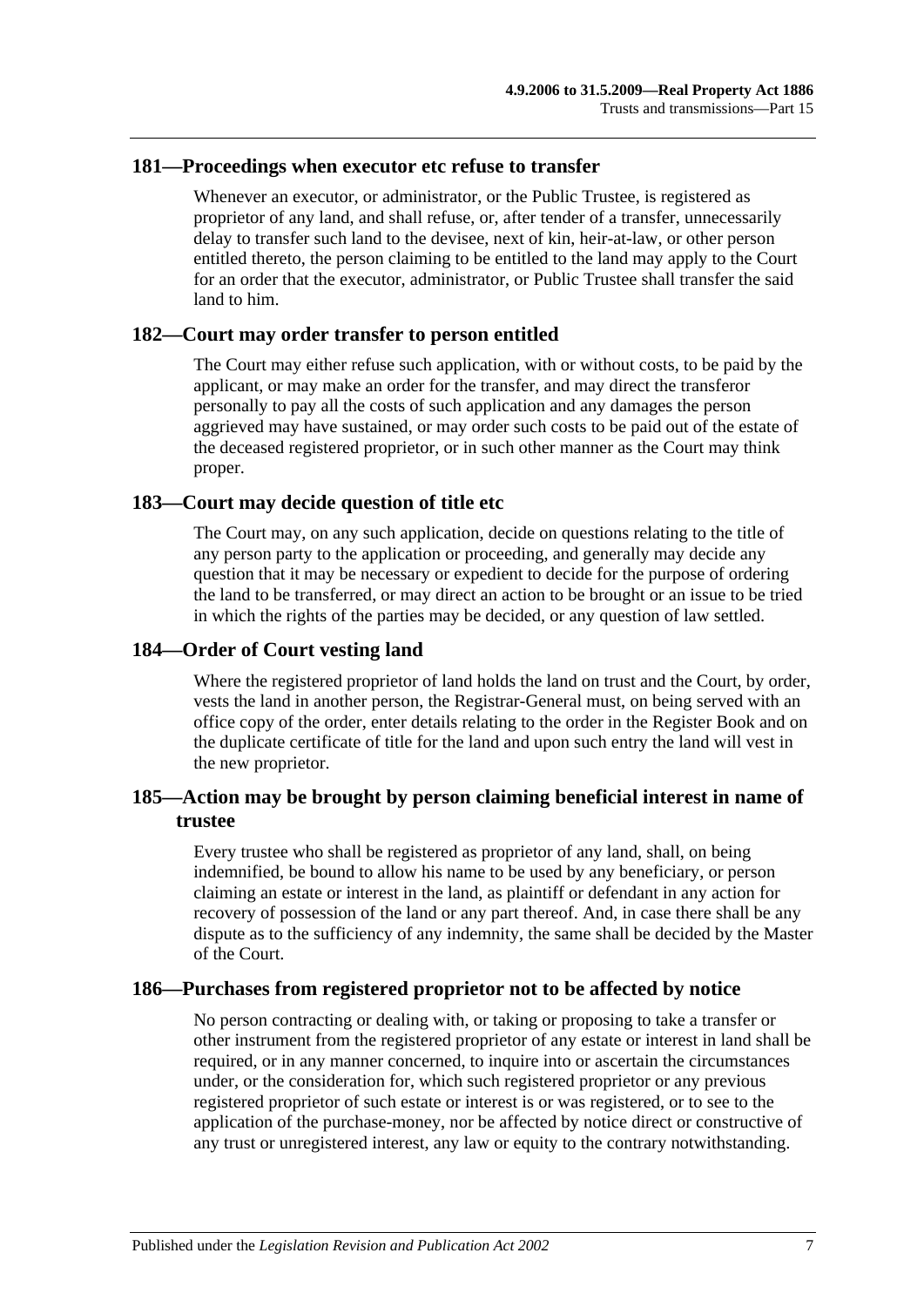### **187—Except in case of fraud**

The last preceding section shall not protect any person who has acted fraudulently or been a party to fraud, but the contracting, or dealing, or taking, or proposing to take a transfer or other instrument as aforesaid, with actual knowledge of any trust, charge, or unregistered instrument, shall not of itself be imputed as fraud.

# **188—Registration of survivor of joint proprietors, and of remainder-man entitled to estate in possession**

Upon the death of any person registered together with any other person as joint proprietor of any estate or interest in land, or when the life estate in respect of which any certificate has been issued has determined, and the registered estate next in remainder or reversion has become vested in possession, or the person to whom such certificate for a life estate has been issued has become entitled to the land for an estate in fee-simple in possession, the Registrar-General shall, upon the application of the person entitled, and upon proof to his satisfaction of any such occurrence as aforesaid, make an entry thereof in the Register Book, and thereupon such person shall be the registered proprietor of the estate or interest to which he is entitled, as if the same had been transferred to him.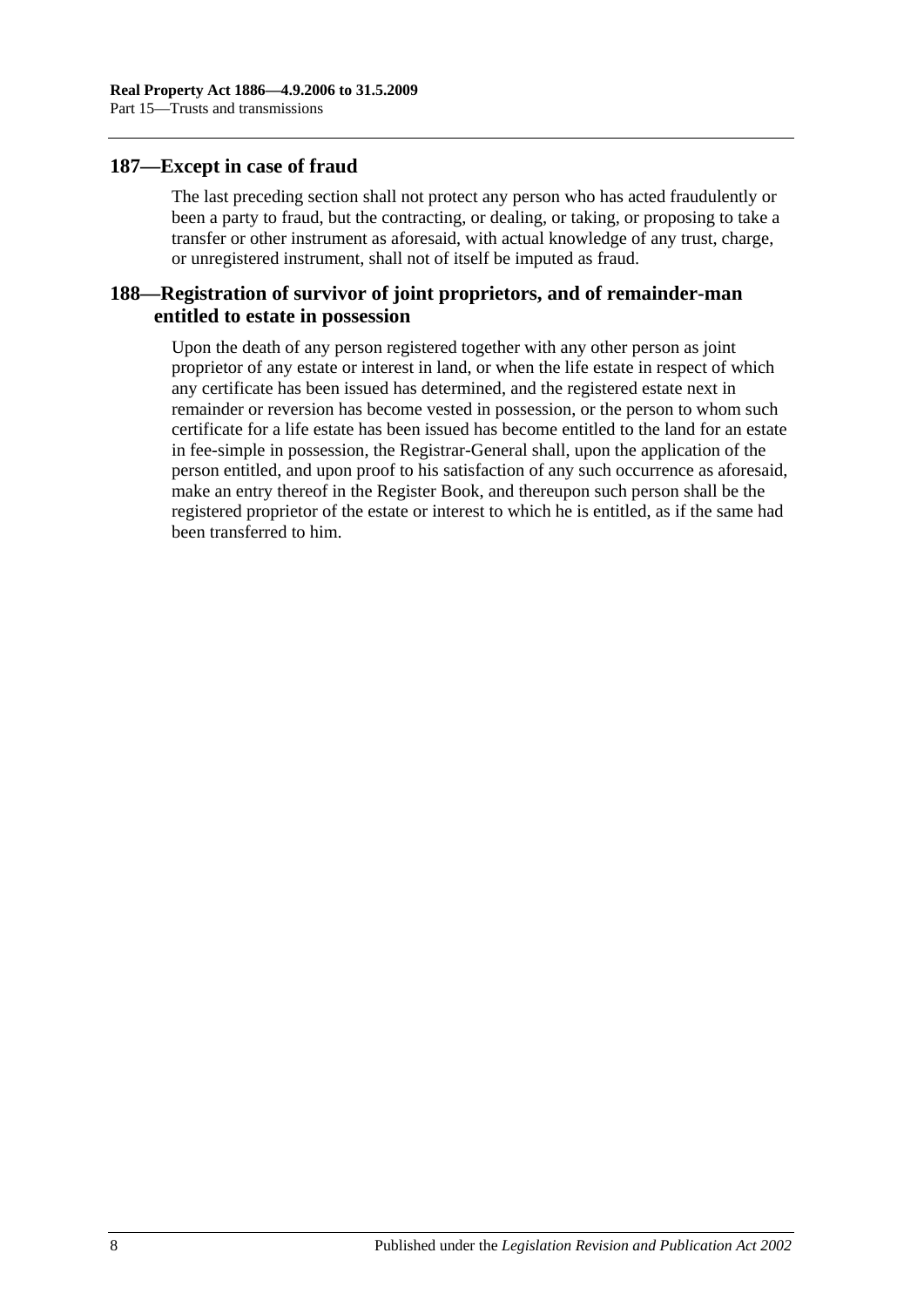# **Part 16—Caveats**

## **191—Caveats**

Any settlor of land or beneficiary claiming under a will or settlement, or any person claiming to be interested at law or in equity, whether under an agreement, or under an unregistered instrument, or otherwise howsoever in any land, may lodge a caveat with the Registrar-General forbidding the registration of any dealing with such land, either absolutely or unless such dealing shall be expressed to be subject to the claim of the caveator, or to any conditions conformable to law expressed therein:

### (a) **Form of caveat**

a caveat shall be in the appropriate form, and shall be under the hand and verified by the declaration of the caveator or his agent, and shall contain an address within South Australia to which notices may be sent or at which proceedings may be served;

### (b) **Registrar-General to make memorandum of receipt**

upon the receipt of a caveat the Registrar-General shall make a memorandum thereon of the date and hour of the receipt thereof, and shall enter a memorandum thereof in the Register Book, and shall forthwith send a notice of such caveat through the post office to the person against whose title such caveat shall have been lodged, directed to his address appearing in the Register Book;

### (c) **Not to register dealings contrary to caveat**

so long as any caveat shall remain in force the Registrar-General shall not, contrary to the requirements thereof, register any dealing with the land in respect of which such caveat shall have been lodged: Provided that notwithstanding the receipt of a caveat the Registrar-General shall, subject to the other provisions of this Act, proceed with and complete the registration of any instrument affecting the said land, which instrument is produced for registration before the receipt of the caveat by the said Registrar-General;

#### (d) **Persons interested may summon caveator**

the registered proprietor or any other person claiming estate or interest in the land may, by summons, call on any caveator, including the Registrar-General, to attend before the Court to show cause why the caveat should not be removed; and the Court may, after allowing the parties a reasonable opportunity to be heard, make such order as appears just in the circumstances; (if the caveator does not appear in response to the summons, the Court may, if satisfied that the summons was duly served, proceed to hear and determine the application in the caveator's absence);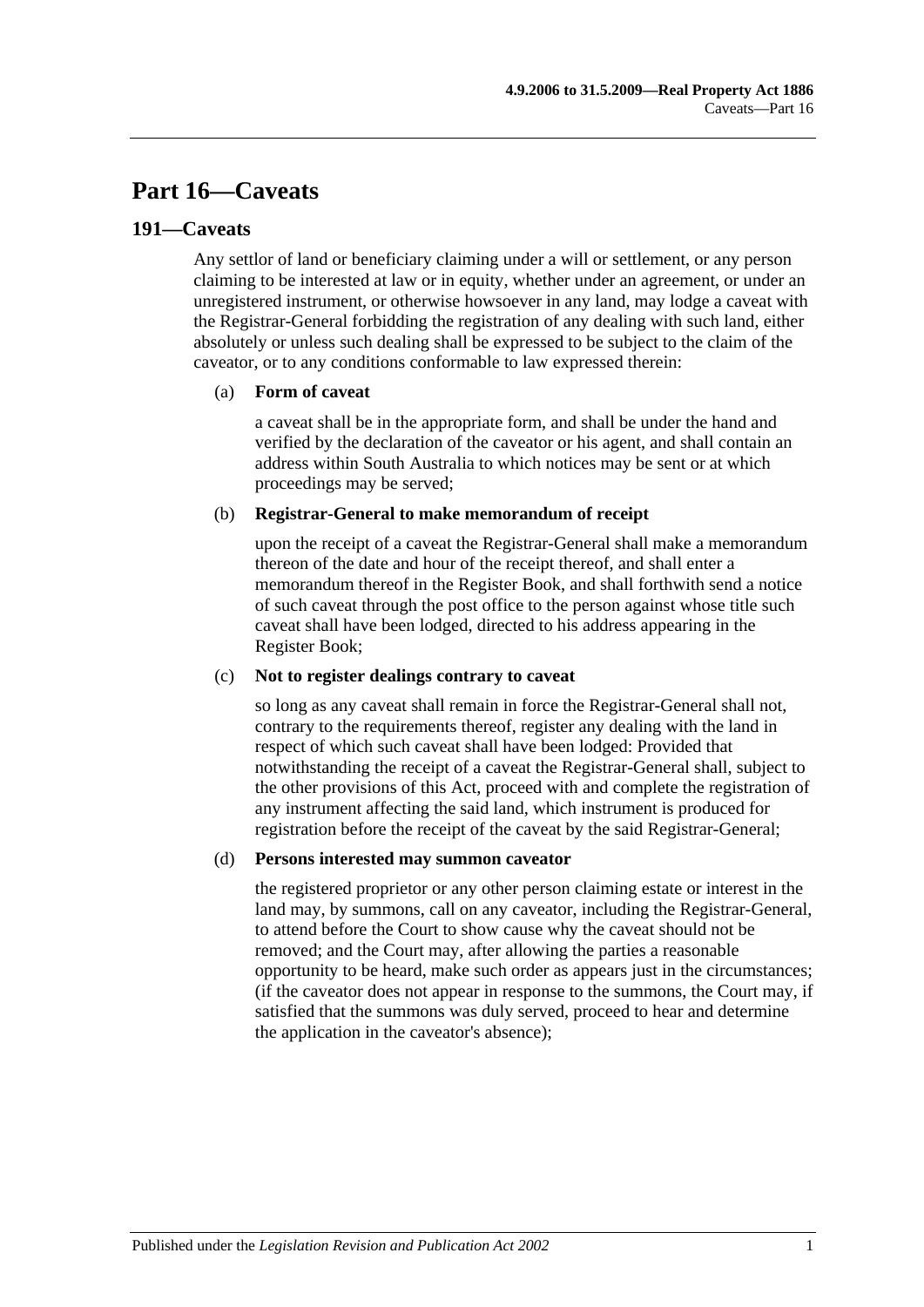### (e) **Caveatee may apply to have caveat removed**

the caveatee may, except when the caveat is lodged by a settlor, or by a beneficiary under a will or settlement, or by the Registrar-General under [Part](#page-96-0) 19 of this Act, make application in writing to the Registrar-General to remove the caveat, and shall in such application give an address in South Australia to which notices or proceedings relating to the caveat may be sent, and the Registrar-General shall thereupon give twenty-one days' notice in writing to the caveator, requiring that the caveat be withdrawn;

### (f) **Mode of removing or discharging caveat**

the Registrar-General shall, after the lapse of twenty-one days from the posting of such notice to the address mentioned in the caveat, or of such extended time as may be ordered by the Court, remove the caveat from the Register Book by entering therein a memorandum that the same is discharged;

### <span id="page-85-0"></span>(fa) **Action to establish validity of claim**

a caveator may bring an action in the Court to establish the validity of the claim on which the caveat is based;

### (g) **Caveator may apply to Court for order to extend time**

the Court may, on the caveator's application, extend the period of 21 days until an action under [paragraph](#page-85-0) (fa) is determined or for any other period;

### (h) **May withdraw caveat: But Court may order payment of costs**

any caveator may, by notice in writing to the Registrar-General, withdraw his caveat at any time; but the Court may, notwithstanding such withdrawal, order payment by the caveator to the caveatee or other person interested of any costs incurred by the caveatee prior to the receipt by him of notice in writing of the withdrawal of the caveat;

### (i) **Entry to be made**

an entry shall be made by the Registrar-General in the Register Book of any order made by the Court relating to any caveat, or of the withdrawal, lapse, or removal of any caveat;

#### (j) **Caveator, except Registrar-General, liable to make compensation**

any caveator other than the Registrar-General who shall have lodged or refused or neglected to withdraw any caveat wrongfully and without reasonable cause, shall be liable to make compensation to any person who may have sustained damage thereby, and such compensation may be recovered by action: Provided that, if proceedings shall have been taken in the Court by the caveatee or other person interested, the amount of such compensation may be assessed by the Court acting in the same proceedings; or the Court may direct an action to be brought to ascertain and recover such amount;

#### (k) **Not to lodge further caveat without permission**

it shall not be lawful for any caveator other than the Registrar-General, or for anyone acting on behalf of such caveator, to lodge a further caveat relating to the same matter without the permission of the Court;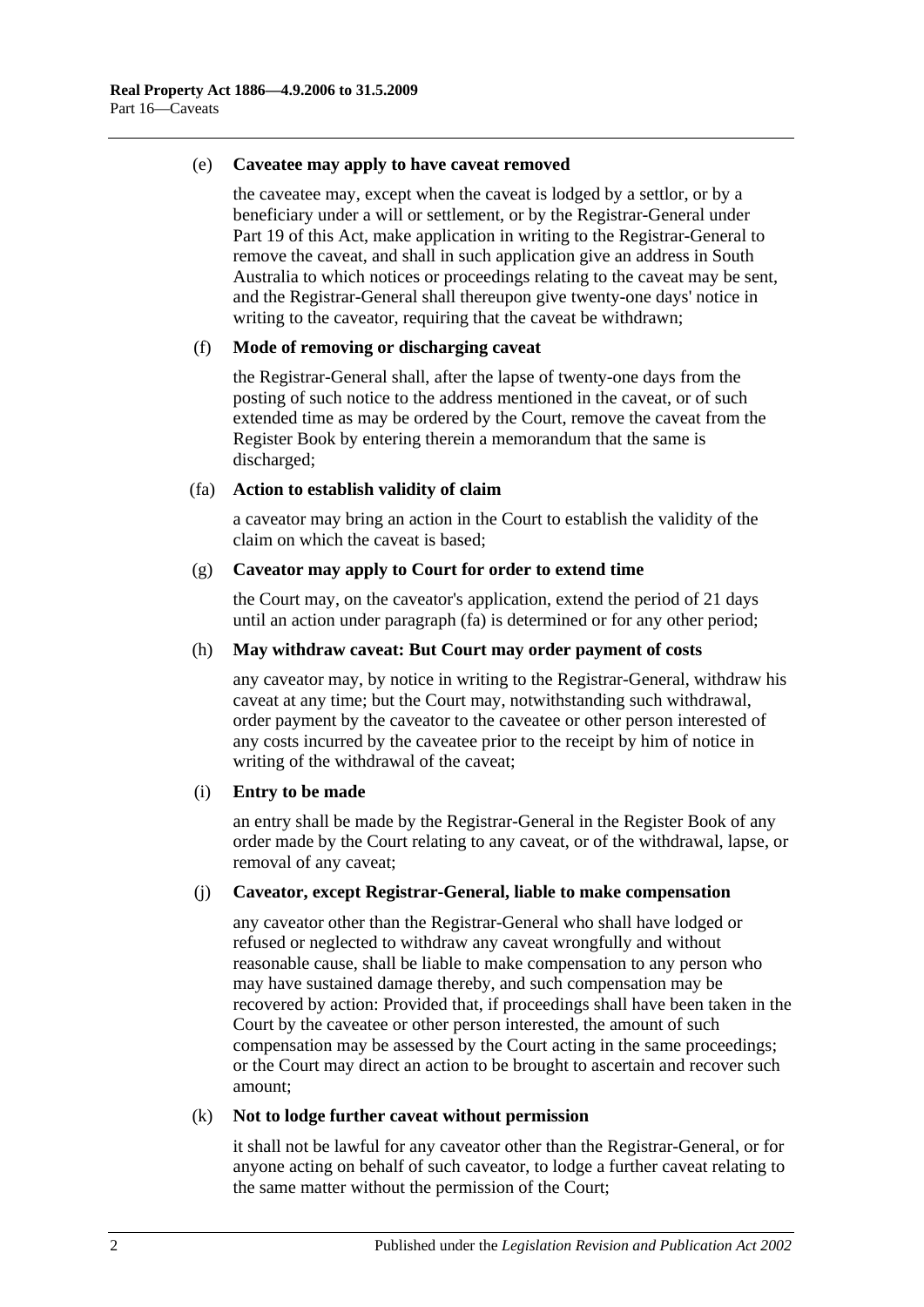# (l) **Court may order costs if caveat by Registrar-General is removed by Court**

where any caveat lodged by the Registrar-General shall be removed by the Court, such Court may order the costs sustained by the person at whose instance such caveat was removed to be paid out of the estate on behalf of which such caveat was entered.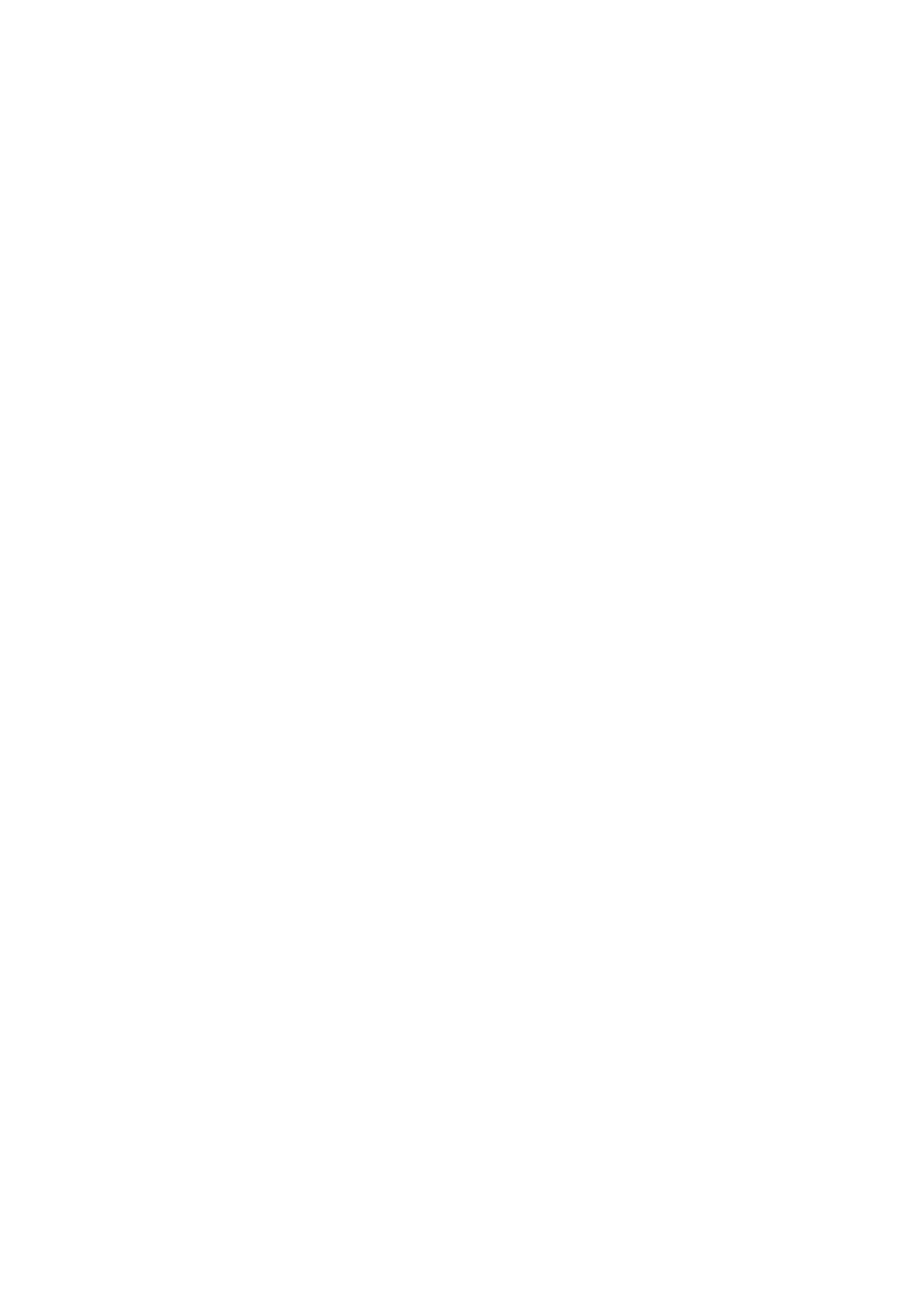# **Part 17—Ejectment**

### **192—Summons to give up possession**

Any of the following persons (in the following sections called the *claimant*) may cause any person in possession of land under the provisions of this Act to be summoned to appear before the Court to show cause why the person summoned should not give up possession to the claimant—

- (a) the registered proprietor of a freehold estate in possession;
- (b) any registered mortgagee or encumbrancee where the person in possession is a mortgagor or encumbrancer in default, or a person claiming under such mortgagor or encumbrancer;
- (c) any lessor with power to re-enter where the rent is in arrear for three months, whether there be or be not sufficient distress found on the premises to countervail such rent, and whether or not any previous demand shall have been made for the rent;
- (d) any lessor where a legal notice to quit has been given, or the lease become forfeited, or the term of the lease has expired.

### **193—Summons to contain description of land**

The summons shall contain a description of the land, and shall require the person summoned to appear before the Court on a day not earlier than sixteen days after the service of the summons. The summons shall be served in the same manner as a writ of summons in an action for the recovery of possession of land in the Supreme Court.

### **194—Orders on non-appearance to summons**

If, on the hearing of the summons, the person summoned do not appear, then upon proof of the service of the summons and of the claimant's title, or on the production of a consent to an order by the person summoned, the Court may order immediate possession to be given to the claimant.

### **195—Orders on appearance to summons**

If the person summoned shall appear, the Court shall hear the summons, and may make such order thereon and impose such terms as it may think fit: Provided that in the case of a lessor against a lessee, if the lessee before or at the hearing pay or tender all rent due, and all costs incurred by the lessor, the Court may dismiss the summons.

### **196—Dismissal of summons not to prejudice other rights**

The dismissal of any such summons shall not prejudice the right of the claimant to take any other proceedings against the person summoned to which he may be entitled.

### **197—Effect of order for possession**

Every order for possession under this Part of this Act shall have the effect of, and may be enforced in the same manner as, a judgment in the Court for the recovery of possession of land.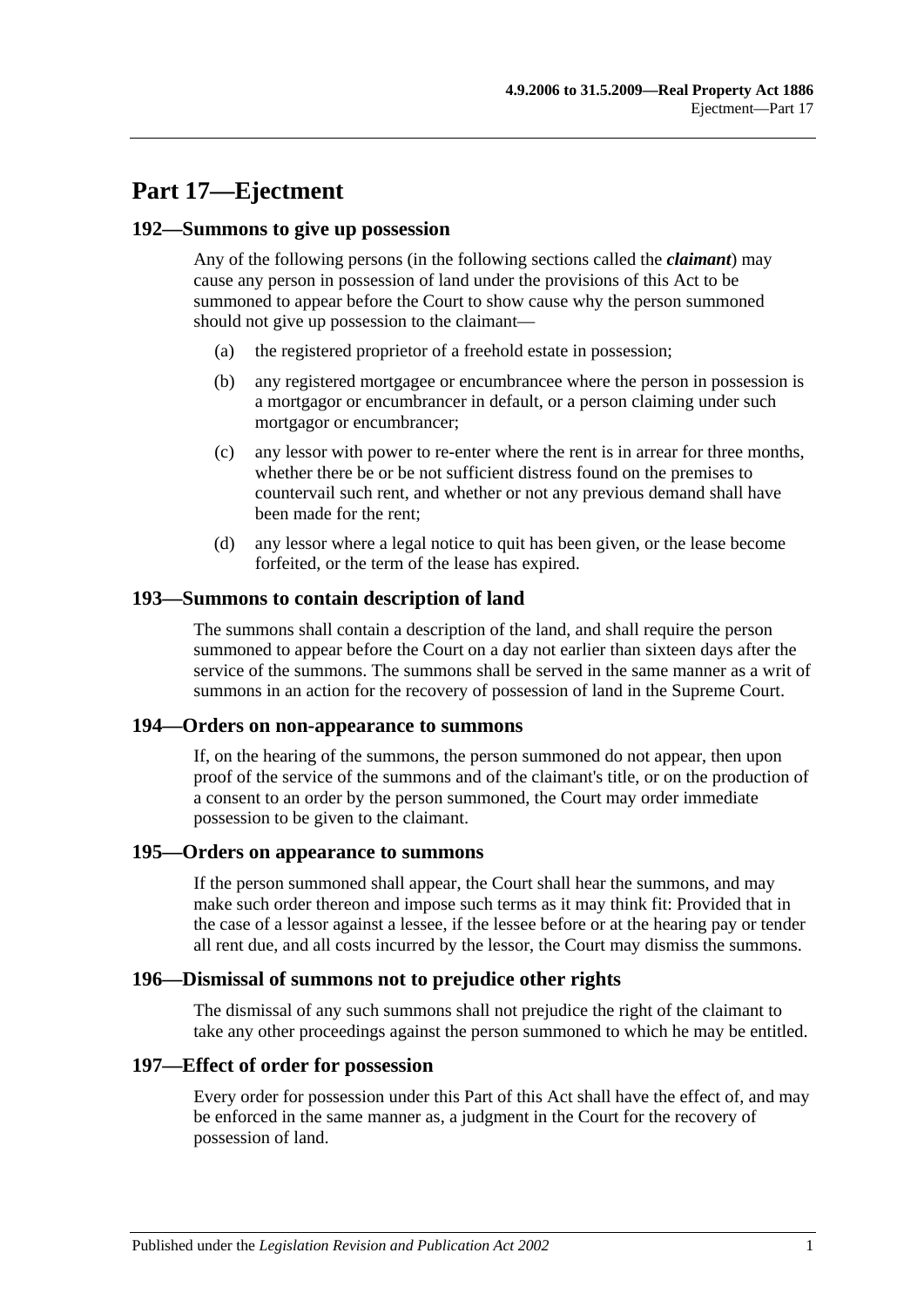# **198—Writ of** *habere facias* **unnecessary where no one is in possession, or the land is surrendered voluntarily**

Any claimant having obtained an order for possession under the provisions hereof, shall be entitled to enter and take possession of the land mentioned in the order, without issuing a writ of *habere facias* if there shall be no person in actual possession of the land, or if the person in possession shall voluntarily give up possession to the claimant.

# **199—Existing rights preserved**

Nothing hereinbefore contained shall repeal, affect, or abridge, any remedies to which a claimant is otherwise entitled.

# **200—***Local Courts Act 1926* **to apply to this Act**

Local Courts of full jurisdiction shall have jurisdiction to try actions of ejectment in respect of land under the provisions of this Act, and other actions in respect of such land in accordance with the *[Local Courts Act](http://www.legislation.sa.gov.au/index.aspx?action=legref&type=act&legtitle=Local%20Courts%20Act%201926) 1926*.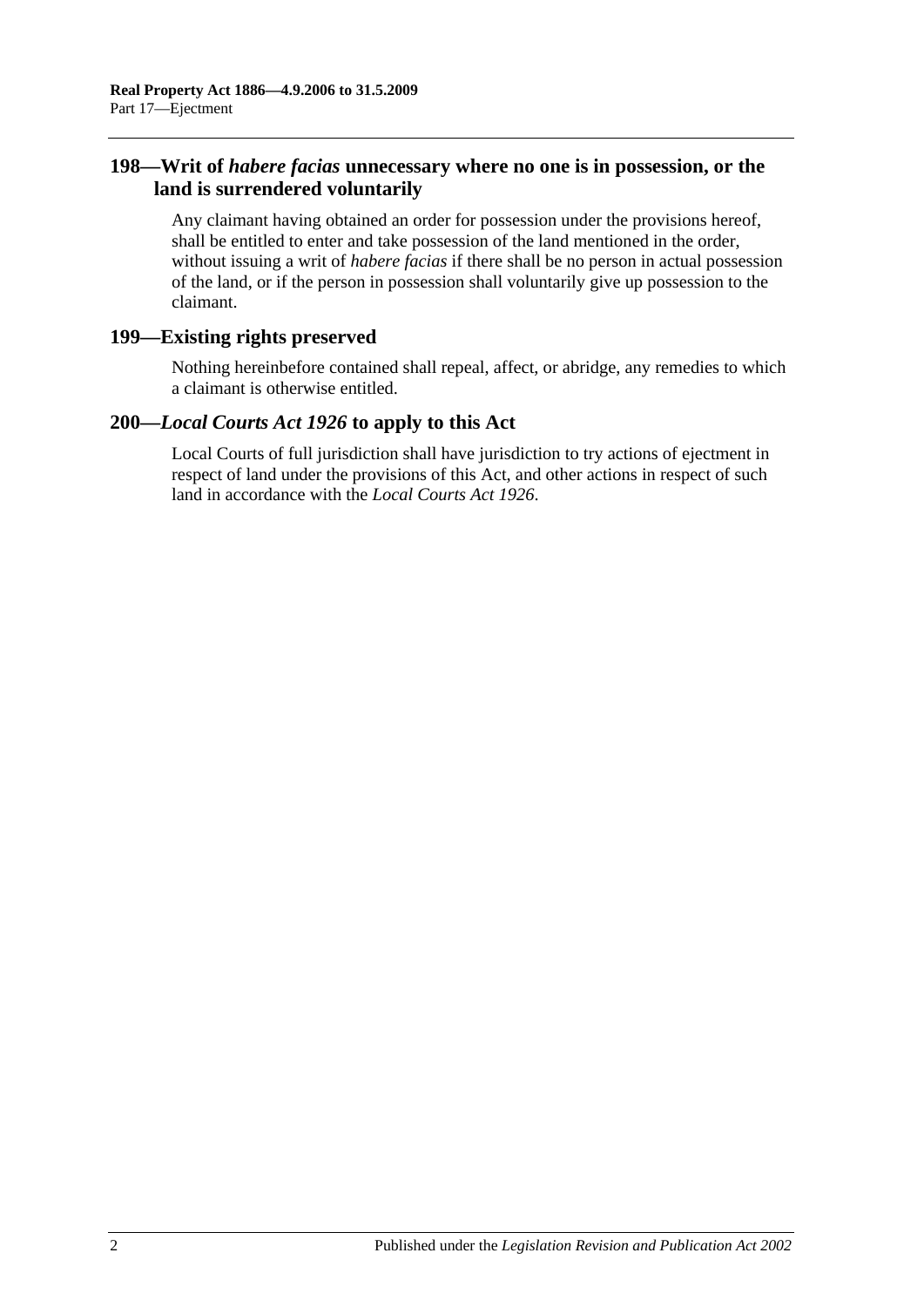# **Part 18—The Assurance Fund**

## **201—The Assurance Fund**

- (1) There shall be a fund kept at the Treasury entitled *Real Property Act Assurance Fund*.
- (2) The Assurance Fund shall have credited to it—
	- (a) any moneys advanced by the Treasurer under [subsection](#page-90-0) (3) (not being moneys that have been repaid to the Treasurer in accordance with the terms of the advance); and
	- (b) the moneys paid by way of assurance levy by virtue of the regulations; and
	- (c) any interest that may from time to time accrue to the Fund.
- <span id="page-90-0"></span>(3) The Treasurer may advance moneys to the Assurance Fund by way of grant, or on a temporary basis.
- (4) Moneys standing to the credit of the Assurance Fund shall be applied for the purposes of this Part, but if those moneys are not immediately required for the purposes of this Part, the Treasurer may advance the whole or part of those moneys to the Consolidated Account and, in that event—
	- (a) if any payment is to be made from the Fund and the Balance of the Fund is insufficient to meet that payment, the advance shall be repaid to such extent as is necessary to supply the deficiency; and
	- (b) any amount advanced to the Consolidated Account shall bear interest at the rate of 10 per centum per annum, or such other rate as may be prescribed.
- (5) The regulations may—
	- (a) prescribe an assurance levy not exceeding the amount of Two dollars per instrument to be paid in addition to the fees, or particular classes of fees, payable in relation to the registration of any, or all, of the following instruments:
		- (i) transfers on the sale of land under [Part 10;](#page-52-0)
		- (ii) leases and surrenders of leases under [Part 11;](#page-58-0)
		- (iii) mortgages and discharges of mortgage under [Part 12;](#page-62-0) and
	- (b) exempt prescribed persons, or persons of a prescribed class, from payment of the assurance levy.
- (6) The Registrar-General shall keep a separate account of all moneys received by him by way of assurance levy.
- (7) The regulations prescribing an assurance levy under this section shall expire on the thirty-first day of December, 1988, and thereafter an assurance levy shall not be payable by virtue of this Part.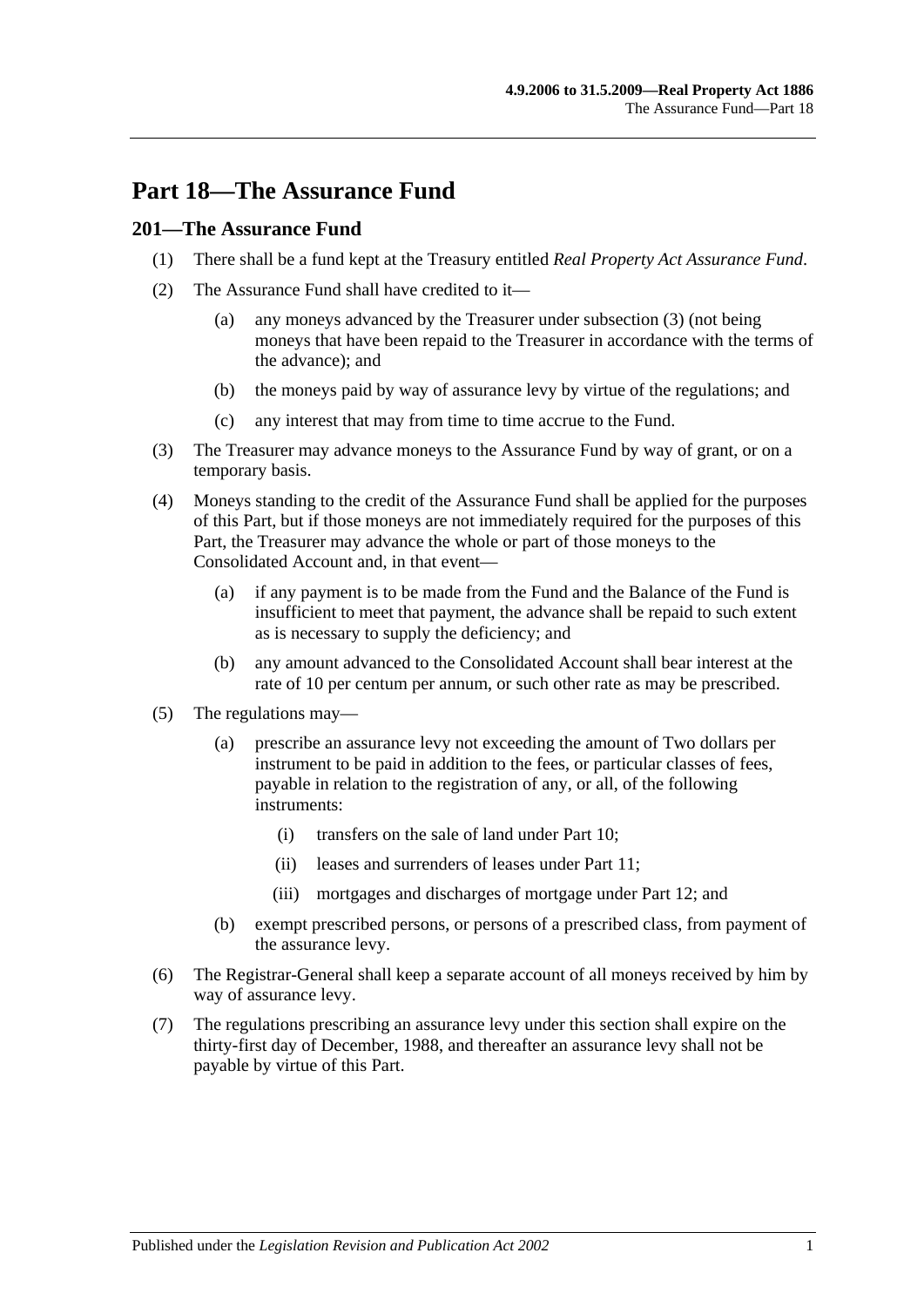# **203—Party deprived of land may sue for compensation**

Any person deprived of land in consequence of fraud, or through the bringing of such land under the provisions of this Act, or of any Act hereby repealed, or by the registration of any other person as proprietor of such land, or in consequence of any error, omission, or misdescription in any certificate, or in any entry or memorial in the Register Book, may bring and prosecute an action at law for the recovery of compensation against the person upon whose application such land was brought under the provisions of this Act, or of any Act hereby repealed, or such erroneous registration was made, or who acquired title to the land through such fraud, error, omission, or misdescription.

# **204—Exoneration of proprietor after transfer for value, except in certain cases**

Except in the case of fraud, or of error occasioned by any omission, misrepresentation, or misdescription in the application of such person to bring the land under the provisions of this Act, or of any of the Acts hereby repealed, or to be registered as proprietor of such land, or in any instrument executed by him, such person shall, upon a transfer of such land, *bona fide* for value, cease to be liable for the payment of any compensation which but for such transfer might have been recovered from him under the provisions herein contained.

# **205—Proceedings against the Registrar-General, as nominal defendant**

In any such case of cesser of liability, and also in any case where the person against whom such action for compensation is permitted to be brought as aforesaid shall be dead, or shall have become bankrupt or made a statutory assignment, or cannot be found within the jurisdiction of the Court or there is any other reason why compensation cannot be fully recovered from that person, it shall be lawful to take proceedings against the Registrar-General, as nominal defendant, as hereinafter provided, for the purpose of recovering the amount of the compensation or costs, or so much of that amount as cannot be recovered from the person referred to above, from the Assurance Fund.

# **207—Purchasers etc protected**

Nothing in this Act contained shall leave subject to action for recovery of compensation as aforesaid, or to action for recovery of possession of land, or to deprivation of the estate or interest in respect of which he is registered as proprietor, any transferee, mortgagee, encumbrancee, or lessee, *bona fide* for valuable consideration of land on the ground that the proprietor, through or under whom he claims, or any previous proprietor has been registered as proprietor through fraud or error, whether such fraud or error shall consist in wrong description of boundaries, or parcels, or otherwise howsoever.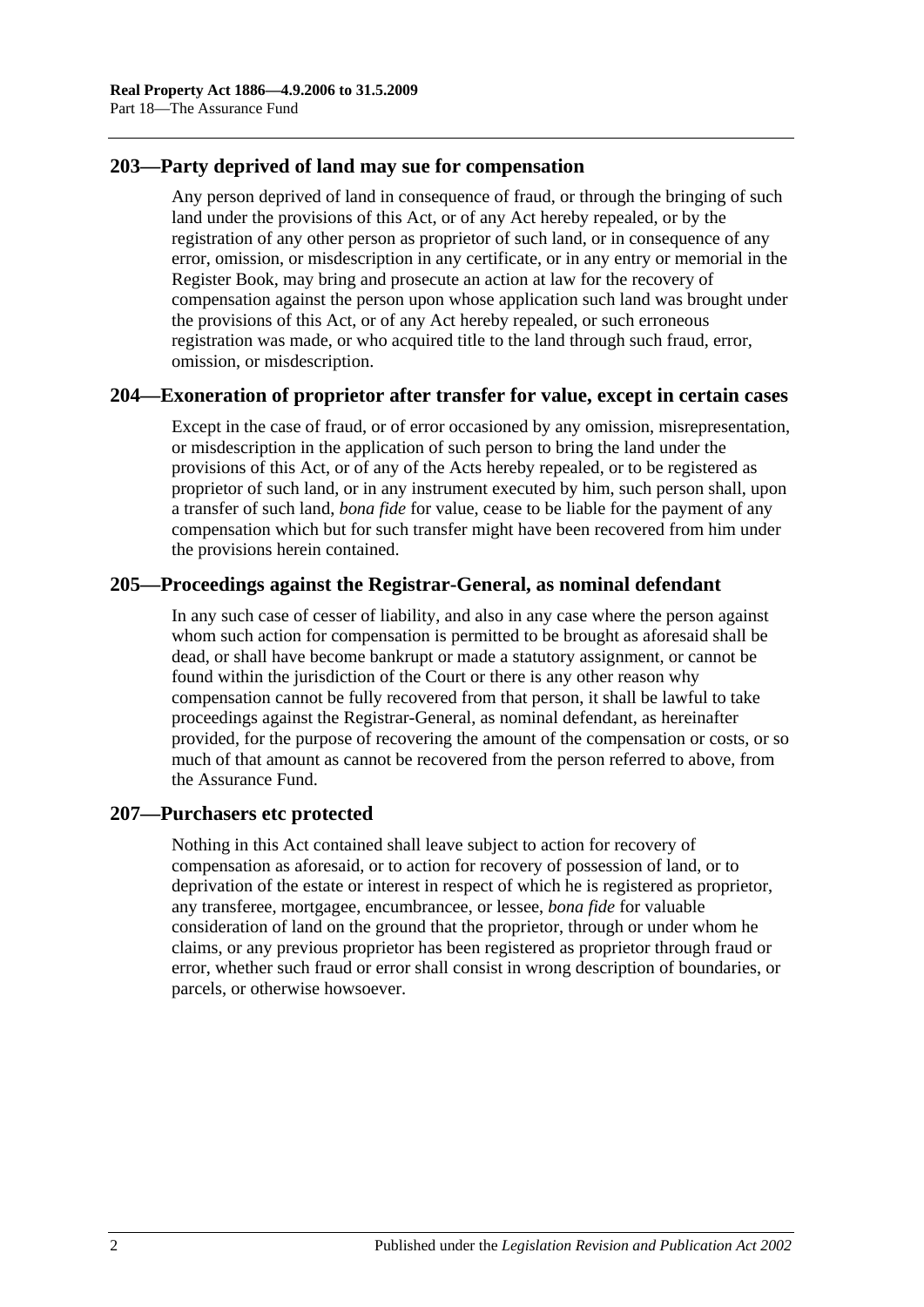## **208—Proceedings against the Registrar-General as nominal defendant**

Any person sustaining loss or damage through any omission, mistake, or misfeasance of the Registrar-General, or any of his officers or clerks in the execution of their respective duties under the provisions of this Act, or of any Act hereby repealed, and any person deprived of any land through the bringing of the same under the provisions of this Act, or of any Act hereby repealed, or by the registration of any other person as proprietor of such land, or by any error, omission, or misdescription in any certificate, or in any entry or memorial in the Register Book, and who by the provisions of this Act is barred from bringing an action for the recovery of such land, may, in any case in which the remedy by action for recovery of compensation as hereinbefore provided is barred, or inapplicable, institute proceedings against the Registrar-General, as nominal defendant, for recovery of compensation as hereinafter provided.

### **209—Value of buildings to be excluded**

In estimating the compensation for any deprivation or loss under this Part of this Act, the value of all buildings and other improvements erected or made subsequently to such deprivation or loss, and with notice thereof, shall be excluded.

## **210—Persons claiming may, before taking proceedings, apply to the Registrar-General for compensation**

Any person sustaining loss or damage in any case in which he shall be entitled to institute proceedings to recover compensation against the Registrar-General as nominal defendant, may, before commencing such proceedings, make application in writing to the Registrar-General, for compensation, and such application shall be supported by affidavit or declaration. If the Registrar-General admits the claim, or any part thereof, and certifies accordingly, the Treasurer may—

- (a) where the amount that the Registrar-General admits does not exceed twenty thousand dollars—on receipt of written authority under the hand of the Crown Solicitor; or
- (b) where the amount that the Registrar-General admits exceeds twenty thousand dollars—on receipt of a warrant under the hand of the Governor and countersigned by the Attorney-General,

pay the amount out of the Assurance Fund.

# **211—Assurance Fund not liable for breach of trust or improper exercise of power of sale**

The Assurance Fund shall not under any circumstances be liable for compensation for loss, damage, or deprivation occasioned by any breach by a registered proprietor of any trust, whether express, implied, or constructive, or by the improper exercise of any power of sale expressed or implied in any mortgage or encumbrance.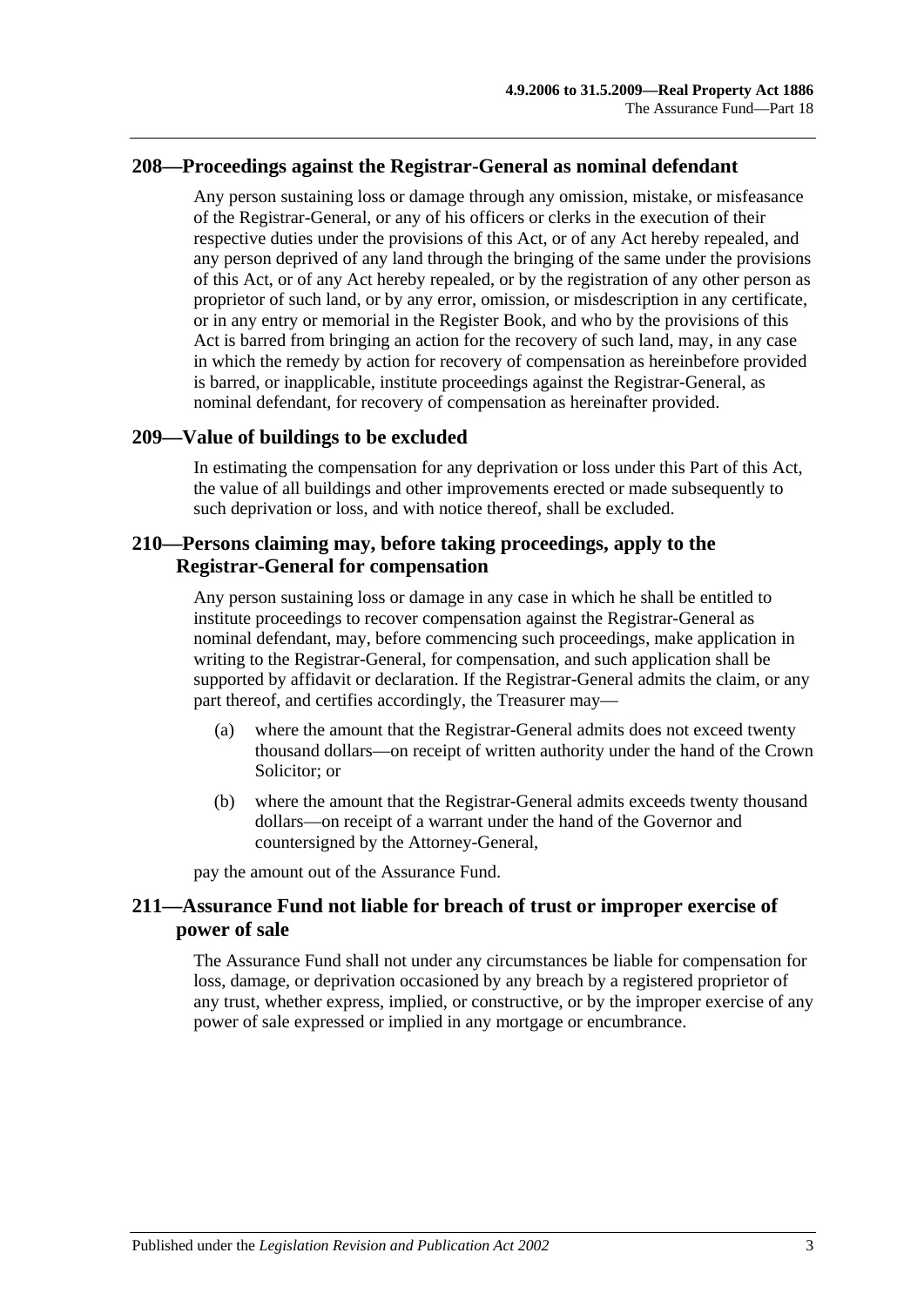## **212—Nor for misdescription of boundaries or parcels except in certain cases**

The Assurance Fund shall not be liable for compensation for loss, damage, or deprivation occasioned by any land being included in the same certificate with other land, through misdescription of boundaries or parcels, unless it shall appear that no person is liable or that the person liable for compensation is dead, or cannot be found within the jurisdiction of the Court or has become bankrupt, or has made a statutory assignment, or the Sheriff or bailiff shall certify that such person is unable to pay the full amount and costs awarded in any action for recovery of such compensation; and in the last-mentioned case the said fund shall be liable for such amount only as the Sheriff or bailiff shall fail to recover from such person.

### **213—Procedure upon, and enforcement of claims against the Assurance Fund**

All proceedings against the Registrar-General as nominal defendant, for the purpose of obtaining compensation from the Assurance Fund, shall be instituted and carried on in the following manner:

### (a) **Mode of application by claimant**

the claimant shall apply to the Court upon affidavit for a rule or summons calling upon the Registrar-General, as nominal defendant, to show cause why compensation should not be paid out of the Assurance Fund to the claimant; and the Court may grant a rule or summons accordingly and such rule or summons shall be returnable not less than seven days after service thereof on the Registrar-General;

#### (b) **Registrar-General may show cause**

the Registrar-General may show cause against such rule or summons, and the Court may thereupon, or if no cause be shown, upon proof of service of the rule or summons, make absolute or discharge the same, or make such order as the circumstances shall require, with or without costs; or may, if satisfied that other persons should be represented on the rule or summons, require such persons to be served with notice thereof, and for that purpose adjourn the consideration of the rule or summons;

### (c) **Court may direct question of fact to be tried**

the Court may direct any question of fact to be decided before the said Court, and for that purpose may direct an issue to be tried wherein the claimant shall be plaintiff, and the Registrar-General and such person or persons (if any) as the Court shall direct, shall be defendant or defendants, and the Court shall direct when and where the trial of such issue shall take place; and may adjourn the further consideration of the rule or summons until after the trial of the issue;

### (d) **Court may order production of papers**

the Court may also direct the parties to the proceedings or issue to produce on oath all deeds, books, papers, and writings in their custody or power, before the Court or the Master, on a day to be named by the Court, and each party shall have liberty to inspect the same, and take copies thereof, at his own expense; and such of them as either party shall give notice to have produced at the trial shall be produced accordingly;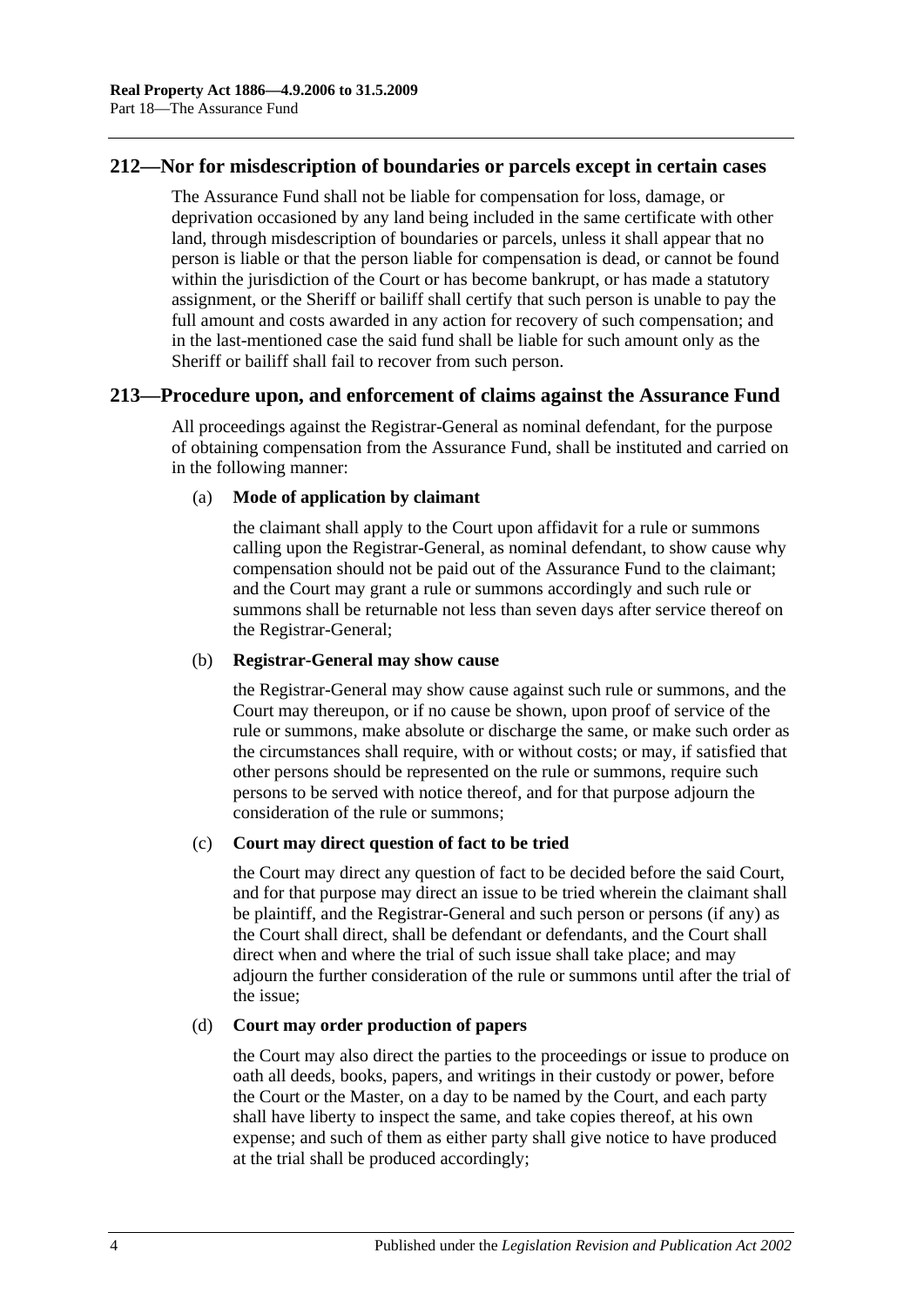#### (e) **Form of issue**

the issue (if any) may be in the following form, or in such other form as the Court shall approve:

*In the Supreme Court*

The day of in the year of Our Lord, 20

South Australia *to wit*

Whereas A.B. affirms, and C.D. denies [*here state the questions of fact to be tried* and it has been ordered by His Honour Mr. Justice according to the *[Real Property Act](http://www.legislation.sa.gov.au/index.aspx?action=legref&type=act&legtitle=Real%20Property%20Act%201886) 1886* that the said questions shall be tried; Therefore let the same be tried accordingly.

And in the case the parties differ upon the questions of fact to be tried, the Court may either settle the same or refer them to the Master;

### (f) **Court may make order after trial of issue**

after the trial of the issue the Court may, upon further consideration of the rule or summons, make such order either with or without costs, as the circumstances shall require;

### (g) **Effect of order**

every order of the Court on such rule or summons shall have the effect of a judgment of the Court in an action;

### (h) **Treasurer to pay compensation**

the Treasurer shall, on the production of any such order directing payment of compensation with or without costs out of the Assurance Fund, pay the same accordingly.

# **214—Proceedings where same land is included in two or more grants from the Crown. Assurance Fund not liable in such case**

Any person deprived of any land in consequence of any such land having been included in two or more grants from the Crown, may commence and prosecute proceedings for the recovery of damages against such person as the Governor may appoint as nominal defendant, in manner provided for by the *[Supreme Court Act](http://www.legislation.sa.gov.au/index.aspx?action=legref&type=act&legtitle=Supreme%20Court%20Act%201935) 1935*, or by any other Act for enforcing pecuniary claims against Her Majesty, Her heirs and successors, and in every such case the Assurance Fund shall not be liable for compensation.

# **215—Limitation of actions**

No application to the Registrar-General nor action or proceeding for compensation for or by reason of any deprivation, loss, or damage occasioned or sustained as aforesaid, shall be made, brought, or taken, except within the period of twenty years from the time when the right to make such application or bring or take such action or proceedings first accrued.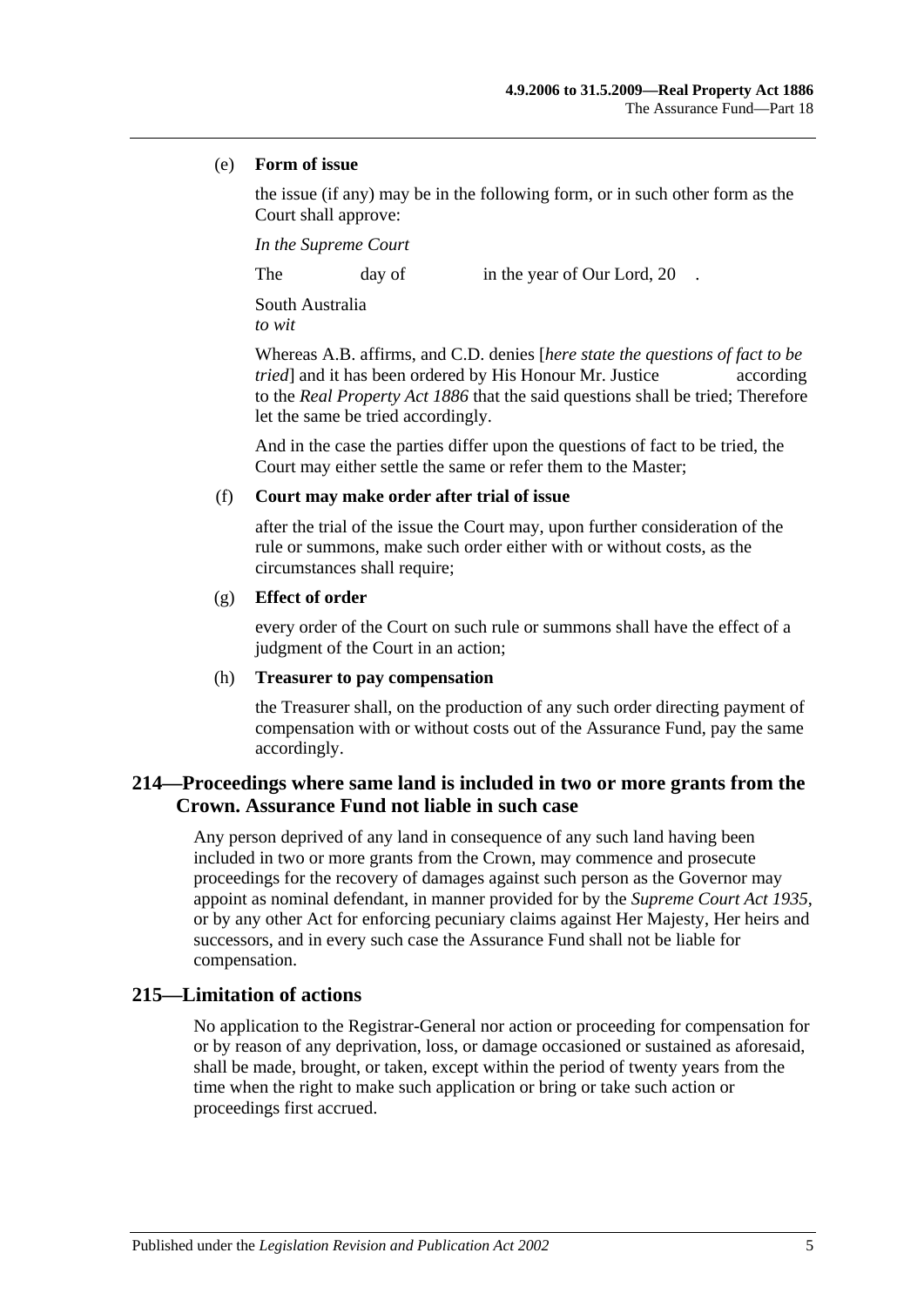# **216—Court to have regard to contributory negligence**

Where, in an action for compensation under this Part, it appears that the plaintiff's deprivation, loss, or damage is attributable in whole or in part to his own negligence or the negligence of a person through or under whom he claims, the Court shall give judgment against the plaintiff or reduce the amount of the compensation that would, in the absence of negligence, have been awarded, by such amount as is just in view of that negligence.

# **217—Payments out of Assurance Fund to be deemed made on account of certain persons**

Any amount paid out of the Assurance Fund in consequence of any person being dead, or having become bankrupt, or having made a statutory assignment, or in consequence of its not being possible to find any person within the jurisdiction of the Court, shall be deemed to have been paid on account of such person.

# **218—Moneys paid out of the Assurance Fund may be recovered**

Whenever any amount has been paid out of the Assurance Fund on account of any person who shall be dead, such amount may be recovered from the estate of such person by action against his personal representatives, in the name of the Registrar-General. Whenever any such amount has been so paid on account of a person who shall have become bankrupt, or made a statutory assignment, such amount shall be considered to be a debt provable upon the estate of such bankrupt or assignor; and a certificate, signed by the Treasurer, certifying the fact of such payment out of the Assurance Fund, and delivered to the Official Receiver or trustee, shall be sufficient proof of such debt.

# **219—Judgment may be entered by Registrar-General for amount paid on account of absent persons**

Whenever any amount has been paid out of the Assurance Fund on account of any person who cannot be found within the jurisdiction of the Court, the Court may, upon the application of the Registrar-General, and upon production of a certificate signed by the Treasurer certifying that the amount has been paid in satisfaction of an order on proceedings taken against the Registrar-General as nominal defendant, allow the Registrar-General to sign judgment against such person forthwith for the amount so paid out of the Assurance Fund, together with the costs of the application; and such judgment shall be final, and shall have the effect of a final judgment in an ordinary action, and execution thereon may issue immediately.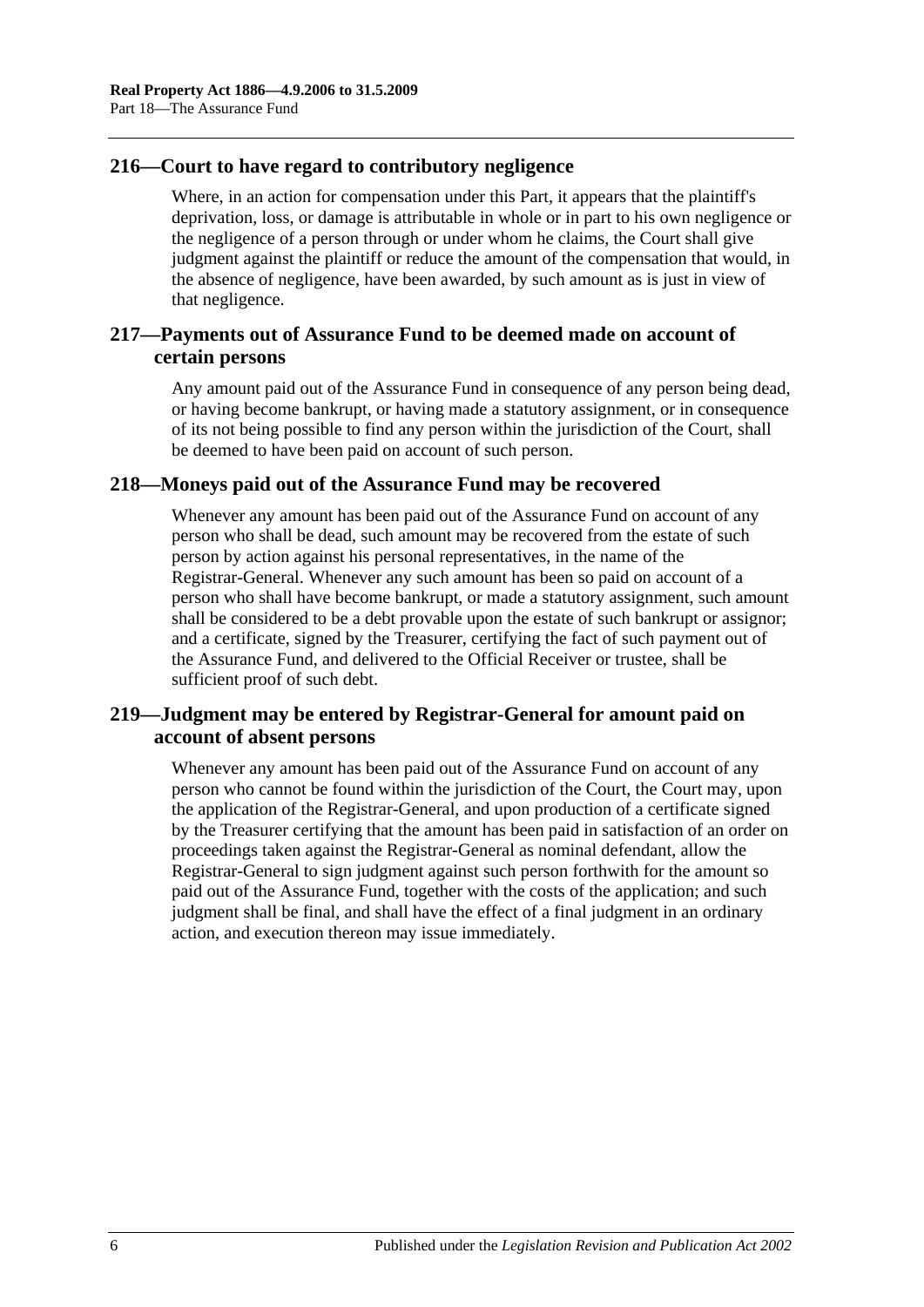# <span id="page-96-0"></span>**Part 19—Special powers and duties of Registrar-General**

## **220—Powers of Registrar-General**

The Registrar-General may exercise the following powers, that is to say—

### (a) **To compel production of documents and examine person interested**

he may summon the proprietor or other person making application to have any land brought under the provisions of this Act, or the proprietor, or mortgagee, or any other person interested in any land in respect of which any instrument, transmission, or other dealing is about to be registered, issued, or transacted, to produce any document of title, instrument of title, or other instrument in his possession or under his control affecting such land, or the title thereto, and to appear and give any explanation or information respecting such land, and the documents and instruments of title relating thereto, and may examine any such person in respect thereof; and the Registrar-General, if the document, instrument, explanation, or information required by him be withheld, and the same appear to him material, shall not be bound to proceed with the bringing of such land under the provisions of this Act, or with the registration or issuing of such instrument, transmission, or dealing, as the case may be;

#### (b) **To administer oaths**

he may administer oaths, or, in lieu of administering an oath, may require any person examined by him to make and subscribe a declaration of the truth of the statements made by him in his examination;

#### (c) **To summon person having possession of duplicate instrument**

he shall, whenever the production of any duplicate certificate, or other instrument of title is required, for the purpose of entering or making on the same any memorial or entry by this Act directed to be entered or made thereon, or for the purpose of cancelling or correcting the same under the provisions of this Act, summon any proprietor, mortgagee, encumbrancee, or other person having the possession, custody, or control thereof to produce the same for such purpose, and such proprietor, mortgagee, encumbrancee, or other person shall thereupon produce the same on payment of a sum of two dollars: Provided that he may, at his discretion, before so summoning any person, require evidence that such person has neglected or refused to produce such duplicate instrument on being requested so to do, and on being offered a reasonable sum for his expenses of production;

#### <span id="page-96-1"></span>(d) **To require production of other instruments etc**

if in respect of any instrument or other matter arising under this Act the Registrar-General is of opinion that—

- (i) the production of any other instrument or document; or
- (ii) the giving of any information evidence or notice; or
- (iii) the doing of any act,

is necessary or desirable, the Registrar-General may—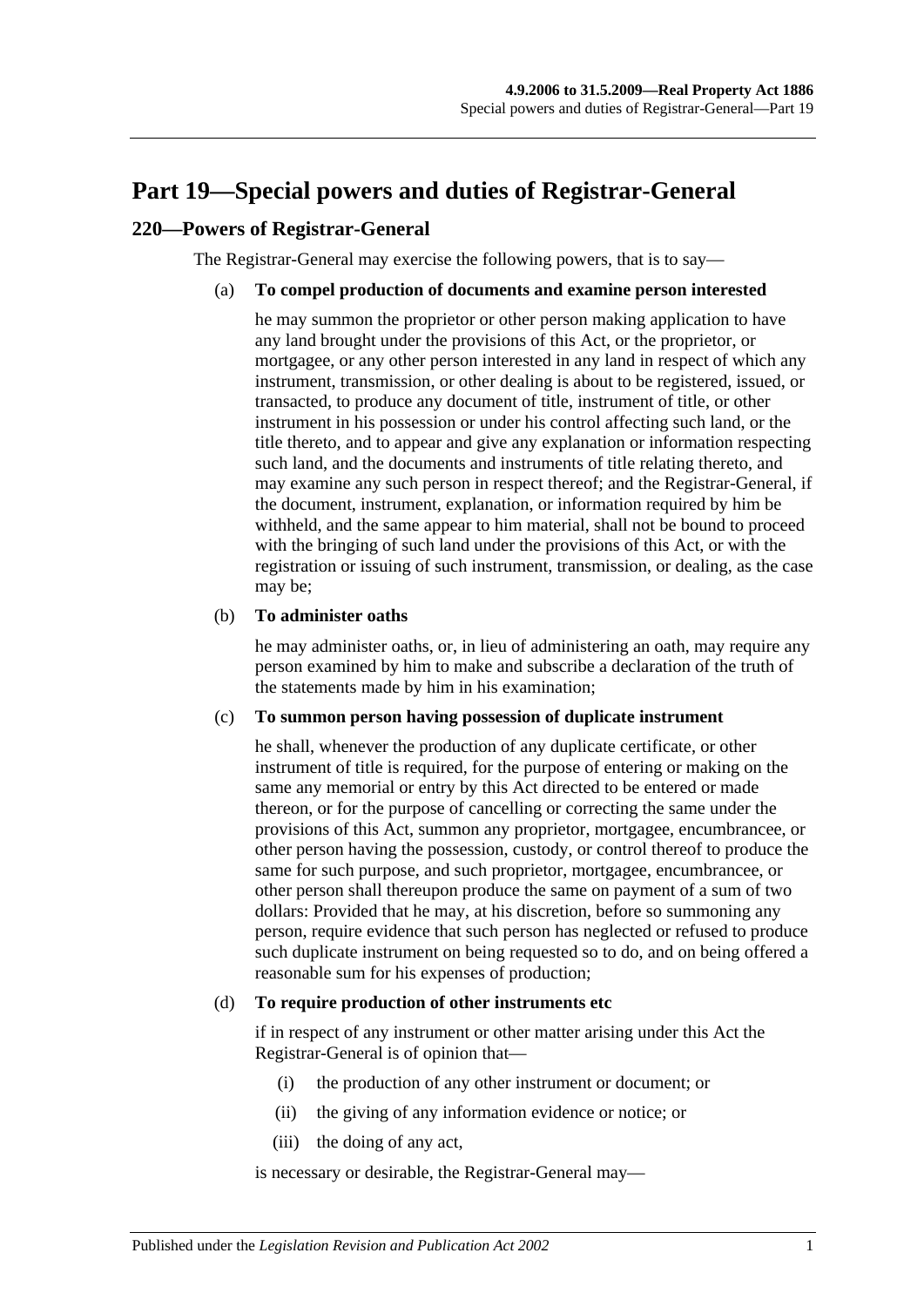- (iv) require the person lodging the instrument or some other person concerned in the matter to produce the other instrument or document, give the information evidence or notice or do the act; and
- (v) until the requirement is complied with and the prescribed fee, if any, is paid, refuse to proceed with the registration of the first-mentioned instrument or with the other matter or to do any act or make any entry in connexion therewith;

### (e) **To reject certain instruments**

if a requisition made under [paragraph](#page-96-1) (d) of this section is not complied with within two months, the Registrar-General may serve on the person lodging the instrument and the parties to the instrument notice that he intends to reject the instrument, and if, after the expiration of two months or such further period as the Registrar-General may allow, the requisition is not complied with, the Registrar-General may reject the instrument if, in his opinion, it cannot be registered under this Act, and any fees paid in respect of any rejected instrument shall be forfeited;

### (f) **To correct errors**

he may, upon such evidence as he considers sufficient—

- (i) correct errors, or update information recorded, in—
	- (A) the Register Book;
	- (B) a certificate;
	- (C) any entry in the Register Book or a certificate;
	- (D) any plan of division or other plan in the Lands Titles Registration Office; or
- (ii) make any entry or notation in or upon the Register Book, a certificate, plan of division or other plan that has been erroneously omitted;

Every certificate or entry so corrected or supplied shall have the like validity and effect as if such error had not been made or such entry omitted. In exercising his powers under this paragraph the Registrar-General may disregard any difference between the dimensions of boundaries as stated in any certificate or in the Register Book or in entries made therein respectively and the actual dimensions of such boundaries as found by admeasurement on the ground;

### (g) **To enter caveats**

he may, on behalf of His Majesty, His heirs or successors, or for the prevention of any fraud or improper dealing, or in any case in which it shall appear to him that an error has been made by misdescription or otherwise in any instrument, or for the protection of any person absent from the State, or under the disability of infancy, coverture or mental incapacity enter caveats forbidding the registration of any instrument, transmission, or dealing affecting any land;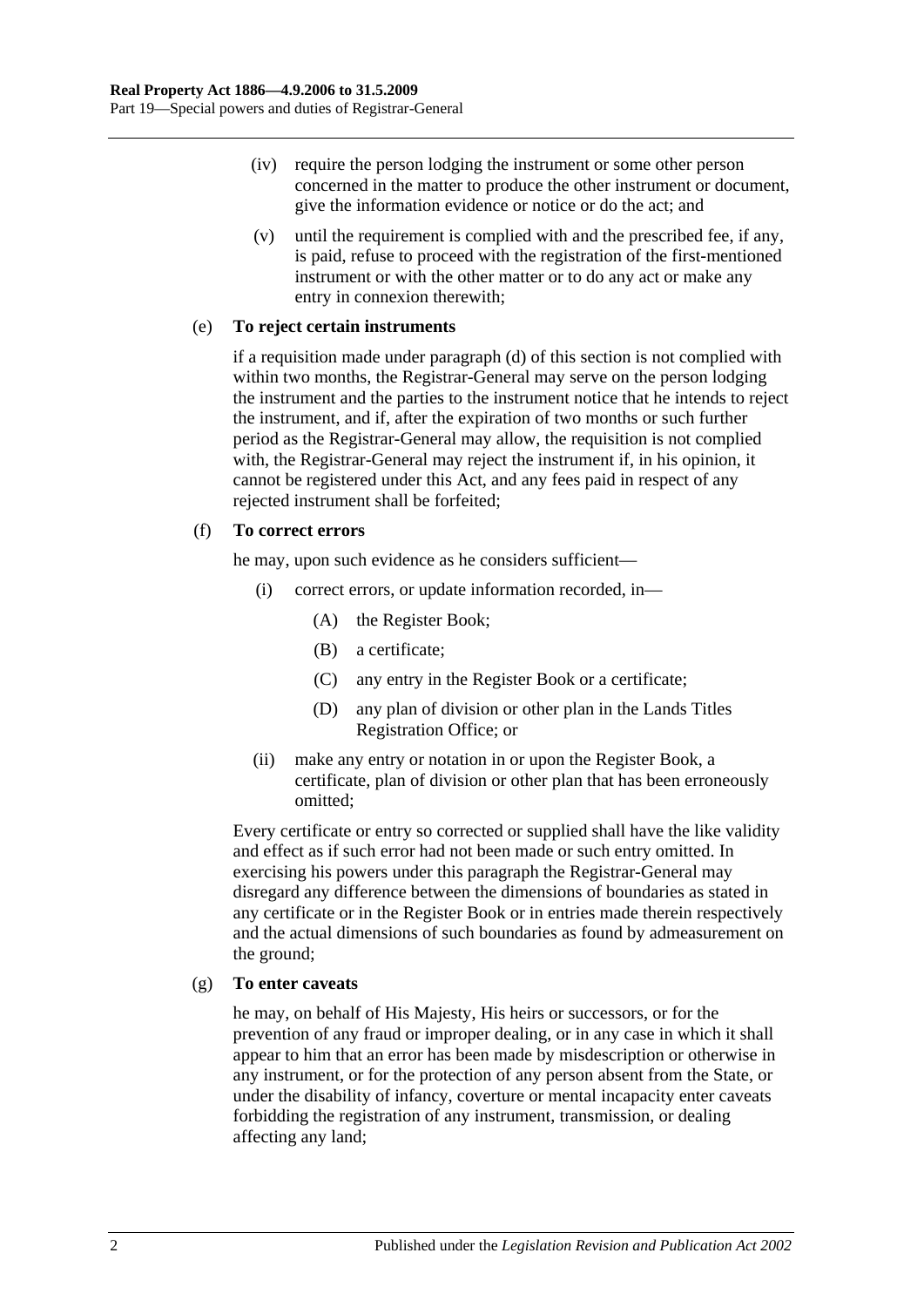#### (h) **To withdraw caveat on payment of money**

he shall, where a caveat is entered to protect a sum of money, upon payment of such sum to him, withdraw such caveat;

#### (i) **To alter forms of instruments etc**

he may, with the consent of the Governor, from time to time, make such alterations in the several forms of instruments prescribed in the Schedules hereto as he may deem requisite; and every form of instrument so altered shall be published in the Government Gazette, and may thereafter be used in lieu of, and shall have the same effect as, the corresponding form prescribed by this Act, and shall be deemed an authorised form;

### (j) **To require map to be deposited**

he may require any person applying to bring land under the provisions of this Act, or any registered proprietor desiring to transfer or otherwise to deal with the land or any portion of the land comprised in his certificate, or other instrument of title, to deposit with him a map or plan of such land, verified by the declaration of a Licensed Surveyor; and if such person or proprietor shall neglect or refuse to comply with such requirement, it shall not be incumbent on the Registrar-General to proceed with the bringing of such land under the provisions of this Act, or with the registration of such transfer or dealing;

### (k) **To dispense with the duplicates of instruments in certain cases. But notice to be given before registering dealing**

he may dispense with the production of any duplicate instrument upon which any memorial of a transfer or other dealing is by this Act required or authorised to be entered or made; and upon the registration in any such case of a transfer or other dealing the Registrar-General shall notify in the memorial in the Register Book that no such entry has been made on the duplicate instrument; and such transfer or other dealing shall thereupon be as valid and effectual as if the duplicate instrument had been produced and such memorial or entry had been entered or made thereon: Provided that, before dispensing with the production of any such duplicate instrument, and before registering such transfer or other dealing, the Registrar-General shall, except in the case of a transmission, require the transferor or other party dealing to make a declaration in a form approved by the Registrar-General—

- (i) that the duplicate instrument has not been deposited as security for the repayment of money;
- (ii) that the duplicate instrument is not subject to a lien (other than one appearing in the Register Book);
- (iii) that he or she has caused to be published in a newspaper circulating generally throughout the State an advertisement, in a form approved by the Registrar-General, of his or her intention to lodge documents at the Lands Titles Registration Office in relation to a transfer or other dealing without production of the duplicate instrument;
- (iv) that he or she believes that the duplicate instrument has been lost or destroyed;
- (v) as to such other matters as are required by the Registrar-General;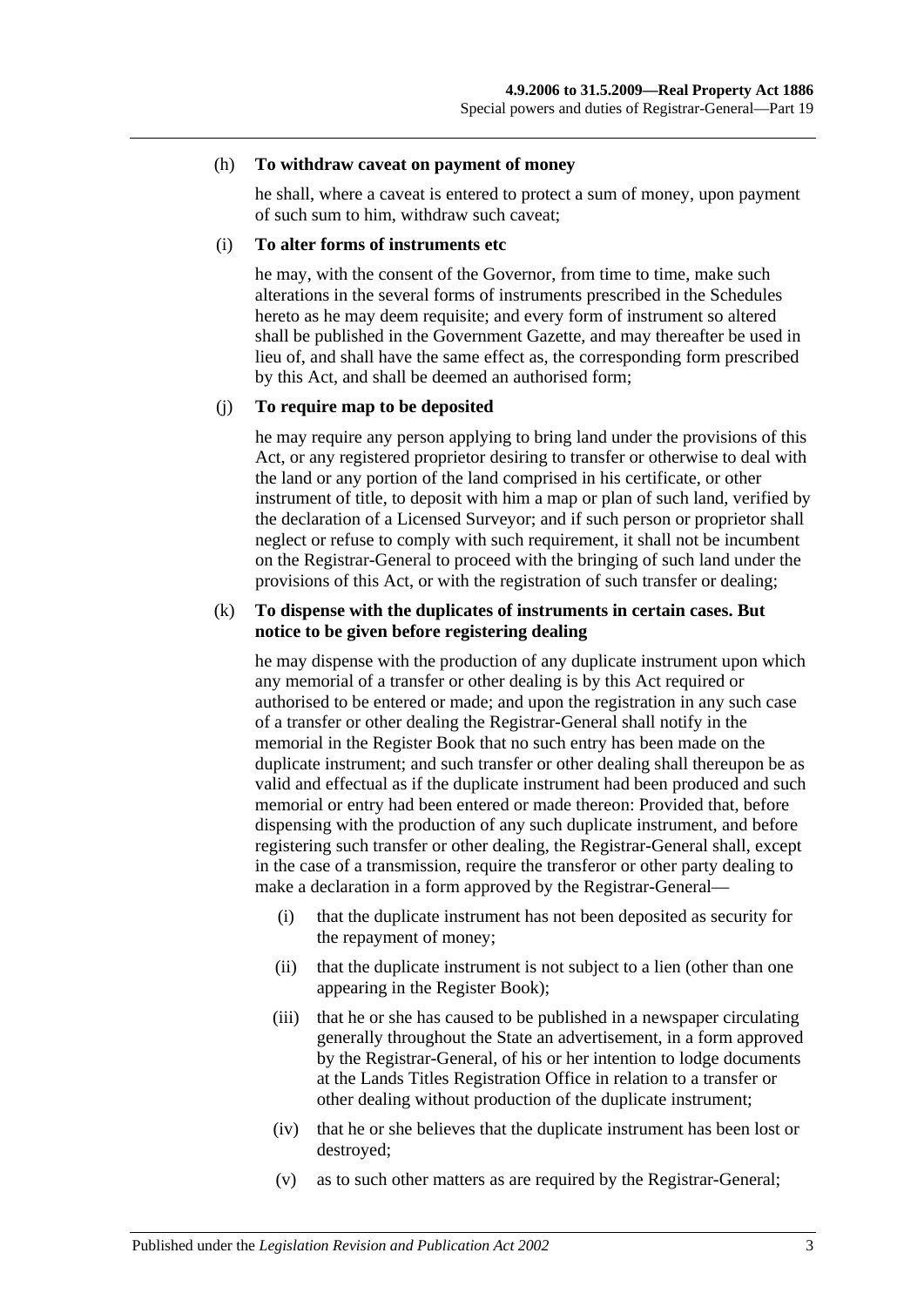### (l) **To destroy certain documents**

he may, notwithstanding any other provision of this Act, with the approval of the Attorney-General, and subject to section 32 of the *[Libraries Act](http://www.legislation.sa.gov.au/index.aspx?action=legref&type=act&legtitle=Libraries%20Act%201982) 1982*, deliver to an appropriate person or destroy any record, document, instrument, plan, diagram, book or paper or any other paper writing, whether of the same kind as those before enumerated or not, that is deposited with or registered at the Lands Titles Registration Office the retention of which by the Registrar-General serves no useful purpose in his or her opinion;

(m) the Registrar-General may destroy duplicate certificates of title that have been cancelled.

### **221—Proprietor may summon Registrar-General to show cause, if dissatisfied**

If, upon the application of any proprietor to have land brought under the provisions of this Act, or to have any dealing or transmission registered or recorded, or to have any instrument or foreclosure order issued, or to have any act or duty done or performed which by this Act is prescribed to be done or performed by the Registrar-General, the Registrar-General shall refuse so to do, or, if such proprietor shall be dissatisfied with the direction upon his application given by the Registrar-General such proprietor may require the Registrar-General to set forth, in writing under his hand, the grounds of his refusal, or the grounds upon which such direction was given, and such proprietor may, if he think fit, at his own cost, summon the Registrar-General to appear before the Court to substantiate and uphold the grounds of his refusal or of such direction as aforesaid.

# **222—Hearing of summons**

Such summons shall be issued under the hand of a Judge, and shall be served upon the Registrar-General six clear days at least before the day appointed for hearing; and upon such hearing, the Registrar-General, or his counsel, shall open and have the right of reply, and the Court may, if any question of fact be involved, direct an issue to be tried to decide such question, and may make such order in the premises as the circumstances of the case may require, and the Registrar-General shall obey such order. All expenses of and incidental to any such proceedings shall be borne and paid by the person instituting the same, unless the Court shall certify that there were no reasonable grounds for such refusal or direction as aforesaid.

# **223—Registrar-General may refer question of law**

- (1) The Registrar-General may refer a question of law arising with regard to the exercise of the Registrar-General's powers and functions under this Act for the opinion of the Court.
- (2) The Court's decision on a question referred under this section is binding on the Registrar-General.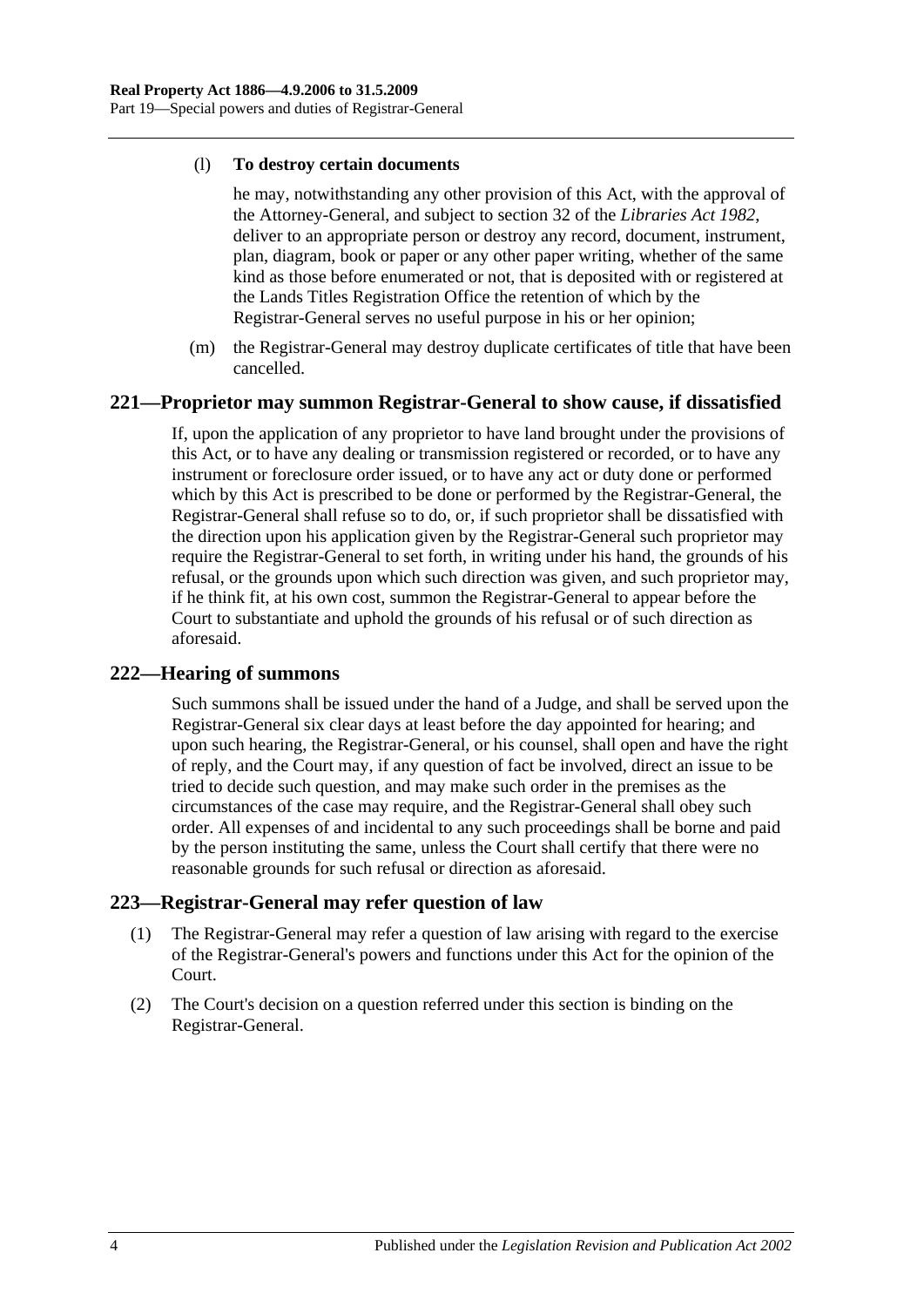# **Part 19A—Rectification of certificates**

# <span id="page-100-3"></span>**223A—Applications for amendment**

- (1) A registered proprietor may apply to have his certificate amended if—
	- (a) the boundaries, area, or position of the land described in the certificate differ from the boundaries, area, or position of the land actually and *bona fide* occupied by him as being the land included in the certificate; or
	- (b) the description of land in the certificate is erroneous or imperfect on the face of it.
- (2) A registered proprietor may apply to have the certificate of any other registered proprietor amended if any of the land described in the applicant's certificate, and actually and *bona fide* occupied by him as being the land included in his certificate, is, by reason of any error in survey or any misdescription, included in the certificate of the other registered proprietor.
- (3) Every application under this section shall be made in the appropriate form.

# <span id="page-100-2"></span>**223B—Notices to be given**

- (1) The Registrar-General shall cause notice of any application made under the last preceding section to be given to such persons as he thinks proper and shall by the notice appoint a time not less than fourteen days from the giving of that notice or from the publication of any advertisement mentioned in [paragraph](#page-100-0) (b) of [subsection](#page-100-1) (2) of this section, whichever is later, after which the application may be granted unless a caveat is lodged forbidding the granting thereof.
- <span id="page-100-1"></span>(2) If the granting of an application to amend any certificate would affect land comprised in any other certificate, the Registrar-General shall—
	- (a) in addition to any other notices mentioned in this section cause notice such as mentioned in [subsection](#page-100-2) (1) of this section to be given to every person appearing by the Register Book to have any interest in the land comprised in that other certificate, and such notice shall be accompanied by a plan showing accurately the extent to which the said land will be affected if the application is granted; and
	- (b) publish a notice such as mentioned in [subsection](#page-100-2) (1) of this section in the Government Gazette.

# <span id="page-100-0"></span>**223C—Power of Registrar-General to reject**

Notwithstanding any direction given or action taken by the Registrar-General in relation to any application made under this Part the Registrar-General may reject the application if the applicant fails to comply to his satisfaction, within such time as to him seems reasonable, with any requisition which he has made in regard to such application.

# **223D—Caveats**

(1) Any person claiming any estate or interest in any land in respect of which any application under this Part is made may, at any time before the application is granted, lodge a caveat with the Registrar-General forbidding the granting of the application.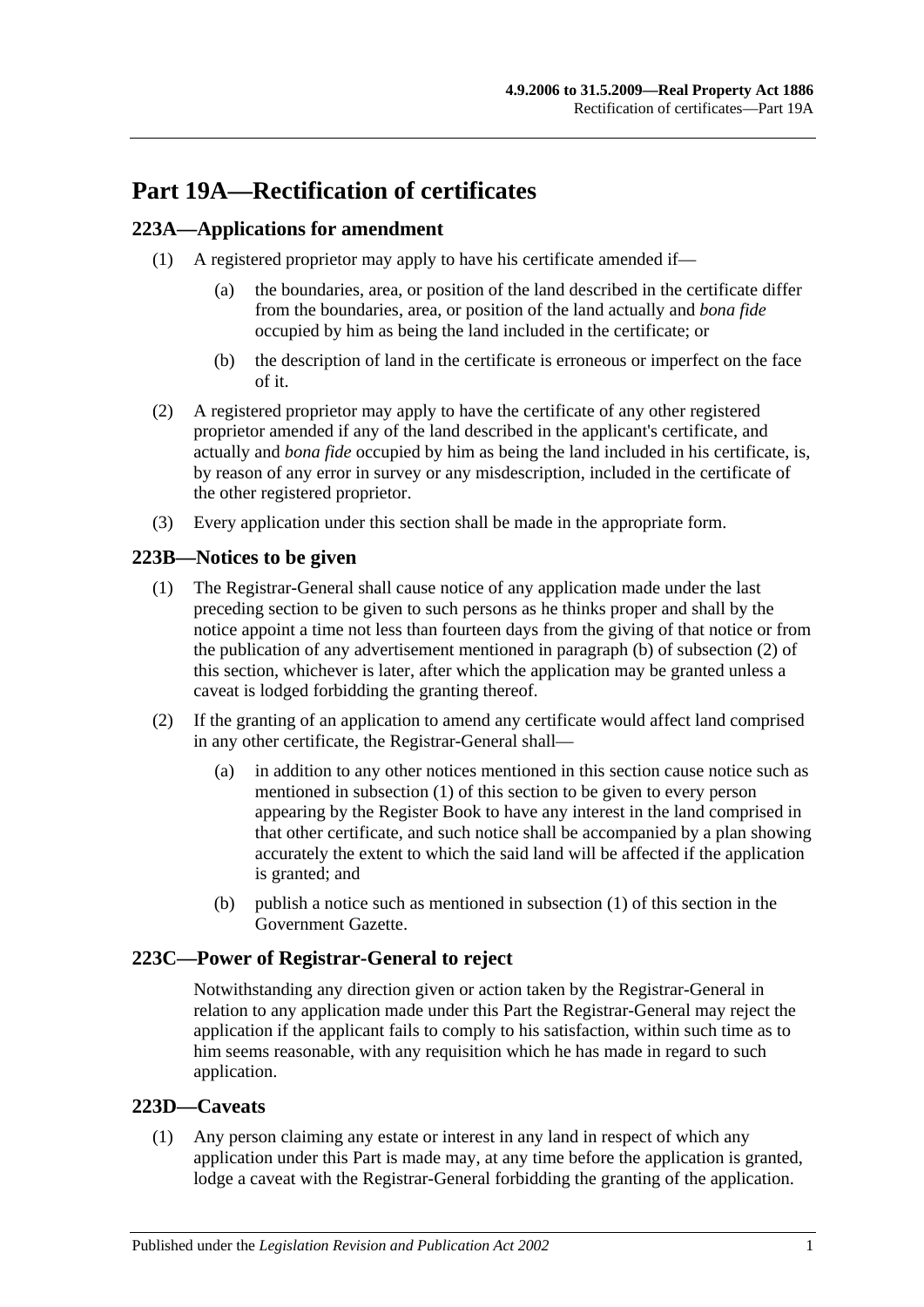(2) Every such caveat shall in all other respects be in the same form, shall be subject to the same provisions, and shall have the same effect with respect to the application against which it is lodged, as a caveat against bringing land under the provisions of this Act.

# **223E—Grant of application**

If the applicant satisfies the Registrar-General that proper grounds, as set out in [section](#page-100-3) 223A, exist for altering the applicant's certificate or the certificate of any other person, or both such certificates, he shall grant the application: Provided that—

- (a) where an alteration of the applicant's certificate would affect land included in the certificate of any other person, the alteration shall not be made unless that land was included in that other person's certificate by reason of error in survey or misdescription; and
- (b) where the title to the land affected by the alteration has been determined in a contested proceeding in a court of competent jurisdiction, the Registrar-General shall not make any alteration inconsistent with the determination of the court.

# **223F—Alterations of certificate in bringing land under this Act**

On bringing any land under this Act, the Registrar-General, without any specific application for the purpose, may amend the certificate relating to any other land, if by reason of error in survey or misdescription any land is included in that certificate which the Registrar-General is satisfied should be included in the certificate issued for the land so brought under this Act.

# **223G—Amendments of title**

- (1) Every amendment made pursuant to this Part shall be made by making the requisite alterations in the original of any certificate.
- (2) The Registrar-General shall also make the requisite alterations in the duplicate certificate when it is produced to him for that purpose, or when it is lodged in or brought to the Lands Titles Office for the purpose of any dealing with the land included therein, and he may detain the duplicate until the amendment thereof has been completed; and the Registrar-General may refuse to register any dealing with the land or any estate or interest therein until the duplicate has been produced for amendment.

# **223H—Notice of amendment of title**

Upon amending the original of any certificate pursuant to this Part, the Registrar-General shall give notice in writing to the registered proprietor of, and to all persons appearing by the Register Book to have an interest in, the land included in that certificate informing him of the amendment. On the duplicate of the certificate being produced, the Registrar-General may, in his discretion, issue a new certificate with an amended description.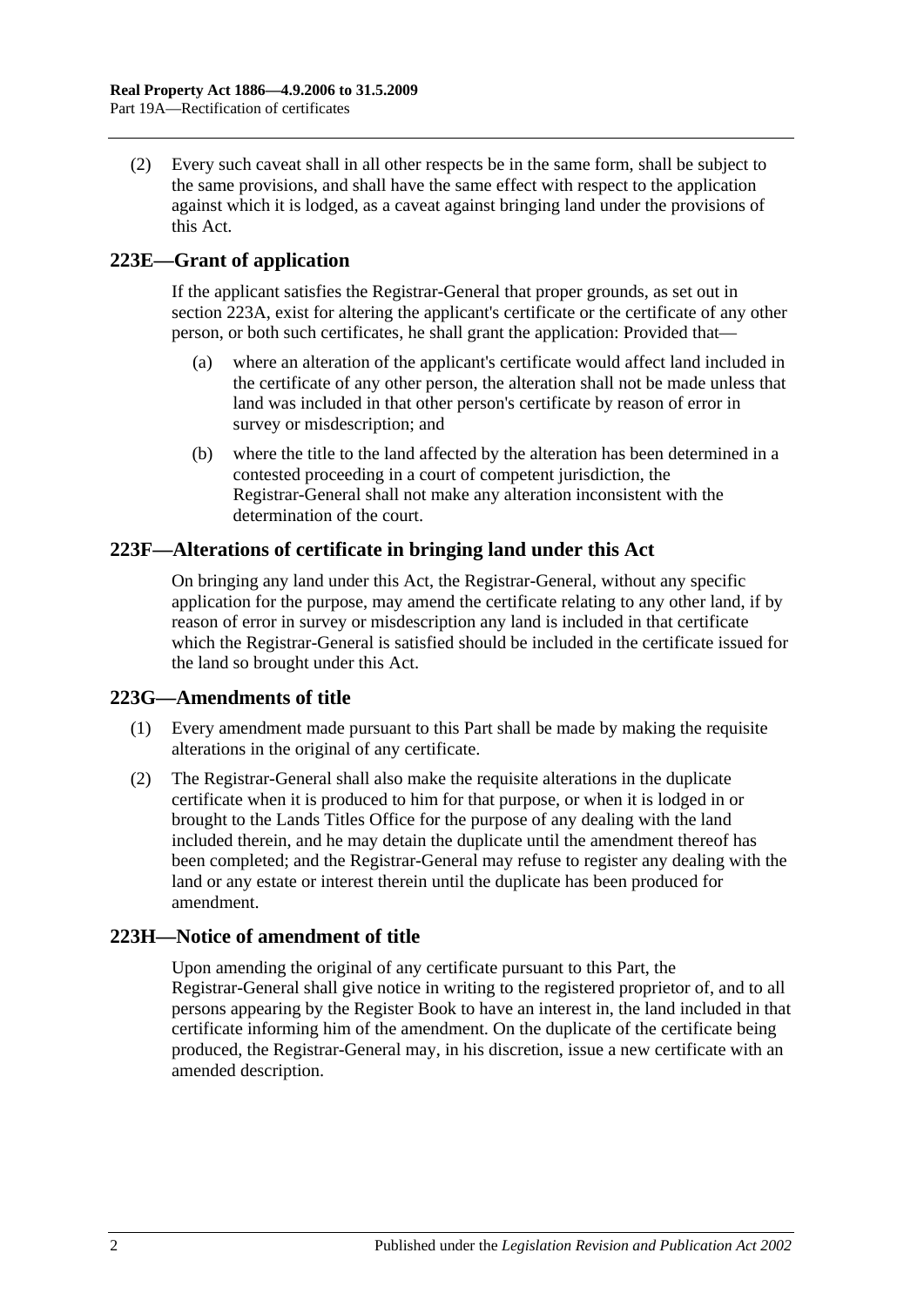# **223J—Rectification by consent**

Where in the opinion of the Registrar-General it is expedient and desirable so to do, he may, with the consent of every person appearing by the Register Book to have any interest, make any correction or amendment to any certificate of title for the purpose of reconciling the boundaries shown in the certificate with the boundaries of the land occupied.

### **223K—Saving of other powers**

The powers conferred by this Part are in addition to, and shall not be deemed to be substituted for, any powers of correction or amendment conferred by any other provision of this Act.

## **223L—Operation of corrections**

Any correction or amendment made under this Part shall be deemed to have been made prior to the registration of any instrument registered on any certificate so corrected or amended and extant at the time of such correction or amendment.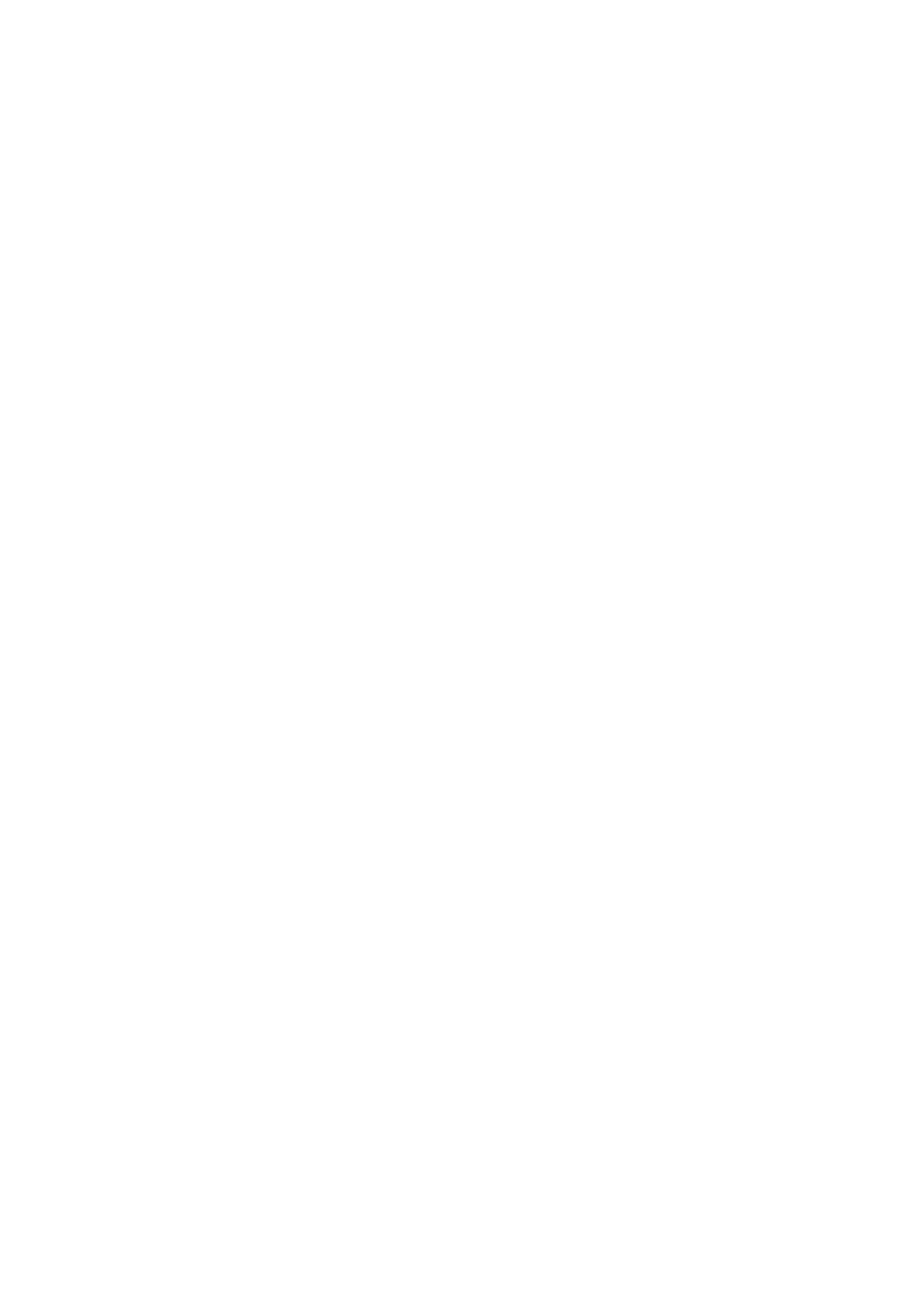# <span id="page-104-2"></span>**Part 19AB—Division and amalgamation of allotments**

# **Division 1—Preliminary**

# <span id="page-104-1"></span>**223LA—Interpretation**

(1) In this Part, unless the contrary intention appears—

### *allotment* means—

- (a) the whole of the land comprised in a certificate except for a community or development lot or common property within the meaning of the *[Community](http://www.legislation.sa.gov.au/index.aspx?action=legref&type=act&legtitle=Community%20Titles%20Act%201996)  [Titles Act](http://www.legislation.sa.gov.au/index.aspx?action=legref&type=act&legtitle=Community%20Titles%20Act%201996) 1996* or a unit or common property within the meaning of the *[Strata Titles Act](http://www.legislation.sa.gov.au/index.aspx?action=legref&type=act&legtitle=Strata%20Titles%20Act%201988) 1988*;
- (b) the whole of the land comprised in a registered conveyance of land that has not been brought under the provisions of this Act;
- (c) a separately defined piece of land that is delineated on a public map and separately identified by number or letter (not being a piece of land that is identified in a Treasury receipt, certificate or other document or instrument of title as being part only of an allotment);
- (d) two or more separately defined pieces of land that are delineated on a public map and that are identified in a Treasury receipt, certificate or other document or instrument of title as forming one allotment for the purposes of this Part;
- <span id="page-104-0"></span>(e) a separately defined piece of land delineated on a plan of division for the purpose of enabling the separate ownership in fee simple of that land;
- (f) a separately defined piece of land identified as an allotment for the purposes of this Part in a plan prepared by the Registrar-General and accepted for filing in the Lands Titles Registration Office;
- (g) where a primary plan of community division has been cancelled under Part 7 Division 3 of the *[Community Titles Act](http://www.legislation.sa.gov.au/index.aspx?action=legref&type=act&legtitle=Community%20Titles%20Act%201996) 1996* or a strata plan has been cancelled under Part 2 Division 7 of the *[Strata Titles Act](http://www.legislation.sa.gov.au/index.aspx?action=legref&type=act&legtitle=Strata%20Titles%20Act%201988) 1988*—the land comprising the former community parcel or site shown on the plan,

but does not include—

- (h) any such land or piece of land that has ceased to be an allotment by virtue of [subsection](#page-106-0) (5); or
- (i) land divided by a primary plan of community division under the *[Community](http://www.legislation.sa.gov.au/index.aspx?action=legref&type=act&legtitle=Community%20Titles%20Act%201996)  [Titles Act](http://www.legislation.sa.gov.au/index.aspx?action=legref&type=act&legtitle=Community%20Titles%20Act%201996) 1996* or a strata plan under the *[Strata Titles Act](http://www.legislation.sa.gov.au/index.aspx?action=legref&type=act&legtitle=Strata%20Titles%20Act%201988) 1988*;

*amalgamation* means the amalgamation of two or more contiguous allotments into a single allotment;

*area* means an area in relation to which a council is constituted;

*the Commonwealth Crown* means the Crown in right of the Commonwealth and includes any instrumentality or agency of that Crown;

*council* means a municipal or district council continued by or constituted under the *[Local Government Act](http://www.legislation.sa.gov.au/index.aspx?action=legref&type=act&legtitle=Local%20Government%20Act%201934) 1934*;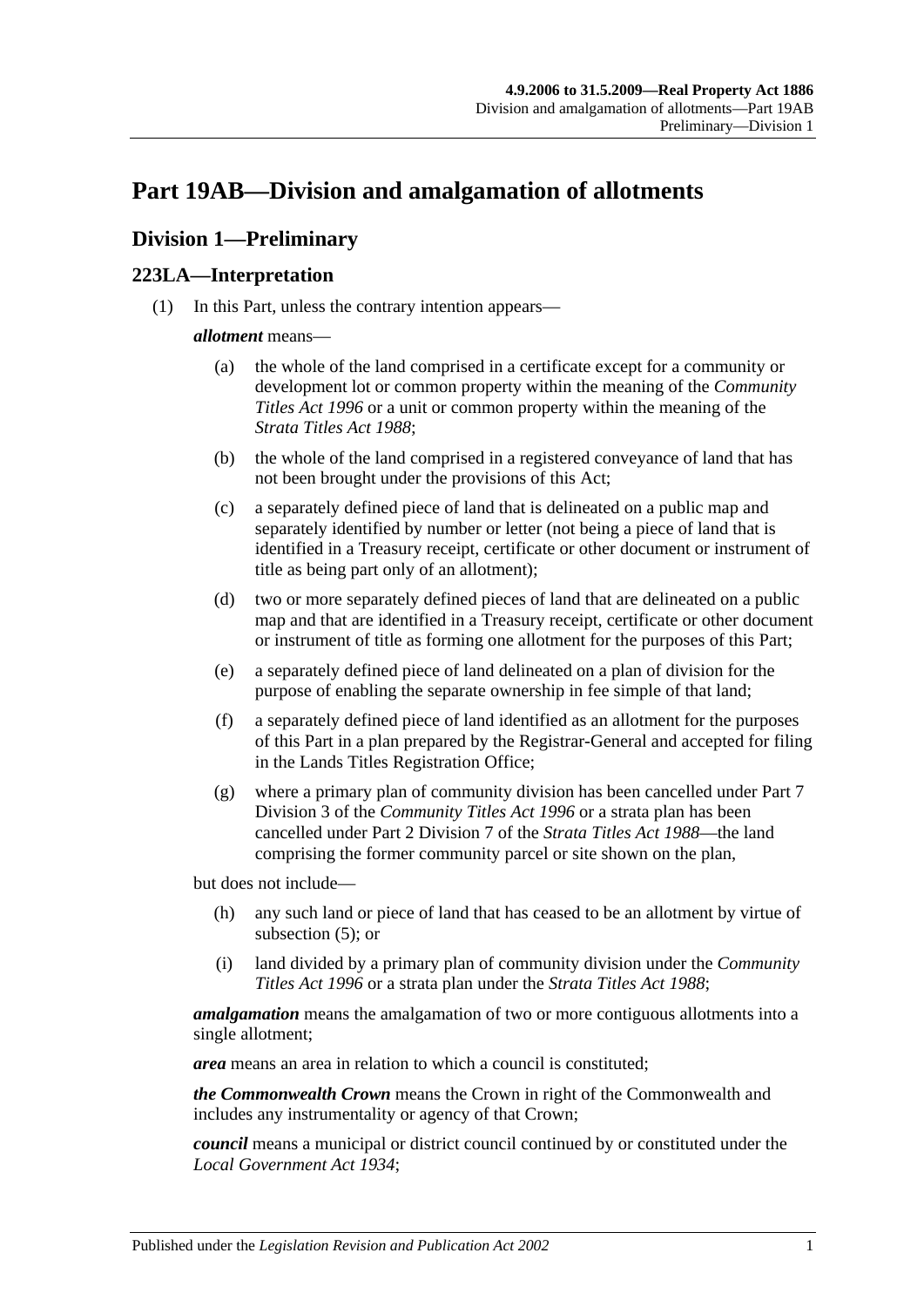*the Crown* means the Crown in right of the State and includes a Minister of the Crown and any instrumentality or agency of the Crown;

*the Development Assessment Commission* or *the Commission* means the authority of that name established by the *[Development Act](http://www.legislation.sa.gov.au/index.aspx?action=legref&type=act&legtitle=Development%20Act%201993) 1993*;

*division* means the division of land into allotments, or the alteration of the boundaries of allotments, and includes subdivision and resubdivision but does not include amalgamation or the division of land by community plan under the *[Community Titles](http://www.legislation.sa.gov.au/index.aspx?action=legref&type=act&legtitle=Community%20Titles%20Act%201996)  Act [1996](http://www.legislation.sa.gov.au/index.aspx?action=legref&type=act&legtitle=Community%20Titles%20Act%201996)* or by strata plan under the *[Strata Titles Act](http://www.legislation.sa.gov.au/index.aspx?action=legref&type=act&legtitle=Strata%20Titles%20Act%201988) 1988*;

*electricity entity* means—

- (a) a person who holds a licence under the *[Electricity Act](http://www.legislation.sa.gov.au/index.aspx?action=legref&type=act&legtitle=Electricity%20Act%201996) 1996* authorising the operation of a transmission or distribution network; or
- (b) a person exempted from the requirement to hold such a licence; or
- (c) Distribution Lessor Corporation or Transmission Lessor Corporation;

*the Mount Lofty Ranges* means that part of the State delineated in General Registry Office Plan No. 180 of 1992 and described in that plan as "Mt. Lofty Ranges Area";

*public map* means a public map as defined in the *[Crown Lands Act](http://www.legislation.sa.gov.au/index.aspx?action=legref&type=act&legtitle=Crown%20Lands%20Act%201929) 1929*;

*service easement* means an easement in favour of—

- (a) South Australian Water Corporation (or a predecessor or successor of the Corporation) for sewerage or water supply purposes; or
- (b) a council or the Crown for drainage purposes; or
- (c) an electricity entity for electricity supply purposes,

pursuant to [section](#page-110-0) 223LG and includes an easement pursuant to a corresponding previous enactment;

*thoroughfare* includes a walkway.

(2) In [paragraph](#page-104-0) (e) of the definition of *allotment* in [subsection](#page-104-1) (1)—

*plan of division* means a plan of division (whether described as such, or as a plan of subdivision or resubdivision)—

- (a) that was, before 1 January 1900, deposited or filed in the Lands Titles Registration Office or deposited or enrolled in the General Registry Office; or
- (b) approved pursuant to the *[Planning and Development Act](http://www.legislation.sa.gov.au/index.aspx?action=legref&type=act&legtitle=Planning%20and%20Development%20Act%201966) 1966* or a previous enactment and deposited, or accepted for filing, in the Lands Titles Registration Office or deposited or enrolled in the General Registry Office; or
- (c) that was deposited by the Registrar-General in the Lands Titles Registration Office in pursuance of [Part 19AB](#page-104-2) on or after 4 November 1982,

and that has not been superseded by a subsequent plan of division or been cancelled by or under this Act.

- <span id="page-105-0"></span>(3) For the purposes of this Part, allotments will be taken to be contiguous if they abut one another at any point or if they are separated only by—
	- (a) a street, road, railway, thoroughfare or travelling stock route; or
	- (b) a reserve or other similar open space dedicated for public purposes.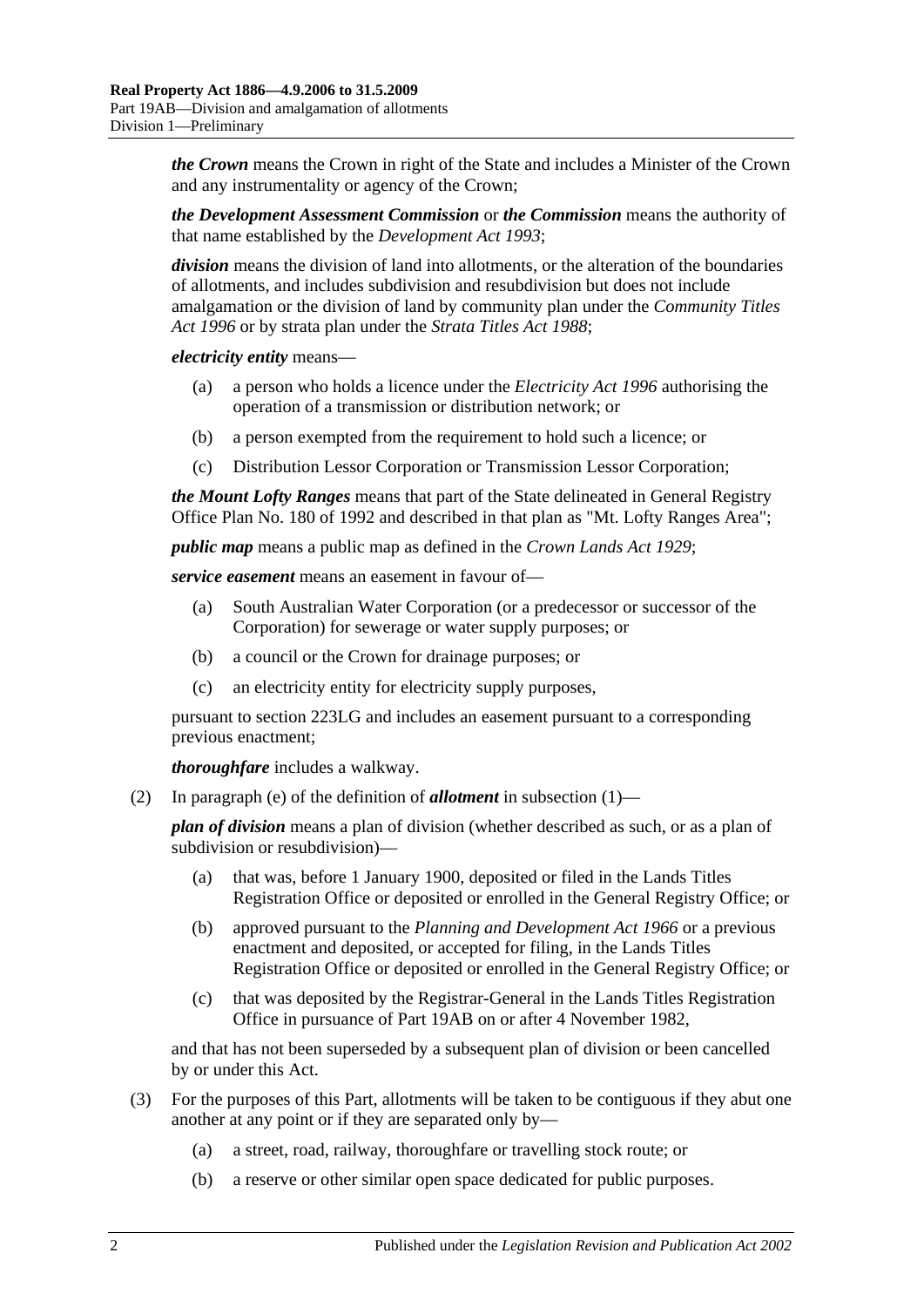- (4) For the purposes of [subsection](#page-105-0) (3) allotments will be taken to be separated by intervening land if a line projected at right angles from any point on the boundary of one of the allotments with the intervening land would intersect a boundary of the other allotment with the intervening land.
- <span id="page-106-0"></span>(5) Where a statutorily authorised division of land was made before the commencement of this Part, or is made in pursuance of this Part, that division will be taken to have superseded any former division insofar as it affected the same land (whether or not the former division was itself statutorily authorised) and hence any allotments that may have existed by virtue of any such former division of the land will, to the extent to which it has been superseded, cease to exist.
- (6) For the purposes of [subsection](#page-106-0) (5) a division of land is statutorily authorised if effected in pursuance of this Part, or any previous enactment providing for the division of land.

# **223LB—Unlawful division of land**

- (1) A person must not grant, sell, transfer, convey, mortgage or encumber an estate or interest (except a right of way or other easement) in land (whether or not the land has been brought under the provisions of this Act) unless that land constitutes—
	- (a) the whole of an allotment, or of a number of allotments; or
	- (b) an allotment or allotments and a part allotment that is contiguous with that allotment or with one or more of those allotments and is comprised within the same certificate.
- (2) Where land is comprised in a certificate, a person must not grant, sell, transfer, convey, mortgage or encumber an estate or interest (except a right of way or other easement) in portion of the land comprised in the certificate unless—
	- (a) the portion of the land constitutes—
		- (i) the whole of an allotment or of a number of allotments; or
		- (ii) an allotment or allotments and a part allotment that is contiguous with that allotment or with one or more of those allotments; and
	- (b) the remainder of the land comprised in the certificate—
		- (i) constitutes the whole of an allotment or of a number of allotments; or
		- (ii) constitutes an allotment or allotments and a part allotment or part allotments that are contiguous with that allotment or one or more of those allotments.
- <span id="page-106-1"></span>(3) The requirement of contiguity in [subsection](#page-106-1) (2)(b)(ii) does not apply to a part allotment that was not contiguous with any allotment in the certificate before the transaction occurred.
- (4) A transaction entered into in contravention of this section is void and no instrument purporting to give effect to such a transaction may be lodged for registration.
- (5) This section does not affect the validity of a contract to grant, sell, transfer, convey, mortgage or encumber an estate or interest in land if—
	- (a) a division of land—
		- (i) under this Part; or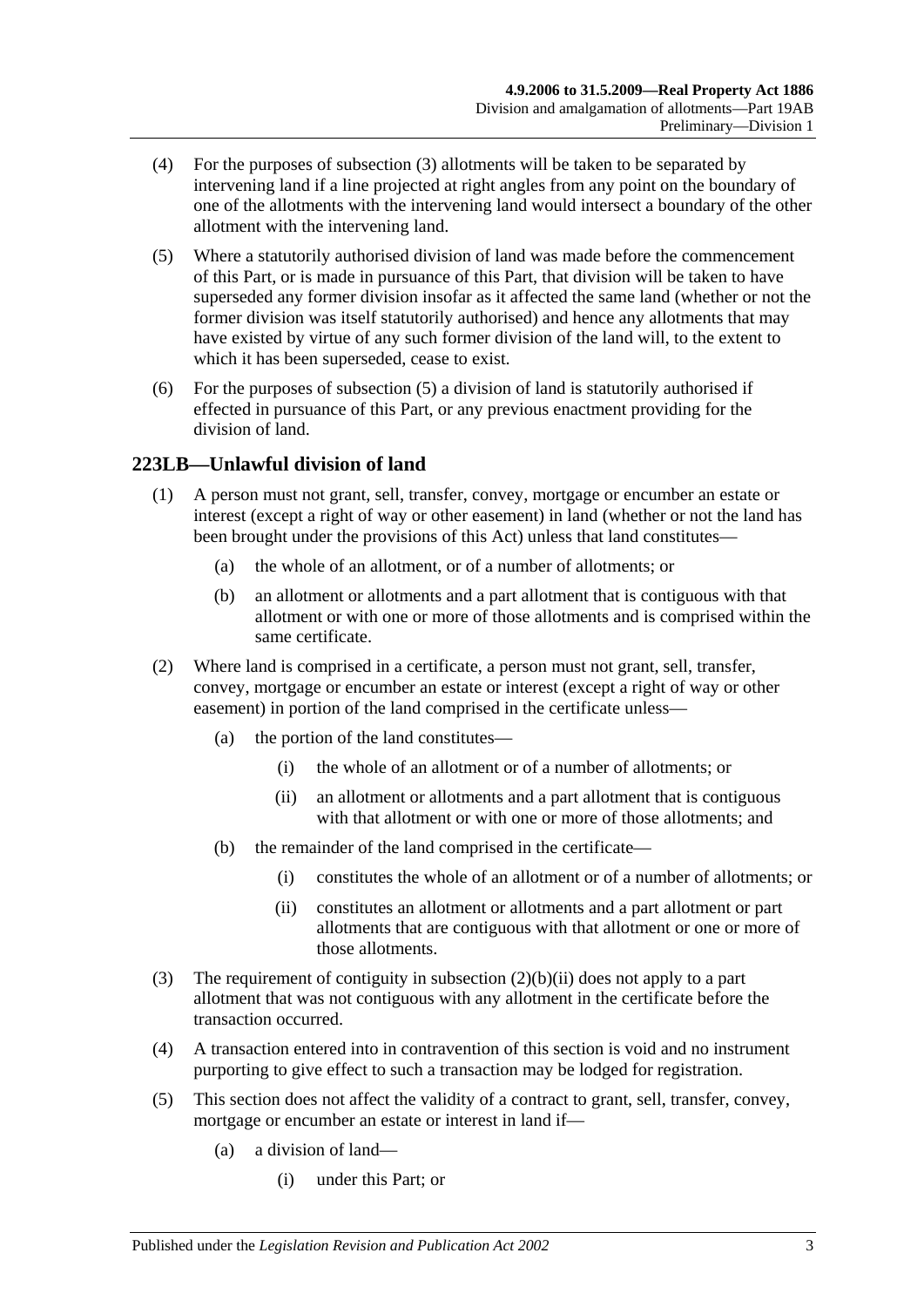(ii) by strata plan under the *[Strata Titles Act](http://www.legislation.sa.gov.au/index.aspx?action=legref&type=act&legtitle=Strata%20Titles%20Act%201988) 1988* or by community plan under the *[Community Titles Act](http://www.legislation.sa.gov.au/index.aspx?action=legref&type=act&legtitle=Community%20Titles%20Act%201996) 1996*,

is contemplated by the parties to the contract; and

- (b) the contract could, if the land were divided as contemplated by the parties, be carried into effect in conformity with this section; and
- (c) the contract provides that the grant, transfer, conveyance, mortgage or encumbrance of estates or interests in land pursuant to the contract will not have effect until the plan of division, strata plan or community plan contemplated by the parties has been deposited in the Lands Titles Registration Office by the Registrar-General.
- (6) Where—
	- (a) before 4 November 1982—
		- (i) land was laid out in a building unit scheme; and
		- (ii) buildings were erected in accordance with the scheme; and
	- (b) by virtue of leases or agreements with the registered proprietor of the land, two or more persons have exclusive rights to occupy separate portions of the land,

<span id="page-107-0"></span>this section does not affect the validity of an assignment of or other dealing with the rights of occupation existing under the leases or agreements referred to in [paragraph](#page-107-0) (b).

- (7) This section does not affect the validity of—
	- (a) a transaction lawfully entered into before 4 November 1982; or
	- (b) a transaction of a class excluded by regulation from the provisions of this section.
- (8) In this section—

*allotment* includes a community lot, a development lot and common property within the meaning of the *[Community Titles Act](http://www.legislation.sa.gov.au/index.aspx?action=legref&type=act&legtitle=Community%20Titles%20Act%201996) 1996* and a unit and common property within the meaning of the *[Strata Titles Act](http://www.legislation.sa.gov.au/index.aspx?action=legref&type=act&legtitle=Strata%20Titles%20Act%201988) 1988*;

*estate* in land includes an estate of leasehold.

### **223LC—Application of this Part**

This Part does not apply in respect of unalienated Crown lands or land alienated from the Crown otherwise than in fee simple.

# **Division 2—General procedures to be observed in relation to division of land**

### **223LD—Application for division**

- (1) An application for the division of land may be made to the Registrar-General by the registered proprietor of the land.
- (2) The application must be in a form approved by the Registrar-General and be accompanied by the prescribed fee.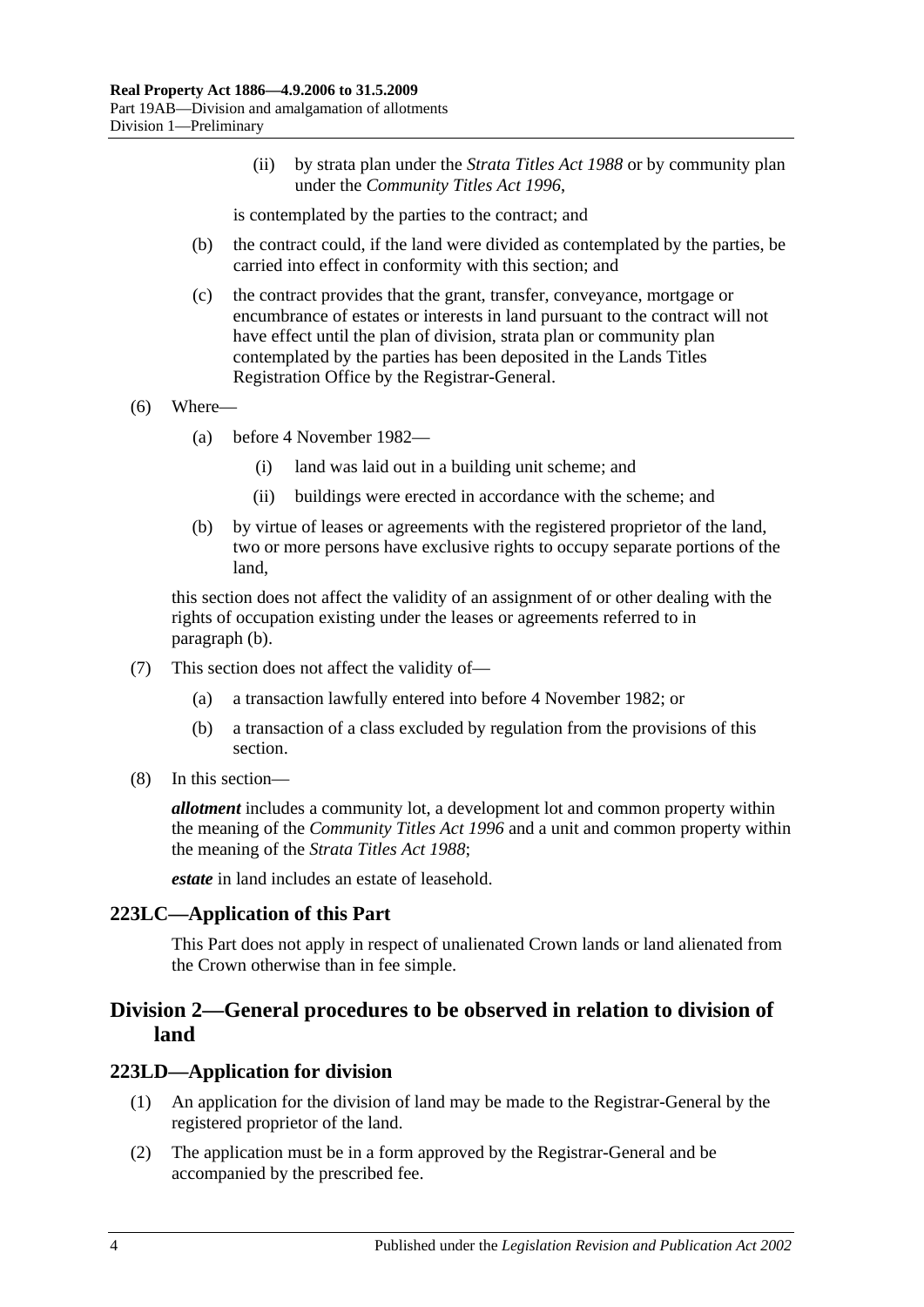- <span id="page-108-0"></span>(3) Subject to this section, the application must be accompanied by—
	- (a) a plan of division delineating the allotments into which the applicant seeks to divide the land; and
	- (b) the certificate of a licensed surveyor in the prescribed form; and
	- (c) the certificate from the Development Assessment Commission required by section 51 of the *[Development Act](http://www.legislation.sa.gov.au/index.aspx?action=legref&type=act&legtitle=Development%20Act%201993) 1993* in relation to the proposed division,

<span id="page-108-1"></span>and the applicant must comply with the requirements of the Registrar-General in relation to the application.

- (4) The Registrar-General may examine a plan of division before the application for the division is lodged under [subsection](#page-107-0) (1) to determine whether the plan is in an appropriate form to be deposited in the Lands Titles Registration Office.
- (5) The regulations may provide that in prescribed cases, or cases of a prescribed class, no certificate is required under [subsection](#page-108-0) (3)(b) or [\(c\)](#page-108-1) unless the Registrar-General specifically requires such a certificate, and, in any other case, the Registrar-General may, if he or she thinks fit, dispense with any such certificate.
- (6) The certificate referred to in [subsection](#page-108-1)  $(3)(c)$  expires at the expiration of one year after the application for the division of the land was lodged with the Registrar-General unless the Registrar-General extends the life of the certificate.
- (7) The plan and the application for division will, upon being lodged with the Registrar-General, be taken for the purposes of this Act to be a single instrument presented for registration and will have priority over other instruments in accordance with [section](#page-29-0) 56.
- (8) Subject to [subsection](#page-108-2) (9), a plan of division or the application to which it relates cannot be withdrawn or amended without the consent of all the persons who are required by this Division to certify their consent to deposit of the plan.
- <span id="page-108-2"></span>(9) The Registrar-General may permit an applicant, or a person who has certified his or her consent to deposit of a plan of division, to amend the application or the plan to which it relates in order to comply with this Act or with a requirement of the Registrar-General under this Act.
- (10) The provisions of this Act that apply to, or in relation to, instruments of a particular class will, subject to this Part, apply (with any necessary adaptations or modifications) to, or in relation to, a plan of division and the application for division if deposit of the plan in the Lands Titles Registration Office—
	- (a) would operate to vest in a person under [section](#page-109-0) 223LE the same kind of estate or interest as is vested by registration of instruments of that class; or
	- (b) would discharge or otherwise extinguish an estate or interest in land under [section](#page-109-0) 223LE of the same kind as is discharged or extinguished by registration of instruments of that class.
- (11) Except where the Registrar-General otherwise determines, an application for the division of land cannot be made unless the land has been brought under the provisions of this Act.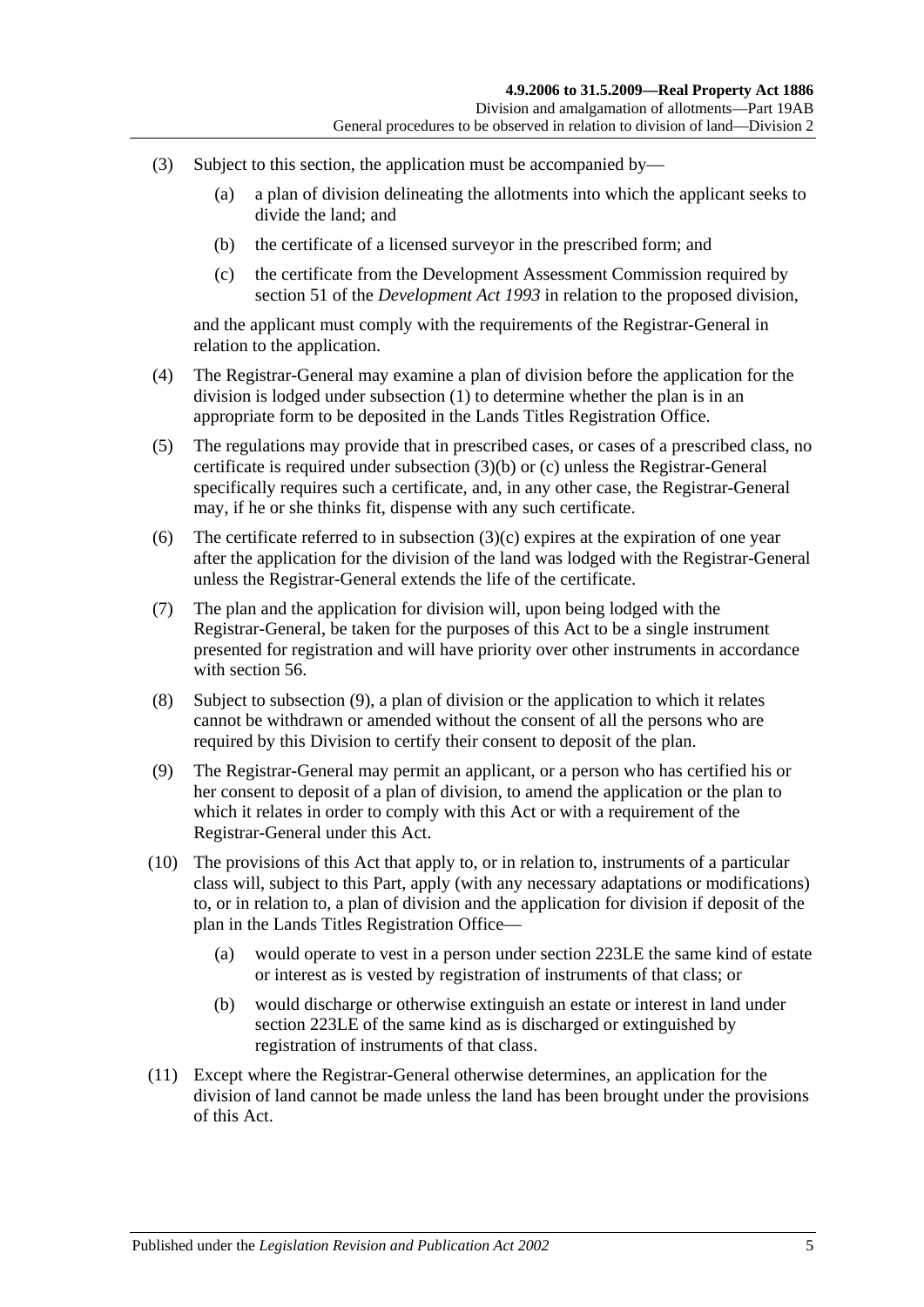(12) Where an application for the division of land that has not been brought under the provisions of this Act is permitted by the Registrar-General, references in this Division that are appropriate to, or in relation to, land that has been brought under the provisions of this Act will, in relation to that application, be read subject to appropriate adaptations and modifications.

## <span id="page-109-0"></span>**223LE—Deposit of plan of division in Lands Titles Registration Office**

- (1) Where due application is made to the Registrar-General for the division of land, the Registrar-General may deposit the plan of division to which the application relates in the Lands Titles Registration Office if the certificate issued by the Commission in relation to the proposed division has not expired under this Division.
- <span id="page-109-2"></span>(2) Subject to [subsection](#page-109-1) (3), where a plan of division or the application for division states that an estate or interest in land is vested in a person, deposit of the plan in the Lands Titles Registration Office operates to vest the estate or interest in that person to the extent to which it is not already vested in him or her.
- <span id="page-109-1"></span>(3) An estate in fee simple will vest in a person under [subsection](#page-109-2) (2) only if—
	- (a) the person was, immediately before the plan of division was deposited in the Lands Titles Registration Office, the proprietor of an estate or interest in some part, or the whole, of the land, shown on the plan of division; or
	- (b) the person is an agent or instrumentality of the Crown or the Commonwealth Crown or is entitled to acquire the land compulsorily under an Act or law of the State or the Commonwealth.
- (4) Where a plan of division or the application for division states that an estate or interest in land shown on the plan of division is discharged or otherwise extinguished whether wholly or in respect of part only of that land, deposit of the plan in the Lands Titles Registration Office operates to discharge or otherwise extinguish that estate or interest wholly or in respect of that part of the land.
- (5) Where the deposit of a plan of division will operate to vest an estate or interest (other than an estate in fee simple or a service easement) in a person, the terms on which the estate or interest will be held must be specified by including them in, or attaching them to, the application for the division of the land or by reference to another registered instrument.
- (6) Where an easement is shown on a plan of division, the plan or the application for division must specify which land is the dominant land (if any) and which land is the servient land in respect of the easement.
- (7) Upon deposit of a plan of division in the Lands Titles Registration Office, the Registrar-General must make such entries on the certificates relating to land affected by the plan as he or she considers necessary.

#### <span id="page-109-3"></span>**223LF—Streets, roads etc**

- (1) Upon deposit of a plan of division in the Lands Titles Registration Office, all land shown on the plan as a street, road, thoroughfare, reserve or other similar open space will—
	- (a) vest in fee simple in the council for the area in which the land is situated; or
	- (b) where the land is not within the area of a council—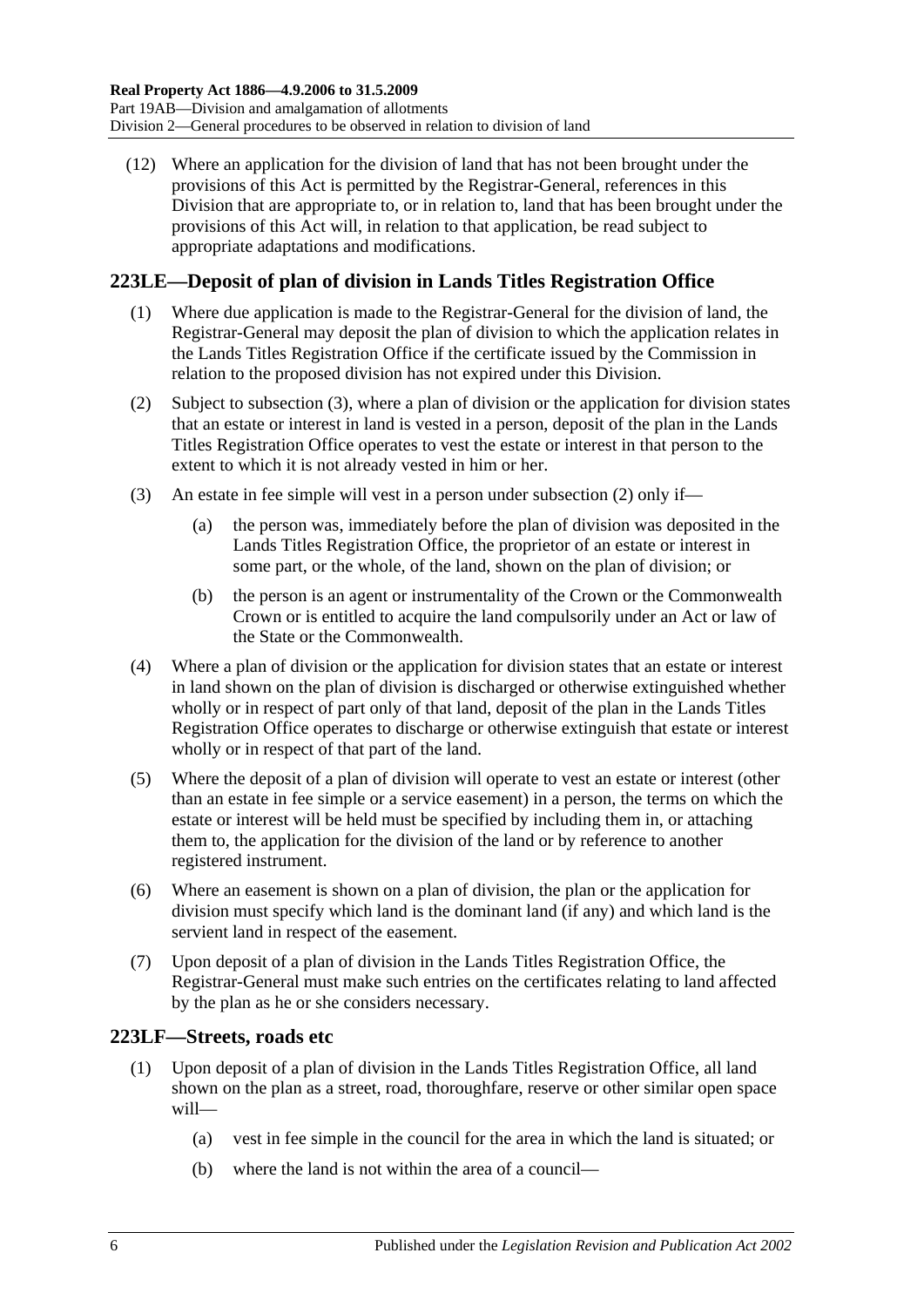- (i) if provision is made by the regulations for the land to vest in a prescribed authority—vest in that authority; or
- (ii) in any other case—revert to the Crown.
- <span id="page-110-0"></span>(2) All land shown on a plan of division deposited in the Lands Titles Registration Office as a street, road, thoroughfare, reserve or other similar open space—
	- (a) must be held for the purposes indicated by the plan; and
	- (b) is subject to such easements (excluding rights-of-way in the case of a street, road or thoroughfare) as are indicated on the plan of division; and
	- (c) is free of all other estates and interests.
- <span id="page-110-1"></span>(3) All land shown on a plan of division deposited in the Lands Titles Registration Office as a street, road, or thoroughfare will, for all purposes, be regarded as a public street, road, or thoroughfare.
- (4) [Subsections](#page-110-0) (2) and [\(3\)](#page-110-1) apply in relation to a plan of division deposited on or after 4 November 1982.
- (5) Compensation is not payable in respect of the vesting or reversion of land under this section.
- (6) An easement that is appurtenant to land that is shown on a plan of division as a street, road, thoroughfare, reserve or other similar open space ceases to be appurtenant to that land upon deposit of the plan in the Lands Titles Registration Office unless the plan shows that the easement will remain appurtenant to that land.

#### <span id="page-110-4"></span><span id="page-110-2"></span>**223LG—Service easements**

- (1) Where it appears from a plan of division deposited in the Lands Titles Registration Office that any land delineated on the plan is subject, or intended to be subject, to an easement in favour of the South Australian Water Corporation (or a predecessor or successor of the Corporation) for sewerage purposes or for water supply purposes, the land is subject to an easement in favour of the Corporation (or its successor) entitling the Corporation its agents, servants and workmen at any time to break the surface of, dig, open up and use the land for the purpose of laying down, fixing, taking up, repairing, re-laying or examining pipes and of using and maintaining those pipes for sewerage or water supply purposes, as the case may be, and to enter the land at any time (if necessary with vehicles and equipment) for any of those purposes.
- <span id="page-110-3"></span>(2) Where it appears from a plan of division deposited in the Lands Titles Registration Office that any land delineated on the plan is subject, or intended to be subject, to an easement in favour of a council or the Crown for drainage purposes, the land is subject to an easement in favour of the council (or its successor) or the Crown entitling the council or the Crown through its agents, servants and workmen at any time to break the surface of, dig, open up and use the land for the purpose of constructing, laying down, fixing, taking up, repairing, re-laying or examining drains or drainage pipes for the purpose of the drainage of water, sewage or other effluents and of using and maintaining such drains and pipes, and to enter the land at any time (if necessary with vehicles and equipment) for any of those purposes.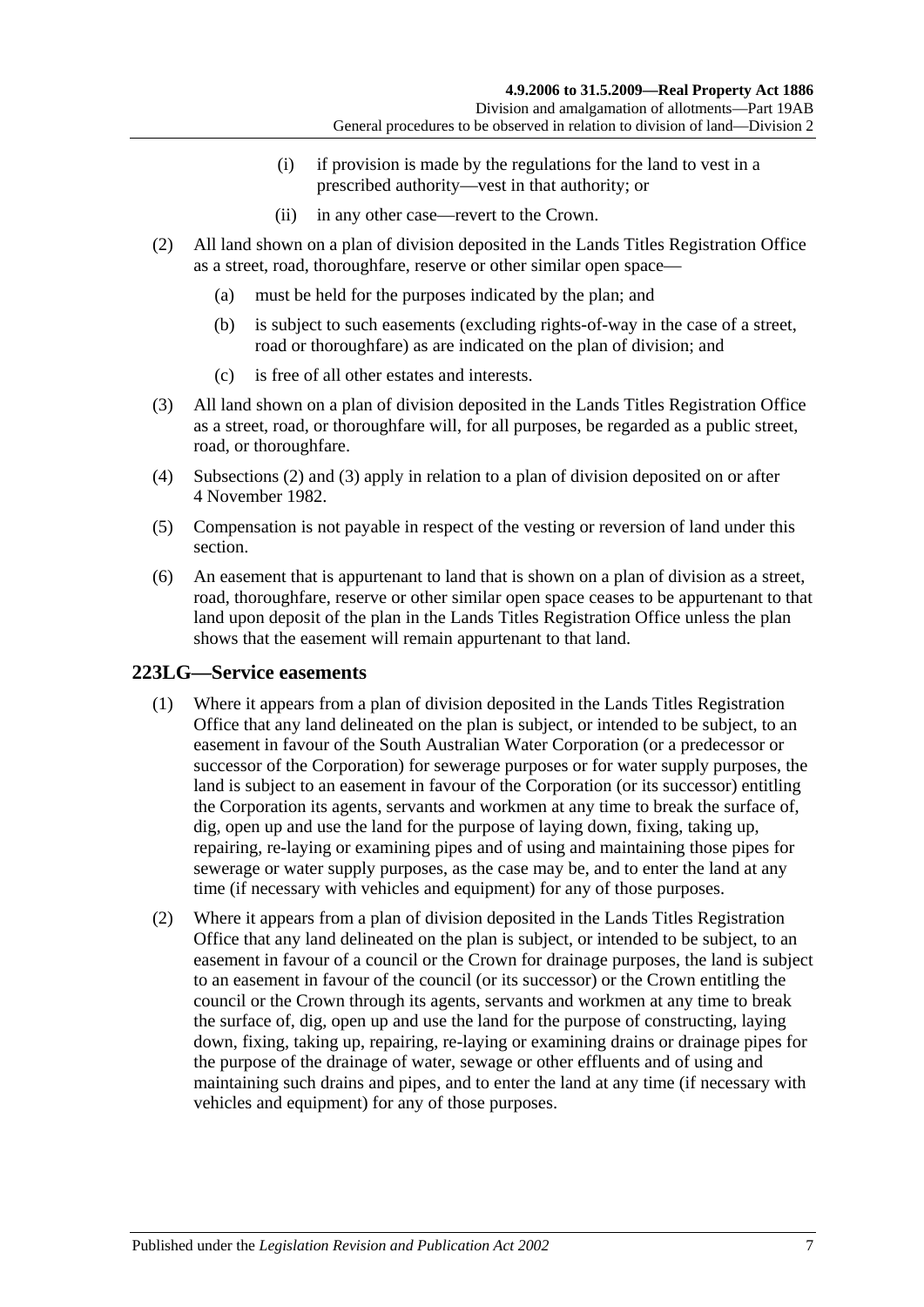- <span id="page-111-0"></span>(3) Where it appears from a plan of division deposited in the Lands Titles Registration Office that any land delineated on the plan is subject, or is intended to be subject, to an easement for electricity supply purposes which does not exceed ten metres in width and is in favour of an electricity entity, the land is subject to an easement in favour of the entity (and any other electricity entity to which it has leased its rights under the easement), entitling the electricity entity concerned, its agents, servants and workmen at any time—
	- (a) to enter upon and to pass either with or without motor vehicles or other vehicles along or over the land; and
	- (b) to construct and lay—
		- (i) on or under the surface of the land ducts, pipes, conductors, cables, wires and other works; and
		- (ii) on the surface of the land incidental or ancillary works for the transmission of electricity (including, without limiting the generality of the foregoing, manholes and cable markers); and
	- (c) to suspend above the surface of the land conductors, cables, wires and other equipment and to construct supporting and other works incidental or ancillary to that purpose; and
	- (d) without limiting the generality of any other right, to erect on any portion of the land designated "T/F" in the plan to a height not exceeding four metres or such other height as may be shown in the plan from the surface of the land, equipment for transforming electricity and incidental or ancillary works (including, without limiting the generality of the foregoing, such walls or other structures as the electricity entity considers necessary); and
	- (e) from time to time to break the surface of, dig, open up and use the land for any of the purposes referred to in this subsection; and
	- (f) to inspect, repair, alter, remove and replace any works referred to in this subsection; and
	- (g) to transmit electricity by means of any such works.
- (4) No right to compensation arises—
	- (a) by virtue of the fact that land becomes subject to an easement under this section; or
	- (b) by virtue of the exercise of rights conferred by an easement under this section.
- (5) An easement in favour of an authority or entity under [subsections](#page-110-2) (1), [\(2\)](#page-110-3) or [\(3\)](#page-111-0) vests in the authority or entity free of all estates and interests except easements indicated on the plan of division.
- (6) If by virtue of this section, any land is subject to an easement, the Registrar-General must make such entries in the Register Book as are necessary to evidence the easement.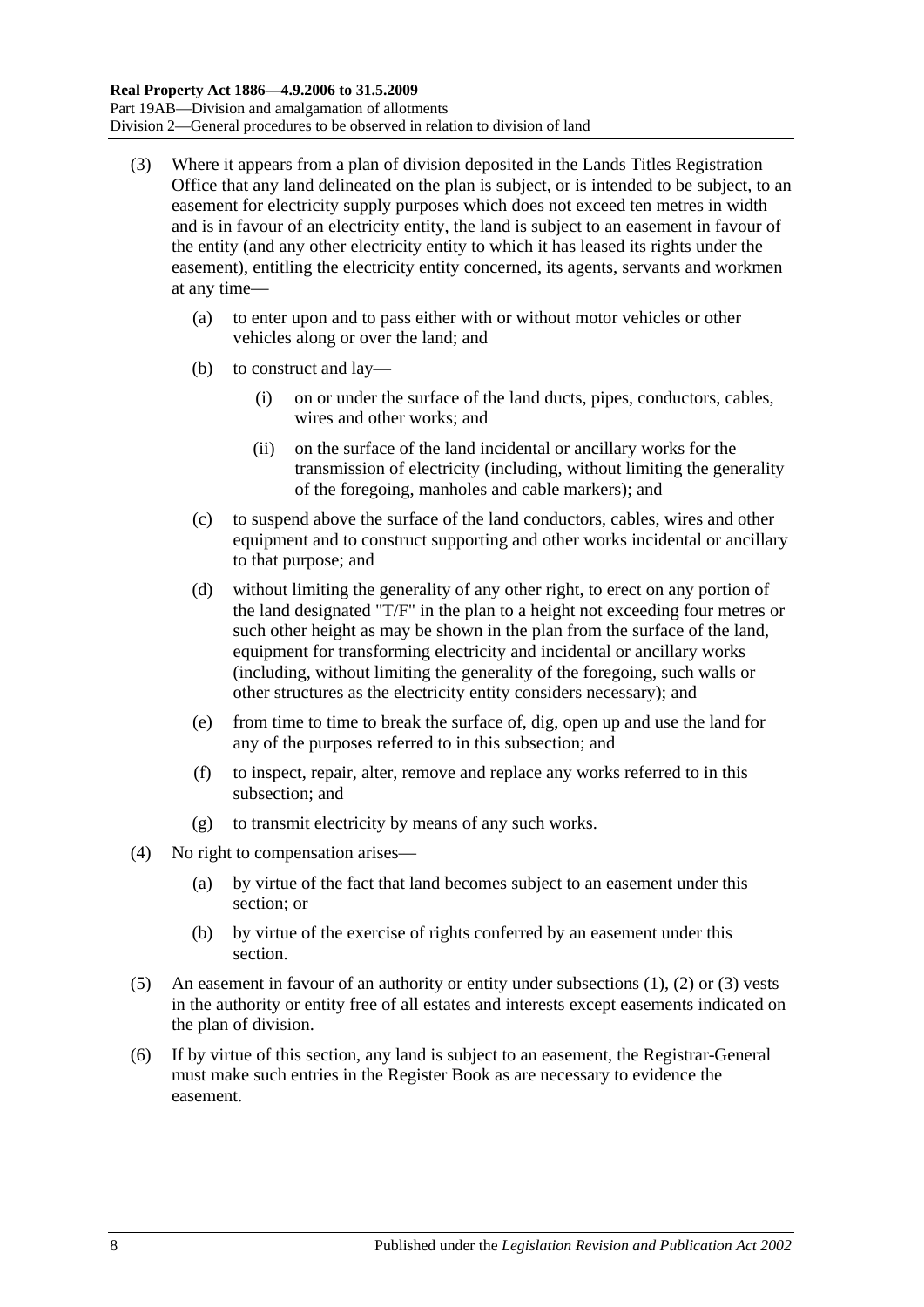#### **223LH—Consent to plans of division**

- <span id="page-112-0"></span>(1) Where it appears from the Register Book that—
	- (a) the deposit of a plan of division in the Lands Titles Registration Office will affect the estate or interest of a person in the land to be divided or in any other land; or
	- (b) a person, apart from the registered proprietor or a person referred to in [paragraph](#page-112-0) (a), has, or claims, an estate or interest in the land to be divided,

<span id="page-112-1"></span>the application for division must be endorsed with a certificate signed by the persons referred to in [paragraphs](#page-112-0) (a) and [\(b\)](#page-112-1) certifying that they have consented to the deposit of the plan.

- <span id="page-112-2"></span>(2) Where the deposit of a plan of division will operate to vest an estate or interest in land in a person, the application for division must be endorsed with a certificate signed by the person in whom the estate or interest will be vested certifying that he or she has consented to the deposit of the plan.
- (3) The Registrar-General may dispense with the requirement of consent under [subsection](#page-112-2) (2) in relation to the vesting of an estate in fee simple in a street, road, thoroughfare, reserve or other similar open space or a service easement.
- (4) A person who has applied for division of land is not required to sign a certificate under this section.
- (5) The regulations may provide that in prescribed cases, or cases of a prescribed class, a certificate is not required under this section unless the Registrar-General specifically requires such a certificate.
- (6) The Registrar-General may, if he or she thinks fit, dispense with a certificate required by this section.

#### **223LI—Assessment of stamp duty**

Where duty is payable under the *[Stamp Duties Act](http://www.legislation.sa.gov.au/index.aspx?action=legref&type=act&legtitle=Stamp%20Duties%20Act%201923) 1923* in relation to two or more transactions that will be effected by deposit of a plan of division, each of the transactions will be taken to be effected by a separate instrument for the purposes of assessing the duty.

## <span id="page-112-3"></span>**Division 3—Amalgamation**

#### **223LJ—Amalgamation**

- (1) Where a person is the registered proprietor of two or more contiguous allotments, he or she may apply to the Registrar-General for amalgamation of those allotments into a single allotment.
- (2) An application under this section—
	- (a) must be in a form approved by the Registrar-General; and
	- (b) must be accompanied by the prescribed fee; and
	- (c) must be accompanied by any duplicate certificates relating to the allotments to be amalgamated; and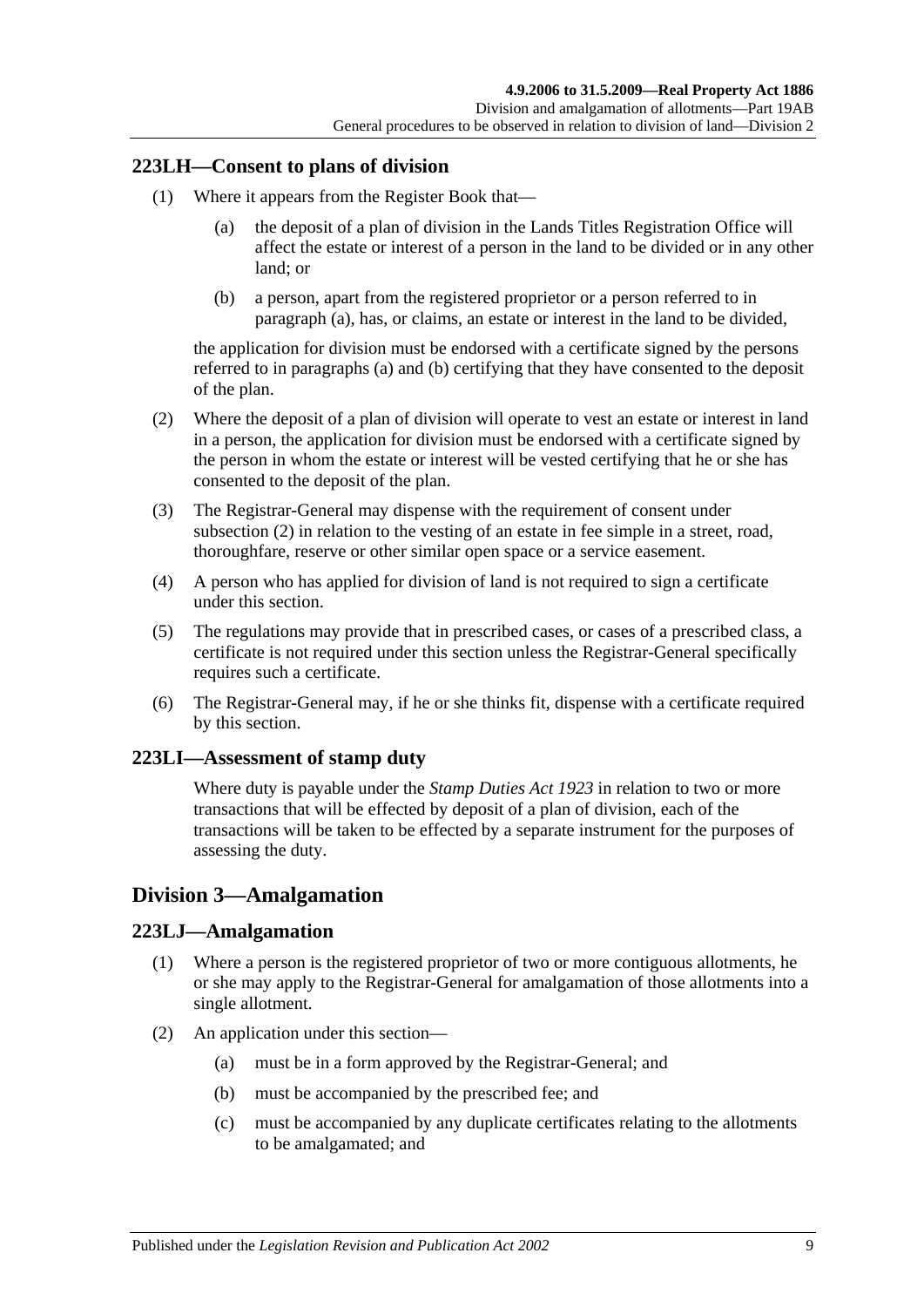- (d) must, if the Registrar-General so requires, be accompanied by a plan of the allotment to be formed by the amalgamation; and
- (e) must be endorsed with or accompanied by, the consent of persons required by or under [subsection](#page-113-0) (3); and
- (f) must be accompanied by such other documents as may be prescribed.
- <span id="page-113-0"></span>(3) The consent of the following persons is required to an amalgamation of allotments under this Division:
	- (a) a person who appears from the Register Book to have an interest as mortgagee or encumbrancee of the land or any part of the land to be amalgamated;
	- (b) such other persons whose consents are required either in the opinion of the Registrar-General or by regulation.
- (4) Upon receipt of an application under this section, the Registrar-General may—
	- (a) amalgamate the allotments to which the application relates into a single allotment; and
	- (b) make such entries and notations in or upon the Register Book or plans of division or other plans in the Lands Titles Registration Office as are necessary to evidence the amalgamation; and
	- (c) cancel certificates in respect of the amalgamated allotments and issue a new certificate in respect of the allotment formed by the amalgamation.
- $(5)$  If—
	- (a) an easement is appurtenant to one or more (but not all) of the allotments to be amalgamated; and
	- (b) the consent of the proprietor of the servient land and of all persons who appear from the Register Book to have, or to claim, an estate or interest in the servient land is endorsed on the application for amalgamation,

the easement will, upon amalgamation of the allotments, be appurtenant to the single allotment resulting from the amalgamation.

- (6) On—
	- (a) amalgamation of allotments into a single allotment under this section;
	- (b) amalgamation or merger of allotments into a single allotment under any other Act,

the allotments out of which the single allotment was formed cease to be allotments for the purposes of this Part.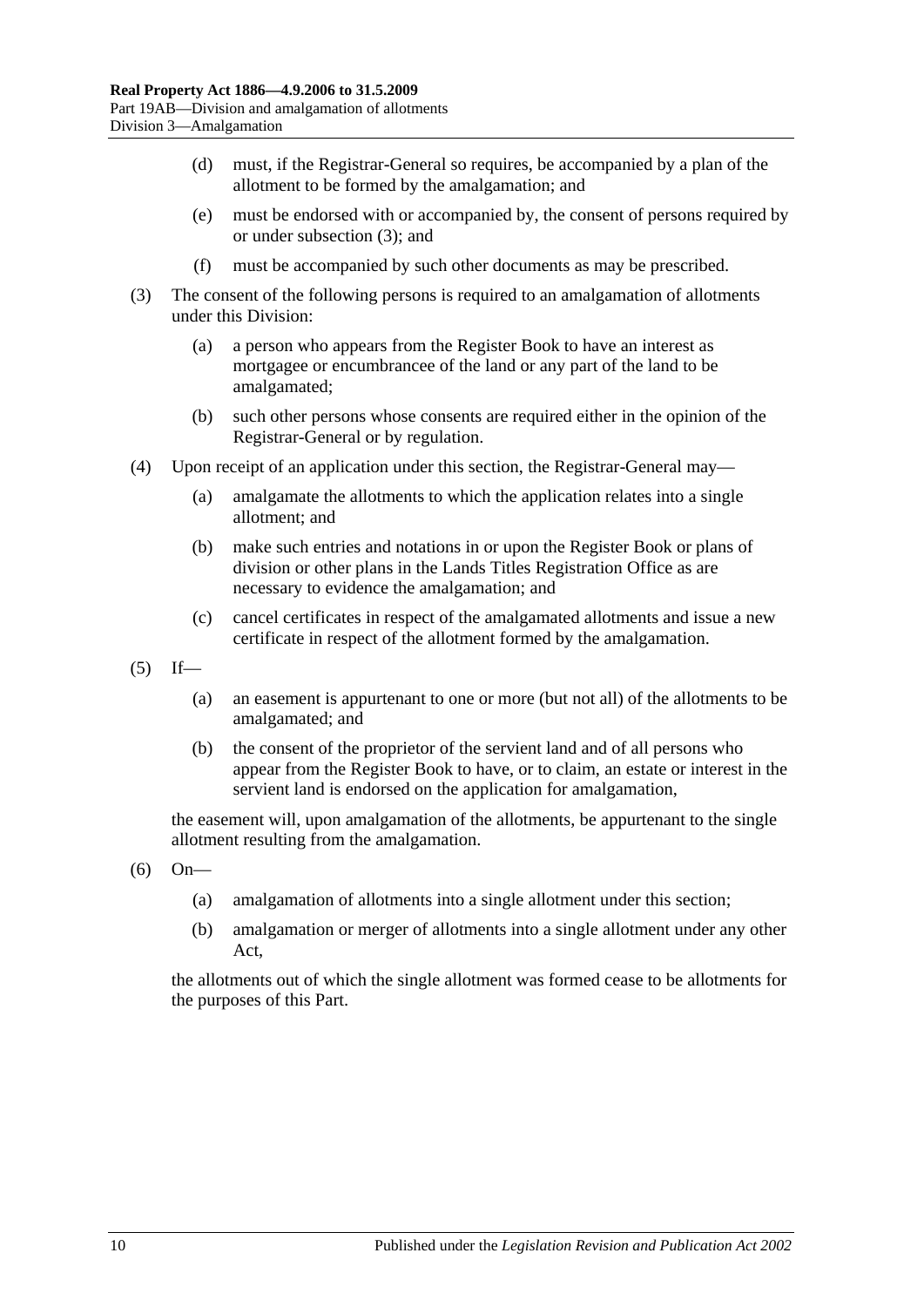## **Division 4A—Amalgamation of allotments in exchange for division of land**

#### **223LLA—Interpretation**

In this Division, unless the contrary intention appears—

*division* includes division of land by community plan under the *[Community Titles](http://www.legislation.sa.gov.au/index.aspx?action=legref&type=act&legtitle=Community%20Titles%20Act%201996)  Act [1996](http://www.legislation.sa.gov.au/index.aspx?action=legref&type=act&legtitle=Community%20Titles%20Act%201996)* (including division by strata plan under that Act) and by strata plan under the *[Strata Titles Act](http://www.legislation.sa.gov.au/index.aspx?action=legref&type=act&legtitle=Strata%20Titles%20Act%201988) 1988*;

*strata plan* means a strata plan under the *[Community Titles Act](http://www.legislation.sa.gov.au/index.aspx?action=legref&type=act&legtitle=Community%20Titles%20Act%201996) 1996* or a strata plan under the *[Strata Titles Act](http://www.legislation.sa.gov.au/index.aspx?action=legref&type=act&legtitle=Strata%20Titles%20Act%201988) 1988*.

#### <span id="page-114-0"></span>**223LLB—Amalgamation in exchange for division**

- (1) The Governor may, by regulation, provide that the Registrar-General must not deposit in the Lands Titles Registration Office a plan of division, or a strata plan, in respect of division, or a specified class of division, in a specified part of the Mount Lofty Ranges unless the number of amalgamation units specified in the regulation has been allocated to the proposed division.
- (2) A regulation under [subsection](#page-114-0) (1)—
	- (a) applies to a division of land in respect of which—
		- (i) in the case of division under this Part—the application for planning or development authorisation under the *[Planning Act](http://www.legislation.sa.gov.au/index.aspx?action=legref&type=act&legtitle=Planning%20Act%201982) 1982* or the *[Development Act](http://www.legislation.sa.gov.au/index.aspx?action=legref&type=act&legtitle=Development%20Act%201993) 1993* was lodged with the appropriate authority on or after 29 January 1992 or such later date as is specified in the regulation; or
		- (ii) in the case of division by strata plan—the application for planning or development authorisation under the *[Planning Act](http://www.legislation.sa.gov.au/index.aspx?action=legref&type=act&legtitle=Planning%20Act%201982) 1982* or the *[Development Act](http://www.legislation.sa.gov.au/index.aspx?action=legref&type=act&legtitle=Development%20Act%201993) 1993* in respect of the erection of the building to be divided into strata lots or strata units by the plan was lodged with the appropriate authority on or after 29 January 1992 or such later date as is specified in the regulations;
	- (ab) does not apply to a division of land by strata plan if the building to be divided into strata lots or strata units by the plan was erected before 29 January 1992 or such later date as is specified in the regulation and was, immediately before that date, divided into two or more areas designed for separate occupation;
	- (b) may exclude land, or land of a particular class, from the operation of the regulation;
	- (c) binds the Crown not only in right of the State but also, so far as the legislative power of the State permits, in all its other capacities unless the regulation provides that the Crown is not bound.
- (3) A regulation under [subsection](#page-114-0) (1) has effect notwithstanding any Act or law to the contrary.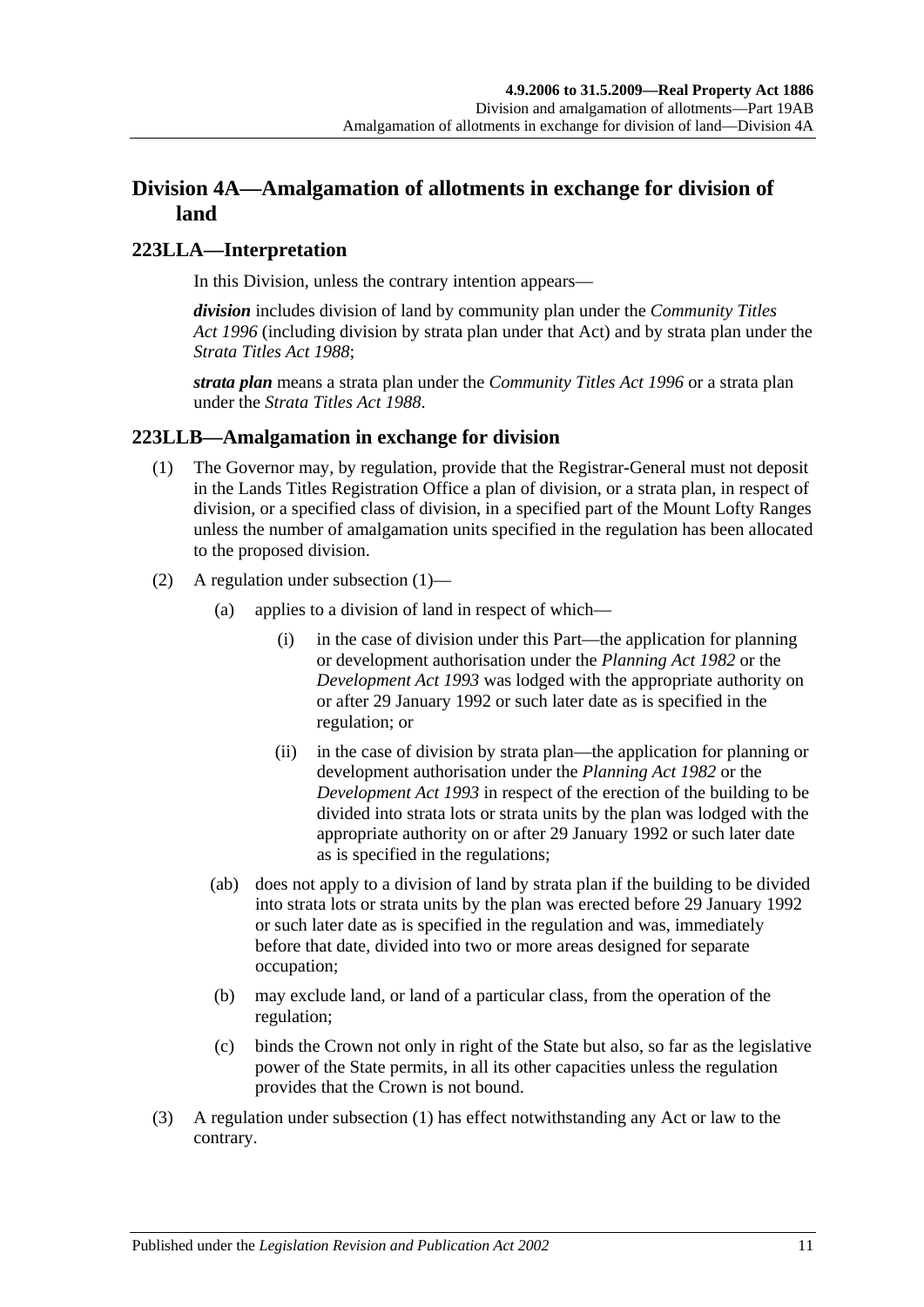#### <span id="page-115-0"></span>**223LLC—Creation of amalgamation units**

- (1) The amalgamation of allotments pursuant to [Division 3](#page-112-3) on or after 29 January 1992 in a part of the Mount Lofty Ranges specified for that purpose by regulation creates a number of amalgamation units equal to the difference between the number of allotments amalgamated and the number of allotments remaining after the amalgamation.
- (2) Amalgamation units are not created under [subsection](#page-115-0) (1) where one or more of the allotments amalgamated is subject to a caveat unless the caveator has given his or her consent to the amalgamation.

#### **223LLD—The right to allocate amalgamation units**

- (1) The right to allocate an amalgamation unit to a proposed division of land is vested initially in the person who applied for the amalgamation.
- <span id="page-115-2"></span>(2) Where immediately before amalgamation, the allotments amalgamated were subject to a mortgage or encumbrance that was first registered before 29 January 1992, the rights to allocate the amalgamation units created by the amalgamation are charged with payment of the amount secured from time to time by the mortgage or encumbrance.
- (3) Subject to [subsection](#page-115-1) (4), upon amalgamation the Registrar-General must issue to the person who applied for the amalgamation a certificate in respect of each unit certifying that the person named in the certificate has the right to allocate the unit to a proposed division of land.
- <span id="page-115-1"></span>(4) The Registrar-General must record a charge operating under [subsection](#page-115-2) (2) on the certificates for the rights of allocation that are subject to the charge and must issue the certificates to the person entitled to the charge or, where more than one such charge is in operation, to the person entitled to the charge that is first in order of priority.
- (5) Upon lodgment at the Lands Titles Registration Office of a memorandum of transfer of the right of allocation together with the certificate issued in respect of the right, the Registrar-General must register the transfer, cancel the certificate and issue a new certificate in the name of the transferee.
- (6) Where a right of allocation of an amalgamation unit has passed by testamentary disposition or by operation of law to another person, that person may lodge at the Lands Titles Registration Office an application to be registered as the holder of the right.
- (7) The application must be accompanied by the certificate issued in respect of the right and such other evidence that the right has passed to the applicant as the Registrar-General requires and the Registrar-General must register the applicant as the holder of the right, cancel the certificate and issue a new certificate in the name of the applicant.
- (8) The Registrar-General may, on being satisfied that a certificate issued under this Division has been lost, mislaid or destroyed, issue a new certificate in its place.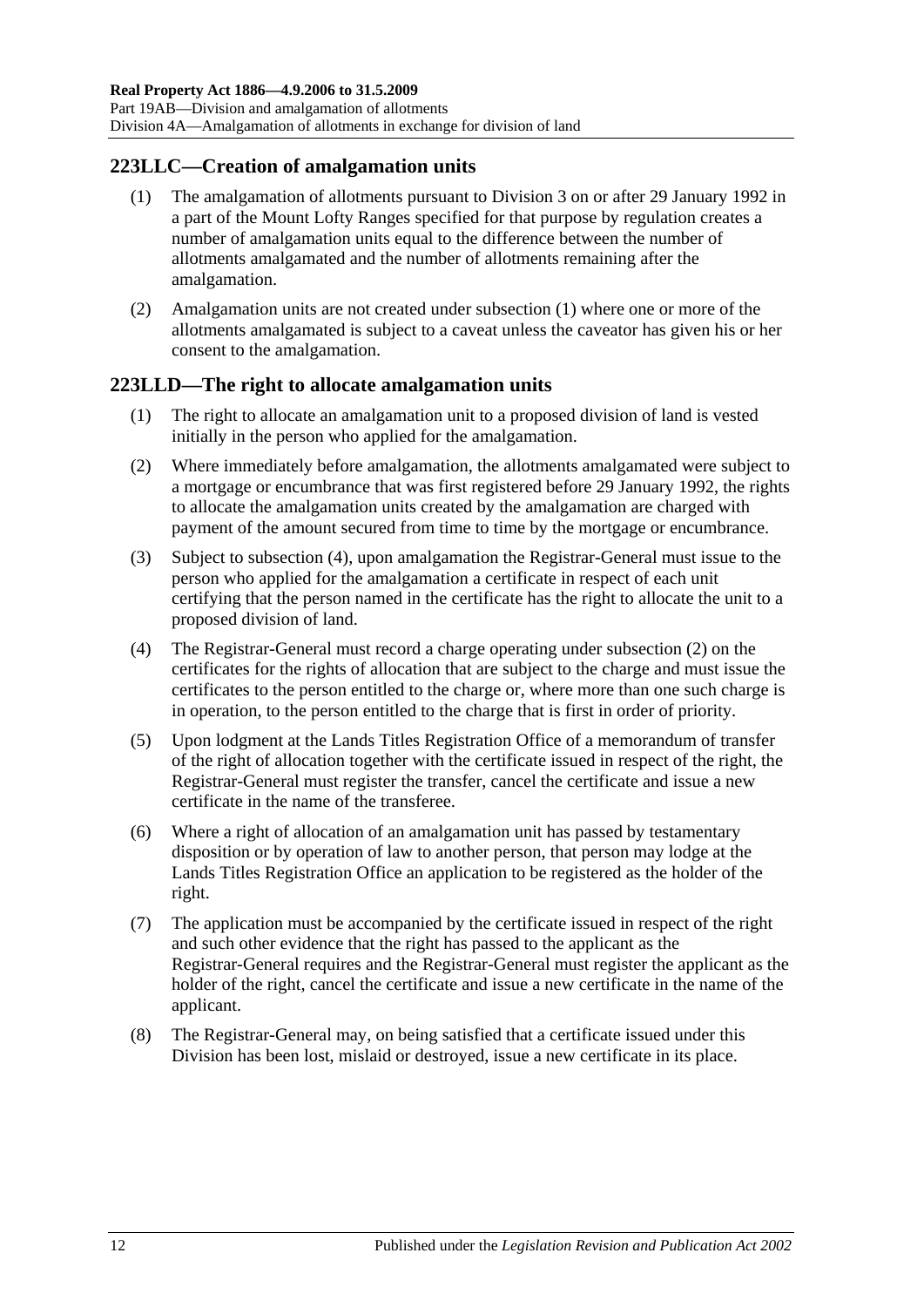#### <span id="page-116-3"></span>**223LLE—Right of allocation may be charged**

Upon lodgment at the Lands Titles Registration Office of a memorandum of charge of the right of allocation of an amalgamation unit together with the certificate issued in respect of the right, the Registrar-General must register the charge, cancel the certificate and issue to the person entitled to the charge a new certificate expressed to be subject to the charge.

#### **223LLF—Allocation of an amalgamation unit**

- (1) Upon lodgment at the Lands Titles Registration Office of a memorandum of allocation of an amalgamation unit to a proposed division of land together with the certificate issued in respect of the right of allocation, the Registrar-General must register the allocation and cancel the certificate.
- (2) A memorandum of allocation of an amalgamation unit to a proposed division must be lodged at or after the time at which the application for the division of the land or the application for deposit of the strata plan is lodged at the Lands Titles Registration Office.
- (3) Where an application for the division of land or for the deposit of a strata plan is withdrawn or the Registrar-General refuses to deposit a plan of division or strata plan in the Lands Titles Registration Office, the Registrar-General must revive the right of allocation of an amalgamation unit allocated to the division by issuing a certificate to the person who allocated the unit.

#### <span id="page-116-1"></span>**223LLG—Dealings with right subject to charge**

- (1) Subject to [subsection](#page-116-0) (2), where a right of allocation of an amalgamation unit is subject to a charge, the Registrar-General must not—
	- (a) register a memorandum of transfer or a memorandum of charge of the right without the written consent of the person entitled to the charge unless the transfer or charge is expressed to be subject to the existing charge; or
	- (b) register a memorandum of allocation of the amalgamation unit without the written consent of the person entitled to the charge.
- <span id="page-116-0"></span>(2) The consent of a person entitled to a charge of lower priority is not required under [subsection](#page-116-1) (1) to the registration of a memorandum of transfer by a person entitled to a charge of higher priority exercising a power of sale under section [223LLH.](#page-116-2)

#### <span id="page-116-2"></span>**223LLH—Power of sale**

- (1) A person who is entitled to a charge of the right of allocation of an amalgamation unit is entitled to sell the right in the circumstances in which a mortgagee or encumbrancee is entitled under this Act to sell land that is subject to the mortgage or encumbrance.
- (2) [Sections](#page-63-0) 132 to [136](#page-64-0) inclusive apply to, and in relation to, a charge of a right of allocation as if the charge were a mortgage or encumbrance, the person entitled to the charge were the mortgagee or encumbrancee, the holder of the right of allocation were the mortgagor or encumbrancer and the right of allocation were the land mortgaged or encumbered.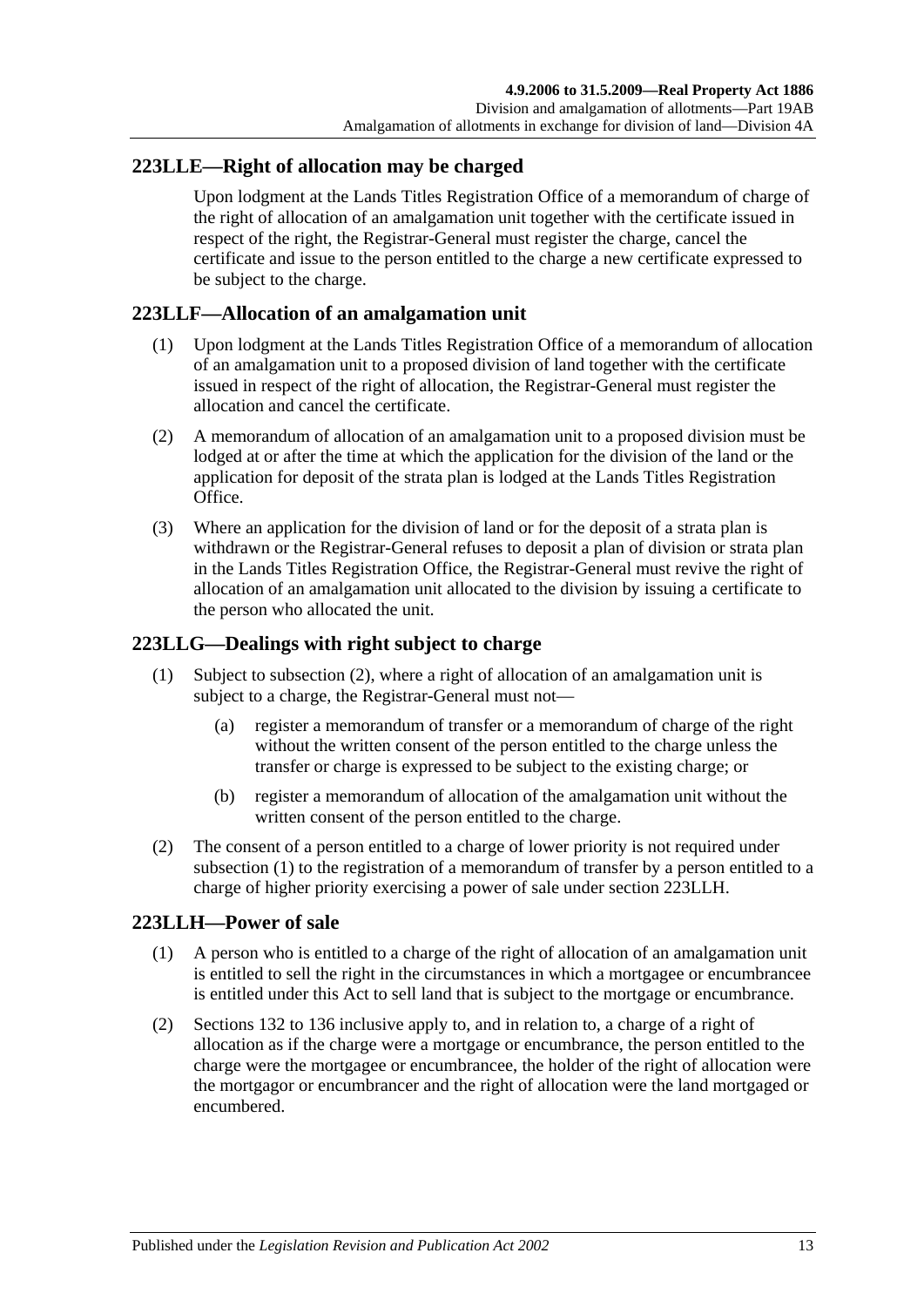## **223LLI—Discharge of charge of right of allocation**

- (1) A charge of a right of allocation is discharged in the following circumstances:
	- (a) upon registration by the Registrar-General of a discharge of the charge;
	- (b) in the case of a charge arising under section [223LLD\(2\)](#page-115-2) on the creation of amalgamation units—upon the discharge of the mortgage or encumbrance giving rise to the charge under that section (but not where the discharge occurs upon registration of a transfer of the land by a mortgagee or encumbrancee exercising the power of sale conferred by this Act).
- (2) Upon lodgment at the Lands Titles Registration Office of a full or partial discharge of a charge of a right of allocation together with the certificate issued in respect of the right, the Registrar-General must register the discharge, cancel the certificate and issue a new certificate in the name of the holder of the right.
- (3) Where the amount secured by a charge has been paid the holder of the right of allocation is entitled to a discharge of the charge.
- (4) [Section](#page-68-0) 146 applies to, and in relation to, a charge of a right of allocation as if the charge were a mortgage, the person entitled to the charge were the mortgagee and the holder of the right of allocation were the mortgagor.
- (5) Where two or more persons are entitled to a charge jointly a discharge of the charge may be signed by one on behalf of all of them.

#### <span id="page-117-0"></span>**223LLJ—Order of priority of charges**

The order of priority of charges of a right of allocation is as follows:

- (a) charges arising under section [223LLD\(2\)](#page-115-2) have the same priority as the mortgage or encumbrance from which they arose; and
- <span id="page-117-1"></span>(b) charges registered under section [223LLE](#page-116-3) have priority in accordance with the time of registration of the memorandum of charge; and
- (c) charges referred to in [paragraph](#page-117-0) (a) have priority over charges referred to in [paragraph](#page-117-1) (b).

#### **223LLK—Register of amalgamated units**

- (1) The Registrar-General must maintain a public register of amalgamation units.
- (2) The register must include the following information in relation to each unit:
	- (a) particulars identifying the amalgamation that created the unit;
	- (b) the holder (if any) of a certificate in respect of the right to allocate the unit to a proposed division;
	- (c) particulars of the charges (if any) of the right to allocate the unit and of the discharge of any of those charges;
	- (d) the division (if any) to which the unit has been allocated.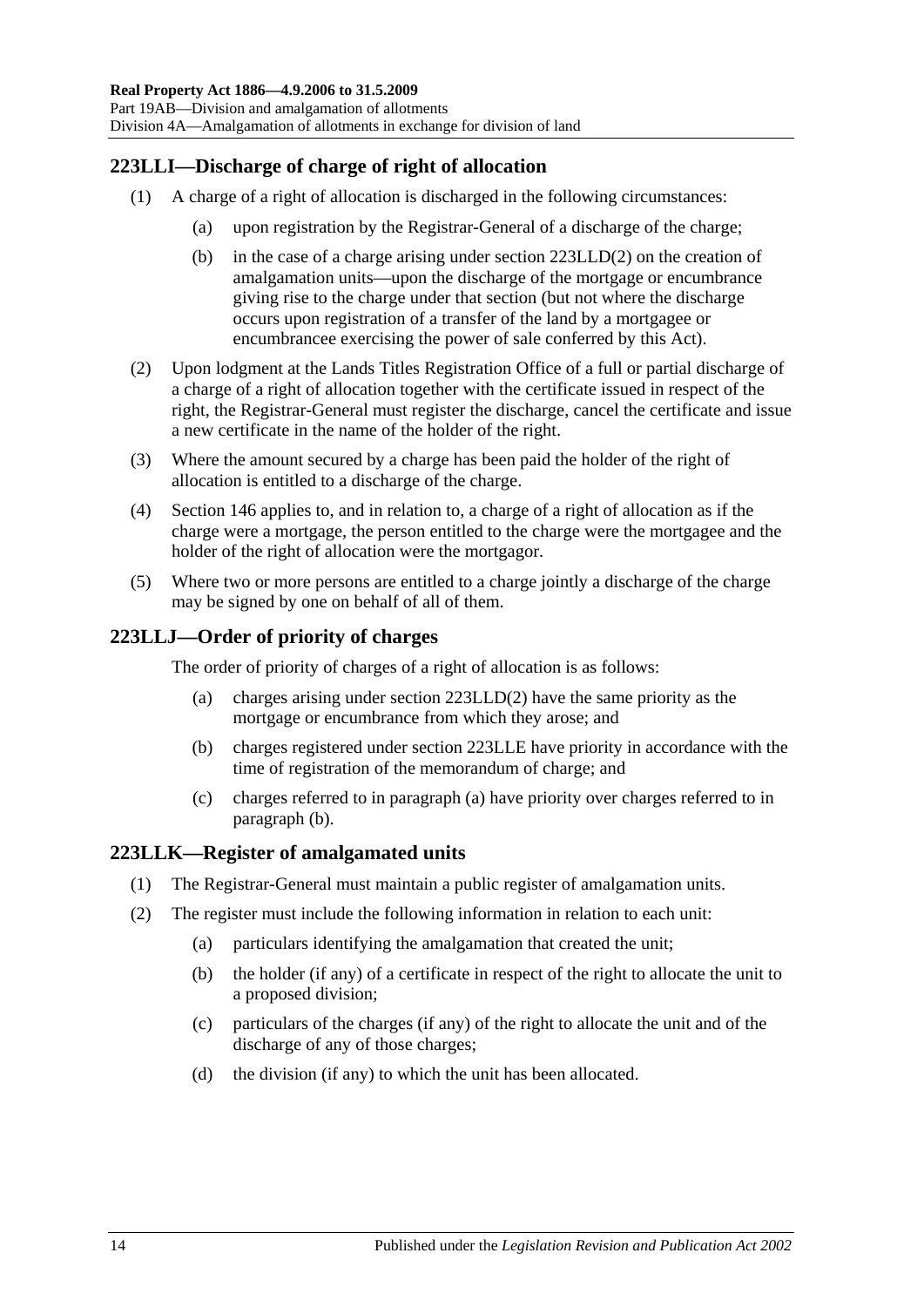#### **223LLL—Form of transfers etc**

- (1) A memorandum of transfer, a memorandum of charge, a discharge of a charge, a memorandum of allocation of an amalgamation unit and an application to the Registrar-General under this Division must be in a form approved by the Registrar-General.
- (2) A fee prescribed in relation to the administration of this Division must be paid before the Registrar-General takes the action in respect of which the fee is prescribed.

#### **223LLM—Exemption from fees and stamp duty**

- (1) No fee is payable in respect of the registration of a memorandum of allocation of an amalgamation unit.
- (2) Stamp duty is not payable in respect of the transfer or charging of the right of allocation of an amalgamation unit.

#### **Division 5—Miscellaneous provisions**

#### **223LP—Regulations**

The Governor may make such regulations as are contemplated by this Part, or as are necessary or expedient for the purposes of this Part.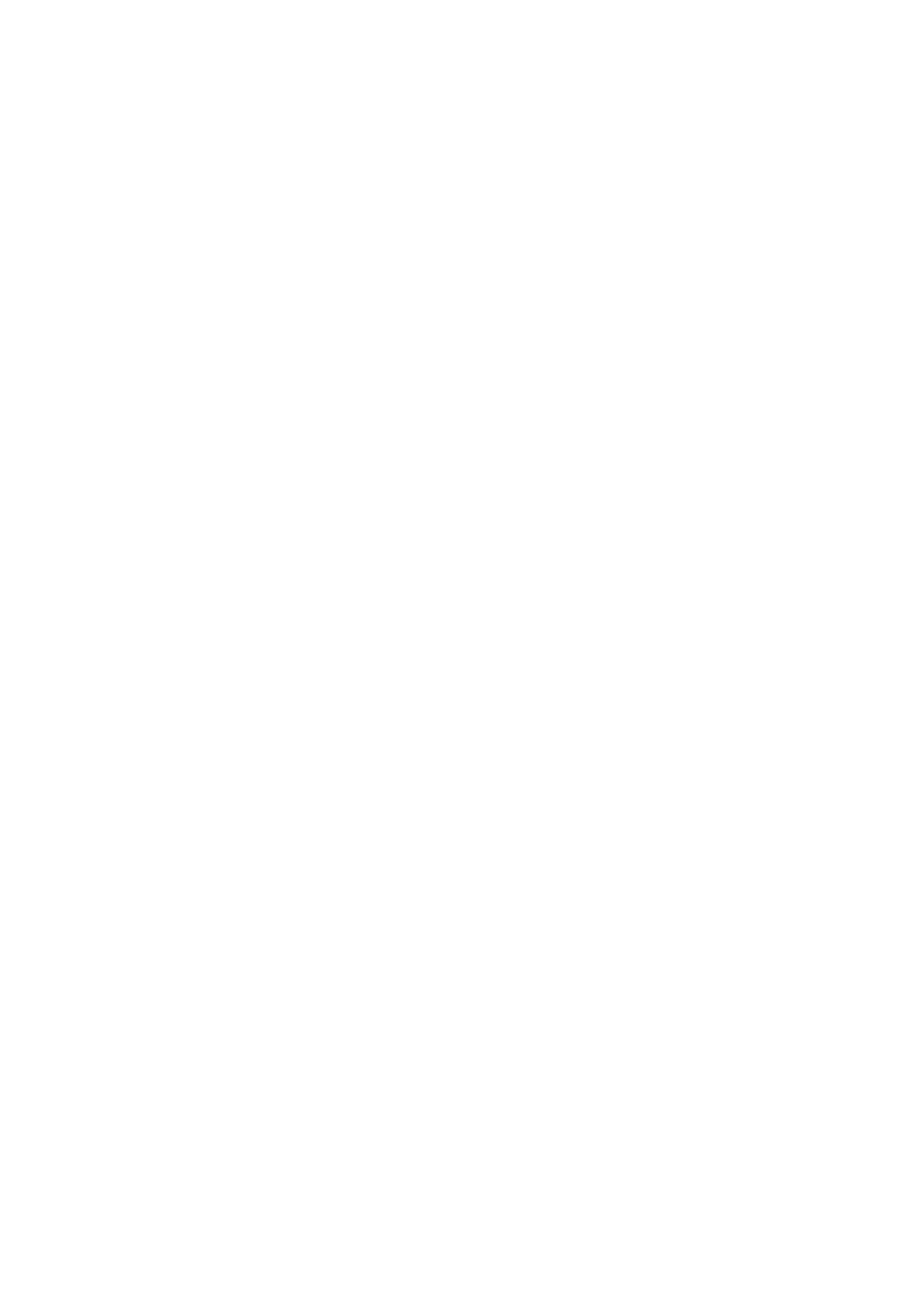## **Part 20—Procedure and penalties**

#### **226—Forms of summons by Registrar-General**

Any summons issued by the Registrar-General under the authority of this Act may be in the form of [Schedule 22](#page-140-0) hereto.

#### **227—On refusal or neglect of person summoned, Registrar-General may apply to Judge**

If any person shall refuse or neglect to obey or comply with the requirements of any such summons the Registrar-General may apply to a Judge for a summons calling upon such person to show cause why he should not obey or comply with the same, and any Judge may, on the hearing of such summons, make such order in the premises as he shall think fit, and unless the Judge shall on such hearing certify that such refusal or neglect was reasonable, such person shall forfeit and pay a penalty, to be enforced by the said Judge not exceeding two hundred dollars.

#### **228—Declarations, before whom to be made**

Any declaration under this Act may be made before the Registrar-General, any Deputy Registrar-General, a Notary Public, Justice of the Peace, or Commissioner for taking Affidavits in the Supreme Court.

#### **229—Indictable offences under this Act**

If any person is guilty of the following offences, or any of them (that is to say)—

- (a) forges or procures to be forged or assists in forging or fraudulently affixes procures to be affixed or assists in affixing the seal of the Registrar-General, or an impression or part of an impression of such seal to any instrument;
- (b) forges or procures to be forged or assists in forging the name, signature, or handwriting of the Registrar-General or of any officer in any case where such officer is by this Act expressly or impliedly authorised to affix his signature;
- (c) fraudulently stamps or causes to be stamped any document with the seal of the Registrar-General or with a seal purporting to be the seal of the Registrar-General;
- (d) forges or procures to be forged or assists in forging the name, signature, or handwriting of any person whomsoever, to any instrument which is by this Act, or in pursuance of any power contained in this Act, expressly or impliedly authorised to be signed by such person;
- (e) uses, with an intention to defraud any person whomsoever, any document upon which any impression or part of the impression of any seal of the Registrar-General has been forged, or fraudulently affixed knowing the same to be fraudulently affixed, or any document the signature to which has been forged knowing the same to have been forged,

such person shall be guilty of an indictable offence.

Penalty: Imprisonment for 14 years.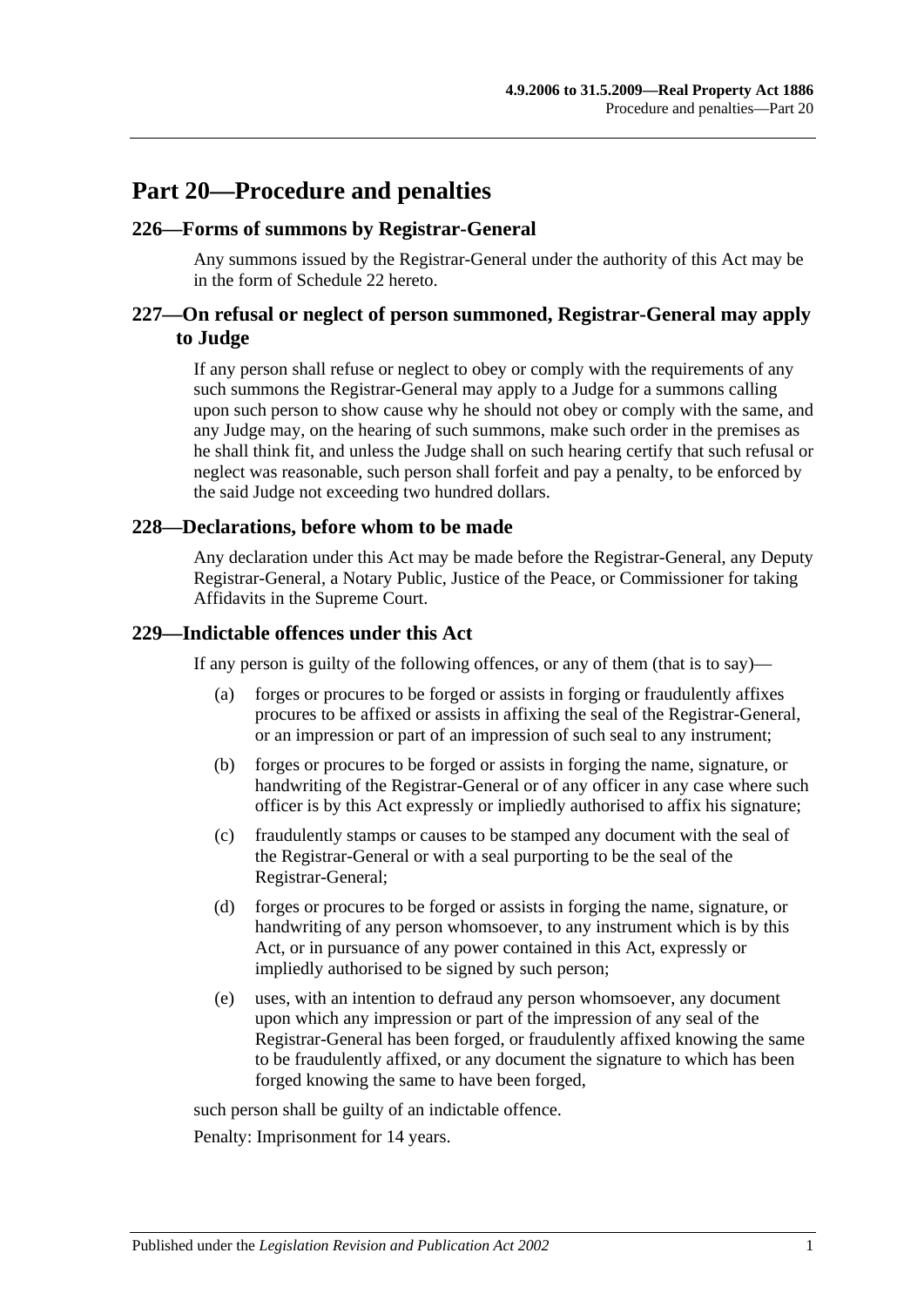#### **230—Perjury**

If any person wilfully makes a false oath or declaration concerning any instrument, dealing, matter or procedure, under or in pursuance of this Act, such person shall be guilty of perjury.

Penalty: Imprisonment for 14 years.

#### **232—Penalty for certifying incorrect documents**

Any person who shall falsely or negligently certify to the correctness of any application or instrument under this Act shall incur therefor a penalty not exceeding five thousand dollars; but such penalty shall not prevent any person sustaining loss or damage in consequence of error or mistake in any such application or instrument from recovering damages against the person who shall have certified the same.

#### **233—Other offences**

A person who—

- (a) wilfully and fraudulently makes any false statement in any application to bring land under the provisions of this Act, or in any application to be registered as proprietor, whether in possession, reversion, remainder, or otherwise on a transmission, or in any other application to be registered under this Act as proprietor of any land, or any estate or interest in any land;
- (b) wilfully and fraudulently suppresses, withholds, or conceals, or assists, or joins in, or is privy to the suppressing, withholding, or concealing from the Registrar-General, the Acting Registrar-General, or any Deputy Registrar-General any material document, fact, or matter of information;
- (c) wilfully and fraudulently gives false evidence, or makes a false statement in his examination before the Registrar-General, the Acting Registrar-General, or any Deputy Registrar-General;
- (d) without lawful authority and knowing that no such authority exists intentionally alters or causes to be altered—
	- (i) an original certificate of title filed in the Register Book or the duplicate of such a certificate; or
	- (ii) records made by the Registrar-General by an electronic, electromagnetic, optical or photographic process under [Division 2](#page-26-0) of [Part 5](#page-26-1) or a certificate of title issued under that Division; or
	- (iii) any instrument comprising part of the Register Book; or
	- (iv) any instrument or form issued by the Registrar-General;
- (e) fraudulently uses, assists in fraudulently using, or is privy to the fraudulent using of any form purporting to be issued or sanctioned by the Registrar-General;
- (f) knowingly misleads or deceives any person hereinbefore authorised to demand explanation or information in respect of any land, or the title to any land, which is the subject of any application to bring the same under the provisions of this Act, or in respect of which any instrument or dealing is proposed to be registered or recorded,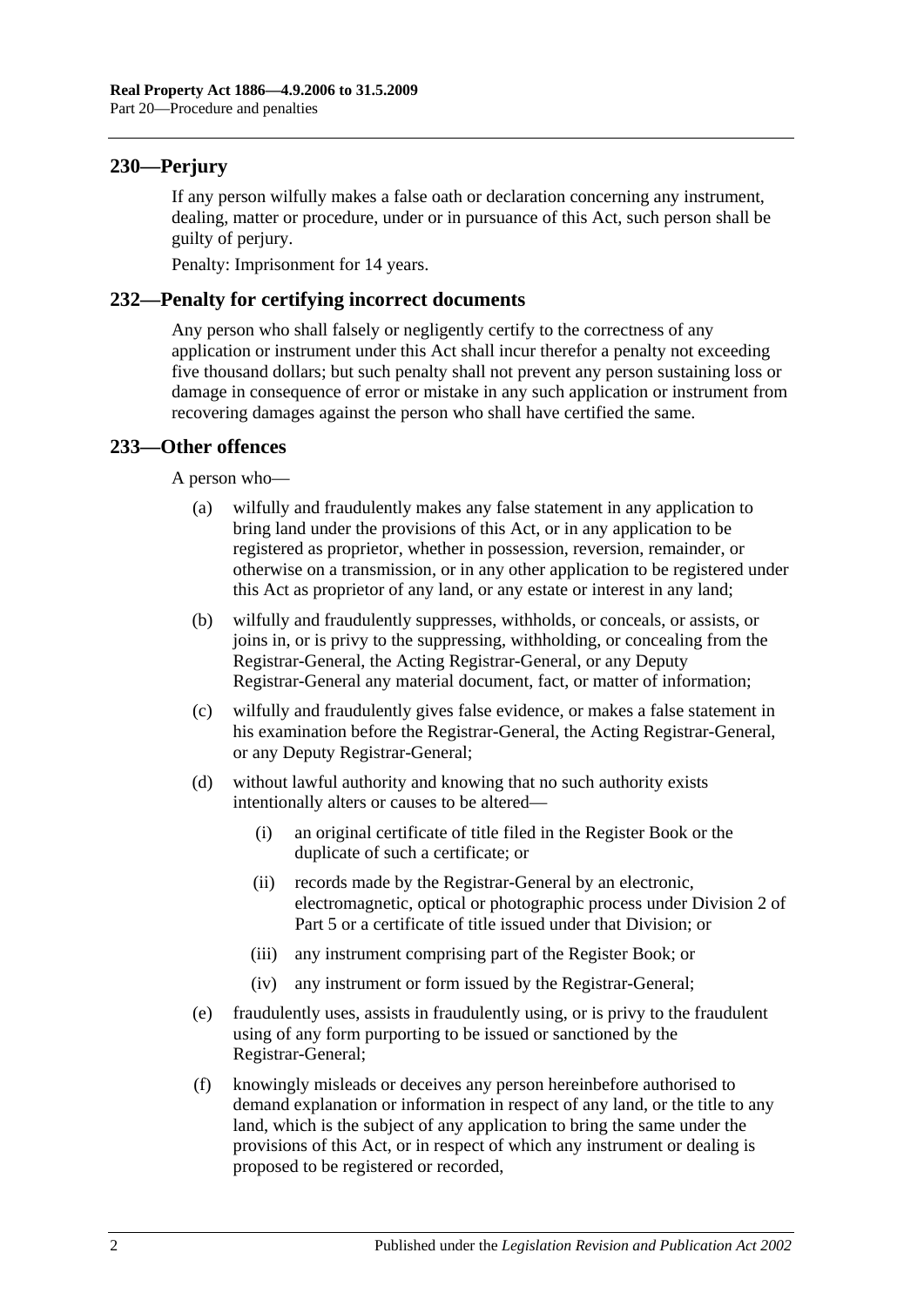is guilty of an indictable offence.

Penalty: \$40 000 or imprisonment for 10 years.

#### **234—Certificate etc procured by fraud to be void**

Any certificate, instrument, entry, erasure, or alteration procured, or made by fraud as in the last preceding section mentioned shall, whether there shall be a conviction under such section or not, be void as regards all parties or privies to such fraud.

#### **240—Conviction not to affect civil remedy**

No proceeding or conviction for any act hereby declared to be an offence shall affect any remedy which any person aggrieved or injured by such act may be entitled to against the person who has committed such act, or against his estate.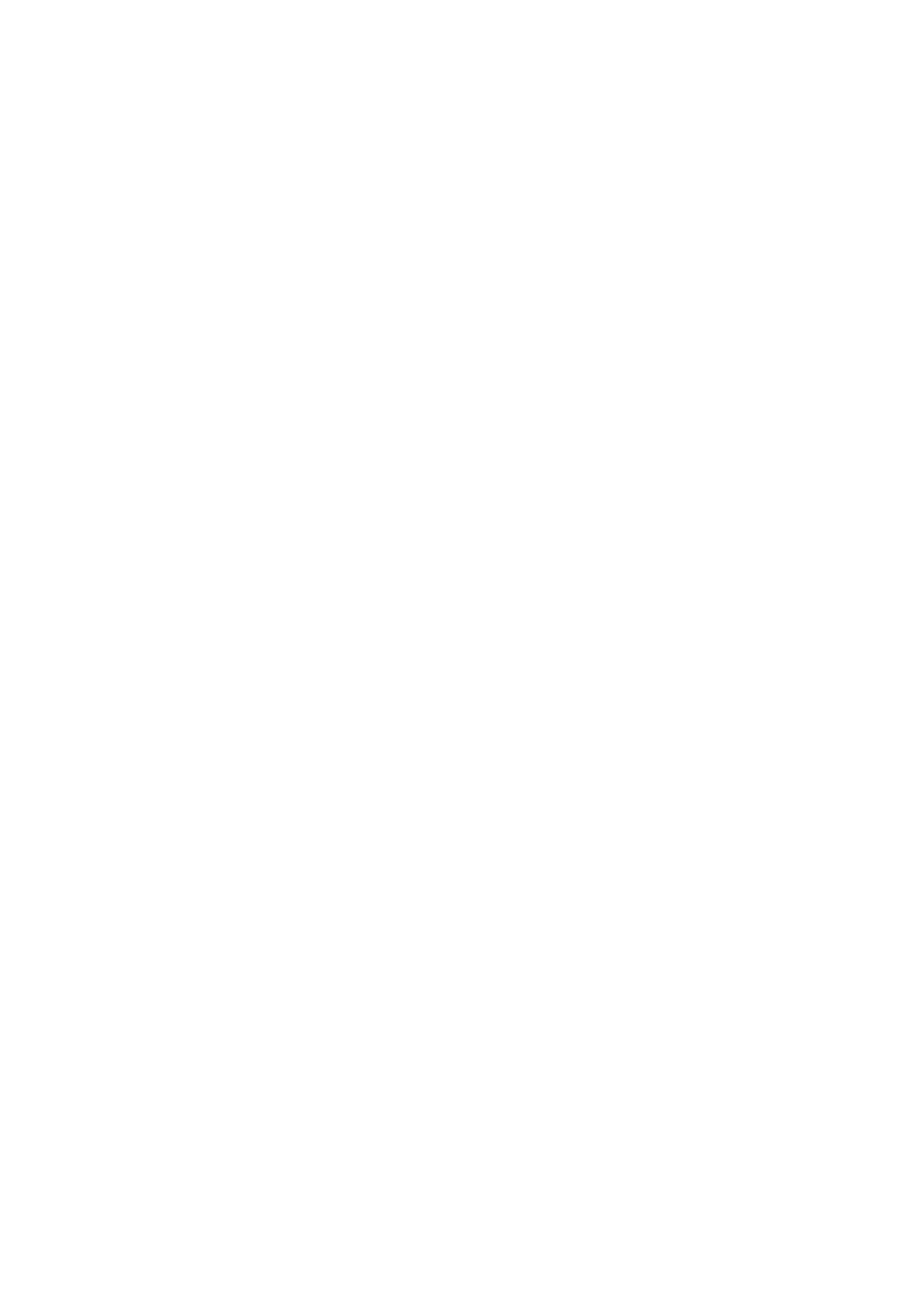## **Part 21—Miscellaneous**

#### **241—Plans and maps**

- (1) Where, in the opinion of the Registrar-General, a plan or map is necessary or desirable for the purpose of registering or recording any dealing with land, he may require the person who has lodged documents in connection with the dealing to lodge an appropriate plan or map.
- (2) A plan or map lodged with the Registrar-General must comply with his requirements as to—
	- (a) the dimensions of the plan or map; and
	- (b) the scale to which it is drawn; and
	- (c) the information that it includes.
- (3) The Registrar-General may reject a plan or map that—
	- (a) does not comply with his requirements under this section; or
	- (b) is inaccurate or deficient in any respect.

#### **242—Diagrams of land in certificates of title**

Every certificate of title for land brought under the provisions of this Act after the passing hereof (except a certificate for a strata lot within the meaning of the *[Community Titles Act](http://www.legislation.sa.gov.au/index.aspx?action=legref&type=act&legtitle=Community%20Titles%20Act%201996) 1996* or a unit within the meaning of the *[Strata Titles Act](http://www.legislation.sa.gov.au/index.aspx?action=legref&type=act&legtitle=Strata%20Titles%20Act%201988) 1988*) must include a diagram (or have a diagram attached to it), showing the measurements of the land contained therein, such plan to be supplied by the Surveyor-General when practicable without involving any cost to the Government, or shall refer to a plan deposited, or accepted for filing, in the Lands Titles Office showing such measurements.

#### **242A—Cases where measurements not required**

It shall not be necessary to supply, show, or state the dimensions, measurements, or bearings of any closed road or reserve or any closed part of any road or reserve for any purpose of this Act unless those dimensions, measurements, or bearings shall be required by the Registrar-General to be supplied, shown, or stated, and the Registrar-General may in any other case dispense with the necessity for supplying, showing, or stating any dimensions, measurements, or bearings for the purposes of this Act.

#### **244—Provision for person under disability of infancy or mental incapacity**

Where any person who (if not under disability) might have made any application, given any consent, done any act, or been party to any proceedings under this Act, is an infant or mentally incapacitated person, the guardian or the administrator or committee of the estate of such person may make such applications, give such consent, do such acts, and be party to such proceedings as such person himself, if free from disability, might have made, given, done, or been party to, and shall otherwise represent such person for the purposes of this Act.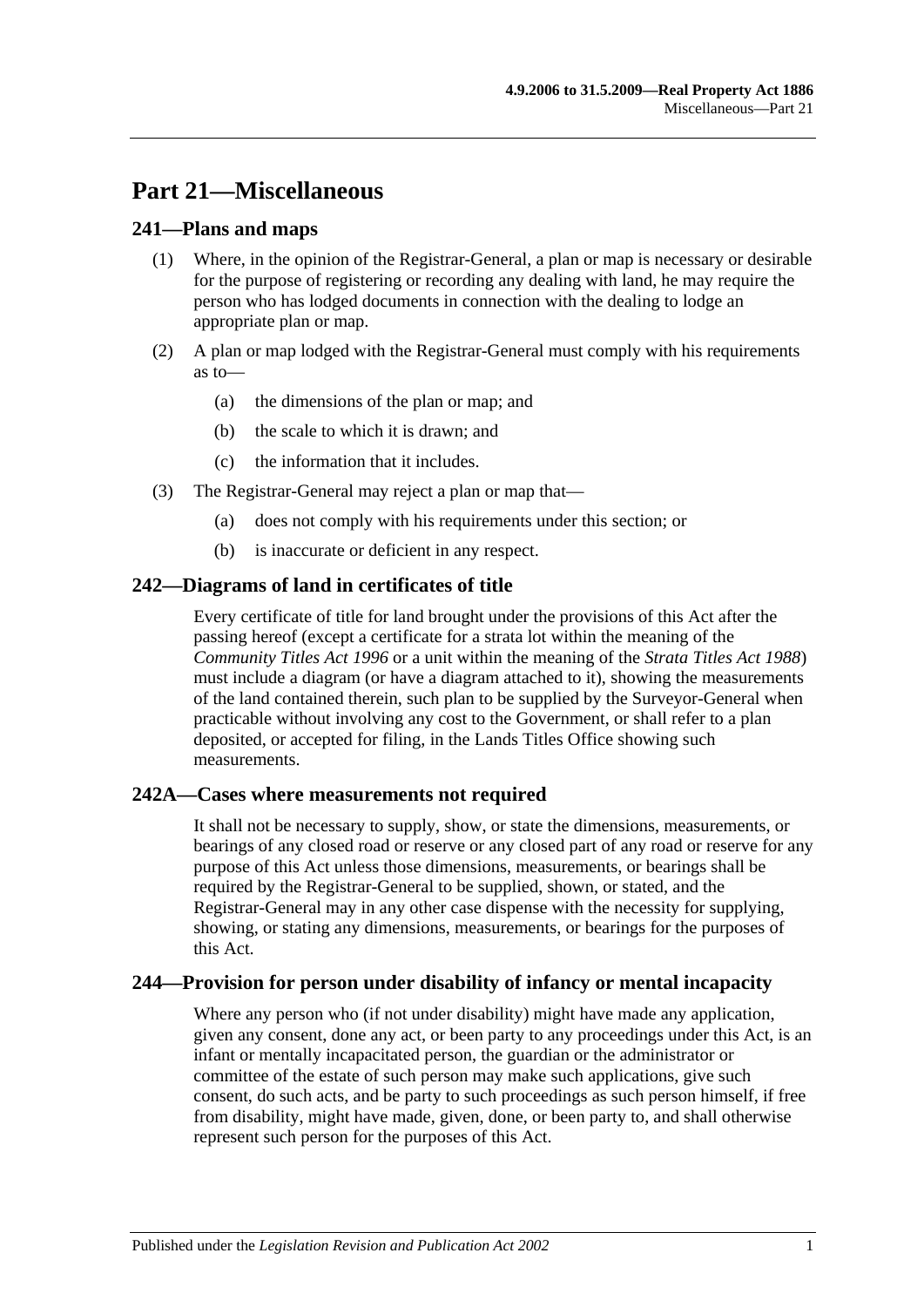#### **245—Court may appoint guardian**

The Court may appoint a guardian of an infant for the purposes of this Act.

#### **246—Unregistered instruments to confer claim to registration**

Every instrument signed by a registered proprietor, or by any person claiming through or under a registered proprietor, purporting to pass an estate or interest in land for the registration of which estate or interest provision is made in this Act shall, until registered, be deemed to confer upon the person intended to take under such instrument, or any person claiming through or under him, a right or claim to the registration of such estate or interest. The Registrar-General, upon application for such registration by any person other than the person immediately claiming from a registered proprietor, may reject the same altogether or may register the applicant as proprietor of the estate or interest, either forthwith or at the expiration of some defined period of time, and may direct such other entries to be made in the Register Book, and such advertisements to be published, as he may deem necessary.

#### **247—Informal documents may be registered**

The Registrar-General may, in the event of great loss or inconvenience being likely to arise, register any document signed by a registered proprietor, or by any person claiming through or under a registered proprietor, notwithstanding that such document be not in any of the forms prescribed by this Act, nor otherwise in accordance with the provisions hereof: Provided that such document purports to create an estate or interest in land for the registration of which estate or interest provision is made in this Act, and would in equity, apart from the provisions of this Act, be regarded as vesting such estate or interest in the person intended to take under such document. The Registrar-General, upon application for such registration, may reject the same altogether, or may proceed as directed in the last preceding section.

#### **248—Memorial to be entered**

On registering any such applicant, as mentioned in the two last preceding sections, the Registrar-General shall, so far as possible, enter the like memorial of every document or instrument produced by the applicant in the same manner as if such document or instrument had been presented for registration in its proper order of time, and the duplicate certificate, or other instrument of title shall be delivered up and the like memorials or other entries made thereon: Provided that no such registration shall be made if it would interfere with the right of any person claiming under any instrument previously registered under this Act.

#### **249—Equities not abolished**

(1) Nothing contained in this Act shall affect the jurisdiction of the Courts of law and equity in cases of actual fraud or over contracts or agreements for the sale or other disposition of land or over equities generally.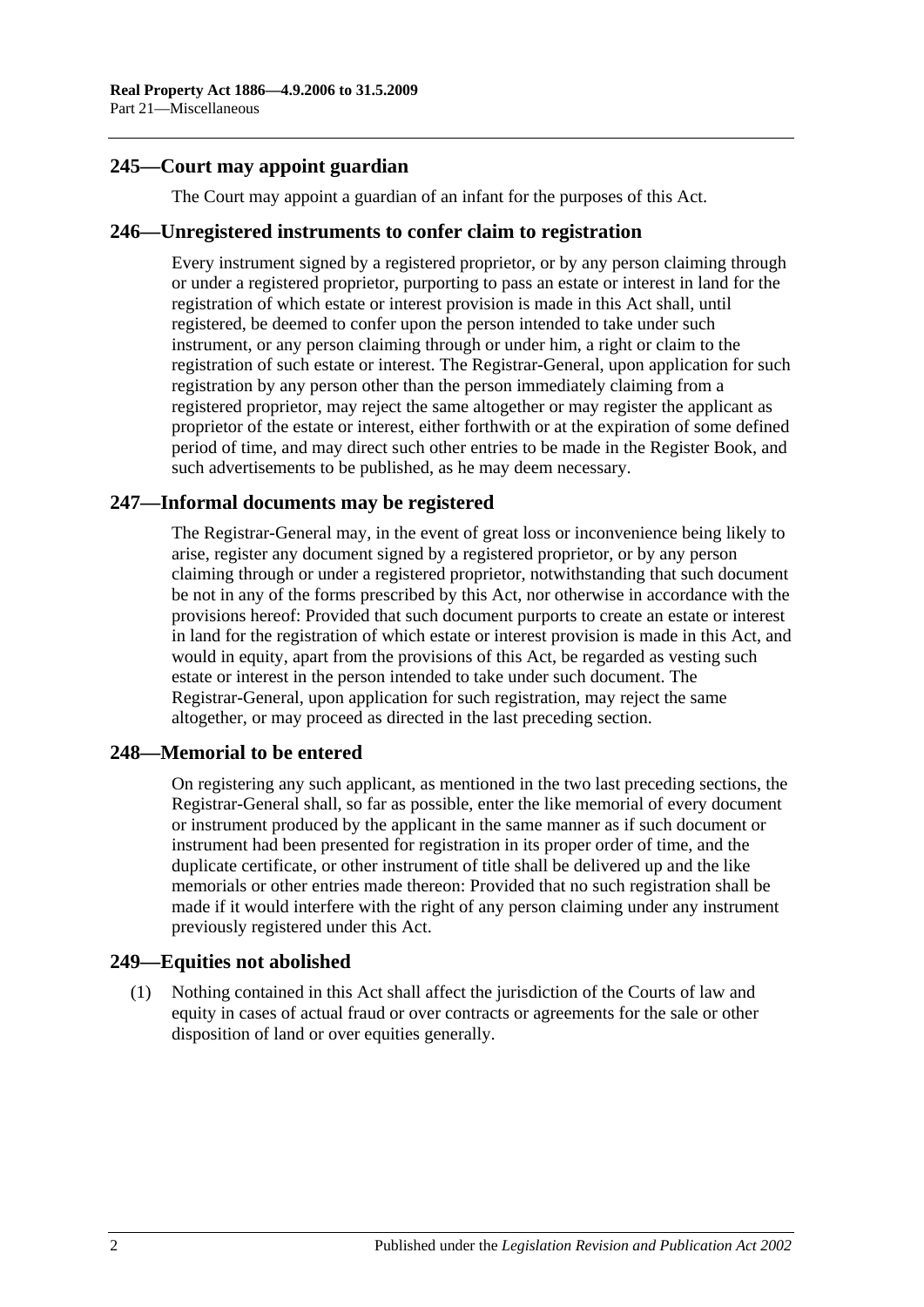(2) And the intention of this Act is that, notwithstanding the provisions herein contained for preventing the particulars of any trusts being entered in the Register Book, and without prejudice to the powers of disposition or other powers conferred by this Act on proprietors of land, all contracts and other rights arising from unregistered transactions may be enforced against such proprietors in respect of their estate and interest therein, in the same manner as such contracts or rights may be enforced against proprietors in respect of land not under the provisions of this Act: Provided that no unregistered estate, interest, contract, or agreement shall prevail against the title of any *bona fide* subsequent transferee, mortgagee, lessee, or encumbrancee, for valuable consideration, duly registered under this Act.

#### **250—Lis pendens not to be registered**

No *lis pendens* affecting lands under the provisions of this Act shall hereafter be registered.

#### **251—No title by adverse possession**

Except as provided in [Part 7A](#page-40-0) of this Act, no person shall acquire any right or title to land under the provisions of this Act by any length of adverse possession, nor shall the right of the registered proprietor to recover possession of any such land be barred by any length of adverse possession.

#### **252—Corporations and district councils to furnish Registrar-General with plans of new streets etc**

So often as any new street or road shall become vested in any Corporation or District Council by any means other than in pursuance of an order for opening the same the Corporation or Council affected shall immediately furnish the Registrar-General with a map or plan showing particulars of the new street or road so having become vested as aforesaid.

#### **253—Surveyor-General to furnish Registrar-General with particulars of orders confirming opening of new roads etc**

Whenever an order for opening a new road or closing an old road, or for the exchange of any water or other reserve, through or affecting land under the provisions of this Act shall have been duly confirmed, the Surveyor-General shall forthwith after such confirmation forward to the Registrar-General particulars of the date of such confirmation, and of the width, length, bearings, and measurements of such road, or of the exact dimensions and position of such reserve, and of the land taken in exchange.

#### **254—Alteration of plans**

The Registrar-General shall make reference to the particulars so furnished to him as aforesaid on any plan deposited in his office which is affected thereby, and shall also make an entry on the certificate in the Register Book, and alter any diagram included in, or attached to, the certificate in accordance with such survey maps, plans or particulars, and require the registered proprietor, or any mortgagee or encumbrancee, who may hold the same, to deliver up the duplicate certificate for the purpose of being cancelled or corrected as the case may require.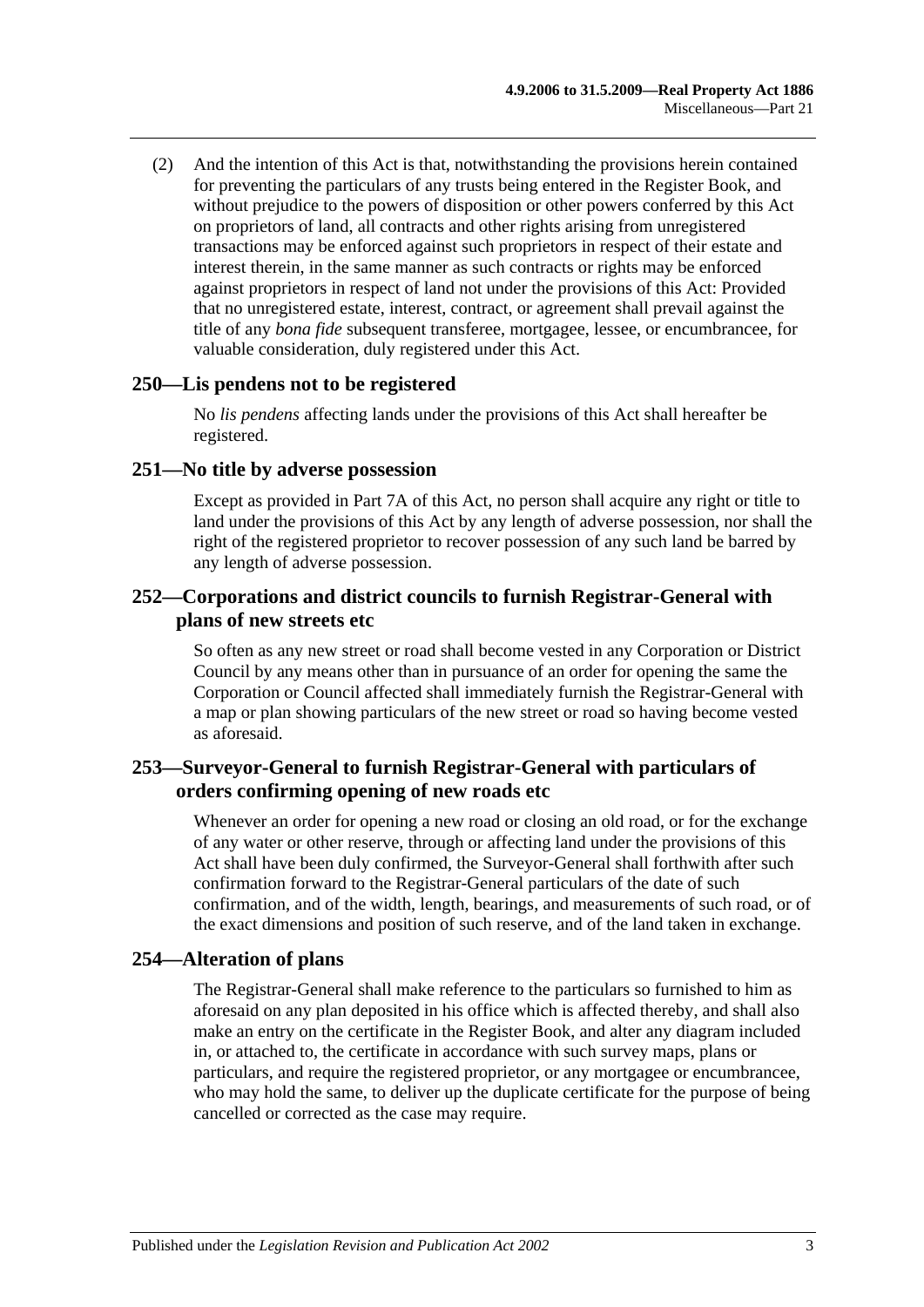#### <span id="page-127-0"></span>**255—Confused boundaries**

- (1) A plan of the boundaries of land within a Confused Boundary Area that is lodged in the Lands Titles Registration Office under section 51(2) of the *[Survey Act](http://www.legislation.sa.gov.au/index.aspx?action=legref&type=act&legtitle=Survey%20Act%201992) 1992* must be accompanied by an application in a form approved by the Registrar-General.
- (2) The Registrar-General must, on the lodging of a plan referred to in [subsection](#page-127-0) (1), examine the plan as if it were a plan lodged under this Act.
- <span id="page-127-1"></span>(3) The Registrar-General may deposit a plan in the Lands Titles Registration Office pursuant to section 51 of the *[Survey Act](http://www.legislation.sa.gov.au/index.aspx?action=legref&type=act&legtitle=Survey%20Act%201992) 1992* without the consent of a person who appears from the Register Book to have or to claim an estate or interest in land affected by the plan.
- <span id="page-127-2"></span>(4) On the deposit of a plan referred to in [subsection](#page-127-1) (3)—
	- (a) the boundaries of land affected by the plan are by force of this subsection altered to the extent necessary to give effect to the plan; and
	- (b) the Registrar-General may amend the original certificate of title, or may issue a new certificate of title, without the production of any duplicate or other instrument and without the consent of a person who appears to have or to claim an estate or interest in the land, and may amend any other relevant instrument or record; and
	- (c) if the Registrar-General so requires—any duplicate certificate of title or other instrument specified by the Registrar-General must be produced to the Registrar-General so that it can be amended or a new certificate issued.
- (5) If the production of a certificate or other instrument is required under [subsection](#page-127-2) (4), then, despite any agreement to the contrary, a person having possession of the certificate or other instrument is not entitled to demand or receive a fee or charge from any person for its production.
- (6) Any amendment made to a certificate of title under this section will be taken to have been made prior to the registration of any instrument registered on the certificate.

#### **258—Reference to Real Property Acts**

Where, in any Act now in force, reference is made to the Real Property Acts, or any of them, such reference shall be deemed to extend to this Act.

#### **259—General powers of Court not affected**

Any special jurisdiction by this Act given to the Court shall not prejudice or take away the ordinary jurisdiction of the Court.

#### **260—Valuable consideration may be proved by prior instruments**

Whenever in any action or other proceeding affecting the title to any land, it shall become necessary to determine the fact whether any person is a purchaser, transferee, mortgagee, encumbrancee, or lessee, for valuable consideration or not, any party to such action or other proceeding may give in evidence any transfer, mortgage, encumbrance, lease or other instrument affecting the title to such land, although the same may not be referred to in the certificate or may have been cancelled by the Registrar-General.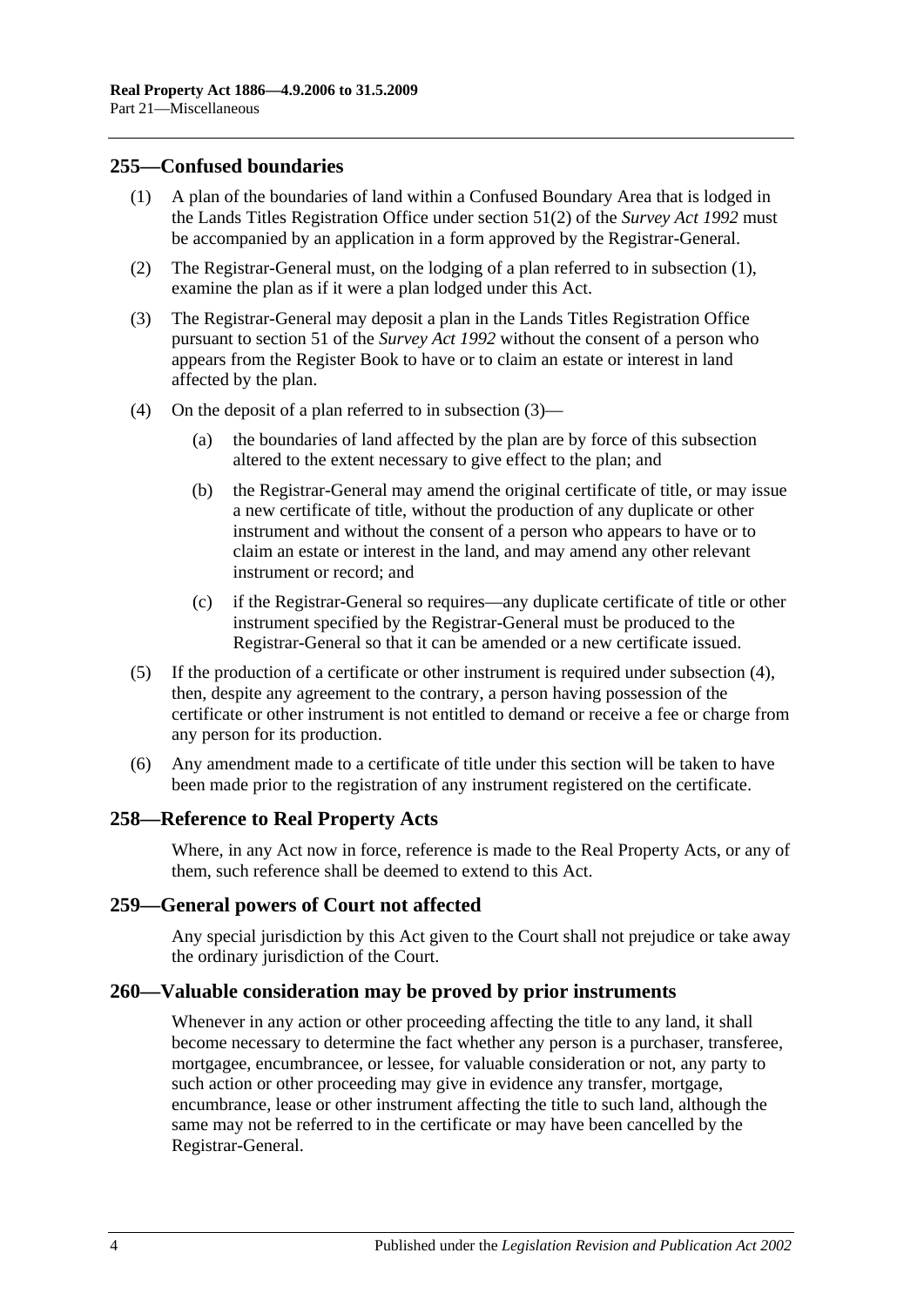#### **261—General covenants to be implied in instruments**

In every instrument charging, creating, or transferring any estate or interest in land, there shall be implied the following covenant by the party charging, creating, or transferring such estate or interest, with the party in whose favour such estate or interest is charged or created, or to whom the same is transferred, and his executors, administrators, and transferees, that is to say—That he, the covenanting party, will do such acts and execute such instruments as in accordance with the provisions of this Act may be necessary to give effect to all covenants, conditions, and purposes expressly set forth in such instrument, or by this Act declared to be implied against such party in instruments of a like nature.

#### **262—Implied powers and covenants may be modified or negatived**

Every covenant and power by this Act implied in any instrument may be negatived or modified by express declaration contained in or endorsed on the instrument.

#### **263—In action for breach, party may be proceeded against as if he had covenanted in express words**

In any action for a breach of any such covenant, it shall be lawful to allege that the party against whom such action is brought did covenant precisely in the same manner as if such implied covenant, with or without modification, as the case may be, had been expressed in words in such instrument, any law or practice to the contrary notwithstanding; and every such implied covenant shall have the same force and effect and be enforced in the same manner as if it had been set out at length in such instrument.

#### **264—Implied covenants to be joint and several**

Where any covenants are by this Act implied against two or more persons, such implied covenants shall be construed to be joint and several.

#### **265—Short forms of covenants in mortgages and leases**

Where in any mortgage or encumbrance the short form of covenant given in [Schedule](#page-138-0) 16 hereto and numbered 1, or where in any lease any of the other short forms of covenant given in such Schedule shall be used, the covenant set opposite such short form in the said Schedule shall be implied in such mortgage, encumbrance, or lease as fully and effectually as if set out at length therein: Provided that the parties to any such instrument may by express words add to or modify any such short form, in which case the same shall imply the covenant as set out at length, with the addition or modification so expressed.

#### **266—Short form for expressing exception of mines and minerals**

Whenever, in any application or instrument under this Act, the following words shall be used "Except and always reserved to all coals, seams of coals, mines, minerals, and quarries, but paying reasonable compensation to ," they shall be taken to have the same effect, and be construed as if the form of words contained in [Schedule 17](#page-140-1) hereto had been inserted therein; and the Registrar-General, on issuing a certificate, shall insert the words so used in the application or instrument, and the same shall be as binding and effectual as if he had inserted therein the words at length contained in the said [Schedule 17.](#page-140-1)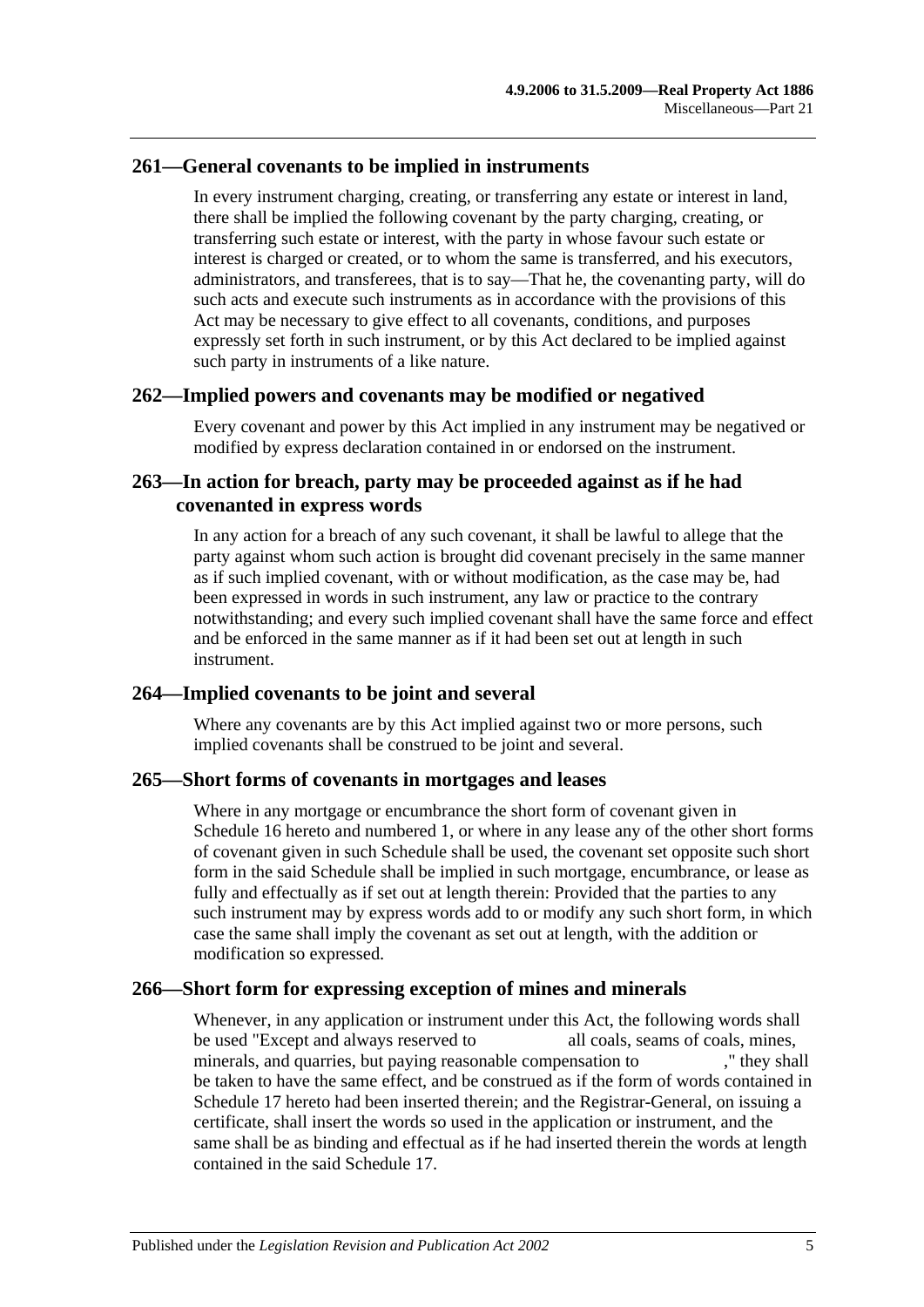#### **267—Witnessing of instruments**

- (1) The execution of an instrument by or on behalf of a party to the instrument must be witnessed by a person who either knows the person executing the instrument personally or is satisfied as to his or her identity.
- (2) The witness—
	- (a) must be aged 18 years or over; and
	- (b) must not be a party to the instrument.
- (3) The witness must sign his or her name as witness and the full name and address of the witness and a telephone number at which he or she can ordinarily be contacted during business hours must be legibly printed under the witness' signature.
- (4) The Registrar-General may, whether he or she suspects that an instrument has been improperly executed or not, require the execution of the instrument to be verified in any manner he or she thinks fit.

#### **268—Improper witnessing**

If a witness signs an instrument as witness but—

- (a) does not know the person executing the instrument personally and has no reasonable ground on which to be satisfied as to the person's identity; or
- (b) knows or has reasonable grounds for suspecting that the person signing the instrument—
	- (i) if signing as a party—is not a party to the instrument; or
	- (ii) if signing on behalf of a party—does not have authority to sign on behalf of the party,

the witness is guilty of an offence.

Penalty: \$2 000 or imprisonment for 6 months.

#### **270—Execution of instrument by corporation**

A corporation may execute instruments under the provisions of this Act by affixing thereto its common seal, and such execution shall be equivalent to signature.

#### <span id="page-129-1"></span>**273—Authority to register**

- (1) Subject to [subsection](#page-129-0) (2), the Registrar-General shall not receive any application for bringing land under the provisions of this Act, or any instrument purporting to deal with or affect land, unless there shall be endorsed thereon a certificate that the same is correct for the purposes of this Act, signed by the applicant or party claiming under or in respect of such instrument, or by a solicitor, or licensed land broker.
- <span id="page-129-0"></span>(2) The Registrar-General may, in his absolute discretion, exempt instruments of classes prescribed by regulation from the requirement of certification under [subsection](#page-129-1) (1).
- (3) The Registrar-General may vary or revoke an exemption under [subsection](#page-129-0) (2).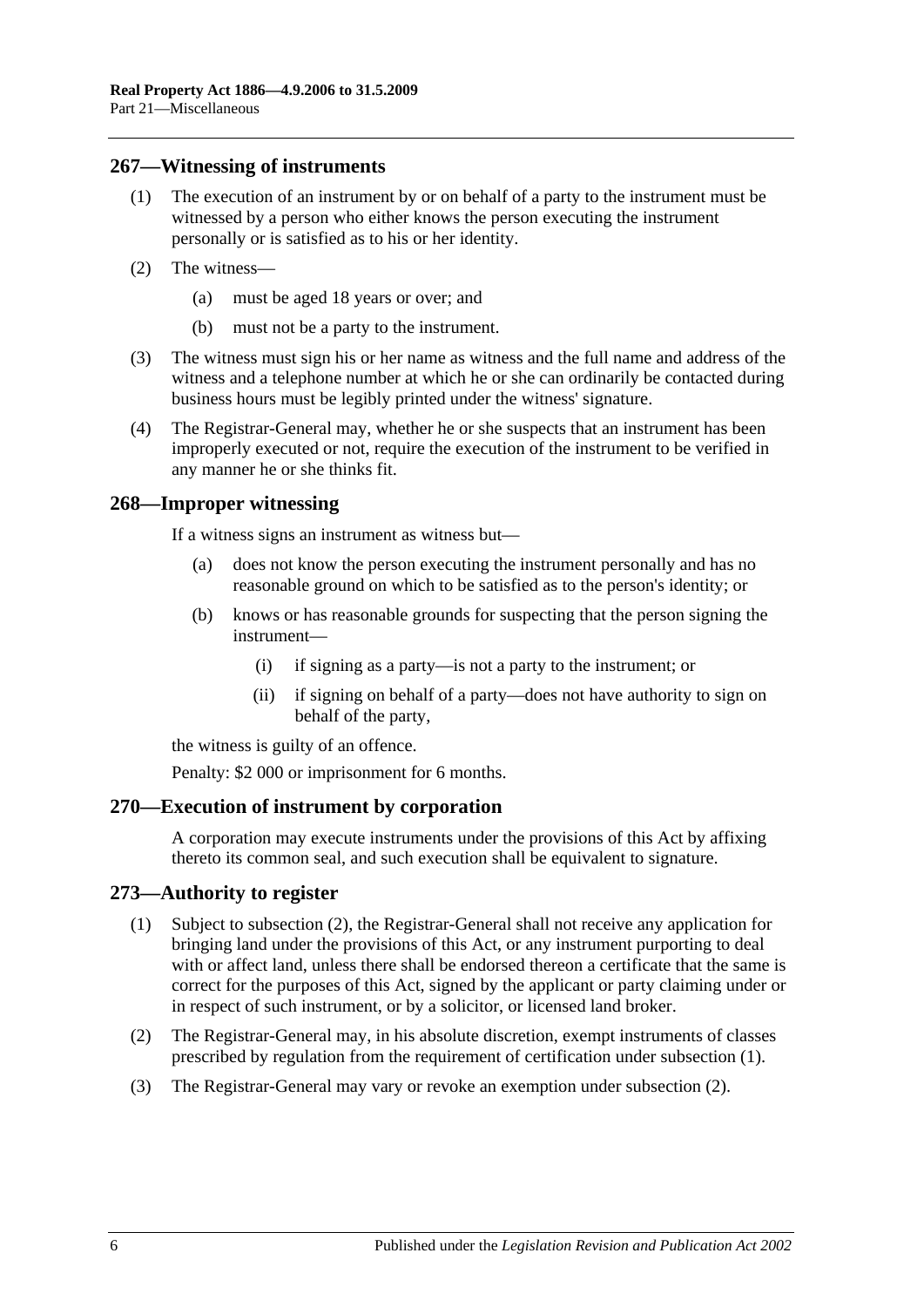#### **274—Solicitors and land brokers to be generally entitled to recover fees for work done under this Act**

- (1) Except as allowed by statute, no person other than a solicitor or licensed land broker shall be entitled to sue for or receive any fees, costs, or charges for work done in reference to applications, transfers, or other dealings relating to land, nor to any right of set-off in respect of any such fees, costs, or charges, nor to any lien or right to retain any deed, paper, or writing which shall have come into his possession in reference to any such work.
- <span id="page-130-0"></span>(2) Where a requisition is made by the Registrar-General in respect of an instrument under this Act on the ground that there is an error in, or omission from, the instrument, and the error or omission arose through the fault of a solicitor or licensed land broker, the solicitor or licensed land broker shall not charge or recover any fees or costs for work done in relation to complying with the requisition.
- (3) Where a person considers that a solicitor or licensed land broker has, in contravention of [subsection](#page-130-0) (2), charged any fees or costs for work done in relation to complying with a requisition, he may request a Master of the Supreme Court to tax the account of the solicitor or licensed land broker in order to ascertain whether such fees or costs have been charged.

#### **275—Forms in Schedules**

Whenever a form in any Schedule hereto is directed to be used, such direction shall apply equally to any form to the like effect for a similar purpose authorised in conformity with the provisions of this Act; and any variation from such forms, not being in matter of substance, shall not affect their validity or regularity; but they may be used with such alterations as the character of the parties or the circumstances of the case may render necessary.

#### **276—Service of notices**

Where this Act makes no provision for the manner in which a notice is to be served on or given to any person the notice may—

- (a) be served personally or by certified post; or
- (b) be served by publication of the notice in a manner directed by the Registrar-General.

#### <span id="page-130-1"></span>**277—Regulations**

- (1) The Governor may make such regulations as may be necessary or convenient for carrying into effect the provisions and objects of this Act, and without limiting the generality of the foregoing, may make regulations—
	- (a) providing for and prescribing the fees and charges payable for or in respect of the doing of any act or thing under this Act, including fees and charges for searching, whether electronically or in any other manner, the Register Book or any document deposited or registered or information recorded under this Act or pursuant to any other Act, and for obtaining copies of any material so searched; and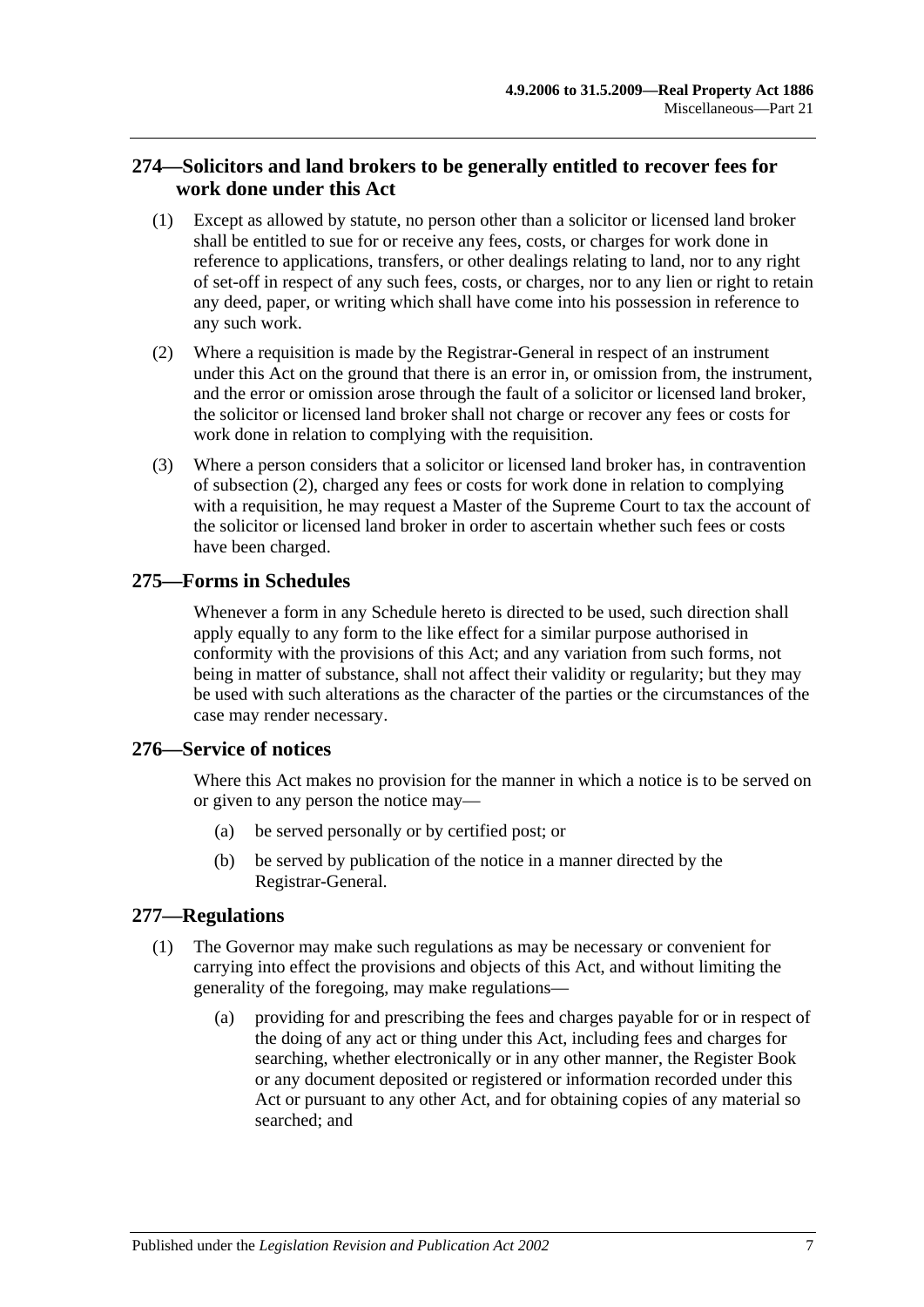- (b) providing for and prescribing the charges recoverable by solicitors and licensed land brokers for transacting business under the provisions of this Act.
- (1a) Fees or charges prescribed under [subsection](#page-130-1) (1) for registering a transfer of land may be based on the consideration for the transfer, the value of the land transferred or any other basis whether or not the fee or charge exceeds the administrative cost of registering the transfer.
- (2) Without limiting the generality of [subsection](#page-130-1) (1) of this section a regulation made under this Act may amend or revoke any regulation made under the *[Fees Regulation](http://www.legislation.sa.gov.au/index.aspx?action=legref&type=act&legtitle=Fees%20Regulation%20Act%201927)  Act [1927](http://www.legislation.sa.gov.au/index.aspx?action=legref&type=act&legtitle=Fees%20Regulation%20Act%201927)*.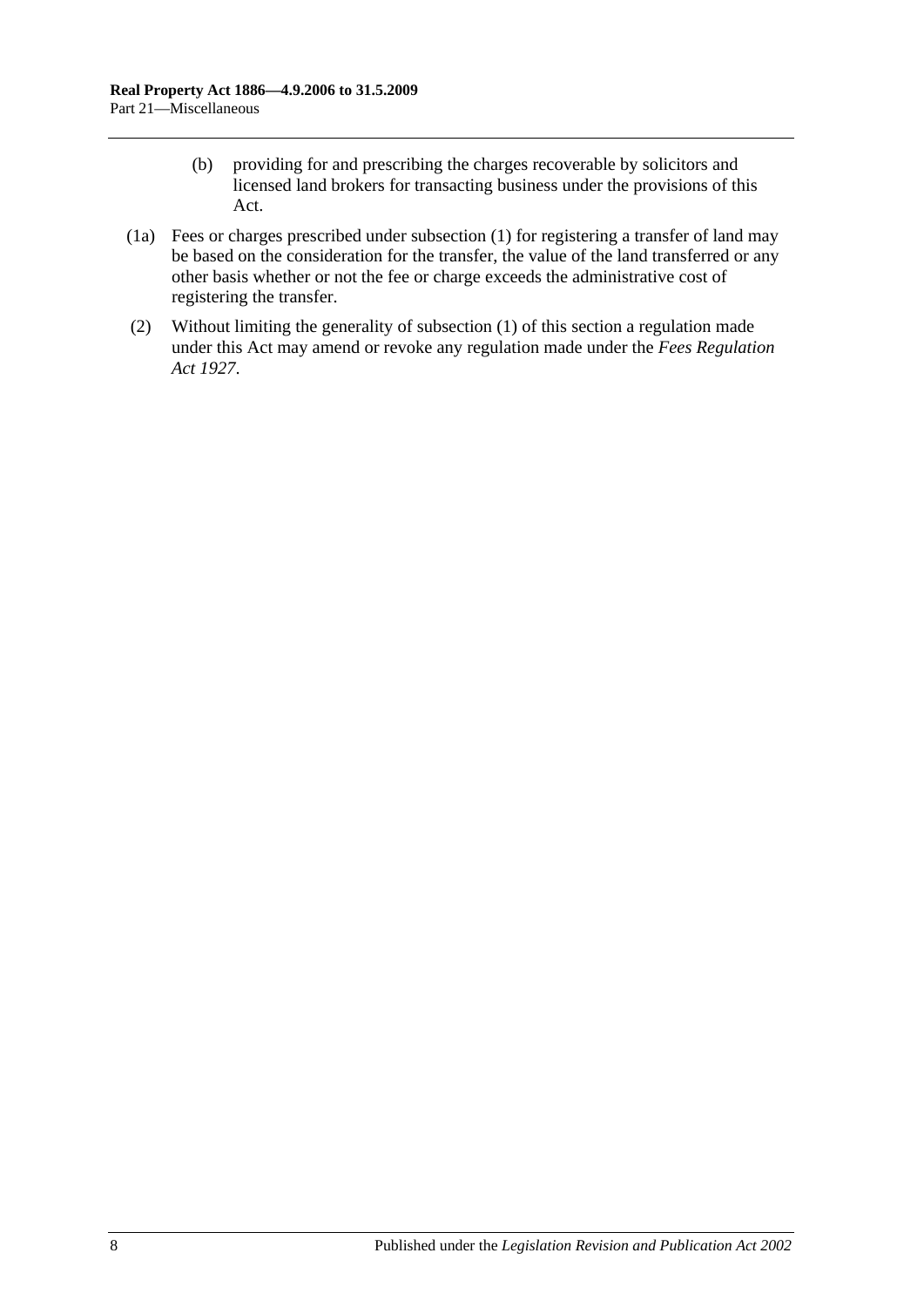# **Schedule 1—Transitional provisions**

- 1 (1) Where—
	- (a) a plan of resubdivision has been deposited or accepted for filing in the Lands Titles Registration Office under a previous enactment relating to the division of land and certificates of title in respect of some or all of the allotments created by the plan have not been issued because a condition for issue has not been satisfied; and
	- (b) the Registrar-General has served notice in writing on the proprietor of the land (and on such other persons as is required by regulation) that he or she intends cancelling the plan, or that part of the plan to which the condition relates, at the expiration of the period (being at least two months) specified in the notice,

the Registrar-General may cancel the plan, or the relevant part of it, if the condition has not been satisfied at the expiration of that period.

- (2) Where—
	- (a) a plan of resubdivision has been deposited or accepted for filing in the Lands Titles Registration Office under a previous enactment relating to the division of land and certificates of title have not been issued in respect of some or all of the allotments created by the plan because a condition for issue has not been satisfied or for any other reason; and
	- (b) the proprietor of the land to which the plan, or the relevant part of the plan, relates has applied to the Registrar-General for cancellation of the plan, or the relevant part of it; and
	- (c) the persons whose consents are required by regulation have consented to the application,

the Registrar-General may cancel the plan or the relevant part of it.

- (3) Where a plan, or part of a plan, is cancelled under this clause, all plans of resubdivision, or parts of such plans, affecting the same land that have been deposited or accepted for filing in the Lands Titles Registration Office under a previous enactment since the division on which the currently issued certificate of title for the land is based will be taken to have been cancelled.
- (4) Fees and contributions in relation to open space paid in respect of a plan, or part of a plan, of resubdivision cancelled by or under this clause are forfeited.
- (5) In this clause—

*plan of resubdivision* means a plan of re-subdivision or a plan of subdivision as defined in the *[Planning and Development Act](http://www.legislation.sa.gov.au/index.aspx?action=legref&type=act&legtitle=Planning%20and%20Development%20Act%201966) 1966* and includes a plan deposited or accepted for filing in the Lands Titles Registration Office before the commencement of that Act that satisfies the definition of either of those terms in that Act;

*previous enactment* means an Act in force before the commencement of the *[Real](http://www.legislation.sa.gov.au/index.aspx?action=legref&type=act&legtitle=Real%20Property%20Act%20Amendment%20Act%201982)  [Property Act Amendment Act](http://www.legislation.sa.gov.au/index.aspx?action=legref&type=act&legtitle=Real%20Property%20Act%20Amendment%20Act%201982) 1982*.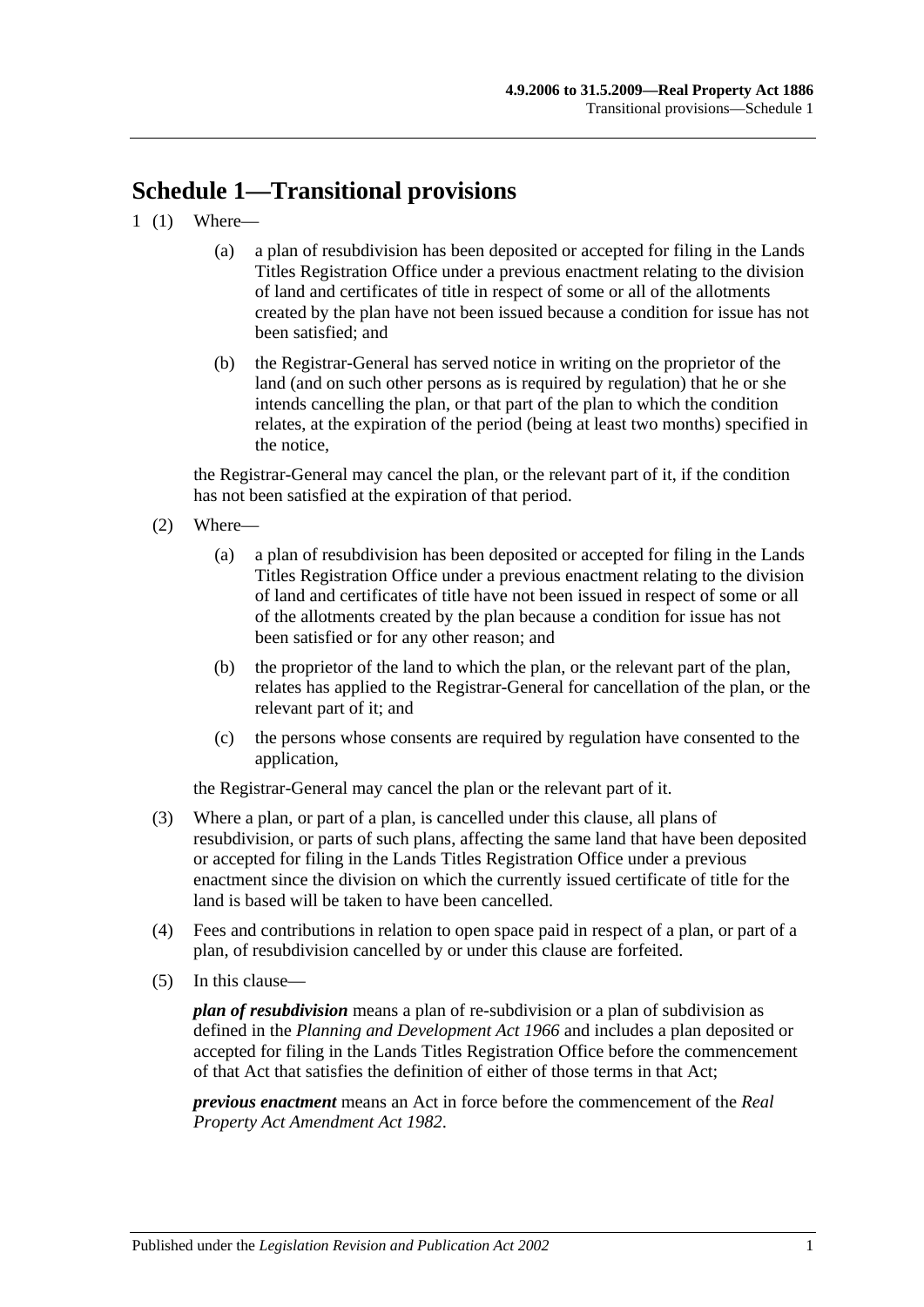- <span id="page-133-0"></span>2 (1) Subject to this Schedule, the Registrar-General must deal with an application for the division of land made before the commencement of the *[Real Property \(Miscellaneous\)](http://www.legislation.sa.gov.au/index.aspx?action=legref&type=act&legtitle=Real%20Property%20(Miscellaneous)%20Amendment%20Act%201994)  [Amendment Act](http://www.legislation.sa.gov.au/index.aspx?action=legref&type=act&legtitle=Real%20Property%20(Miscellaneous)%20Amendment%20Act%201994) 1994* as though that amending Act had not come into operation.
	- (2) A certificate of approval issued under [section](#page-109-3) 223LF or [223LG](#page-110-4) before the repeal of those sections by the *[Statutes Repeal and Amendment \(Development\) Act](http://www.legislation.sa.gov.au/index.aspx?action=legref&type=act&legtitle=Statutes%20Repeal%20and%20Amendment%20(Development)%20Act%201993) 1993* and a certificate issued by the Development Assessment Commission under section 51 of the *[Development Act](http://www.legislation.sa.gov.au/index.aspx?action=legref&type=act&legtitle=Development%20Act%201993) 1993* before the commencement of the *[Real Property](http://www.legislation.sa.gov.au/index.aspx?action=legref&type=act&legtitle=Real%20Property%20(Miscellaneous)%20Amendment%20Act%201994)  [\(Miscellaneous\) Amendment Act](http://www.legislation.sa.gov.au/index.aspx?action=legref&type=act&legtitle=Real%20Property%20(Miscellaneous)%20Amendment%20Act%201994) 1994* will expire on the second anniversary of the commencement of that Act unless the Registrar-General extends the life of the certificate.
	- (3) The Registrar-General must not deposit a plan of division in the Lands Titles Registration Office pursuant to an application referred to in subclause (1) if a certificate referred to in [subclause](#page-133-0) (2) on which the application depends has expired under that subclause.
	- (4) If the Registrar-General is unable to deposit a plan of division pursuant to an application referred to in subclause (1) because a certificate referred to in [subclause](#page-133-0) (2) has expired, the Registrar-General must reject the application and all instruments and other documents that depend on the deposit of the plan of division pursuant to the application.
- 3 (1) Subject to [subclause](#page-133-1) (2), where an easement is appurtenant to land shown on a plan of division as a street, road, thoroughfare, reserve or other similar open space and the plan—
	- (a) was deposited in the Lands Titles Registration Office under [Part 19AB](#page-104-0) before the commencement of the *[Real Property \(Miscellaneous\) Amendment](http://www.legislation.sa.gov.au/index.aspx?action=legref&type=act&legtitle=Real%20Property%20(Miscellaneous)%20Amendment%20Act%201994)  Act [1994](http://www.legislation.sa.gov.au/index.aspx?action=legref&type=act&legtitle=Real%20Property%20(Miscellaneous)%20Amendment%20Act%201994)*; or
	- (b) was deposited or accepted for filing in the Lands Titles Registration Office under a corresponding previous enactment; or
	- (c) is deposited after the commencement of the *[Real Property \(Miscellaneous\)](http://www.legislation.sa.gov.au/index.aspx?action=legref&type=act&legtitle=Real%20Property%20(Miscellaneous)%20Amendment%20Act%201994)  [Amendment Act](http://www.legislation.sa.gov.au/index.aspx?action=legref&type=act&legtitle=Real%20Property%20(Miscellaneous)%20Amendment%20Act%201994) 1994* but as though it had not come into operation (see clause  $2(1)$ ).

the easement ceases, or will be taken to have ceased, to be appurtenant to that land upon deposit of the plan in the Lands Titles Registration Office.

- <span id="page-133-1"></span>(2) Subclause (1) does not apply if it was a condition or requirement of the relevant planning authorisation or the intention at the time of deposit or acceptance for filing of the plan that the easement should remain appurtenant to the land.
- 4 (1) Notwithstanding the repeal of the *[Planning and Development Act](http://www.legislation.sa.gov.au/index.aspx?action=legref&type=act&legtitle=Planning%20and%20Development%20Act%201966) 1966*, Part 6 of that Act, and the regulations relevant to that Part, continue to apply in relation to a plan of division that had been approved under that Act, or in respect of which an application had been made, before the commencement of the *[Real Property Act Amendment](http://www.legislation.sa.gov.au/index.aspx?action=legref&type=act&legtitle=Real%20Property%20Act%20Amendment%20Act%201982)  Act [1982](http://www.legislation.sa.gov.au/index.aspx?action=legref&type=act&legtitle=Real%20Property%20Act%20Amendment%20Act%201982)*.
	- (2) A plan of division referred to in subclause (1) cannot be deposited or accepted for filing by the Registrar-General if the development approval granted in relation to the plan has lapsed under section 26 of the *[Statutes Repeal and Amendment](http://www.legislation.sa.gov.au/index.aspx?action=legref&type=act&legtitle=Statutes%20Repeal%20and%20Amendment%20(Development)%20Act%201993)  [\(Development\) Act](http://www.legislation.sa.gov.au/index.aspx?action=legref&type=act&legtitle=Statutes%20Repeal%20and%20Amendment%20(Development)%20Act%201993) 1993*.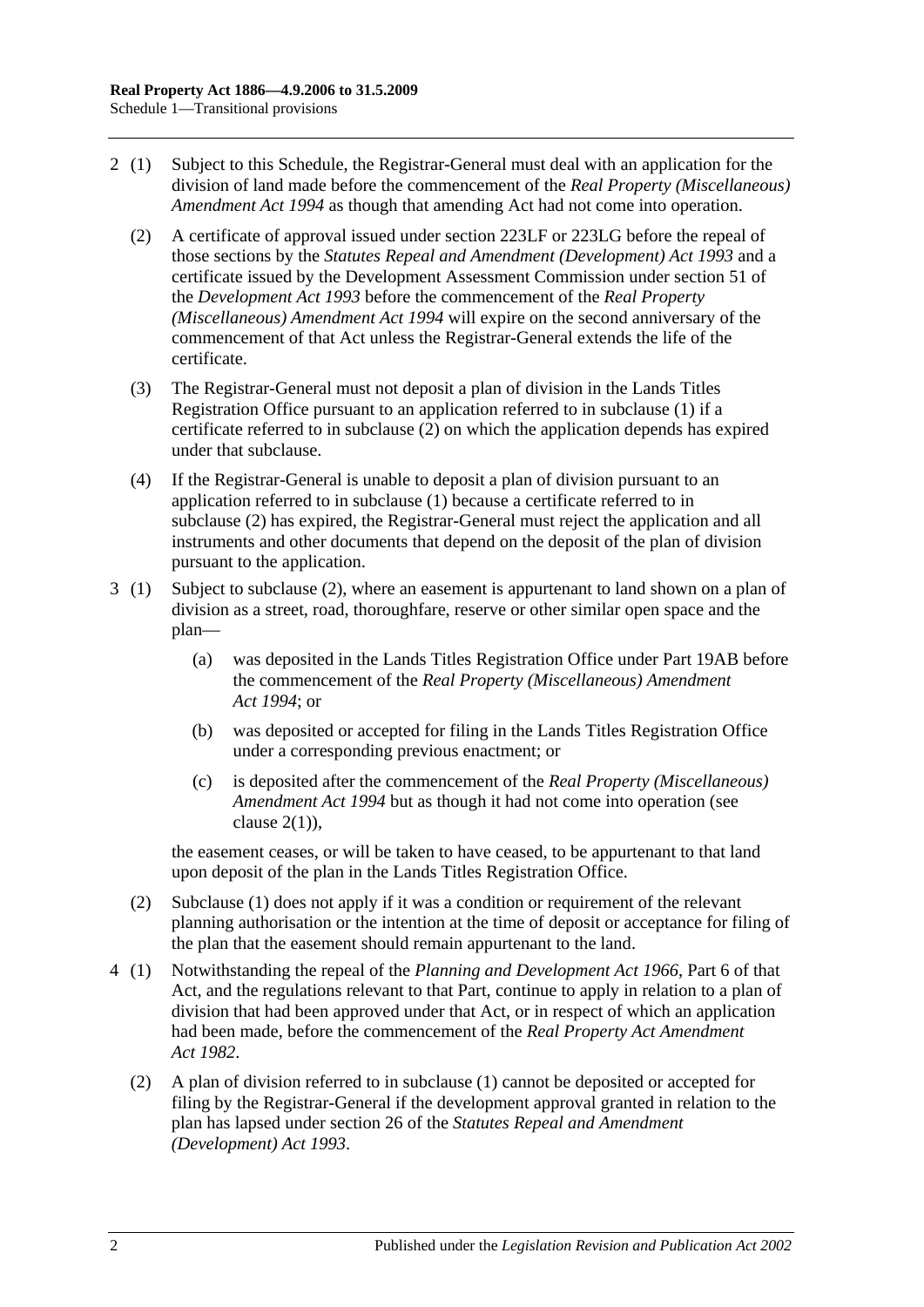- (3) For the purposes of the continued application of Part 6 of the *[Planning and](http://www.legislation.sa.gov.au/index.aspx?action=legref&type=act&legtitle=Planning%20and%20Development%20Act%201966)  [Development Act](http://www.legislation.sa.gov.au/index.aspx?action=legref&type=act&legtitle=Planning%20and%20Development%20Act%201966) 1966*, and the regulations relevant to that Part, under subclause (1), references to the Director will be construed as references to the Presiding Member of the Development Assessment Commission.
- 5 In this Schedule—

*division* includes subdivision and resubdivision.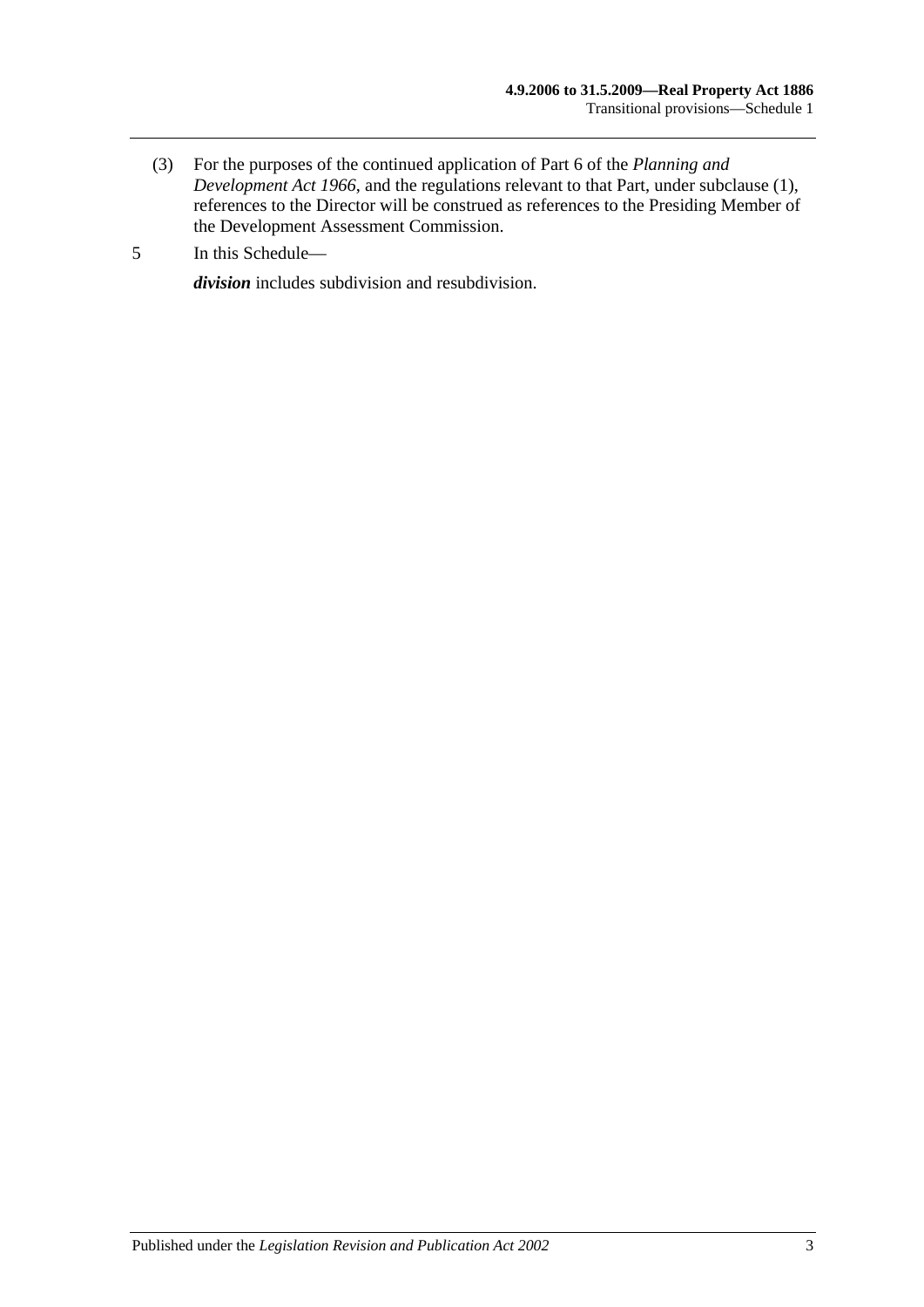## **Schedule 2—Application to bring land under the provisions of the** *Real Property Act 1886*

I, AB, of *[here insert residence and description*] do declare that I am *[or that CD, of* (here insert residence and description) is] seized of an estate of freehold [here state the nature of the estate of freehold] in all that piece of land situated in [here state the situation] containing [here state the area] be the same a little more or less [exclusive of roads intersecting the same, if any] with [here state rights-of-way and other privileges or easements appertaining, and set forth a sufficient description to identify the land which piece of land is of the value of \$ and no more, and is [the town allotment] or country section, or is part of the town allotment, or country section originally granted to , by land grant under the hand and seal of

, formerly Governor [or Resident Commissioner] of the State of South Australia, dated the day of numbered in the plan of the [district, township, or county] of as delineated on the public maps of the State, deposited in the Survey Office, Adelaide: And I do further declare that I am not aware of any mortgage, encumbrance, or claim affecting the said land, or that any person hath any claim, estate, or interest on or in the said land, at law or in equity, in possession, reversion remainder or expectancy, or that any person has, or claims any right-of-way or other easement affecting the said land other than is set forth and stated as follows, that is to say [here state particulars of mortgages, encumbrances, dower, or other interest to which the land may be subject, and of all rights-of-way and other easements which any other person is entitled to or *claims*]: And I further declare that there is no person in possession or occupation of the said lands adversely to my estate or interest [or the estate or interest of the said CD therein] and [that the said land is now in the occupation of, here state names and descriptions of occupiers, or that the said land is now unoccupied], and that the names and addresses of the owners and occupiers of the lands contiguous thereto, are [here state the names and addresses of owners and occupiers of lands contiguous thereto, or to

me unknown and that there are no documents or instruments of title affecting the land above described in my possession or under my control, [ $or$  in the possession or under the control of the said CD] other than those enumerated in the Schedule hereto, and I do hereby [or if so, on behalf of the said CD] apply to have the land above described brought under the provisions of the Real Property Act 1886, and I make this solemn declaration conscientiously believing the same to be true, and appoint [here insert address] as the address to which notices in respect of this application may be sent.

| Dated at           | . this                                 | day of |             |
|--------------------|----------------------------------------|--------|-------------|
|                    | Made and subscribed by the above-named |        |             |
| . this             | day of                                 |        | [Signature] |
| in the presence of |                                        |        |             |

To the Registrar-General

I, AB, the above declarant, hereby request you to issue the certificate of title for the land described in the above declaration in the name of

Witness to signature—

[Signature]

The Schedule referred to [Here set out a list of all documents and instruments of title]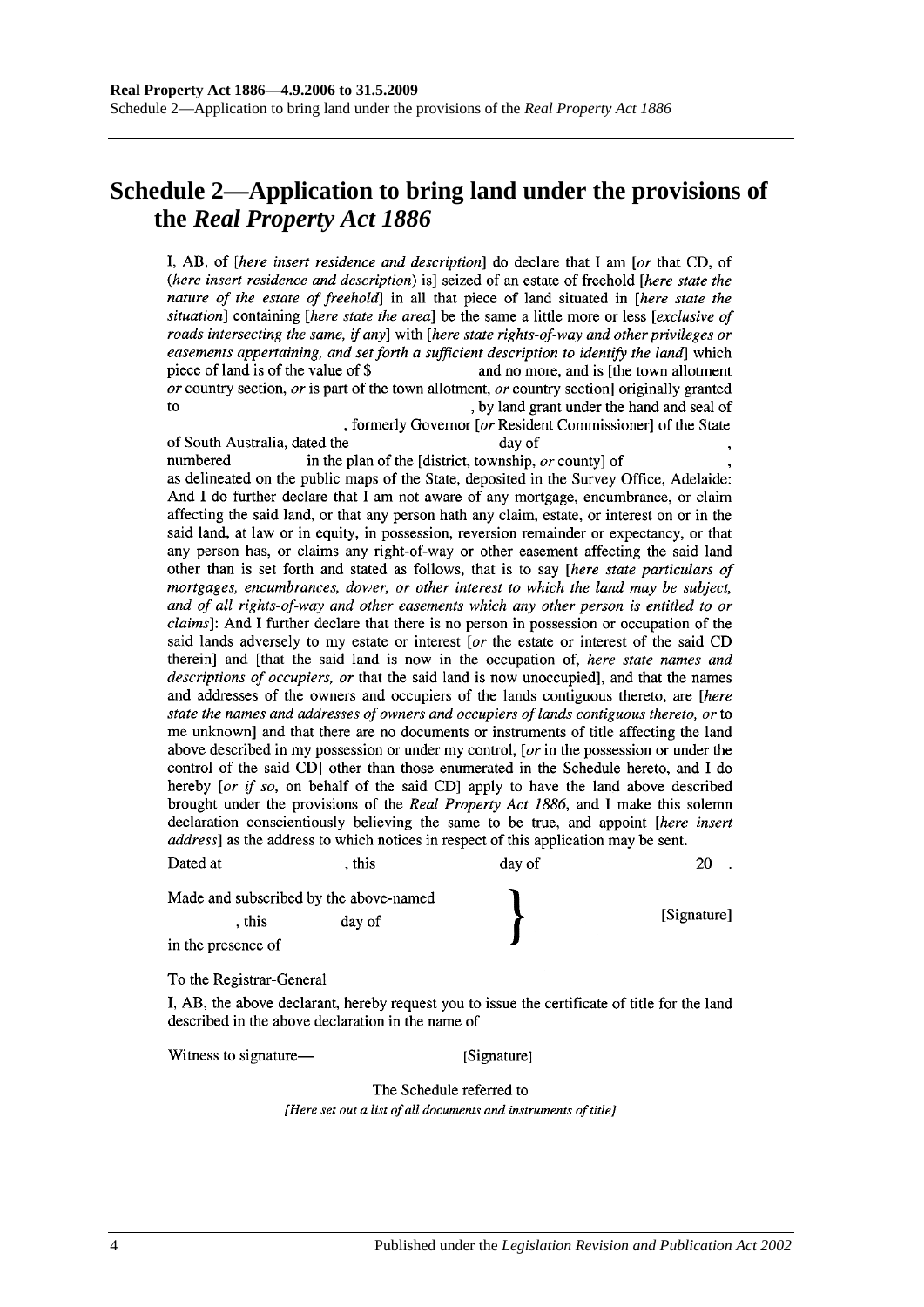## **Schedule 3—Caveat forbidding lands to be brought under the**  *Real Property Act 1886*

To the Registrar-General

Take notice that I, AB, of *[here insert residence and description*] claiming *[here state* the nature of the estate or interest claimed, and the ground on which such claim is founded in the land described as *[here state particulars of description from application*] , as land in and mentioned in notice dated the day of respect of which an application has been made to have the same brought under the provisions of the Real Property Act 1886, do hereby forbid the bringing of the said land under the provisions of the said Act; and I appoint *[here insert address within South* Australia] as the place at which notices and proceedings relating hereto may be served.

Dated this

day of

, 20

[Signature]

## **Schedule 5—Right-of-way**

A full and free right and liberty to and for the proprietor or proprietors for the time being taking or deriving title under or through this instrument, so long as he or they shall remain such proprietors, and to and for his and their tenants, servants, agents, workmen, and visitors, to pass and repass for all purposes, and either with or without horses or other animals, cart, or other carriages.

## **Schedule 6—Short forms of easements and their interpretation**

(section 89A)

| <b>Short</b> form                     | Long form                                                                                                                                                                                                                                                                                                                                                                                                                                                                                      |
|---------------------------------------|------------------------------------------------------------------------------------------------------------------------------------------------------------------------------------------------------------------------------------------------------------------------------------------------------------------------------------------------------------------------------------------------------------------------------------------------------------------------------------------------|
| supply purposes.                      | an easement for water the right for him, his agents, servants and workmen at any time to break the surface of,<br>dig, open up and use the land (described for that purpose in this instrument) for the<br>purpose of laying down, fixing, taking up, repairing, re-laying or examining pipes and<br>of using and maintaining those pipes for water supply purposes and to enter the land at<br>any time (if necessary with vehicles and equipment) for any of those purposes.                 |
| an easement for<br>sewerage purposes. | the right for him, his agents, servants and workmen at any time to break the surface of,<br>dig, open up and use the land (described for that purpose in this instrument) for the<br>purpose of laying down, fixing, taking up, repairing, re-laying or examining pipes and<br>of using and maintaining those pipes for sewerage purposes and to enter the land (if<br>necessary with vehicles and equipment) for any of those purposes.                                                       |
| an easement for<br>drainage purposes. | the right for him, his agents, servants and workmen at any time to break the surface of,<br>dig, open up and use the land (described for that purpose in this instrument) for the<br>purpose of laying down, fixing, taking up, repairing, re-laying or examining drains or<br>drainage pipes and of using and maintaining those drains and drainage pipes for<br>drainage purposes and to enter the land at any time (if necessary with vehicles and<br>equipment) for any of those purposes. |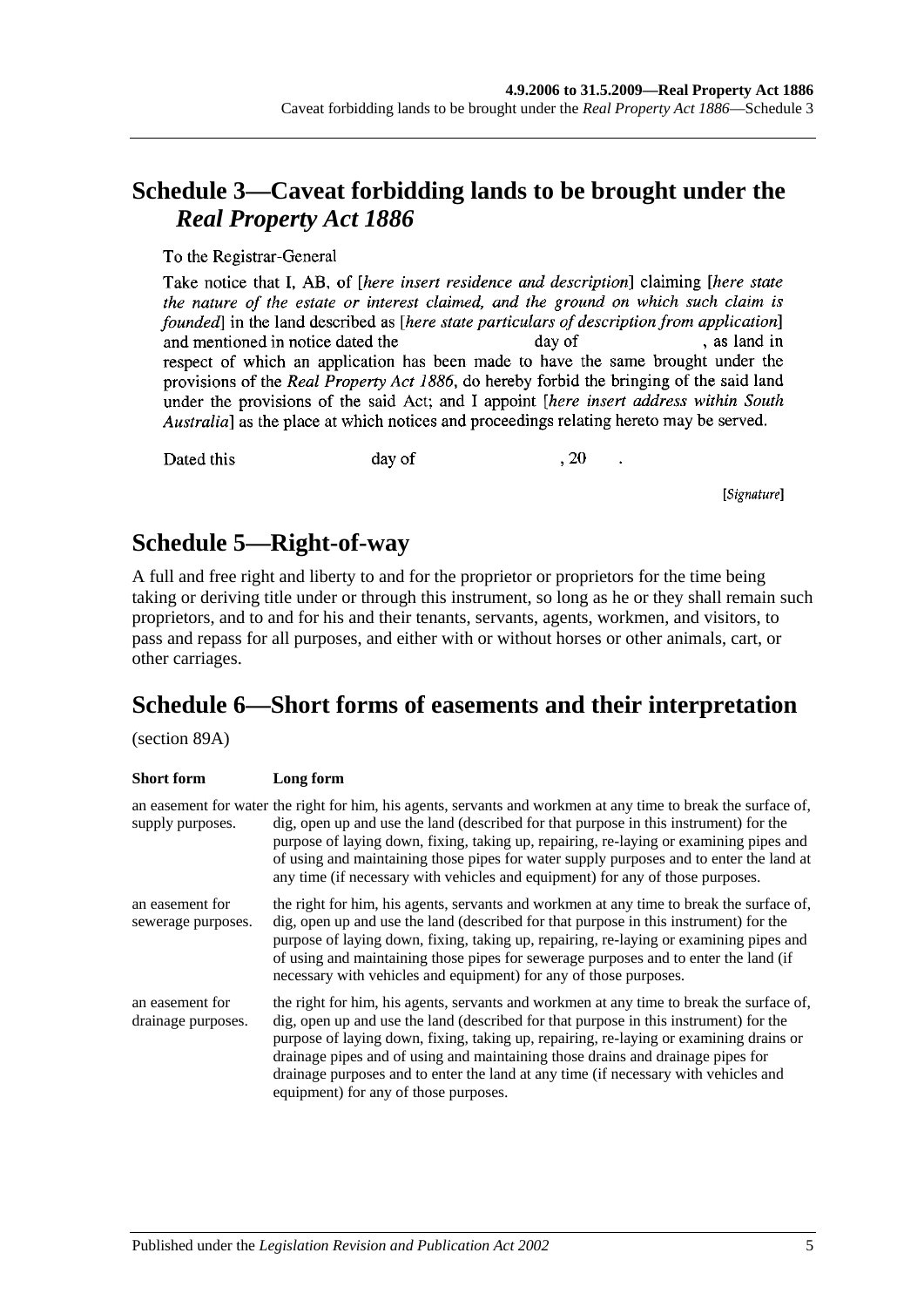#### **Real Property Act 1886—4.9.2006 to 31.5.2009**

Schedule 6—Short forms of easements and their interpretation

| <b>Short form</b>                                              | Long form                                                                                                                                                                                                                                                                                                                                                                                                                                                        |                                                                                                                                   |  |
|----------------------------------------------------------------|------------------------------------------------------------------------------------------------------------------------------------------------------------------------------------------------------------------------------------------------------------------------------------------------------------------------------------------------------------------------------------------------------------------------------------------------------------------|-----------------------------------------------------------------------------------------------------------------------------------|--|
| an easement for gas<br>supply purposes.                        | the right for him, his agents, servants and workmen at any time to break the surface of,<br>dig, open up and use the land (described for that purpose in this instrument) for the<br>purpose of laying down, fixing, taking up, repairing, re-laying or examining pipes and<br>of using and maintaining those pipes for the purpose of supplying gas, and to enter the<br>land at any time (if necessary with vehicles and equipment) for any of those purposes. |                                                                                                                                   |  |
| an easement for the                                            | the right for him, his agents, servants and workmen at any time—                                                                                                                                                                                                                                                                                                                                                                                                 |                                                                                                                                   |  |
| transmission of<br>electricity by<br>overhead cable.           | (a)                                                                                                                                                                                                                                                                                                                                                                                                                                                              | to suspend cables across the land (described for that purpose in this<br>instrument) and construct supports for those cables; and |  |
|                                                                | (b)                                                                                                                                                                                                                                                                                                                                                                                                                                                              | to inspect, alter, maintain, repair and replace those cables and supports; and                                                    |  |
|                                                                | (c)                                                                                                                                                                                                                                                                                                                                                                                                                                                              | to use the cables for the purpose of transmitting electricity; and                                                                |  |
|                                                                | (d)                                                                                                                                                                                                                                                                                                                                                                                                                                                              | to break the surface of, dig, open up and use the land for any of those<br>purposes; and                                          |  |
|                                                                | (e)                                                                                                                                                                                                                                                                                                                                                                                                                                                              | to enter the land at any time (if necessary with vehicles and equipment) for<br>any of those purposes.                            |  |
| an easement for the                                            | the right for him, his agents, servants and workmen at any time—                                                                                                                                                                                                                                                                                                                                                                                                 |                                                                                                                                   |  |
| transmission of<br>electricity by<br>underground cable.        | (a)                                                                                                                                                                                                                                                                                                                                                                                                                                                              | to lay under the surface of the land (described for that purpose in this<br>instrument) ducts, pipes and cables; and              |  |
|                                                                | (b)                                                                                                                                                                                                                                                                                                                                                                                                                                                              | to inspect, alter, maintain, repair and replace those ducts, pipes and cables;<br>and                                             |  |
|                                                                | (c)                                                                                                                                                                                                                                                                                                                                                                                                                                                              | to use the cables for the purpose of transmitting electricity; and                                                                |  |
|                                                                | (d)                                                                                                                                                                                                                                                                                                                                                                                                                                                              | to break the surface of, dig, open up and use the land for any of those<br>purposes; and                                          |  |
|                                                                | (e)                                                                                                                                                                                                                                                                                                                                                                                                                                                              | to enter the land at any time (if necessary with vehicles and equipment) for<br>any of those purposes.                            |  |
| an easement for the                                            |                                                                                                                                                                                                                                                                                                                                                                                                                                                                  | the right for him, his agents, servants and workmen at any time-                                                                  |  |
| transmission of<br>television signals by<br>underground cable. | (a)                                                                                                                                                                                                                                                                                                                                                                                                                                                              | to lay under the surface of the land (described for that purpose in this<br>instrument) ducts, pipes and cables; and              |  |
|                                                                | (b)                                                                                                                                                                                                                                                                                                                                                                                                                                                              | to inspect, alter, maintain, repair and replace those ducts, pipes and cables;<br>and                                             |  |
|                                                                | (c)                                                                                                                                                                                                                                                                                                                                                                                                                                                              | to use the cables for the purpose of transmitting television signals; and                                                         |  |
|                                                                | (d)                                                                                                                                                                                                                                                                                                                                                                                                                                                              | to break the surface of, dig, open up and use the land for any of those<br>purposes; and                                          |  |
|                                                                | (e)                                                                                                                                                                                                                                                                                                                                                                                                                                                              | to enter the land at any time (if necessary with vehicles and equipment) for<br>any of those purposes.                            |  |
| party wall rights.                                             | the right to use the party wall (described for that purpose in this instrument) for the<br>support of the walls, floors, ceilings, roofs or other parts of any building built or<br>placed on the dominant land.                                                                                                                                                                                                                                                 |                                                                                                                                   |  |
| and gutters.                                                   | an easement for eaves the right for him, his agents, servants and workmen at any time to construct, inspect,<br>alter, maintain, repair, replace and use eaves, gutters and downpipes over the land<br>(described for that purpose in this instrument) and to enter the land (described for that<br>purpose in this instrument) at any time for those purposes.                                                                                                  |                                                                                                                                   |  |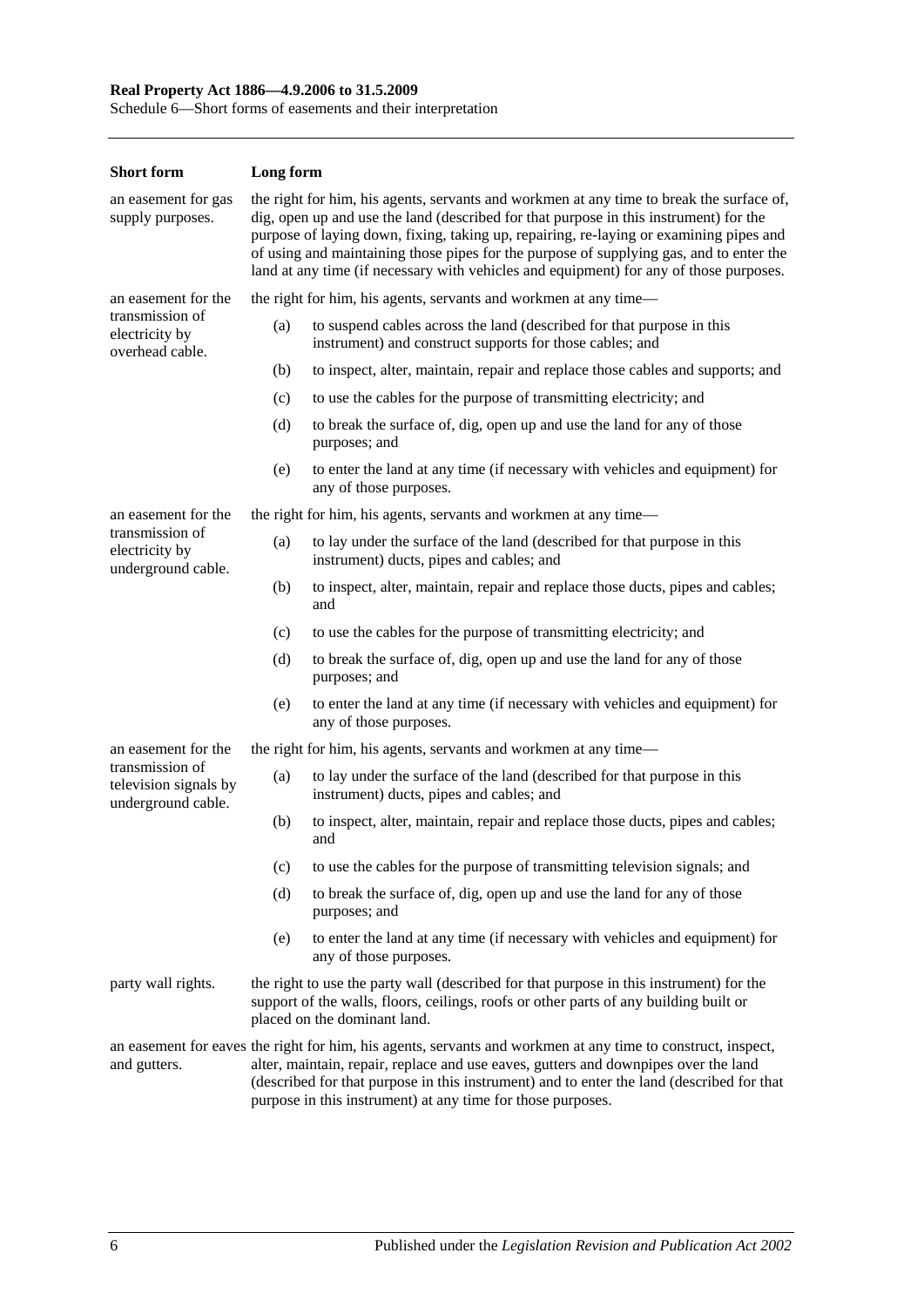## <span id="page-138-0"></span>**Schedule 16—Short forms of covenants and their interpretation**

#### **Short form. Covenant at length.**

1. The mortgagor or encumbrancer will insure: The mortgagor or encumbrancer will insure, and during the continuance of this mortgage keep insured, against loss or damage by fire, in the name of the mortgagee or encumbrancee, in some public insurance office to be approved by the mortgagee or encumbrancee, to the amount of their full value, all buildings and erections which shall for the time being be erected on the mortgaged land, and shall be of a nature or kind capable of being so insured, and will when required by the mortgagee or encumbrancee deposit with him the policy of every such insurance, and within seven days after each premium shall become payable the receipt for such premium, and if default shall be made in the observance or performance of this covenant, it shall be lawful for the mortgagee or encumbrancee, without prejudice, nevertheless to and concurrently with the power granted him by this mortgage and by the *[Real Property Act](http://www.legislation.sa.gov.au/index.aspx?action=legref&type=act&legtitle=Real%20Property%20Act%201886) 1886*, so to insure such buildings and erections, and the costs of such insurance shall be a debt from the mortgagor or encumbrancer to the mortgagee or encumbrancee, and shall be added to the principal moneys hereby secured, and shall, during the continuance of this mortgage, be a charge upon the mortgaged land, and bear interest at the same rate as the said principal moneys, and all moneys which shall be received by virtue of any such insurance as aforesaid, shall, at the option of the mortgagee or encumbrancee, be laid out in making good the loss or damage in respect of which the same shall be received or be applied by the mortgagee or encumbrancee in or towards satisfaction of the moneys hereby secured.

2. The lessee will insure:The lessee will insure, and during the continuance of this lease keep insured, against loss or damage by fire, in the joint names of the lessor and the lessee, in some public insurance office to be approved by the lessor, to the amount of their full value, all buildings and erections which shall for the time being be erected on the land hereby leased, and shall be of a nature or kind capable of being so insured, and will, when required by the lessor, deposit with him the policy of every such insurance, and within seven days after each premium shall become due the receipt for such premium, and on any breach or non-observance of this covenant the lessor may, without prejudice to and concurrently with the other powers granted to him by the lease and the *[Real Property Act](http://www.legislation.sa.gov.au/index.aspx?action=legref&type=act&legtitle=Real%20Property%20Act%201886) 1886*, so insure such buildings and erections, and the costs of effecting such insurance shall be added to the rent hereby reserved, and shall be a charge upon the said leased land, and recoverable by action or distress in the same manner as the said rent is recoverable. All moneys which shall be received under or by virtue of any such insurance as aforesaid shall be laid out and expended in making good the loss or damage in respect of which the same shall be received.

- 3. The lessee will paint The lessee will, in every alternate year during the currency of this lease, paint all outside every alternate year: the outside woodwork and ironwork belonging to the premises hereby leased, with two coats of proper oil colours, in a workmanlike manner.
- 4. The lessee will paint The lessee will, in every third year during the currency of this lease, paint the and paper inside everyinside wood, iron, and other work belonging to the premises hereby leased, and third year: now or usually painted, with two coats of proper oil colours, in a workmanlike manner, and also re-paper, with paper of the quality now used, such parts of the said premises as are now papered, and also wash, stop, whiten, or colour such parts of the said premises as are now washed, stopped, whitened, or coloured respectively.
- 5. The lessee will fence: The lessee will, during the continuance of this lease, erect and put up a good and substantial fence on the boundaries of the said leased land upon which no substantial fence now exists.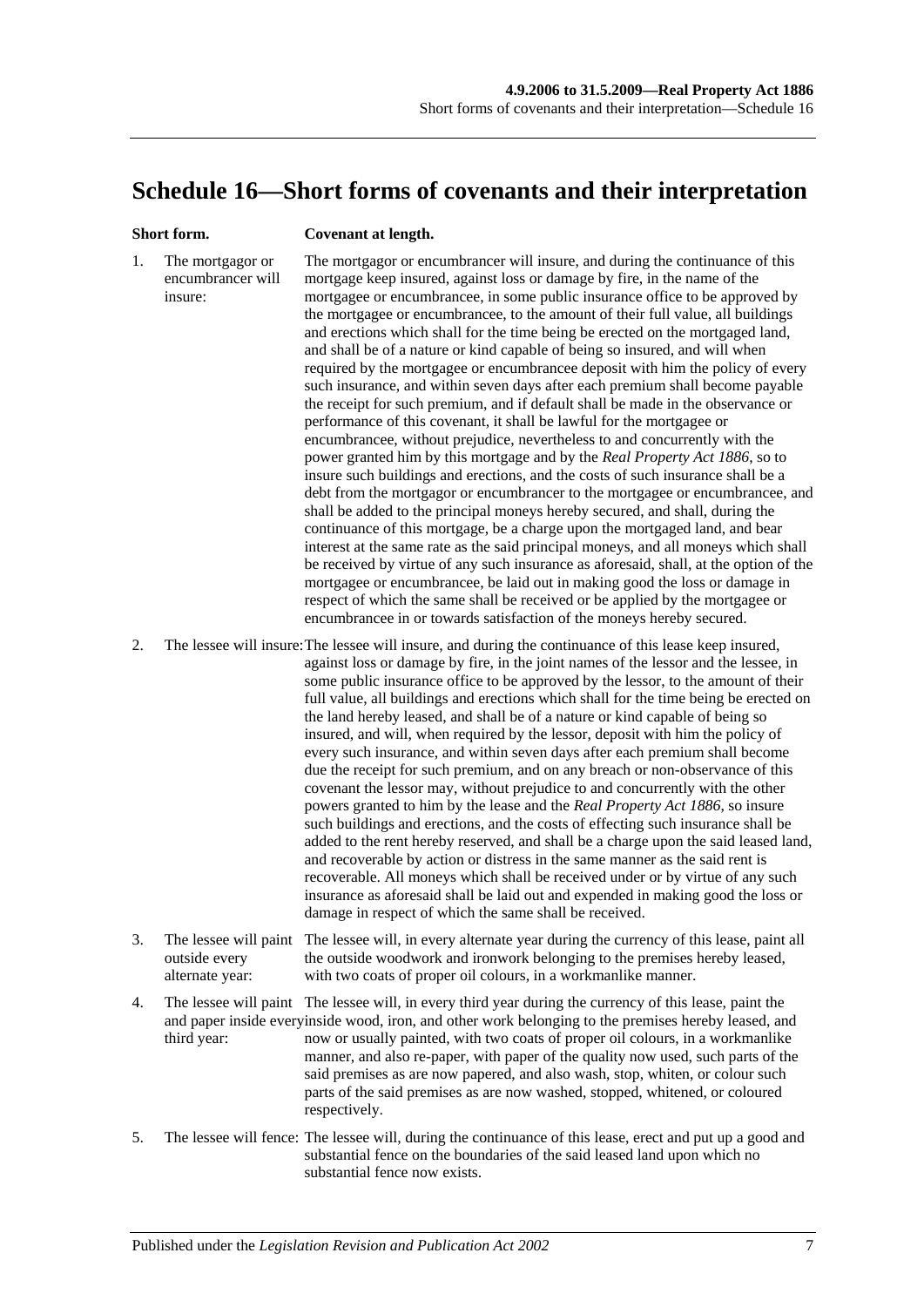#### **Real Property Act 1886—4.9.2006 to 31.5.2009**

Schedule 16—Short forms of covenants and their interpretation

|     | Short form.                                                                                                          | Covenant at length.                                                                                                                                                                                                                                                                                                                                                                                                                                                                                                                                                                                                                                                                                                                                                                                                                                                                                                                                                                                                                                                                                                                                                                                                                                                                                                                                                                                                                                                                                                                                                                                                                                                                                                                                                                                                                                                                                                                                                                                                                                                                                                                                                                                                                                                     |
|-----|----------------------------------------------------------------------------------------------------------------------|-------------------------------------------------------------------------------------------------------------------------------------------------------------------------------------------------------------------------------------------------------------------------------------------------------------------------------------------------------------------------------------------------------------------------------------------------------------------------------------------------------------------------------------------------------------------------------------------------------------------------------------------------------------------------------------------------------------------------------------------------------------------------------------------------------------------------------------------------------------------------------------------------------------------------------------------------------------------------------------------------------------------------------------------------------------------------------------------------------------------------------------------------------------------------------------------------------------------------------------------------------------------------------------------------------------------------------------------------------------------------------------------------------------------------------------------------------------------------------------------------------------------------------------------------------------------------------------------------------------------------------------------------------------------------------------------------------------------------------------------------------------------------------------------------------------------------------------------------------------------------------------------------------------------------------------------------------------------------------------------------------------------------------------------------------------------------------------------------------------------------------------------------------------------------------------------------------------------------------------------------------------------------|
| 6.  | The lessee will<br>cultivate:                                                                                        | The lessee will, during the continuance of this lease, cultivate, use, and manage<br>all such parts of the land hereby leased as are or shall be broken up or converted<br>into tillage in a proper and husbandmanlike manner, and will not impoverish or<br>waste the same.                                                                                                                                                                                                                                                                                                                                                                                                                                                                                                                                                                                                                                                                                                                                                                                                                                                                                                                                                                                                                                                                                                                                                                                                                                                                                                                                                                                                                                                                                                                                                                                                                                                                                                                                                                                                                                                                                                                                                                                            |
| 7.  | The lessee will not<br>use the premises as a<br>shop:                                                                | The lessee will not convert, use, or occupy the premises hereby leased, or any<br>part thereof, into or as a shop, warehouse, or other place for carrying on any trade<br>or business whatsoever, or permit or suffer the said premises, or any part thereof,<br>to be used for any such purposes or otherwise than as a private dwelling-house,<br>without the consent in writing of the lessor.                                                                                                                                                                                                                                                                                                                                                                                                                                                                                                                                                                                                                                                                                                                                                                                                                                                                                                                                                                                                                                                                                                                                                                                                                                                                                                                                                                                                                                                                                                                                                                                                                                                                                                                                                                                                                                                                       |
| 8.  | The lessee will not<br>carry on offensive<br>trades:                                                                 | The lessee will not during the continuance of this lease use, exercise, or carry on,<br>or permit or suffer to be used, exercised, or carried on, upon the premises hereby<br>leased, or any part thereof, any noxious, noisome, or offensive art, trade,<br>business, occupation, or calling, or do, permit, or suffer any act, matter, or thing<br>whatsoever upon the said premises, or any part thereof, which shall or may be or<br>grow to the annoyance, nuisance, grievance, damage, or disturbance of the<br>occupiers or owners of the adjoining lands and hereditaments of any of them.                                                                                                                                                                                                                                                                                                                                                                                                                                                                                                                                                                                                                                                                                                                                                                                                                                                                                                                                                                                                                                                                                                                                                                                                                                                                                                                                                                                                                                                                                                                                                                                                                                                                      |
| 9.  | The lessee will not<br>without leave assign<br>or sublet:                                                            | The lessee will not assign, transfer, demise, sublet, or set over, or otherwise by<br>any act or deed procure the leased land, or any part thereof, to be assigned,<br>transferred, demised, sublet, or set over unto any person whomsoever, without the<br>consent in writing of the lessor first had and obtained.                                                                                                                                                                                                                                                                                                                                                                                                                                                                                                                                                                                                                                                                                                                                                                                                                                                                                                                                                                                                                                                                                                                                                                                                                                                                                                                                                                                                                                                                                                                                                                                                                                                                                                                                                                                                                                                                                                                                                    |
| 10. | timber:                                                                                                              | The lessee will not cut The lessee will not cut down, fell, injure, or destroy any growing or living timber<br>or timber-like trees standing or being upon the leased land, without the consent in<br>writing of the lessor.                                                                                                                                                                                                                                                                                                                                                                                                                                                                                                                                                                                                                                                                                                                                                                                                                                                                                                                                                                                                                                                                                                                                                                                                                                                                                                                                                                                                                                                                                                                                                                                                                                                                                                                                                                                                                                                                                                                                                                                                                                            |
| 11. | The lessee will carry<br>on the business of a<br>renewal for licence,<br>and will facilitate<br>transfer of licence: | The lessee will at all times, during the continuance of this lease, use, exercise and<br>carry on in and upon the leased premises the trade or business of a licensed<br>publican, and conduct victualler or publican, and retailer of spirits, wines, ales, beer, and porter, and<br>the same in an orderly keep open and use the messuage, tenement, or inn, and buildings upon the leased<br>manner; will apply forland as and for an inn, or public-house for the reception, accommodation, and<br>entertainment of travellers, guests, and other persons resorting thereto or<br>frequenting the same, and manage and conduct such trade or business in a quiet<br>and orderly manner, and will not do, or commit, or permit, or suffer to be done or<br>committed, any act, matter, or thing whatsoever whereby or by means whereof<br>any licence shall or may be forfeited or become void or liable to be taken away,<br>suppressed, or suspended in any manner howsoever; and also will from time to<br>time during the continuance of this lease, at the proper times for that purpose,<br>apply for and endeavour to obtain, at his own expense, all such licences as are or<br>may be necessary for carrying on the said trade or business of a licensed<br>victualler or publican in and upon the said leased premises and keeping the said<br>messuage, tenement, or inn open as and for an inn or public-house as aforesaid;<br>and also will at, or if necessary before, the expiration or other sooner<br>determination of this lease, sign and give such notice or notices for renewal or<br>transfer of any licence as may be requisite or as may be desired by the lessor, and<br>allow such notice or notices for renewal or transfer of any licence as may be<br>required by law to be affixed to the said messuage, tenement, or inn, to be thereto<br>affixed and remain so affixed during such time or times as shall be necessary or<br>expedient in that behalf, and generally will do all such further acts, matters, and<br>things as shall be necessary to enable the lessor, or any person authorised by him,<br>to obtain the renewal of any licence, or any new licence, or the transfer of any<br>licence then existing and in force. |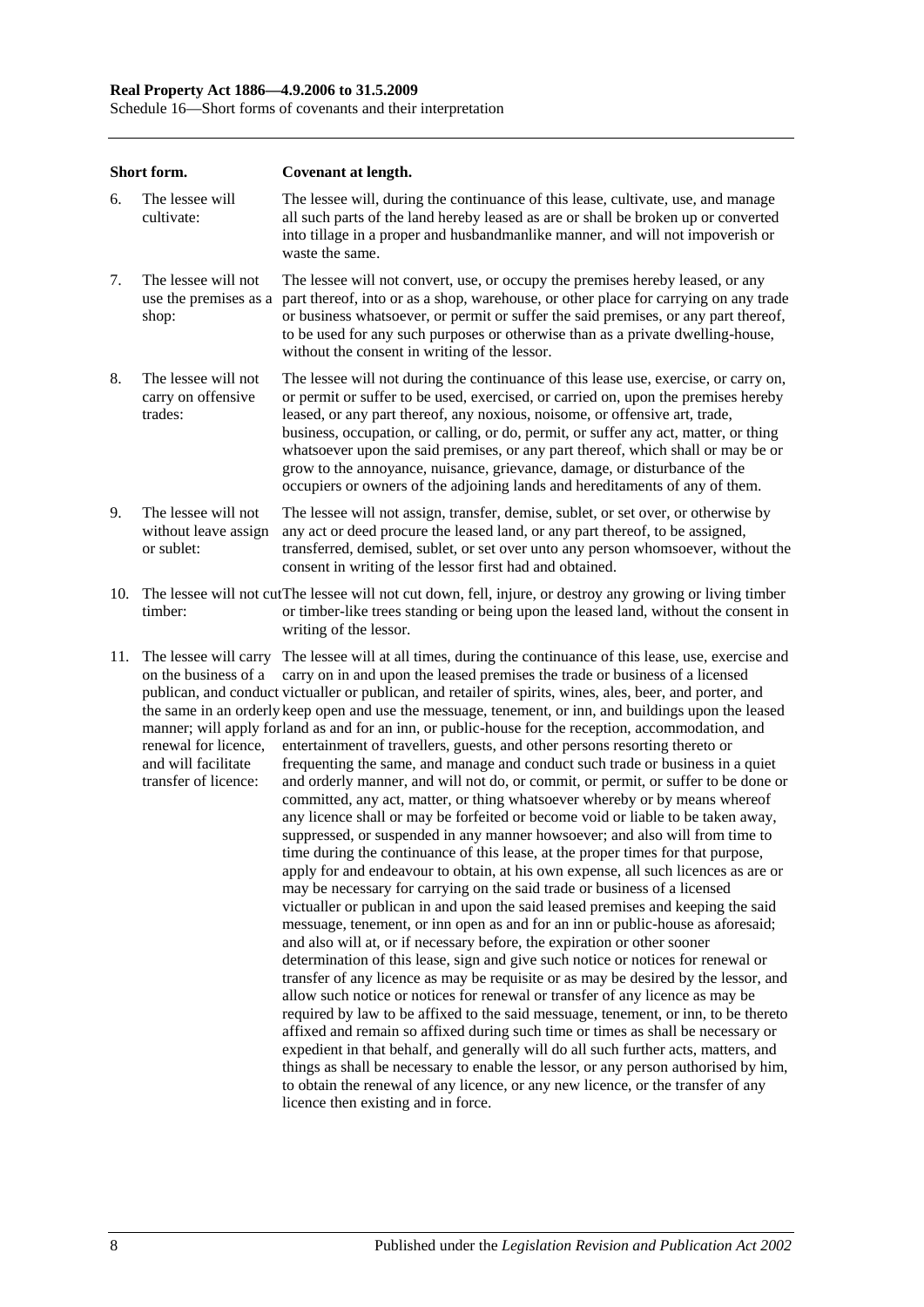# <span id="page-140-1"></span>**Schedule 17—Short form of exception of mines and minerals and its interpretation**

(Section 266)

Except and always reserved to his heirs, executors, administrators, and assigns, all coals, seams of coal, mines, minerals, and quarries of stone and slate which now are, or at any time hereafter may be found in, upon, or under the said land and premises, with full liberty of ingress, egress, and regress, at all times, to and for the said his heirs, executors, administrators, and assigns, and his or their agents, servants, and workmen, and all others to be by him or them authorised, at all times, with or without horses and other cattle, carts, or other carriages, laden or unladen, engines, machinery, and all necessary implements and things, into, upon, and from the said lands and premises, and every or any part thereof, and full right there to view, survey, dig for, work, store, carry away, sell and dispose of the said coals, mines, minerals, and quarries of stone and slate; and also for the purposes aforesaid, to erect steam-engines and other machinery, with the buildings necessary thereto, and to sink pits, make waggon-ways, and use all other inventions and means for draining, sinking, storing, leading, carrying away, selling and disposing of such coals, mines, minerals, stone, and slate, doing or suffering to be done as little damage as possible in the exercise of the said liberties and rights, and paying and allowing to his heirs, executors, administrators, and assigns, a reasonable compensation for damage to the surface of the said land, or any buildings or fences thereon.

## <span id="page-140-0"></span>**Schedule 22—Summons by Registrar-General**

In the matter of the Real Property Act 1886.

AB *[here insert addition]* is hereby summoned to appear before me at the Lands Titles Office. the day of  $.20$  $\alpha$ of the clock in the [fore *or* after] noon, then and there [*here insert* at purpose of summons and described the documents or instruments (if any) required to be produced].

Given under my hand and seal the

day of

Registrar-General (LS)

 $.20$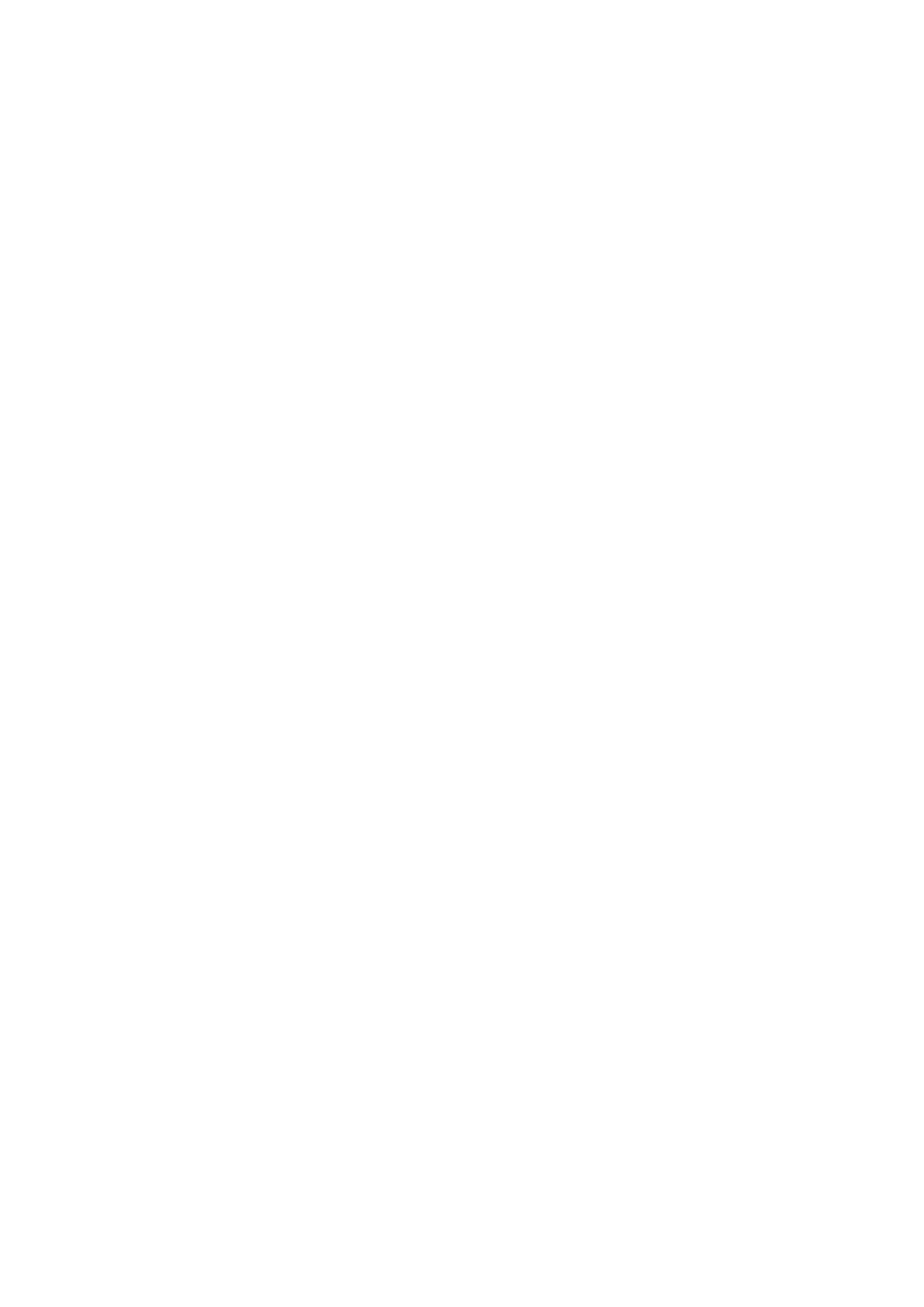## **Legislative history**

#### **Notes**

• This version is comprised of the following:

| Part 1    | 4.9.2006                   |
|-----------|----------------------------|
| Part 2    | 3.3.2003 (Reprint No 17)   |
| Part 3    | 4.9.2006                   |
| Part 4    | 4.9.2006                   |
| Part 5    | 3.3.2003 (Reprint No 17)   |
| Part 6    | 24.11.2003 (Reprint No 18) |
| Part 7    | 3.3.2003 (Reprint No 17)   |
| Part 7A   | 4.9.2006                   |
| Part 8    | 3.3.2003 (Reprint No 17)   |
| Part 9    | 3.3.2003 (Reprint No 17)   |
| Part 10   | 3.3.2003 (Reprint No 17)   |
| Part 11   | 24.11.2003 (Reprint No 18) |
| Part 12   | 24.11.2003 (Reprint No 18) |
| Part 13   | 3.3.2003 (Reprint No 17)   |
| Part 14   | 3.3.2003 (Reprint No 17)   |
| Part 15   | 4.9.2006                   |
| Part 16   | 4.9.2006                   |
| Part 17   | 24.11.2003 (Reprint No 18) |
| Part 18   | 24.11.2003 (Reprint No 18) |
| Part 19   | 4.9.2006                   |
| Part 19A  | 3.3.2003 (Reprint No 17)   |
| Part 19AB | 3.3.2003 (Reprint No 17)   |
| Part 20   | 4.9.2006                   |
| Part 21   | 4.9.2006                   |
| Schedules | 4.9.2006                   |
|           |                            |

- Amendments of this version that are uncommenced are not incorporated into the text.
- Please note—References in the legislation to other legislation or instruments or to titles of bodies or offices are not automatically updated as part of the program for the revision and publication of legislation and therefore may be obsolete.
- Earlier versions of this Act (historical versions) are listed at the end of the legislative history.
- For further information relating to the Act and subordinate legislation made under the Act see the Index of South Australian Statutes or www.legislation.sa.gov.au.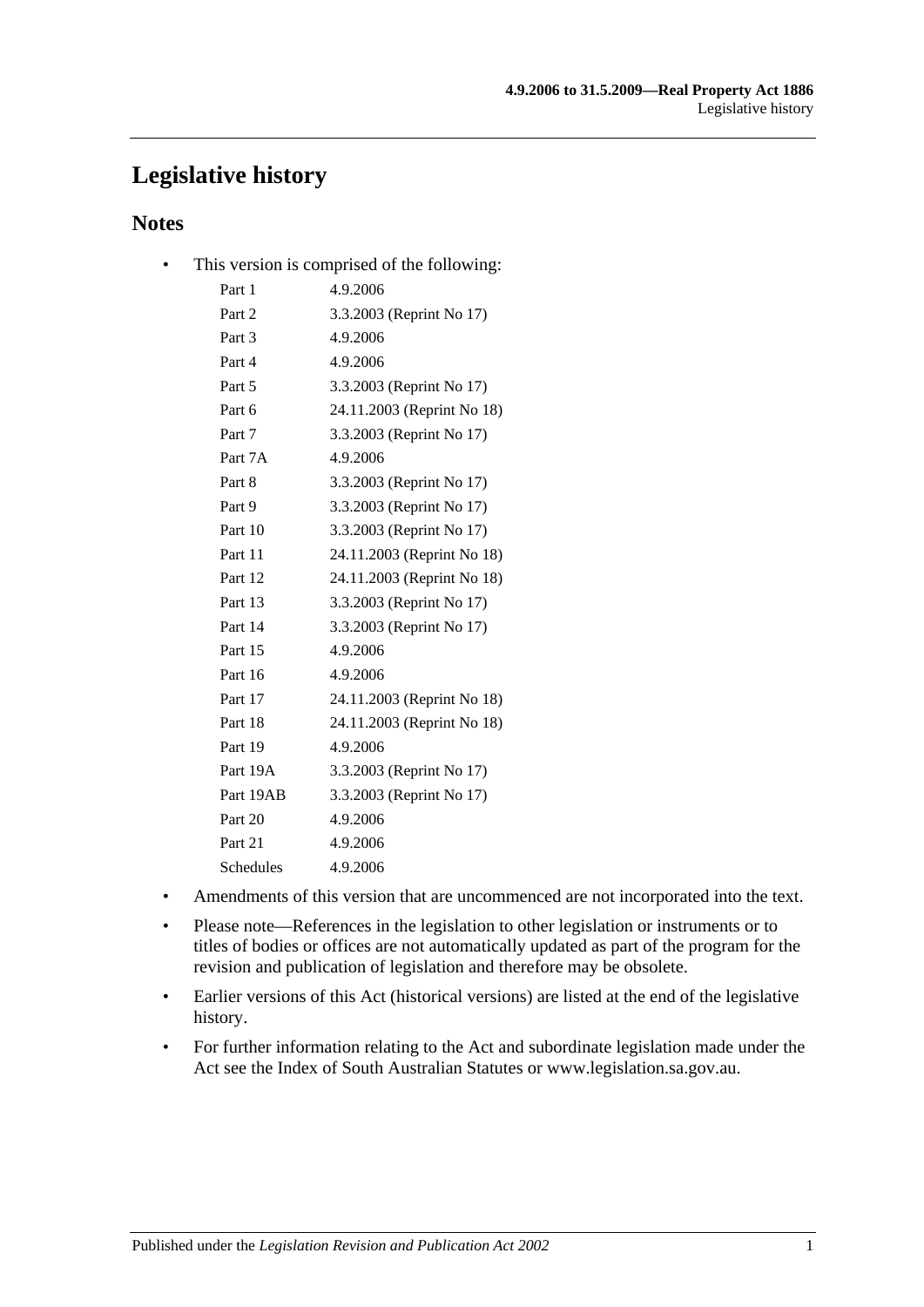# **Principal Act and amendments**

## New entries appear in bold.

| Year | No   | Title                                                             | Assent     | Commencement                                                                                      |
|------|------|-------------------------------------------------------------------|------------|---------------------------------------------------------------------------------------------------|
| 1886 | 380  | The Real Property Act 1886                                        | 17.11.1886 | $1.1.1887: s$ 9                                                                                   |
| 1887 | 403  | The Real Property Act Amendment<br>Act 1887                       | 16.11.1887 | 16.11.1887                                                                                        |
| 1893 | 569  | The Real Property Act Amendment<br>Act 1893                       | 23.12.1893 | 23.12.1893                                                                                        |
| 1896 | 657  | The Licensed Surveyors Act 1896                                   | 19.12.1896 | 19.12.1896                                                                                        |
| 1919 | 1415 | <b>Real Property Act Amendment</b><br>Act 1919                    | 4.12.1919  | 4.12.1919                                                                                         |
| 1927 | 1806 | Real Property Act Amendment<br>Act 1927                           | 30.11.1927 | 30.11.1927                                                                                        |
| 1929 | 1945 | Town Planning Act 1929                                            | 15.1.1930  | 15.1.1930 (Gazette 16.1.1930 p69)                                                                 |
| 1935 | 2246 | <b>Statute Law Revision Act 1935</b>                              | 19.12.1935 | 19.12.1935                                                                                        |
| 1936 | 2293 | <b>Statute Law Revision Act 1936</b>                              | 8.10.1936  | 8.10.1936                                                                                         |
| 1939 | 36   | <b>Real Property Act Amendment</b><br>Act 1939                    | 14.12.1939 | 1.2.1940 (Gazette 11.1.1940 p33<br>republished Gazette 18.1.1940 p70)                             |
| 1945 | -39  | <b>Real Property Act Amendment</b><br>Act 1945                    | 17.1.1946  | 17.1.1946                                                                                         |
| 1960 | 44   | <b>Real Property Act Amendment</b><br>Act 1960                    | 10.11.1960 | 10.11.1960                                                                                        |
| 1961 | 37   | <b>Real Property Act Amendment</b><br>Act 1961                    | 9.11.1961  | 9.11.1961                                                                                         |
| 1963 | 46   | <b>Real Property Act Amendment</b><br>Act 1963                    | 28.11.1963 | 28.11.1963                                                                                        |
| 1967 | 37   | Real Property Act Amendment (Strata 14.9.1967<br>Titles) Act 1967 |            | 22.2.1968 (Gazette 22.2.1968 p515)                                                                |
| 1969 | 30   | <b>Real Property Act Amendment</b><br>Act 1969                    | 2.10.1969  | 29.1.1970 (Gazette 24.12.1969 p2098)                                                              |
| 1972 | 116  | <b>Real Property Act Amendment</b><br>Act 1972                    | 23.11.1972 | 15.1.1973 (Gazette 21.12.1972 p2722)<br>except ss 8 and 12-24.6.1974 (Gazette<br>30.5.1974 p2096) |
| 1972 | 130  | Real Property Act Amendment Act<br>$(No. 2)$ 1972                 | 30.11.1972 | 7.12.1972 (Gazette 7.12.1972 p2538)                                                               |
| 1974 | 42   | <b>Statute Law Revision Act 1974</b>                              | 11.4.1974  | 11.4.1974                                                                                         |
| 1975 | 12   | <b>Real Property Act Amendment</b><br>Act 1975                    | 20.3.1975  | 24.4.1975 (Gazette 24.4.1975 p1626)                                                               |
| 1978 | 116  | Real Property Act Amendment<br>Act 1978                           | 7.12.1978  | 7.12.1978                                                                                         |
| 1979 | 51   | Real Property Act Amendment<br>Act 1979                           | 22.3.1979  | 3.5.1979 (Gazette 3.5.1979 p1310)                                                                 |
| 1980 | 32   | <b>Statutes Amendment (Property)</b><br>Act 1980                  | 17.4.1980  | 22.5.1980 (Gazette 22.5.1980 p1373)                                                               |
| 1980 | 68   | <b>Real Property Act Amendment</b><br>Act 1980                    | 13.11.1980 | 13.11.1980                                                                                        |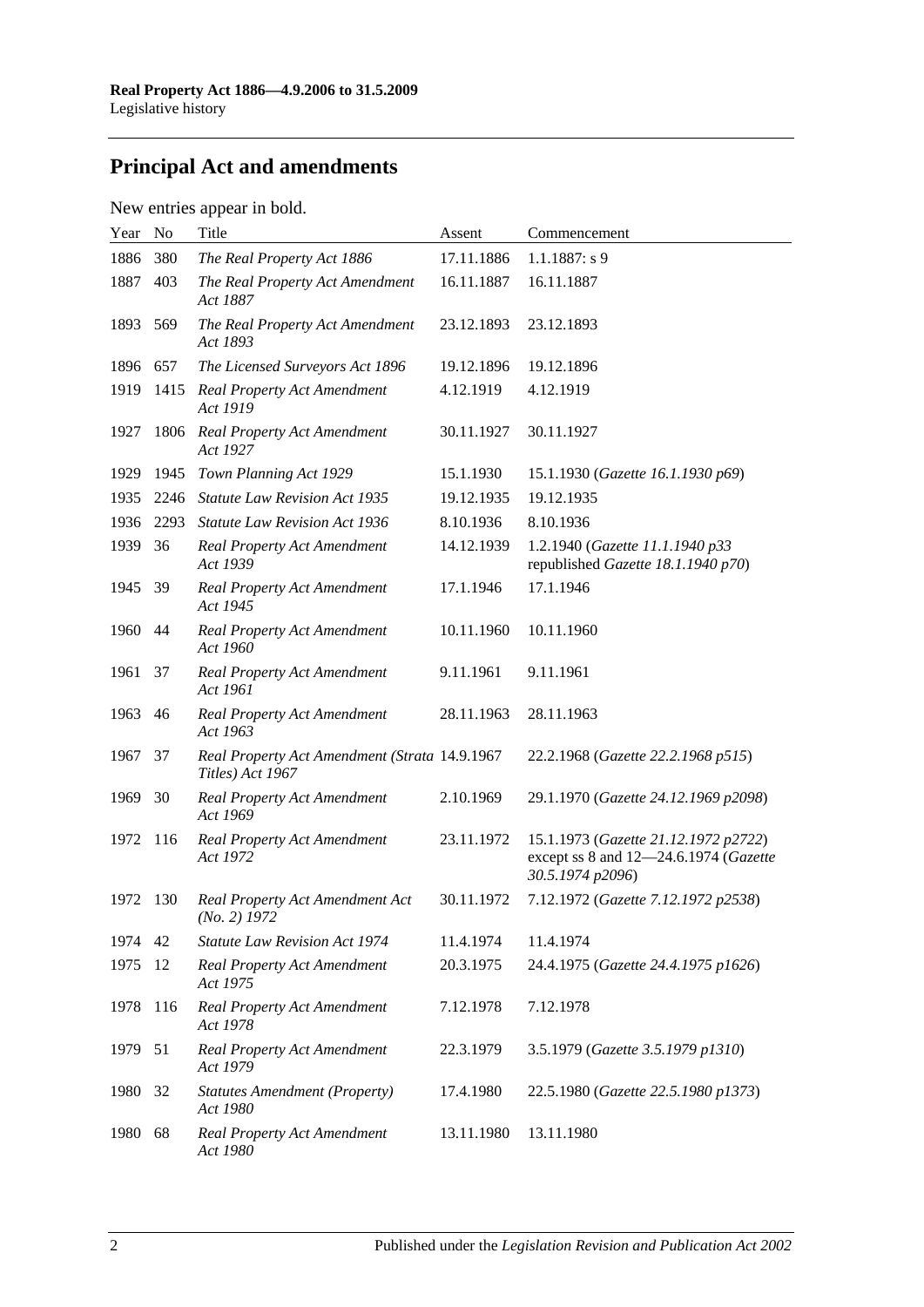| 1982 23 |      | <b>Real Property Act Amendment</b><br>Act 1982                                                                | 18.3.1982  | 4.11.1982 (Gazette 4.11.1982 p1567)                                                                                                                  |
|---------|------|---------------------------------------------------------------------------------------------------------------|------------|------------------------------------------------------------------------------------------------------------------------------------------------------|
| 1982 62 |      | <b>Statutes Amendment (Planning)</b><br>Act 1982                                                              | 1.7.1982   | 4.11.1982 (Gazette 4.11.1982 p1304)                                                                                                                  |
| 1983    | 56   | Real Property Act Amendment<br>Act 1983                                                                       | 16.6.1983  | 1.7.1983 (Gazette 30.6.1983 p1760)<br>except ss 3-10, 13-15-26.4.1984<br>(Gazette 15.3.1984 p642)                                                    |
| 1983    | 96   | Real Property Act Amendment Act<br>$(No. 2)$ 1983                                                             | 15.12.1983 | 4.11.1982: s 2                                                                                                                                       |
| 1985    | 20   | <b>Real Property Act Amendment</b><br>Act 1985                                                                | 14.3.1985  | 18.11.1985 (Gazette 17.10.1985 p1126)                                                                                                                |
| 1985    | - 51 | Real Property Act Amendment Act<br>$(No. 2)$ 1985                                                             | 30.5.1985  | 12.9.1985 (Gazette 8.8.1985 p334)                                                                                                                    |
| 1987    | 20   | <b>Real Property Act Amendment</b><br>Act 1987                                                                | 16.4.1987  | 16.4.1987                                                                                                                                            |
| 1987    | 69   | Real Property Act Amendment Act<br>$(No. 2)$ 1987                                                             | 29.10.1987 | 1.8.1988 (Gazette 7.7.1988 p197)                                                                                                                     |
| 1988    | 13   | Strata Titles Act 1988                                                                                        | 7.4.1988   | 1.9.1988 (Gazette 21.7.1988 p420)                                                                                                                    |
| 1990    | 9    | <b>Real Property Act Amendment</b><br>Act 1990                                                                | 12.4.1990  | 21.5.1990 (Gazette 17.5.1990 p1358)                                                                                                                  |
| 1990    | 32   | Real Property Act Amendment Act<br>$(No. 2)$ 1990                                                             | 26.4.1990  | 2.8.1990 (Gazette 2.8.1990 p480)                                                                                                                     |
| 1992    | 13   | Real Property (Survey Act)<br>Amendment Act 1992                                                              | 16.4.1992  | 18.2.1993 (Gazette 18.2.1993 p600)                                                                                                                   |
| 1992    | 23   | Real Property (Transfer of Allotments) 14.5.1992<br>Amendment Act 1992                                        |            | 21.5.1992 (Gazette 21.5.1992 p1468)                                                                                                                  |
| 1992 26 |      | <b>Statutes Amendment</b><br>(Attorney-General's Portfolio)<br>Act 1992                                       | 14.5.1992  | 6.7.1992 (Gazette 2.7.1992 p209)                                                                                                                     |
| 1993 54 |      | <b>Statutes Repeal and Amendment</b><br>(Development) Act 1993                                                | 27.5.1993  | 15.1.1994 (Gazette 27.10.1993 p1889)                                                                                                                 |
| 1994    | 11   | Real Property (Miscellaneous)<br>Amendment Act 1994                                                           | 5.5.1994   | 8.9.1994 (Gazette 8.9.1994 p728) except<br>ss 12 $\&$ 13 and Sch 1 (cll 2-4) (as<br>inserted by $s 16$ —1.9.1995 ( <i>Gazette</i><br>31.8.1995 p552) |
| 1994    | 54   | Real Property (Variation and<br><b>Extinguishment of Easements)</b><br>Amendment Act 1994                     | 15.9.1994  | 15.9.1994 (Gazette 15.9.1994 p780)                                                                                                                   |
| 1994 59 |      | Criminal Law Consolidation (Felonies 27.10.1994<br>and Misdemeanours) Amendment<br>Act 1994                   |            | 1.1.1995 (Gazette 8.12.1994 p1942)                                                                                                                   |
| 1995    | 11   | Real Property (Witnessing and Land<br>Grants) Amendment Act 1995                                              | 23.3.1995  | 1.7.1995 (Gazette 15.6.1995 p2841)                                                                                                                   |
| 1996    | 38   | <b>Statutes Amendment (Community</b><br>Titles) Act 1996                                                      | 9.5.1996   | ss 24-30-4.11.1996 (Gazette<br>31.10.1996 p1460)                                                                                                     |
| 1999    |      | (159) Electricity Corporations<br>(Restructuring and Disposal)<br>Regulations 1999 (Gazette 29.7.1999<br>p626 |            | 29.7.1999: r 2                                                                                                                                       |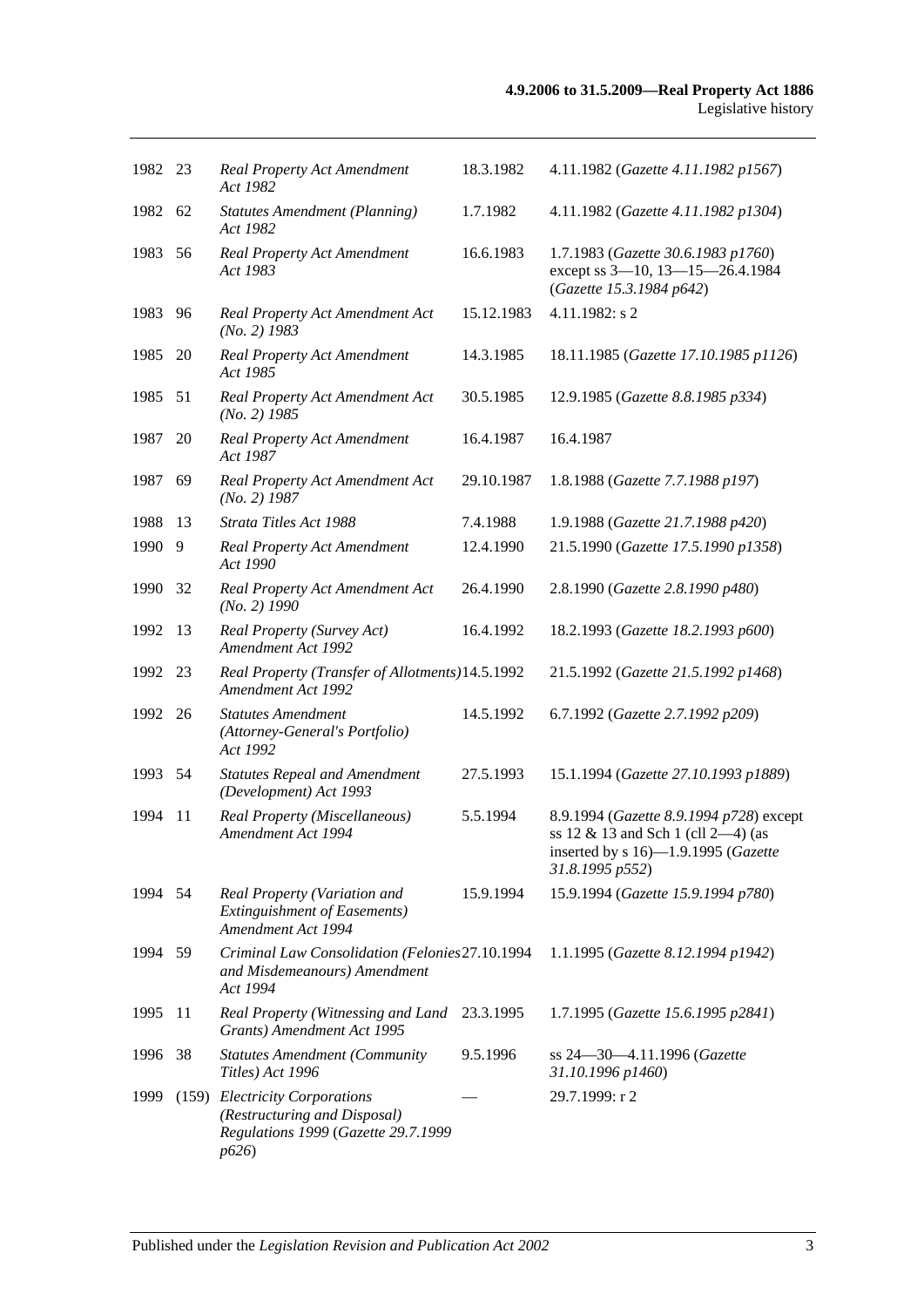| 1999 64 |    | Local Government (Implementation) 18.11.1999<br>Act 1999                           |            | s 8-1.1.2000 (Gazette 9.12.1999 p3113)                                                            |
|---------|----|------------------------------------------------------------------------------------|------------|---------------------------------------------------------------------------------------------------|
| 2000    | 50 | <b>Forest Property Act 2000</b>                                                    | 20.7.2000  | 1.11.2001 (Gazette 27.9.2001 p4295)                                                               |
| 2000    | 57 | <b>Statutes Amendment and Repeal</b><br>(Attorney-General's Portfolio)<br>Act 2000 | 20.7.2000  | Pt 14 (s 29)-23.10.2000 ( <i>Gazette</i><br>19.10.2000 p2690)                                     |
| 2001 22 |    | Real Property (Fees) Amendment<br>Act 2001                                         | 14.6.2001  | $1.1.1975$ : s 2                                                                                  |
| 2002 33 |    | <b>Statutes Amendment</b><br>(Attorney-General's Portfolio)<br>Act 2002            | 28.11.2002 | Pt 9 ss 15 & 16—28.1.2000: s 2(2); ss 13,<br>14 & 17-3.3.2003 (Gazette 27.2.2003<br><i>p807</i> ) |
| 2003    | 44 | <i>Statute Law Revision Act 2003</i>                                               | 23.10.2003 | Sch 1-24.11.2003 ( <i>Gazette 13.11.2003</i><br><i>p4048</i> )                                    |
| 2005    | 56 | Justices of the Peace Act 2005                                                     | 17.11.2005 | Sch 2 (cl 44)-1.7.2006 ( <i>Gazette</i><br>22.6.2006 p2012)                                       |
| 2006    | 17 | <b>Statutes Amendment (New Rules of</b><br>Civil Procedure) Act 2006               | 6.7.2006   | Pt 64 (ss $194 - 203$ ) -4.9.2006 ( <i>Gazette</i><br>$17.8.2006$ $p2831$ )                       |
| 2008    | 12 | <b>Statutes Amendment (Real Property)</b><br>Act 2008                              | 8.5.2008   | Pt 4 (ss $33-71$ )-1.6.2009 ( <i>Gazette</i><br>28.5.2009 p1843)                                  |

## **Provisions amended since 3 February 1976**

• Legislative history prior to 3 February 1976 appears in marginal notes and footnotes included in the consolidation of this Act contained in Volume 9 of The Public General Acts of South Australia 1837-1975 at page 190.

New entries appear in bold.

Entries that relate to provisions that have been deleted appear in italics.

| Provision        | How varied                                                                                          | Commencement |
|------------------|-----------------------------------------------------------------------------------------------------|--------------|
| Pt1              | heading inserted by $44/2003$ s 3(1) (Sch 1)                                                        | 24.11.2003   |
| s <sub>2</sub>   | amended by 23/1982 s 3                                                                              | 4.11.1982    |
|                  | deleted by 13/1988 Sch 1                                                                            | 1.9.1988     |
| PtI              | heading deleted by $44/2003$ s $3(1)$ (Sch 1)                                                       | 24.11.2003   |
| s 3              |                                                                                                     |              |
| s(3(1))          | s 3 sentence commencing "In the construction"<br>designated as $s \ 3(1)$ by 44/2003 s 3(1) (Sch 1) | 24.11.2003   |
| appropriate form | inserted by $51/1979$ s $3(a)$                                                                      | 3.5.1979     |
|                  | substituted by 9/1990 s 3                                                                           | 21.5.1990    |
|                  | the Assurance Fund substituted by 56/1983 s 3                                                       | 26.4.1984    |
| certificate      | amended by 11/1995 s 3                                                                              | 1.7.1995     |
| Chief Secretary  | deleted by $33/2002 s 13(a)$                                                                        | 3.3.2003     |
| Court            | substituted by $51/1979$ s 3(b)                                                                     | 3.5.1979     |
|                  | amended by 33/2002 s 13(b)                                                                          | 3.3.2003     |
|                  | amended by 17/2006 s 194                                                                            | 4.9.2006     |
| easement         | inserted by 50/2000 Sch                                                                             | 1.11.2001    |
| lunatic          | deleted $11/1994$ s $3(a)$                                                                          | 8.9.1994     |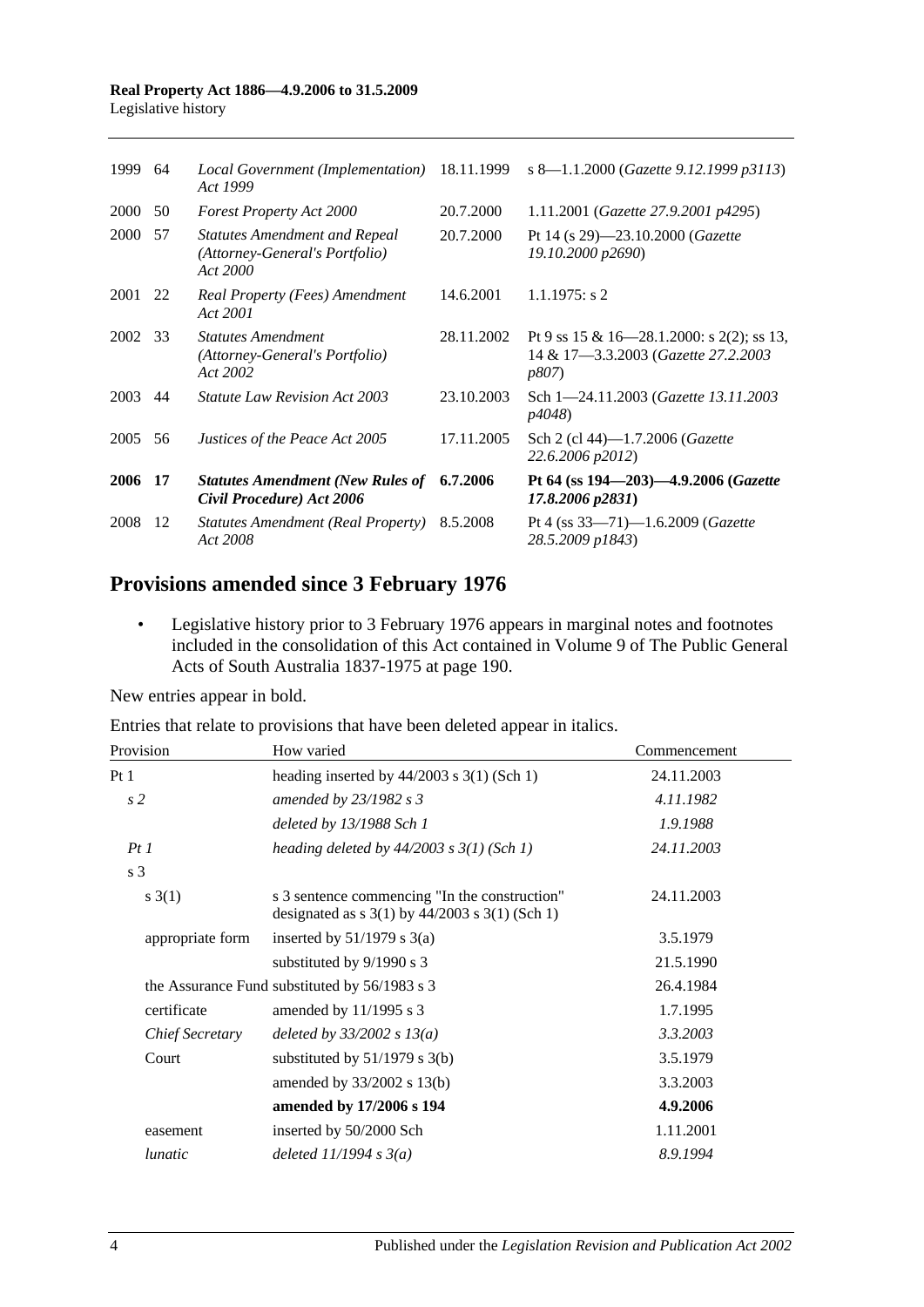### **4.9.2006 to 31.5.2009—Real Property Act 1886** Legislative history

| mentally<br>incapacitated person | inserted by $11/1994$ s $3(a)$                                                                  | 8.9.1994   |
|----------------------------------|-------------------------------------------------------------------------------------------------|------------|
| mind                             | person of unsound deleted by $11/1994 s 3(b)$                                                   | 8.9.1994   |
| $s \; 3(2)$                      | s 3 sentence commencing "The description"<br>designated as $s$ 3(2) by 44/2003 $s$ 3(1) (Sch 1) | 24.11.2003 |
| s 9                              | deleted by $44/2003$ s $3(1)$ (Sch 1)                                                           | 24.11.2003 |
| Pt 2                             |                                                                                                 |            |
| s 10                             | amended by 13/1988 Sch 1                                                                        | 1.9.1988   |
| Pt <sub>3</sub>                  |                                                                                                 |            |
| $ss 13 - 16$                     | substituted by 51/1979 s 4                                                                      | 3.5.1979   |
| ss 17 and 18                     | deleted by $51/1979 s 4$                                                                        | 3.5.1979   |
| s 21                             | amended by 9/1990 s 4                                                                           | 21.5.1990  |
| s 23A                            |                                                                                                 |            |
| s 23A(1)                         | amended by $51/1979$ s $5(a)$                                                                   | 3.5.1979   |
|                                  | amended by 20/1987 s 2                                                                          | 16.4.1987  |
| $s$ 23A $(1a)$                   | inserted by $51/1979$ s $5(b)$                                                                  | 3.5.1979   |
|                                  | amended by 20/1987 s 2                                                                          | 16.4.1987  |
| s24                              | amended by 17/2006 s 195                                                                        | 4.9.2006   |
| Pt 4                             |                                                                                                 |            |
| s <sub>25</sub>                  | s 25 I and II redesignated as s 25(a) and (b) by<br>44/2003 s 3(1) (Sch 1)                      | 24.11.2003 |
| s 27                             | amended by 11/1994 s 4                                                                          | 8.9.1994   |
|                                  | amended by 44/2003 s 3(1) (Sch 1)                                                               | 24.11.2003 |
| s 29                             | amended by 9/1990 s 5                                                                           | 21.5.1990  |
| s 32                             | amended and designated as subsections (1) and<br>$(2)$ by 44/2003 s 3(1) (Sch 1)                | 24.11.2003 |
| s 33                             | amended by 11/1994 s 5                                                                          | 8.9.1994   |
| s 35                             | amended by 51/1979 s 6                                                                          | 3.5.1979   |
| s 36                             | amended by 51/1979 s 7                                                                          | 3.5.1979   |
| s 45                             | amended by 17/2006 s 196                                                                        | 4.9.2006   |
| $Pt\,5$                          | heading substituted by 9/1990 s 6                                                               | 21.5.1990  |
| Pt 5 Div 1                       | heading inserted by 9/1990 s 6                                                                  | 21.5.1990  |
| s 47                             | substituted by 9/1990 s 7                                                                       | 21.5.1990  |
| s50                              | deleted by 9/1990 s 8                                                                           | 21.5.1990  |
| s 51                             | amended by 9/1990 s 9                                                                           | 21.5.1990  |
| s 51A                            | inserted by 9/1990 s 10                                                                         | 21.5.1990  |
| Pt 5 Div 2                       | inserted by 9/1990 s 11                                                                         | 21.5.1990  |
| Pt 5 Div 2A                      | inserted by 13/1992 s 3                                                                         | 18.2.1983  |
| s <sub>51F</sub>                 | deleted by $64/1999 s 8(a)$                                                                     | 1.1.2000   |
| Pt 5 Div 3                       | heading inserted by 9/1990 s 12                                                                 | 21.5.1990  |
| s 52                             | substituted by 9/1990 s 13                                                                      | 21.5.1990  |
| s 53                             | substituted by 9/1990 s 14                                                                      | 21.5.1990  |
| s 54                             |                                                                                                 |            |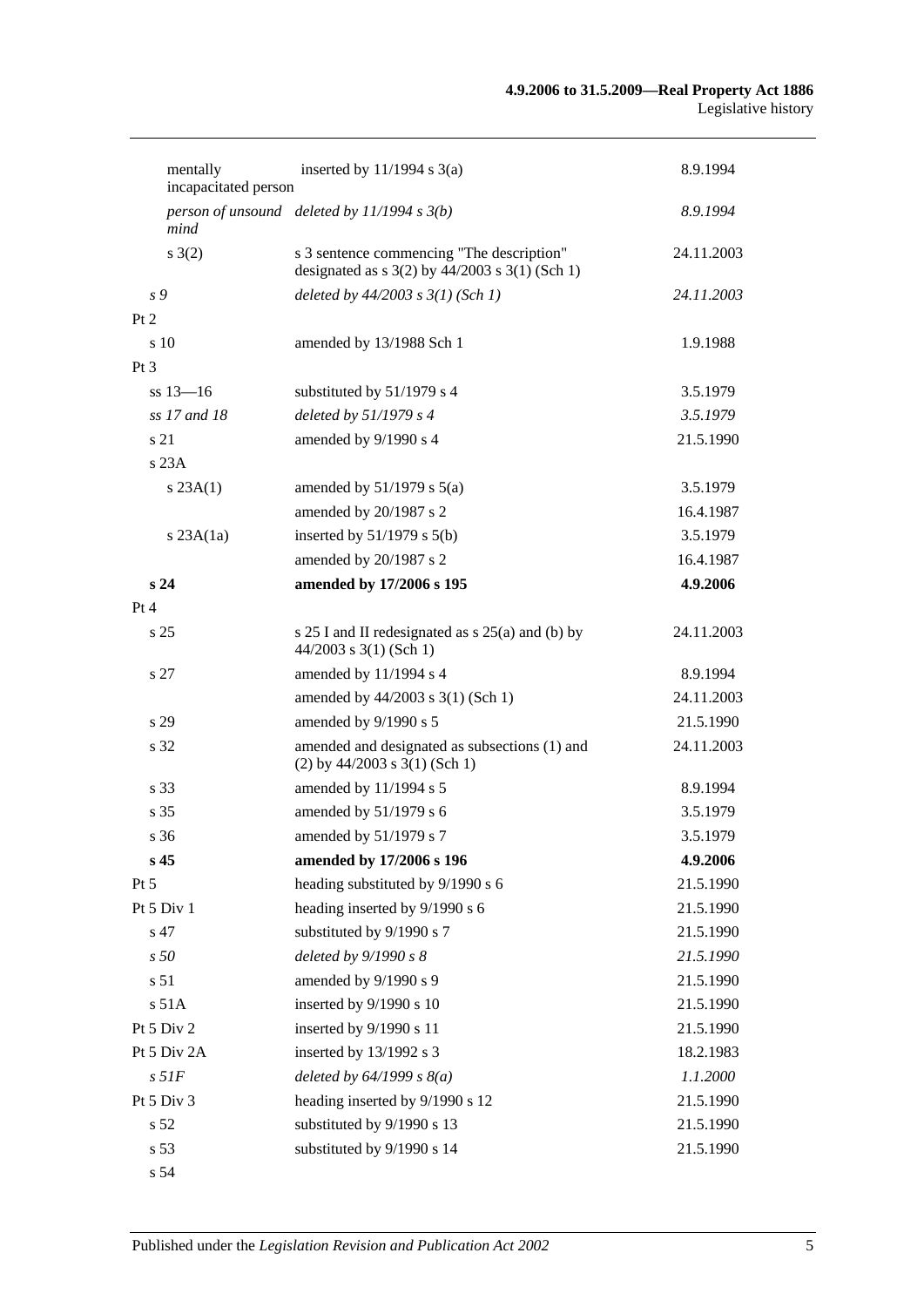| s 54(1)           | substituted by 51/1979 s 8                                           | 3.5.1979   |
|-------------------|----------------------------------------------------------------------|------------|
|                   | amended by 9/1990 s 15                                               | 21.5.1990  |
| $s$ 54 $A$        | inserted by $51/1979 s 9$                                            | 3.5.1979   |
|                   | deleted by 9/1990 s 16                                               | 21.5.1990  |
| s <sub>56</sub>   |                                                                      |            |
| s 56(1)           | s 56 redesignated as s $56(1)$ by 20/1985 s 3                        | 18.11.1985 |
| s $56(2)$ - (4)   | inserted by 20/1985 s 3                                              | 18.11.1985 |
| $s$ 56A           | inserted by 9/1990 s 17                                              | 21.5.1990  |
| s 66              | substituted by 9/1990 s 18                                           | 21.5.1990  |
| s 66A             | inserted by 11/1995 s 4                                              | 1.7.1995   |
| Pt 6              |                                                                      |            |
| s 69              | s 69 I—IX redesignated as $s$ 69(a)—(i) by<br>44/2003 s 3(1) (Sch 1) | 24.11.2003 |
| s 71              | amended by 51/1979 s 10                                              | 3.5.1979   |
|                   | amended by 44/2003 s 3(1) (Sch 1)                                    | 24.11.2003 |
| Pt 7              |                                                                      |            |
| s 73              | substituted by 51/1979 s 11                                          | 3.5.1979   |
| s 74              | amended by 9/1990 s 19                                               | 21.5.1990  |
| s 79              |                                                                      |            |
| $s\,79(2)$        | deleted by $51/1979$ s $12(a)$                                       | 3.5.1979   |
| $s \, 79(3)$      | deleted by 9/1990 s 20                                               | 21.5.1990  |
| $s\,79(6)$        | amended by 51/1979 s 12(b)                                           | 3.5.1979   |
| s79(8)            | inserted by $51/1979$ s $12(c)$                                      | 3.5.1979   |
| s 80              | substituted by 9/1990 s 21                                           | 21.5.1990  |
| Pt 7A             |                                                                      |            |
| s 80F             |                                                                      |            |
| $s$ 80 $F(6)$     | amended by 17/2006 s 197                                             | 4.9.2006   |
| Pt 8              |                                                                      |            |
| s 82              | amended by 9/1990 s 22                                               | 21.5.1990  |
| s 88              | amended by 51/1985 s 3                                               | 12.9.1985  |
| s 89              | amended by 11/1994 s 6                                               | 8.9.1994   |
| s 89A             | inserted by 51/1985 s 4                                              | 12.9.1985  |
| s 90              |                                                                      |            |
| $s \, 90(1)$      | s 90 redesignated as s 90(1) by 51/1985 s 5                          | 12.9.1985  |
| $s \ 90(2)$       | inserted by 51/1985 s 5                                              | 12.9.1985  |
| s 90A             | inserted by 32/1980 s 8                                              | 22.5.1980  |
|                   | substituted by 11/1994 s 7                                           | 8.9.1994   |
| s 90B             | inserted by 11/1994 s 7                                              | 8.9.1994   |
| $s\ 90B(3)$       | substituted by 54/1994 s 3(a)                                        | 15.9.1994  |
| s $90B(3a)$ —(3e) | inserted by $54/1994$ s $3(a)$                                       | 15.9.1994  |
| $s$ 90 $B(5)$     | deleted by $54/1994 s 3(b)$                                          | 15.9.1994  |
| ss 90C-90E        | inserted by 11/1994 s 7                                              | 8.9.1994   |
|                   |                                                                      |            |

Pt 9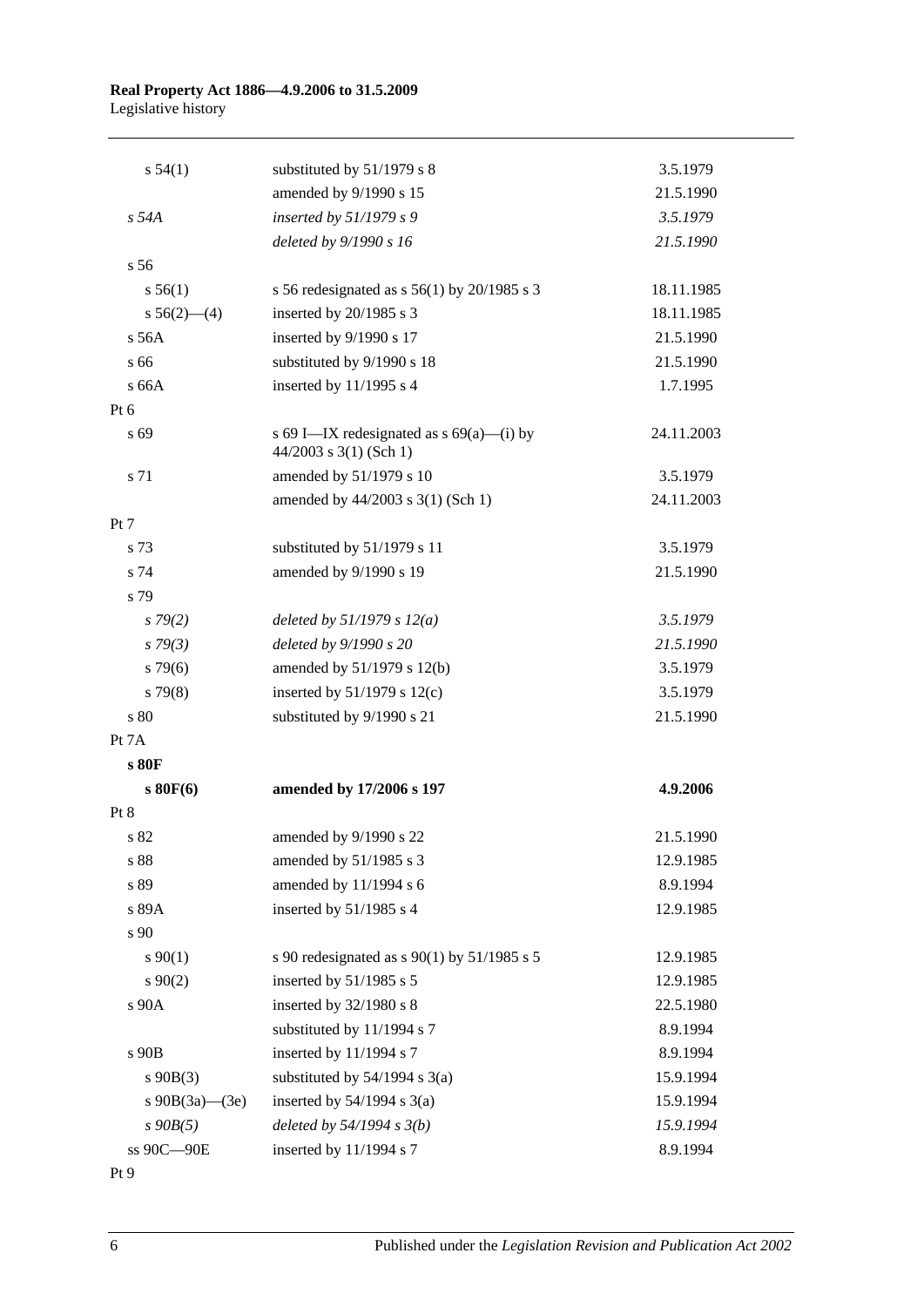| s 93                   | amended by 32/1980 s 9                                                             | 22.5.1980  |
|------------------------|------------------------------------------------------------------------------------|------------|
|                        | substituted by 9/1990 s 23                                                         | 21.5.1990  |
| s 94                   | substituted by 9/1990 s 23                                                         | 21.5.1990  |
| Pt 10                  |                                                                                    |            |
| s 96                   | amended by 51/1979 s 13                                                            | 3.5.1979   |
| $s\,96A$               | amended by 11/1994 s 8                                                             | 8.9.1994   |
| s 100                  | amended by 11/1994 s 9                                                             | 8.9.1994   |
| s 101                  | deleted by 23/1982 s 4                                                             | 4.11.1982  |
| s 105                  | amended by 51/1979 s 14                                                            | 3.5.1979   |
| s 107                  | amended by 51/1979 s 15                                                            | 3.5.1979   |
| s 111                  | amended by 9/1990 s 24                                                             | 21.5.1990  |
| s 112                  | amended by 9/1990 s 25                                                             | 21.5.1990  |
|                        | amended by 11/1995 s 5                                                             | 1.7.1995   |
| Pt 11                  |                                                                                    |            |
| s <sub>116</sub>       | amended by 51/1979 s 16                                                            | 3.5.1979   |
| s 119A                 | inserted by 69/1987 s 3                                                            | 1.8.1988   |
| s 120                  | substituted by 51/1979 s 17                                                        | 3.5.1979   |
| s 122                  | amended by 51/1979 s 18                                                            | 3.5.1979   |
| s 124                  | s $124(1)$ and (2) redesignated as s $124(a)$ and (b)<br>by 44/2003 s 3(1) (Sch 1) | 24.11.2003 |
| s 125                  | s 125(1)—(3) redesignated as s 125(a)—(c) by<br>$44/2003$ s 3(1) (Sch 1)           | 24.11.2003 |
| Pt 12                  |                                                                                    |            |
| s 128                  | amended by 51/1979 s 19                                                            | 3.5.1979   |
| s 129                  |                                                                                    |            |
| s 129(2)               | amended by 51/1979 s 20                                                            | 3.5.1979   |
| s 129A                 | inserted by 20/1985 s 4                                                            | 18.11.1985 |
| s 136                  | substituted by 68/1980 s 2                                                         | 13.11.1980 |
| s 140                  |                                                                                    |            |
| s 140(1)               | s 140 first sentence designated as $s$ 140(1) by<br>$44/2003$ s 3(1) (Sch 1)       | 24.11.2003 |
| $s\ 140(2)$            | s 140 second sentence designated as $s$ 140(2) by<br>$44/2003$ s 3(1) (Sch 1)      | 24.11.2003 |
| s 141                  | amended by 11/1994 s 10                                                            | 8.9.1994   |
| s 143                  | amended by 51/1979 s 21                                                            | 3.5.1979   |
|                        | substituted by 9/1990 s 26                                                         | 21.5.1990  |
| s 144                  | deleted by 51/1979 s 22                                                            | 3.5.1979   |
| s 146                  | substituted by 116/1978 s 2                                                        | 7.12.1978  |
| s 146(1)               | substituted by $20/1987$ s $3(a)$                                                  | 16.4.1987  |
| s $146(1a)$ and $(1b)$ | inserted by $20/1987$ s $3(a)$                                                     | 16.4.1987  |
| $s\,146(2)$            | amended by 20/1987 s 3(b), (c)                                                     | 16.4.1987  |
| s 146(3)               | amended by $20/1987$ s $3(b)$                                                      | 16.4.1987  |
| ss 147 and 148         | deleted by 116/1978 s 2                                                            | 7.12.1978  |
| s 150                  | substituted by 51/1979 s 23                                                        | 3.5.1979   |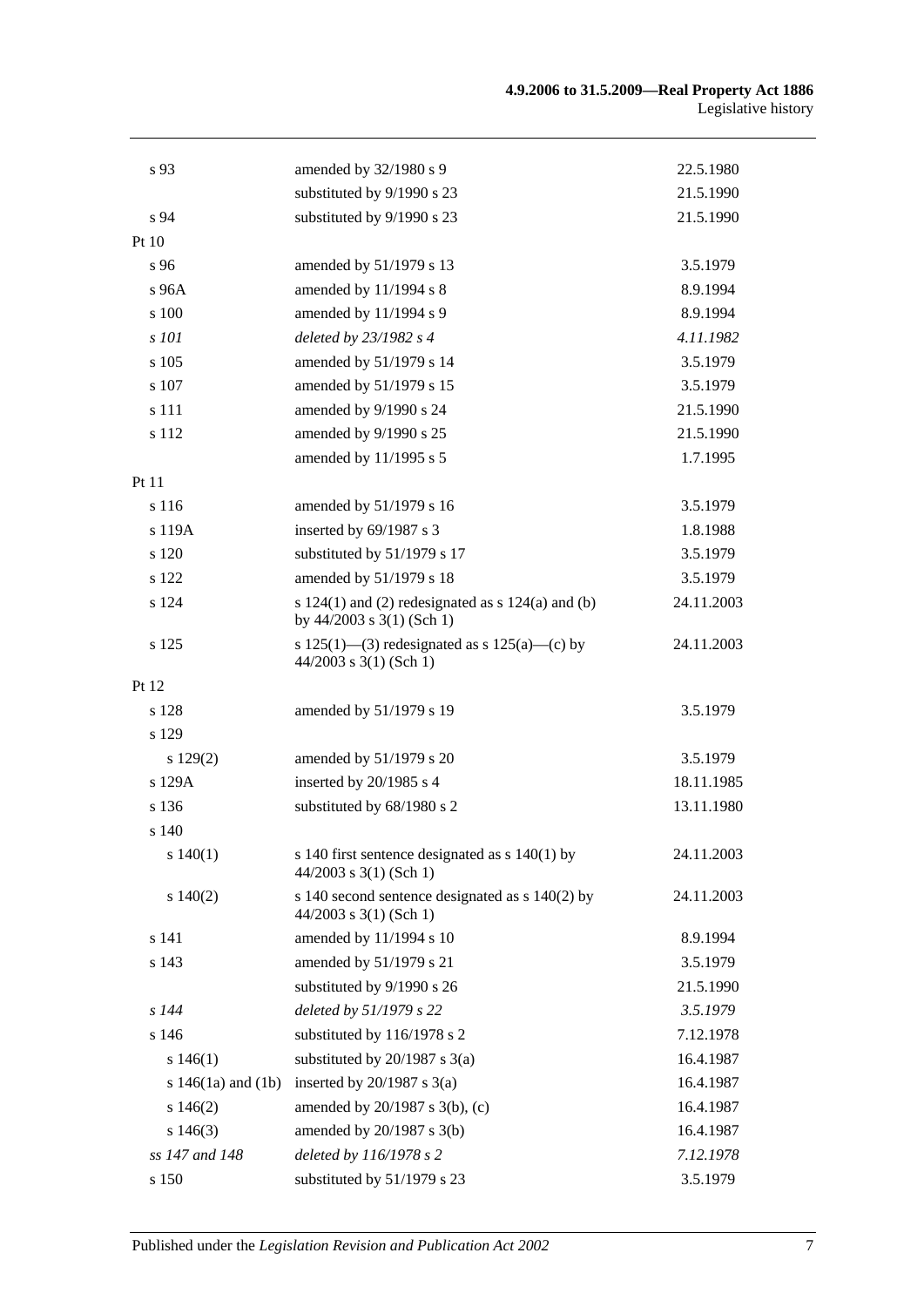| Pt 13    |                                                                                     |            |
|----------|-------------------------------------------------------------------------------------|------------|
| s 153    | substituted by 51/1979 s 24                                                         | 3.5.1979   |
| s 153(2) | amended by 26/1992 s 9                                                              | 6.7.1992   |
| $s$ 154  | deleted by 51/1979 s 24                                                             | 3.5.1979   |
| Pt 14    |                                                                                     |            |
| s 155    | amended by 51/1979 s 25                                                             | 3.5.1979   |
| s 156    | amended by 9/1990 s 27                                                              | 21.5.1990  |
| s 157    | amended by 51/1979 s 26                                                             | 3.5.1979   |
| Pt 15    |                                                                                     |            |
| s 165    | amended by 9/1990 s 28                                                              | 21.5.1990  |
| s 169    |                                                                                     |            |
| s169(2a) | s $169(2)$ second sentence designated as s $169(2a)$<br>by $44/2003$ s 3(1) (Sch 1) | 24.11.2003 |
| s 173    | s 173 I—IV redesignated as s $173(a)$ —(d) by<br>$44/2003$ s 3(1) (Sch 1)           | 24.11.2003 |
| s 177    | substituted by 9/1990 s 29                                                          | 21.5.1990  |
| s 181    | amended by 17/2006 s 198                                                            | 4.9.2006   |
| s 184    | substituted by 9/1990 s 30                                                          | 21.5.1990  |
| s 189    | substituted by $51/1979$ s 27                                                       | 3.5.1979   |
|          | deleted by 9/1990 s 31                                                              | 21.5.1990  |
| s 190    | deleted by 51/1979 s 28                                                             | 3.5.1979   |
| Pt 16    |                                                                                     |            |
| s 191    | amended by 51/1979 s 29                                                             | 3.5.1979   |
|          | amended by 44/2003 s 3(1) (Sch 1)                                                   | 24.11.2003 |
|          | amended by 17/2006 s 199(1)-(5)                                                     | 4.9.2006   |
| Pt 17    |                                                                                     |            |
| s 192    | amended by 32/1980 s 10                                                             | 22.5.1980  |
|          | amended by 68/1980 s 3                                                              | 13.11.1980 |
|          | amended by 44/2003 s 3(1) (Sch 1)                                                   | 24.11.2003 |
| s 193    | amended by 32/1980 s 11                                                             | 22.5.1980  |
| s 194    | amended by 32/1980 s 12                                                             | 22.5.1980  |
| s 195    | amended by 32/1980 s 13                                                             | 22.5.1980  |
| Pt 18    |                                                                                     |            |
| s 201    | inserted by 56/1983 s 4                                                             | 26.4.1984  |
| s 205    | amended by 56/1983 s 5                                                              | 26.4.1984  |
| s 206    | deleted by 56/1983 s 6                                                              | 26.4.1984  |
| s 208    | amended by 56/1983 s 7                                                              | 26.4.1984  |
| s 210    | amended by 56/1983 s 8                                                              | 26.4.1984  |
|          | amended by 33/2002 s 14                                                             | 3.3.2003   |
| s 213    | s 213 I—VIII redesignated as $s$ 213(a)—(h) by<br>$44/2003$ s 3(1) (Sch 1)          | 24.11.2003 |
| s 216    | substituted by 56/1983 s 9                                                          | 26.4.1984  |
| Pt 19    |                                                                                     |            |
| s 220    | amended by 51/1979 s 30                                                             | 3.5.1979   |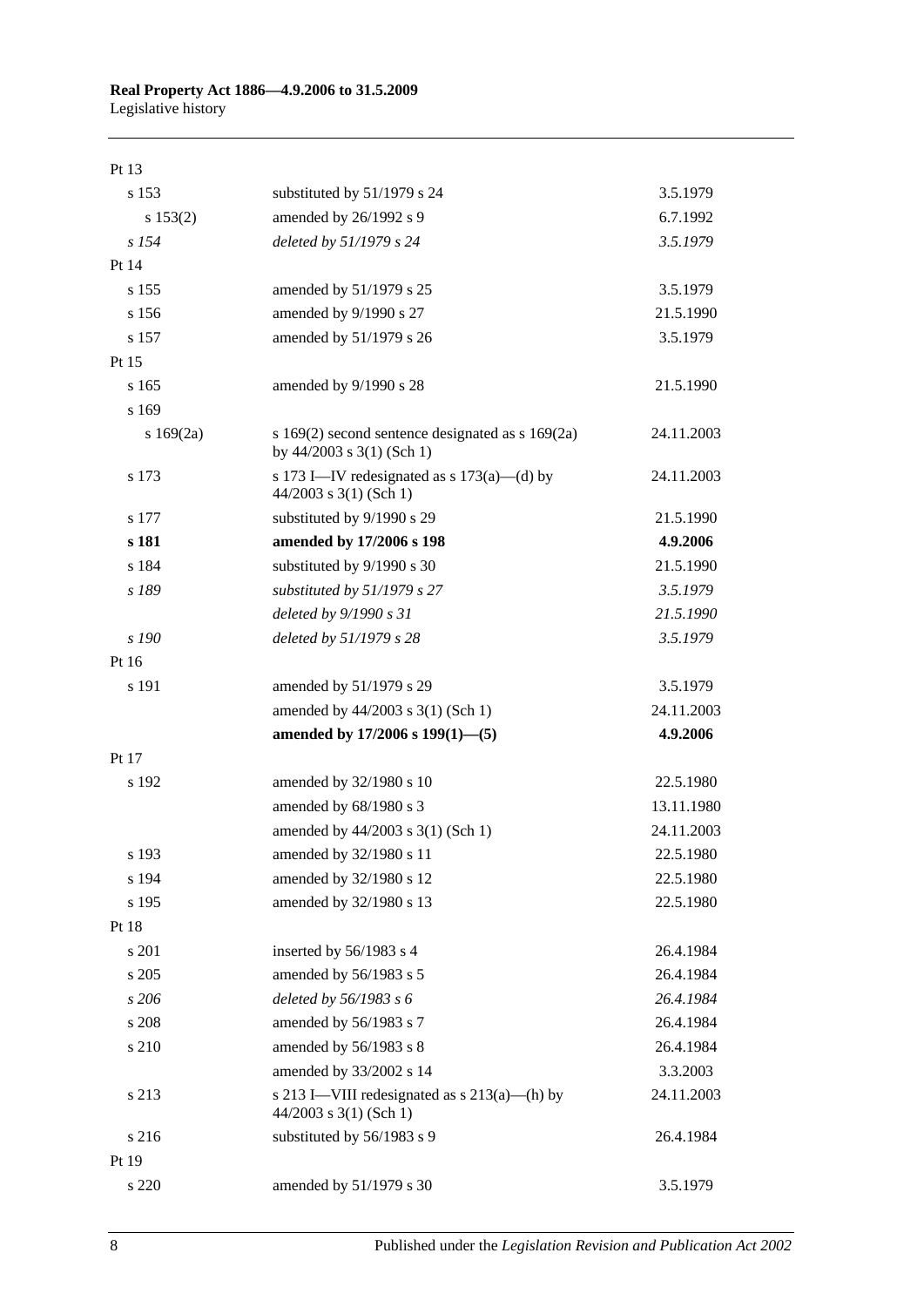#### **4.9.2006 to 31.5.2009—Real Property Act 1886** Legislative history

|                    | amended by 23/1982 s 5                    | 4.11.1982  |
|--------------------|-------------------------------------------|------------|
|                    | amended by 56/1983 s 10                   | 26.4.1984  |
|                    | amended by 9/1990 s 32                    | 21.5.1990  |
|                    | amended by 11/1994 s 11                   | 8.9.1994   |
|                    | amended by 44/2003 s 3(1) (Sch 1)         | 24.11.2003 |
| s 223              | substituted by 17/2006 s 200              | 4.9.2006   |
| Pt 19A             |                                           |            |
| s 223A             |                                           |            |
| $s\,223A(3)$       | substituted by 51/1979 s 31               | 3.5.1979   |
| Pt 19AB            | inserted by 23/1982 s 6                   | 4.11.1982  |
| Pt 19AB Div 1      | amended by 56/1983 s 11                   | 1.7.1983   |
|                    | amended by 51/1985 ss 6, 7                | 12.9.1985  |
|                    | amended by 13/1988 Sch 1                  | 1.9.1988   |
|                    | amended by 32/1990 s 3                    | 2.8.1990   |
|                    | amended by 23/1992 s 3                    | 21.5.1992  |
|                    | amended by $54/1993$ s $12(a)$ —(f)       | 15.1.1994  |
|                    | substituted by 11/1994 s 12               | 1.9.1995   |
| s 223LA            |                                           |            |
| $s$ 223LA $(1)$    |                                           |            |
| allotment          | amended by $38/1996$ s $24(a)$ —(c)       | 4.11.1996  |
| division           | amended by 38/1996 s 24(d)                | 4.11.1996  |
| electricity entity | inserted by 159/1999, r 4(a) (Sch 1 cl 2) | 29.7.1999  |
|                    | substituted by 33/2002 s 15               | 28.1.2000  |
| service easement   | amended by 38/1996 s 24(e)                | 4.11.1996  |
|                    | amended by 159/1999, r 4(a) (Sch 1 cl 2)  | 29.7.1999  |
| s 223LB            |                                           |            |
| $s$ 223LB $(5)$    | amended by $38/1996$ s $25(a)$ , (b)      | 4.11.1996  |
| $s$ 223LB $(8)$    |                                           |            |
| allotment          | inserted by $38/1996$ s $25(c)$           | 4.11.1996  |
| Pt 19AB Div 2      | amended by 56/1983 s 12                   | 1.7.1983   |
|                    | amended by 51/1985 ss 8, 9                | 12.9.1985  |
|                    | amended by 9/1990 s 33                    | 21.5.1990  |
|                    | amended by $54/1993$ s $12(g)$ , (h)      | 15.1.1994  |
|                    | substituted by 11/1994 s 12               | 1.9.1995   |
| Pt 19AB Div 3      | amended by 51/1985 ss 10-14               | 12.9.1985  |
|                    | amended by 32/1990 s 4                    | 2.8.1990   |
|                    | amended by 23/1992 s 4                    | 21.5.1992  |
|                    | deleted by 54/1993 s 12(i)                | 15.1.1994  |
|                    | inserted by 11/1994 s 12                  | 1.9.1995   |
| s 223LG            |                                           |            |
| $s$ 223LG(1)       | substituted by $38/1996$ s $26(a)$        | 4.11.1996  |
| s 223LG(3)         | amended by 159/1999, r 4(a) (Sch 1 cl 2)  | 29.7.1999  |
|                    | amended by 33/2002 s 16                   | 28.1.2000  |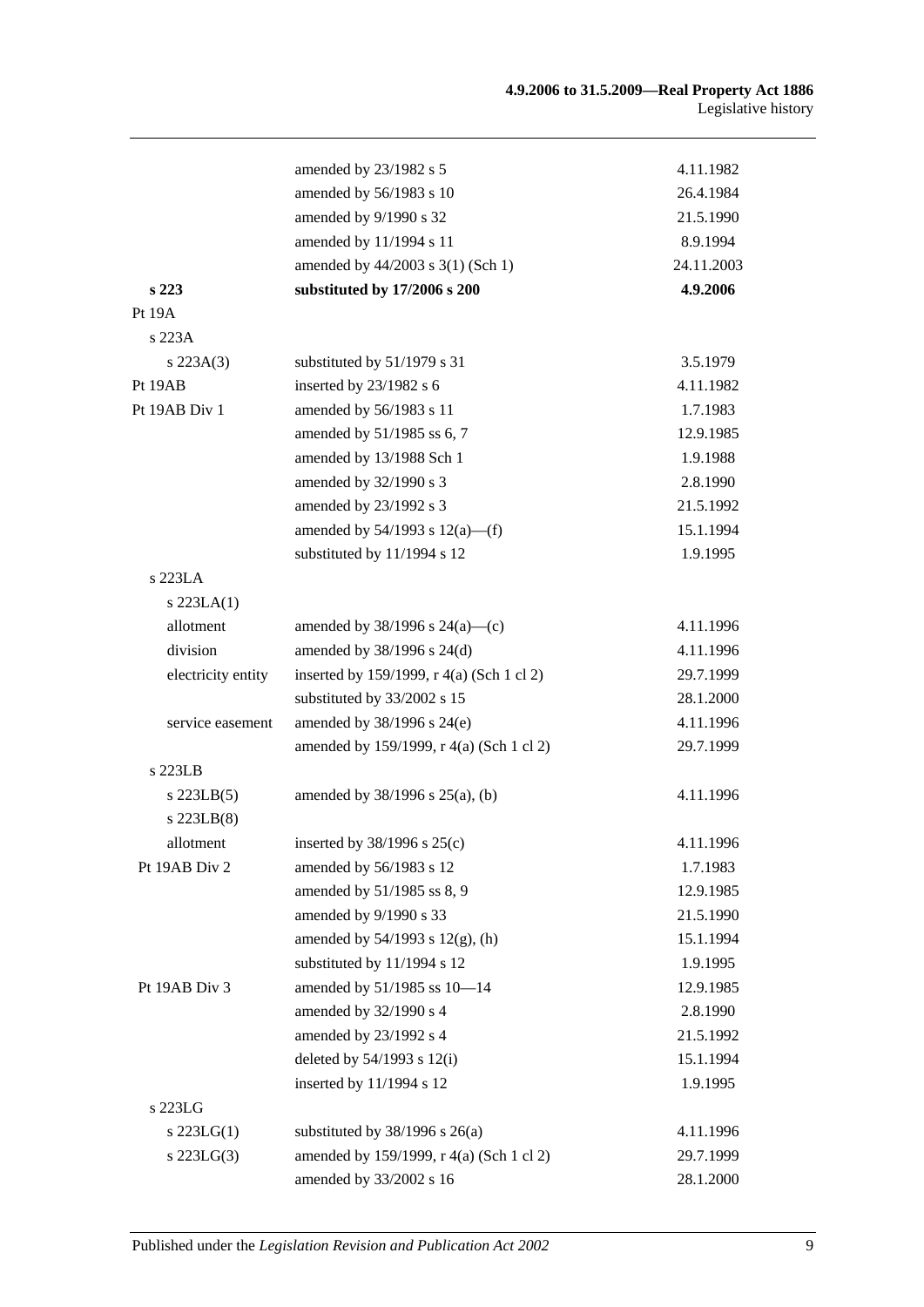| $s$ 223LG $(5)$  | amended by 159/1999, r 4(a) (Sch 1 cl 2) | 29.7.1999  |
|------------------|------------------------------------------|------------|
| $s$ 223LG(7)     | amended by $38/1996 s 26(b)$             | 4.11.1996  |
|                  | deleted by 159/1999, r 4(a) (Sch 1 cl 2) | 29.7.1999  |
| Pt 19AB Div 4    | amended by 51/1985 s 15                  | 12.9.1985  |
|                  | amended by 9/1990 s 34                   | 21.5.1990  |
|                  | amended by 23/1992 s 5                   | 21.5.1992  |
|                  | deleted by 11/1994 s 12                  | 1.9.1995   |
| Pt 19AB Div 4A   | inserted by 23/1992 s 6                  | 21.5.1992  |
| s 223LLA         |                                          |            |
| division         | substituted by 38/1996 s 27              | 4.11.1996  |
| strata plan      | inserted by 38/1996 s 27                 | 4.11.1996  |
| s 223LLB         |                                          |            |
| s 223LLB(2)      | amended by $54/1993$ s $12(j)$           | 15.1.1994  |
|                  | amended by 38/1996 s 28                  | 4.11.1996  |
| s 223LLC         |                                          |            |
| $s$ 223LLC $(1)$ | amended by 38/1996 s 29                  | 4.11.1996  |
| Pt 19AB Div 5    |                                          |            |
| s 223LM          | amended by $54/1993 s 12(k)$             | 15.1.1994  |
|                  | deleted by 11/1994 s 13                  | 1.9.1995   |
| s 223LN          | amended by 51/1985 s 16                  | 12.9.1985  |
|                  | deleted by 11/1994 s 13                  | 1.9.1995   |
| s 223LO          | amended by 51/1985 s 17                  | 12.9.1985  |
|                  | amended by 13/1988 Sch 1                 | 1.9.1988   |
|                  | amended by 9/1990 s 35                   | 21.5.1990  |
|                  | amended by $54/1993$ s $12(l)$ , (m)     | 15.1.1994  |
|                  | deleted by 11/1994 s 13                  | 1.9.1995   |
| Pt 19B           | amended by 68/1980 ss 4, 5               | 13.11.1980 |
|                  | amended by 23/1982 ss 7, 8 (Sch)         | 4.11.1982  |
|                  | amended by 62/1982 s 3(10) (Sch Pt 10)   | 4.11.1982  |
|                  | amended by 96/1983 ss 3, 4               | 4.11.1982  |
|                  | amended by 51/1985 ss 18, 19             | 12.9.1985  |
|                  | deleted by 13/1988 Sch 1                 | 1.9.1988   |
| Pt 20            |                                          |            |
| ss 224 and 225   | deleted by 17/2006 s 201                 | 4.9.2006   |
| s 229            | amended by 9/1990 s 36                   | 21.5.1990  |
|                  | amended by 59/1994 Sch 2                 | 1.1.1995   |
|                  | amended by 44/2003 s 3(1) (Sch 1)        | 24.11.2003 |
| s 230            | amended by 59/1994 Sch 2                 | 1.1.1995   |
| s 231            | deleted by 59/1994 Sch 2                 | 1.1.1995   |
| s 232            | amended by 56/1983 s 13                  | 26.4.1984  |
| s 233            | amended by 9/1990 s 37                   | 21.5.1990  |
|                  | amended by 44/2003 s 3(1) (Sch 1)        | 24.11.2003 |
| ss 235 and 236   | deleted by 56/2005 Sch 2 cl 44           | 1.7.2006   |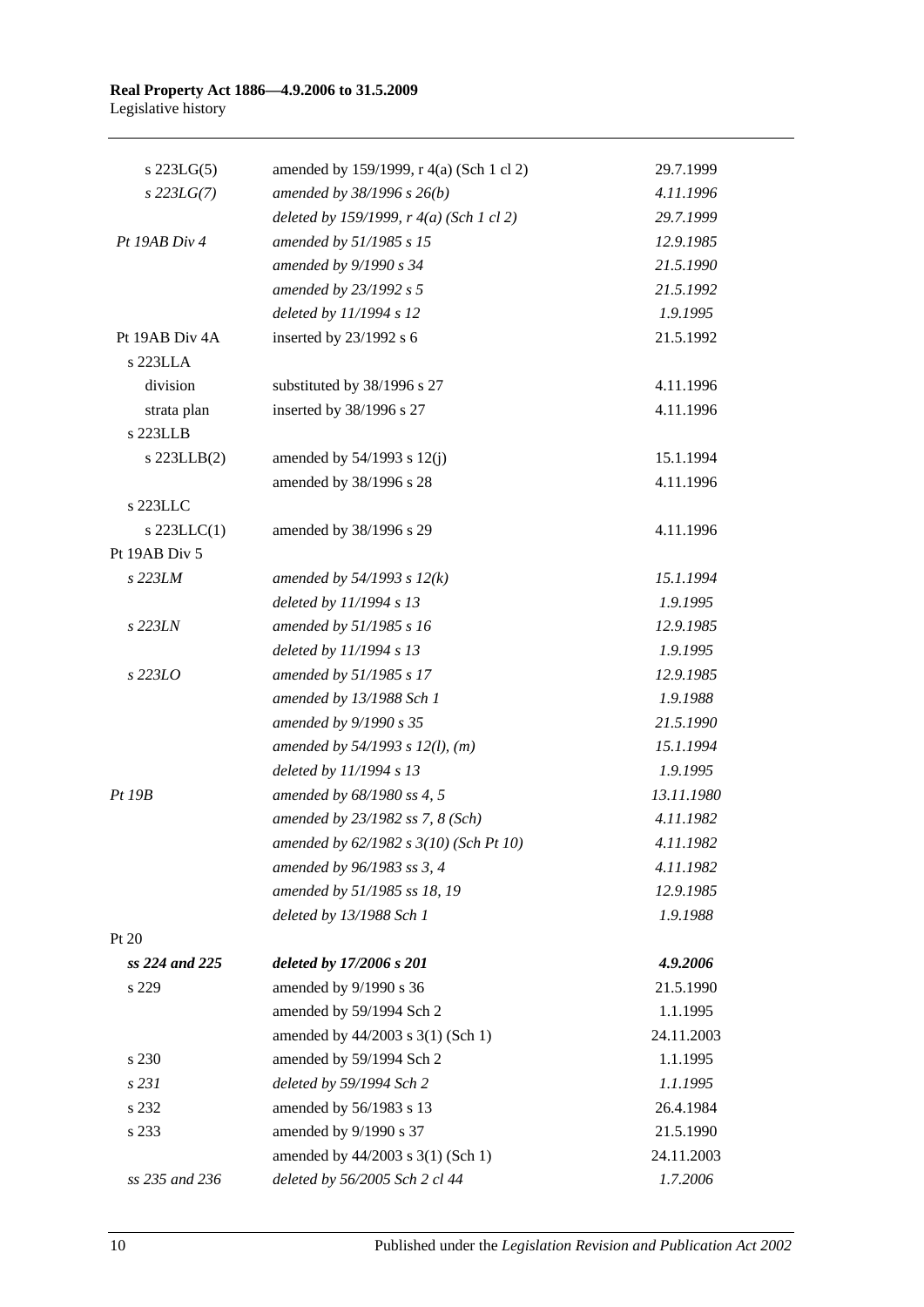| s 240                | amended by 59/1994 Sch 2                                                    | 1.1.1995   |
|----------------------|-----------------------------------------------------------------------------|------------|
| Pt 21                |                                                                             |            |
| s 241                | amended by 62/1982 s 3(10) (Sch Pt 10)                                      | 4.11.1982  |
|                      | substituted by 51/1985 s 20                                                 | 12.9.1985  |
| s 242                | amended by 51/1985 s 21                                                     | 12.9.1985  |
|                      | amended by 13/1988 Sch 1                                                    | 1.9.1988   |
|                      | amended by 9/1990 s 38                                                      | 21.5.1990  |
|                      | amended by 38/1996 s 30                                                     | 4.11.1996  |
| s 244                | amended by 11/1994 s 14                                                     | 8.9.1994   |
| s 245                | substituted by 11/1994 s 15                                                 | 8.9.1994   |
| s 249                |                                                                             |            |
| $s\,249(1)$          | s 249 first sentence designated as s 249(1) by<br>$44/2003$ s 3(1) (Sch 1)  | 24.11.2003 |
| $s\,249(2)$          | s 249 second sentence designated as s 249(2) by<br>$44/2003$ s 3(1) (Sch 1) | 24.11.2003 |
| s 254                | amended by 9/1990 s 39                                                      | 21.5.1990  |
| s 255                | inserted by $64/1999$ s $8(b)$                                              | 1.1.2000   |
| s257                 | deleted by 9/1990 s 40                                                      | 21.5.1990  |
| s <sub>260</sub>     | amended by 17/2006 s 202                                                    | 4.9.2006   |
| ss 267 and 268       | substituted by 11/1995 s 6                                                  | 1.7.1995   |
| s269                 | deleted by $11/1995 s 6$                                                    | 1.7.1995   |
| s 273                |                                                                             |            |
| $s\,273(1)$          | s 273(2) amended and redesignated as s 273(1)<br>by 56/1983 s 14            | 26.4.1984  |
| s $273(2)$ and $(3)$ | inserted by $56/1983$ s $14(b)$                                             | 26.4.1984  |
| s 274                |                                                                             |            |
| $s\,274(1)$          | amended by 51/1979 s 32                                                     | 3.5.1979   |
|                      | s 274 redesignated as s 274(1) by 56/1983 s 15                              | 26.4.1984  |
| s $274(2)$ and (3)   | inserted by 56/1983 s 15                                                    | 26.4.1984  |
| s 276                | substituted by 51/1979 s 33                                                 | 3.5.1979   |
| s 277                |                                                                             |            |
| $s \, 277(1)$        | amended by 57/2000 s 29                                                     | 23.10.2000 |
| $s \, 277(1a)$       | inserted by 22/2001 s 3                                                     | 1.1.1975   |
| Sch 1                |                                                                             |            |
| cll 1 and 5          | inserted by 11/1994 s 16                                                    | 8.9.1994   |
| cll 2-4              | inserted by 11/1994 s 16                                                    | 1.9.1995   |
| Sch 2                | amended by 9/1990 s 41                                                      | 21.5.1990  |
| Sch 4                | deleted by 51/1979 s 34                                                     | 3.5.1979   |
| Sch 5                | amended by 11/1994 s 17                                                     | 8.9.1994   |
| Sch 6                | deleted by 51/1979 s 35                                                     | 3.5.1979   |
|                      | inserted by 51/1985 s 22                                                    | 12.9.1985  |
|                      | heading substituted by $44/2003$ s $3(1)$ (Sch 1)                           | 24.11.2003 |
| Schs $7 - 14$        | deleted by 51/1979 s 35                                                     | 3.5.1979   |
| Sch 17               | heading substituted by 44/2003 s 3(1) (Sch 1)                               | 24.11.2003 |